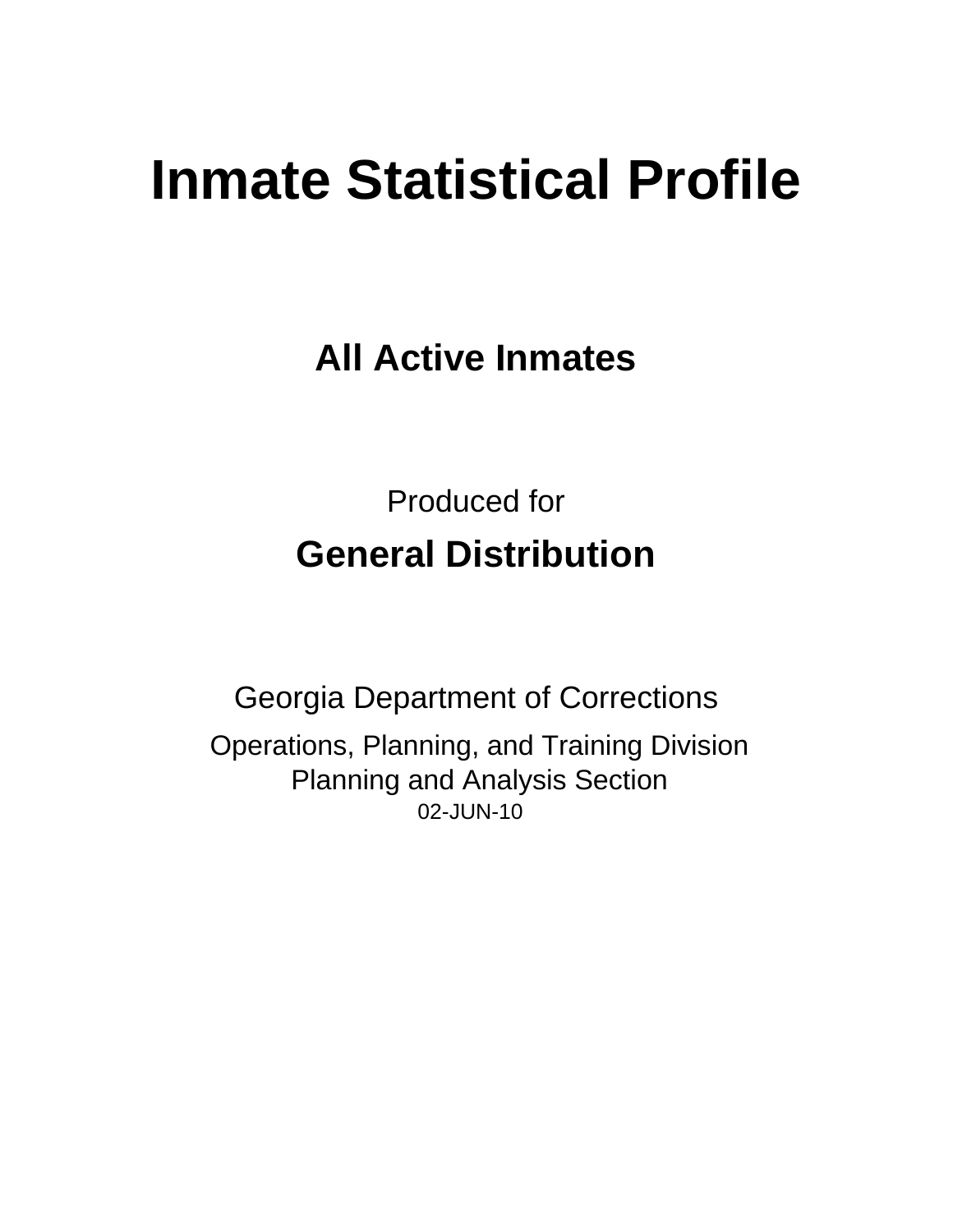**Inmate Statistical Profile 02-JUN-10** 

Contents

**All Active Inmates** 

Produced for General Distribution

## **Table of Contents**

| <b>Demographic information</b>                                       |
|----------------------------------------------------------------------|
| 5 Current age, broken out in ten year age groups                     |
| 6 Race group                                                         |
| 7 Hispanic Origin                                                    |
| 8 Marital status, self-reported at entry to prison                   |
| 9 Number of children, self-reported at entry to prison               |
| 10 Religious affiliation, self-reported at entry to prison           |
| 11 Home county - self-reported at entry to prison                    |
| 16 Socioeconomic class, self-reported at entry to prison             |
| 17 Environment to age 16, self-reported at entry to prison           |
| 18 Guardian status to age 16, self-reported at entry to prison       |
| 19 Employment status before prison, self-reported at entry to prison |
| 20 Age at admission                                                  |
| 22 Height, measured at entry to prison                               |
| 23 Weight, measured at entry to prison                               |
| 25 Military service                                                  |
| <b>Correctional information</b>                                      |
| 26 Type of admission to prison                                       |
| 27 Current / last security status                                    |
| 28 Current / last institution type                                   |
| 29 Institution type - transitional centers                           |
| 30 Institution type - mental hospitals                               |
| 31 Institution type - county prisons                                 |
| 32 Institution type - state prisons                                  |
| 33 Institution type - private prisons                                |
| 34 Institution type - prison annexes                                 |
| 35 Institution type - pre-release centers                            |
| 36 Institution type - inmate boot camp                               |
| 37 Number of disciplinary reports                                    |
| 38 Number of transfers                                               |
| 39 Number of escapes                                                 |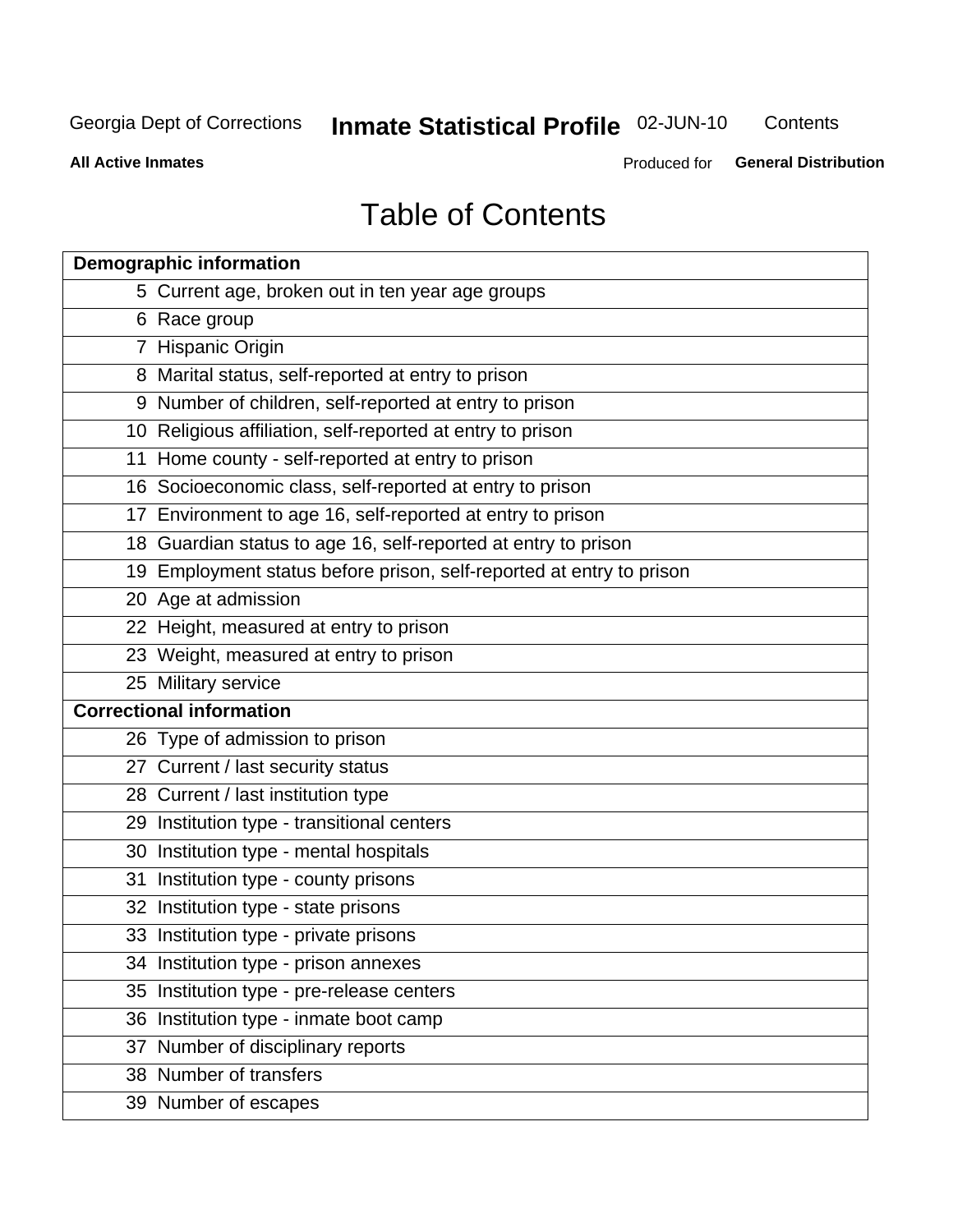## **Inmate Statistical Profile 02-JUN-10**

Contents

**All Active Inmates** 

Produced for General Distribution

## **Table of Contents**

| <b>Correctional information</b>                                  |  |  |  |  |  |  |
|------------------------------------------------------------------|--|--|--|--|--|--|
| 41 Probable future release type of still active inmates          |  |  |  |  |  |  |
| 42 Time served in current (or last) institution                  |  |  |  |  |  |  |
| Educational, psychological and physical information              |  |  |  |  |  |  |
| 40 Culture fair IQ scores                                        |  |  |  |  |  |  |
| 43 Highest grade level attained                                  |  |  |  |  |  |  |
| 44 Culture fair IQ scores                                        |  |  |  |  |  |  |
| 45 Wide Range Achievement Test (WRAT) reading score              |  |  |  |  |  |  |
| 46 Wide Range Achievement Test (WRAT) math score                 |  |  |  |  |  |  |
| 47 Wide Range Achievement Test (WRAT) spelling score             |  |  |  |  |  |  |
| 48 Scope of substance abuse - summary                            |  |  |  |  |  |  |
| 49 Scope of substance abuse - detail                             |  |  |  |  |  |  |
| 50 Current / last mental health treatment level                  |  |  |  |  |  |  |
| 51 PULHESDWIT medical scale - 'P' overall condition ('P'hysical) |  |  |  |  |  |  |
| 52 PULHESDWIT medical scale - 'U' upper body                     |  |  |  |  |  |  |
| 53 PULHESDWIT medical scale - 'L' lower body                     |  |  |  |  |  |  |
| 54 PULHESDWIT medical scale - 'H' hearing                        |  |  |  |  |  |  |
| 55 PULHESDWIT medical scale - 'E' vision                         |  |  |  |  |  |  |
| 56 PULHESDWIT medical scale -'S' psychiatric                     |  |  |  |  |  |  |
| 57 PULHESDWIT medical scale - 'D' dental                         |  |  |  |  |  |  |
| 58 PULHESDWIT medical scale - 'W' work ability                   |  |  |  |  |  |  |
| 59 PULHESDWIT medical scale - 'I' impairment                     |  |  |  |  |  |  |
| 60 PULHESDWIT medical scale - 'T' transportability               |  |  |  |  |  |  |
| 61 Criminality in family, self-reported                          |  |  |  |  |  |  |
| 62 Alcoholism in family, self-reported                           |  |  |  |  |  |  |
| 63 Drug abuse in family, self-reported                           |  |  |  |  |  |  |
| 64 Subjected to frequent beatings, self-reported                 |  |  |  |  |  |  |
| 65 Father absent during inmate's childhood                       |  |  |  |  |  |  |
| 66 Mother absent during inmate's childhood                       |  |  |  |  |  |  |
| 67 Inmate diagnosed as manipulative                              |  |  |  |  |  |  |
| 68 Inmate diagnosed as assaultive                                |  |  |  |  |  |  |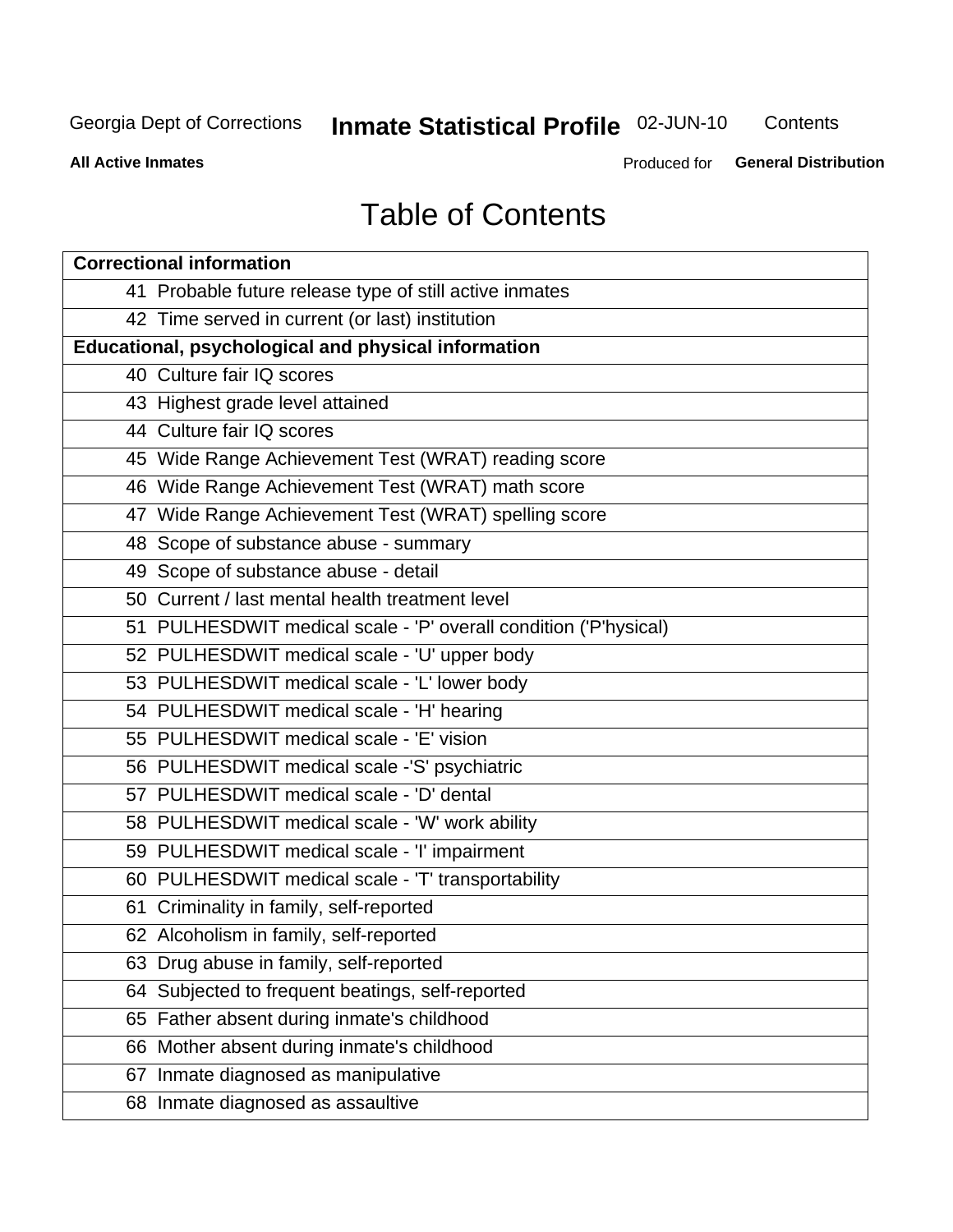## **Inmate Statistical Profile 02-JUN-10**

Contents

**All Active Inmates** 

Produced for General Distribution

## **Table of Contents**

| <b>Crimes and criminal history information</b>                 |
|----------------------------------------------------------------|
| 69 Number of prior Georgia incarcerations                      |
| 70 Prison sentence in years                                    |
| 71 Primary offense, broken out into felonies vs misdemeanors   |
| 72 Primary offense, broken out into six broad crime categories |
| 73 Primary offense, detailed offense code                      |
| 81 County of conviction of primary offense                     |
| 86 Circuit of conviction of primary offense                    |
| 88 Years served (jail + prison) in this incarceration          |
| <b>Medical information</b>                                     |
| 89 Results of most recent HIV test                             |
| 90 Results of most recent tuberculosis test                    |
| 91 Results of most recent syphilis test                        |
| 92 Results of most recent Hepatitis-C test                     |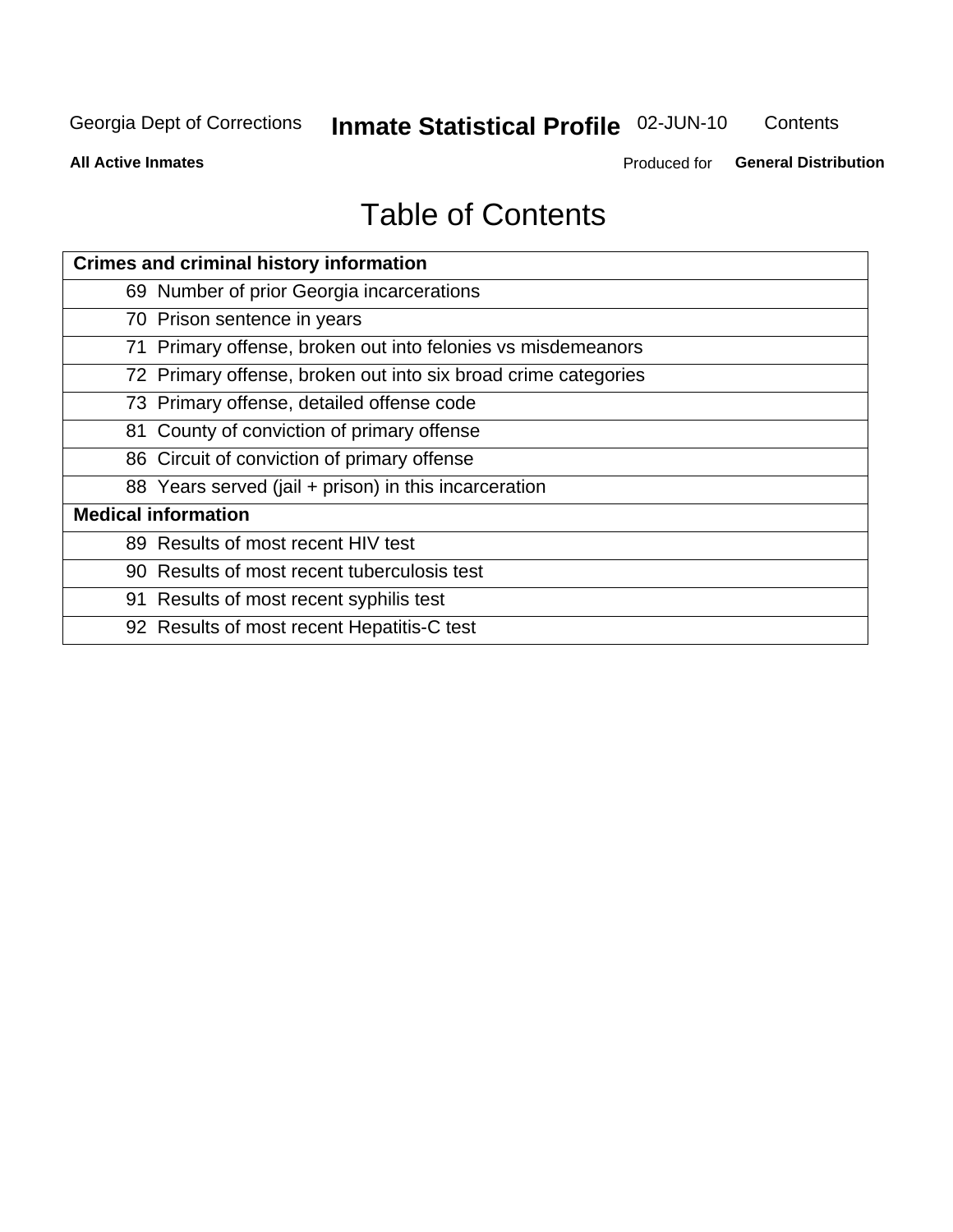#### **All Active Inmates**

#### Produced for General Distribution

### Current age, broken out in ten-year age groups

COL % - percent each COUNT is of its particular column

|                          |              | <b>Male</b> |        |                 | <b>Female</b> |          | <b>Total</b> |        |
|--------------------------|--------------|-------------|--------|-----------------|---------------|----------|--------------|--------|
| <b>Current Age</b>       | <b>Count</b> | Col %       | Row %  | <b>Count</b>    | Col %         | Row %    | <b>Total</b> | Col %  |
| <b>Teens (1-19)</b>      | 1,033        | 2.10%       | 97.00% | 32 <sub>1</sub> | 0.87%         | $3.00\%$ | 1,065        | 2.02%  |
| <b>Twenties (20-29)</b>  | 15,303       | 31.18%      | 93.64% | 1,039           | 28.20%        | 6.36%    | 16,342       | 30.97% |
| <b>Thirties (30-39)</b>  | 14,511       | 29.56%      | 92.42% | 1,190           | 32.29%        | 7.58%    | 15,701       | 29.75% |
| <b>Forties (40-49)</b>   | 11,167       | 22.75%      | 91.83% | 994             | 26.97%        | 8.17%    | 12,161       | 23.05% |
| <b>Fifties (50-59)</b>   | 5,494        | 11.19%      | 93.82% | 362             | 9.82%         | 6.18%    | 5.856        | 11.10% |
| <b>Sixties (60-69)</b>   | 1,360        | 2.77%       | 95.98% | 57              | 1.55%         | 4.02%    | 1,417        | 2.69%  |
| Seventy + (70 and above) | 215          | 0.44%       | 95.13% | 11              | $0.30\%$      | 4.87%    | 226          | 0.43%  |
| <b>Total Reported</b>    | 49,083       | 100%        | 93.02% | 3,685           | 100%          | 6.98%    | 52,768       | 100.0% |

| <b>Not Repo</b><br><b>Experied</b> |              |       |        |
|------------------------------------|--------------|-------|--------|
| Total                              | 49,083<br>ΔЧ | 3,685 | 52,768 |

| <b>Mean</b><br>(average) | 36.40    | 36.67 | 36.42 |
|--------------------------|----------|-------|-------|
| Median (middle)          | つん<br>vu | 36    | 35    |
| Mode<br>(most frequent)  | 30       | ◡▵    | 30    |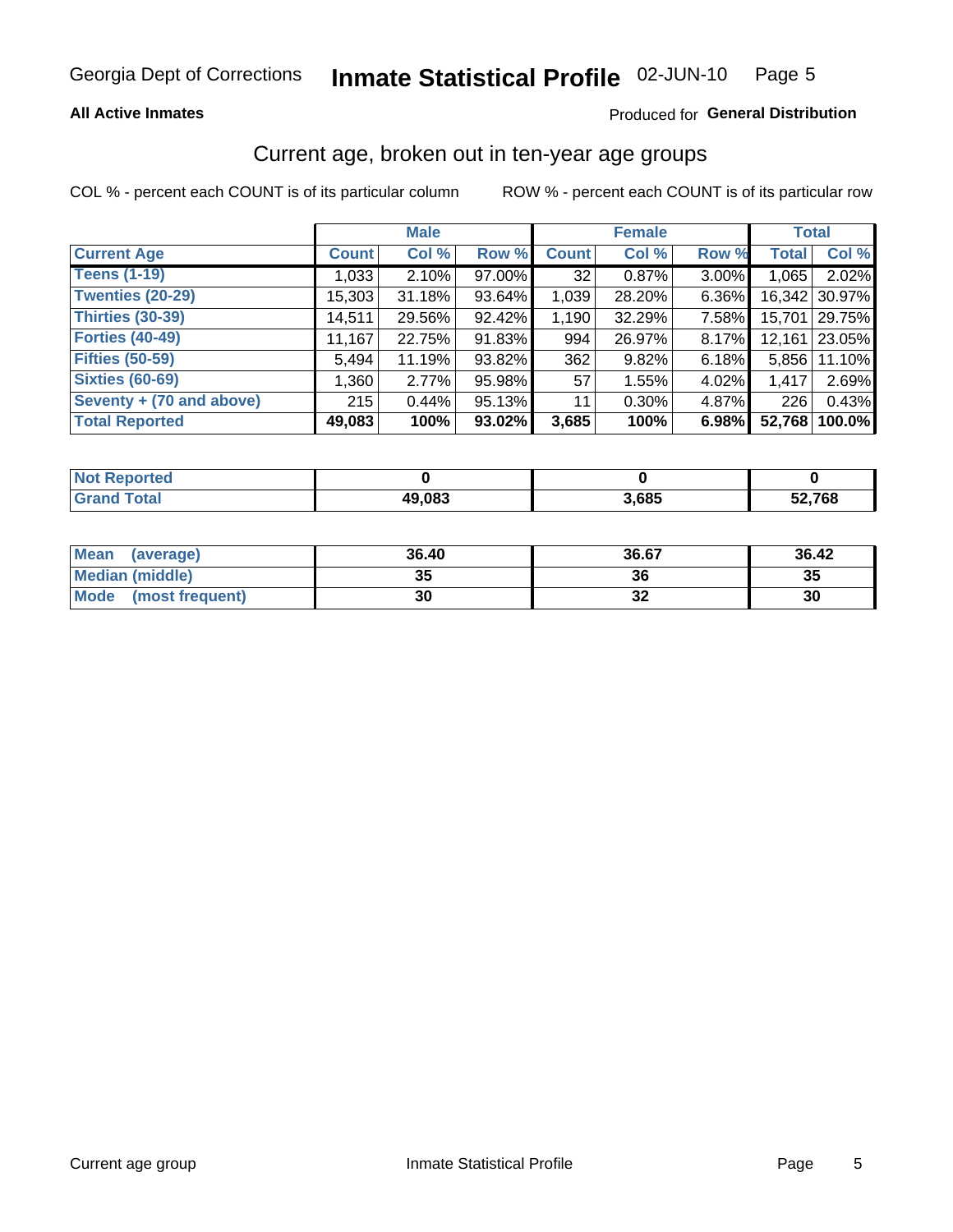#### Inmate Statistical Profile 02-JUN-10 Page 6

#### **All Active Inmates**

#### Produced for General Distribution

#### Race group

COL % - percent each COUNT is of its particular column

|         |                        | <b>Male</b>  |         |         | <b>Female</b>  |        |        | <b>Total</b> |        |
|---------|------------------------|--------------|---------|---------|----------------|--------|--------|--------------|--------|
|         | <b>Race Group</b>      | <b>Count</b> | Col %   |         | Row % Count    | Col %  | Row %  | <b>Total</b> | Col %  |
|         | <b>White</b>           | 15,477       | 31.53%  | 89.19%  | 1,876          | 50.91% | 10.81% | 17,353       | 32.89% |
| 2       | <b>Black</b>           | 31,350       | 63.87%  | 94.69%  | 1,757          | 47.68% | 5.31%  | 33,107       | 62.74% |
| 5       | <b>Other</b>           | 46           | .09%    | 100.00% |                |        |        | 46           | .09%   |
| 6       | <b>Asian</b>           | 102          | .21%    | 96.23%  | 4              | .11%   | 3.77%  | 106          | .20%   |
| 9       | <b>Unknown</b>         | 3            | $.01\%$ | 100.00% |                |        |        | 3            | .01%   |
| 10      | <b>Hispanic</b>        | 2,063        | 4.20%   | 97.82%  | 46             | 1.25%  | 2.18%  | 2,109        | 4.00%  |
| 11      | <b>Racially Mixed</b>  | 11           | $.02\%$ | 100.00% |                |        |        | 11           | .02%   |
| $12 \,$ | <b>Native American</b> | 31           | $.06\%$ | 93.94%  | $\mathfrak{p}$ | .05%   | 6.06%  | 33           | .06%   |
|         | <b>Total Reported</b>  | 49,083       | 100%    | 93.02%  | 3,685          | 100%   | 6.98%  | 52,768       | 100%   |

| <b>orted</b><br>NO. |        |       |        |
|---------------------|--------|-------|--------|
| <b>otal</b>         | 49,083 | 3,685 | 52,768 |

| Mode (<br>most freduent) | ⊃lack | White | ا تا 1 |
|--------------------------|-------|-------|--------|
|                          |       |       |        |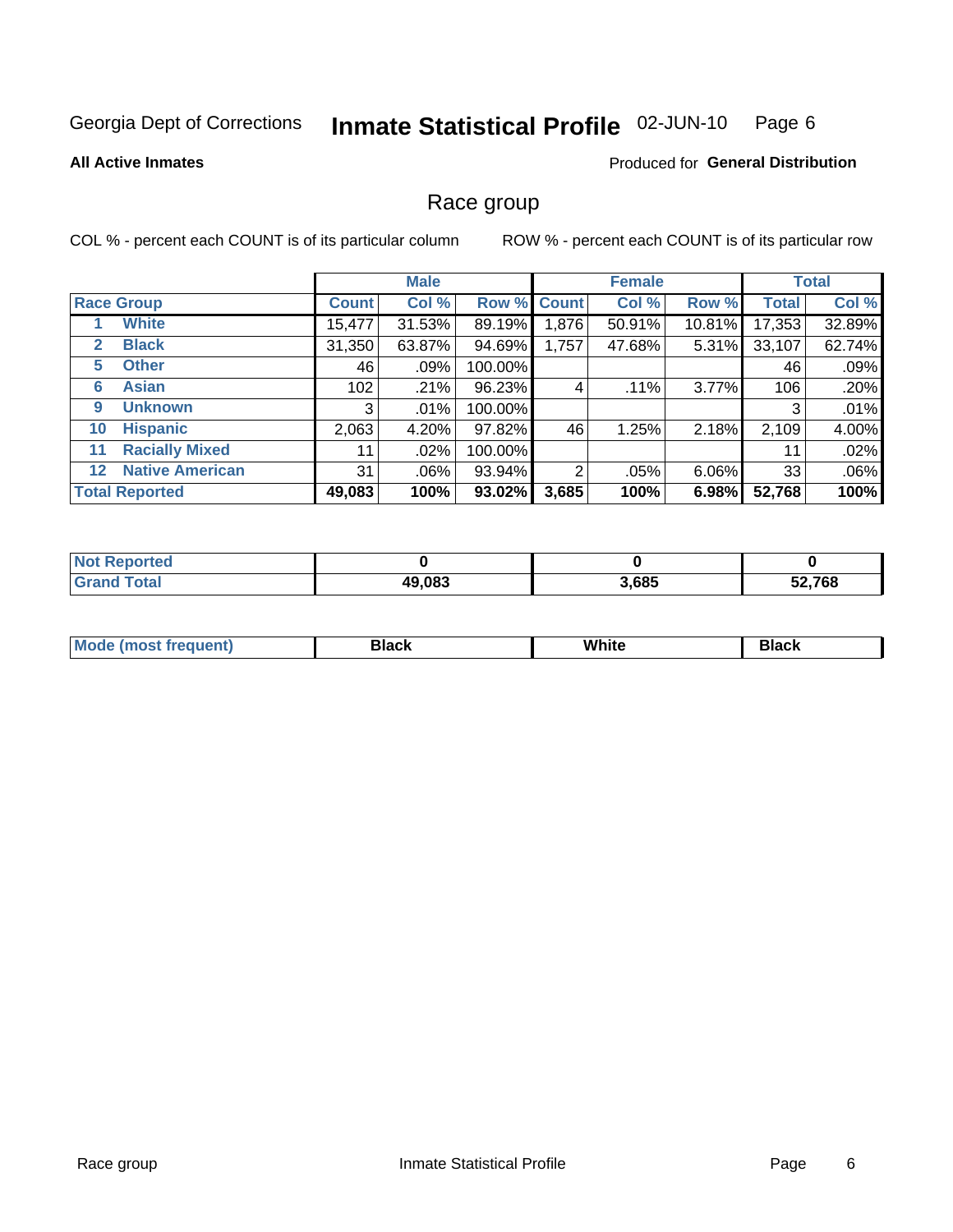#### Inmate Statistical Profile 02-JUN-10 Page 7

**All Active Inmates** 

Produced for General Distribution

#### **Hispanic Origin**

COL % - percent each COUNT is of its particular column

ROW % - percent each COUNT is of its particular row

|                        |              | <b>Male</b> |                    |       | <b>Female</b> |          |        | <b>Total</b> |
|------------------------|--------------|-------------|--------------------|-------|---------------|----------|--------|--------------|
| <b>Hispanic Origin</b> | <b>Count</b> | Col %       | <b>Row % Count</b> |       | Col %         | Row %    | Totall | Col %        |
| <b>Non Hispanic</b>    | 47,020       | $95.80\%$   | 92.82% 3,639       |       | 98.75%        | $7.18\%$ | 50,659 | 96.00%       |
| <b>Hispanic</b>        | 2,063        | 4.20%       | 97.82%             | 46    | 1.25%         | $2.18\%$ | 2,109  | 4.00%        |
| <b>Total Reported</b>  | 49,083       | 100%        | $93.02\%$          | 3,685 | 100%          | 6.98%    | 52,768 | 100%         |

An inmate is counted as Hispanic if

(a) he self-reported as Hispanic during the diagnostic process, or

(b) his primary language is Spanish, or

(c) he claimed birth or citizenship in Spain or a Latin American country, or

(d) he had a common Spanish surname such as Lopez or Garcia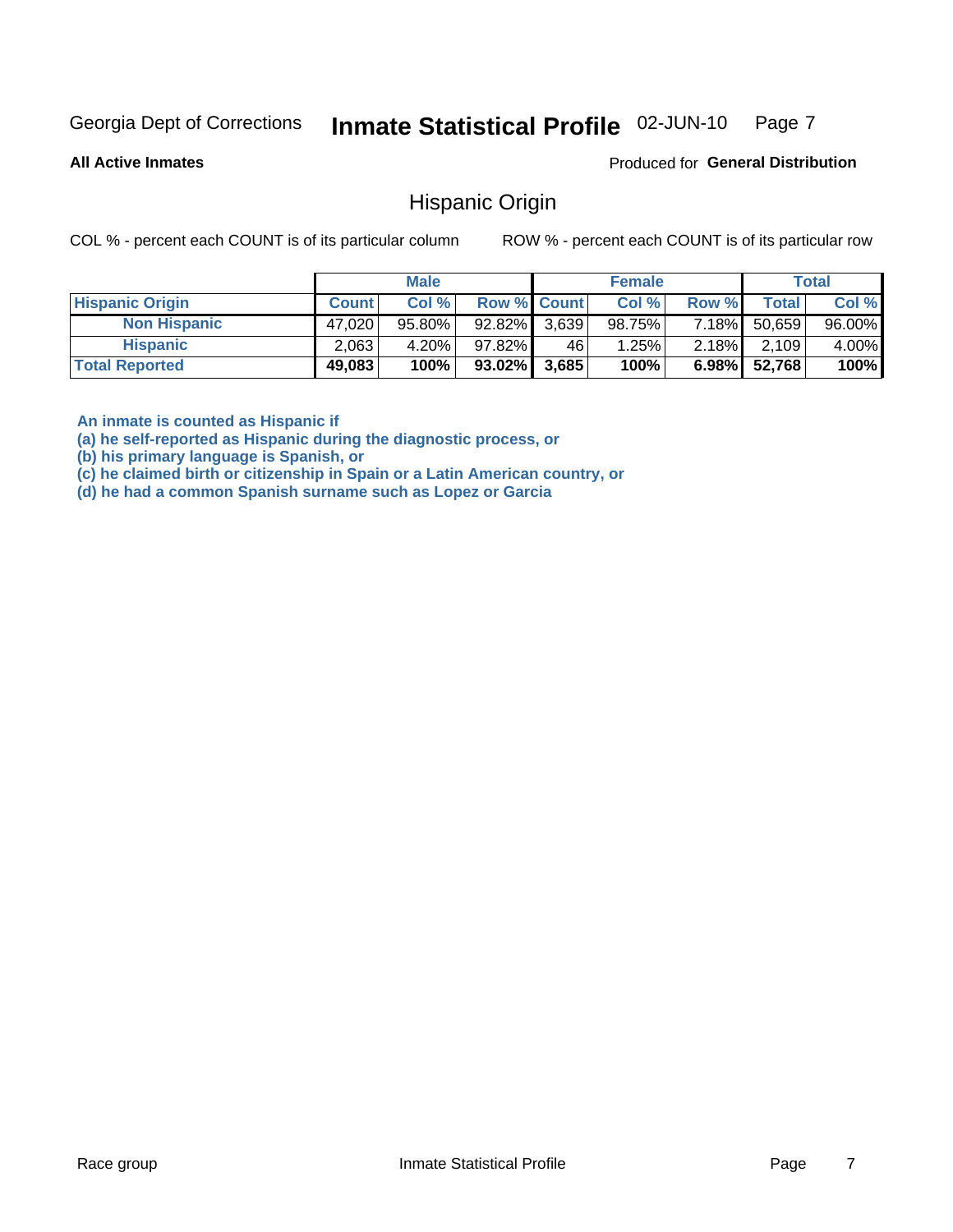#### Inmate Statistical Profile 02-JUN-10 Page 8

**All Active Inmates** 

#### Produced for General Distribution

## Marital status, self-reported at entry to prison

COL % - percent each COUNT is of its particular column

|                            | <b>Male</b>  |          |        | <b>Female</b> |        |        | <b>Total</b> |        |
|----------------------------|--------------|----------|--------|---------------|--------|--------|--------------|--------|
| <b>Marital Status</b>      | <b>Count</b> | Col %    | Row %  | <b>Count</b>  | Col %  | Row %  | <b>Total</b> | Col %  |
| <b>Unknown</b><br>$\bf{0}$ | 139          | .28%     | 89.10% | 17            | .46%   | 10.90% | 156          | .30%   |
| <b>Divorced</b><br>D       | 4,798        | 9.78%    | 88.97% | 595           | 16.15% | 11.03% | 5,393        | 10.22% |
| <b>Married</b><br>М        | 6,450        | 13.14%   | 91.19% | 623           | 16.91% | 8.81%  | 7,073        | 13.40% |
| <b>Separated</b><br>S.     | 1,769        | $3.60\%$ | 85.83% | 292           | 7.92%  | 14.17% | 2,061        | 3.91%  |
| <b>Unmarried</b><br>U      | 35,520       | 72.37%   | 94.59% | 2,030         | 55.09% | 5.41%  | 37,550       | 71.16% |
| <b>Widow</b><br>W          | 407          | .83%     | 76.07% | 128           | 3.47%  | 23.93% | 535          | 1.01%  |
| <b>Total Reported</b>      | 49,083       | 100%     | 93.02% | 3,685         | 100%   | 6.98%  | 52,768       | 100%   |

| N <sub>of</sub><br>morted in |        |      |      |
|------------------------------|--------|------|------|
| <b>Total</b>                 | 49,083 | .685 | .768 |

|--|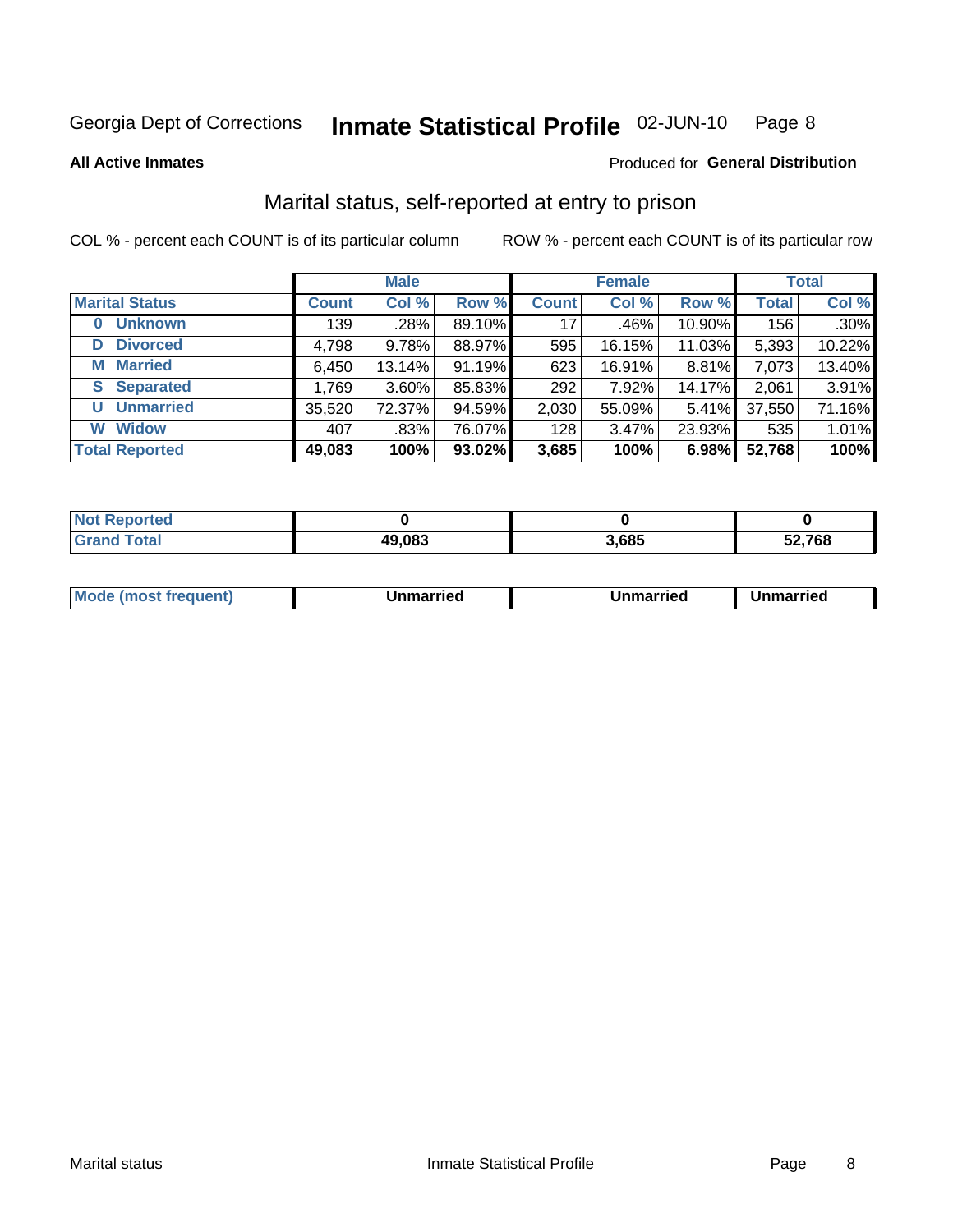#### Inmate Statistical Profile 02-JUN-10 Page 9

**All Active Inmates** 

#### Produced for General Distribution

## Number of children, self reported at entry to prison

COL % - percent each COUNT is of its particular column

|                           | <b>Male</b>  |        |        | <b>Female</b> |        |        | <b>Total</b> |               |  |
|---------------------------|--------------|--------|--------|---------------|--------|--------|--------------|---------------|--|
| <b>Number of Children</b> | <b>Count</b> | Col %  | Row %  | <b>Count</b>  | Col %  | Row %  | <b>Total</b> | Col %         |  |
| $\bf{0}$                  | 20,340       | 41.70% | 94.97% | 1,077         | 29.27% | 5.03%  | 21,417       | 40.83%        |  |
|                           | 11,104       | 22.77% | 93.91% | 720           | 19.57% | 6.09%  |              | 11,824 22.54% |  |
| $\overline{2}$            | 8,086        | 16.58% | 90.63% | 836           | 22.72% | 9.37%  | 8,922        | 17.01%        |  |
| 3                         | 4,633        | 9.50%  | 89.03% | 571           | 15.52% | 10.97% | 5,204        | 9.92%         |  |
| 4                         | 2,325        | 4.77%  | 90.08% | 256           | 6.96%  | 9.92%  | 2,581        | 4.92%         |  |
| 5                         | 1,150        | 2.36%  | 90.41% | 122           | 3.32%  | 9.59%  | 1,272        | 2.43%         |  |
| 6                         | 571          | 1.17%  | 90.21% | 62            | 1.69%  | 9.79%  | 633          | 1.21%         |  |
| 7                         | 234          | 0.48%  | 94.74% | 13            | 0.35%  | 5.26%  | 247          | 0.47%         |  |
| 8                         | 127          | 0.26%  | 94.07% | 8             | 0.22%  | 5.93%  | 135          | 0.26%         |  |
| $\boldsymbol{9}$          | 86           | 0.18%  | 92.47% | 7             | 0.19%  | 7.53%  | 93           | 0.18%         |  |
| 10                        | 45           | 0.09%  | 91.84% | 4             | 0.11%  | 8.16%  | 49           | 0.09%         |  |
| Over 10                   | 73           | 0.15%  | 96.05% | 3             | 0.08%  | 3.95%  | 76           | 0.14%         |  |
| <b>Total Reported</b>     | 48,774       | 100%   | 92.99% | 3,679         | 100%   | 7.01%  | 52,453       | 100%          |  |

| 308    |       | 24/<br>) I 4 |
|--------|-------|--------------|
| 49 N.R | 3.685 | 52,767       |

| Mean (average)          | .32 | .74 | l.35 |
|-------------------------|-----|-----|------|
| <b>Median (middle)</b>  |     |     |      |
| Mode<br>(most frequent) |     |     |      |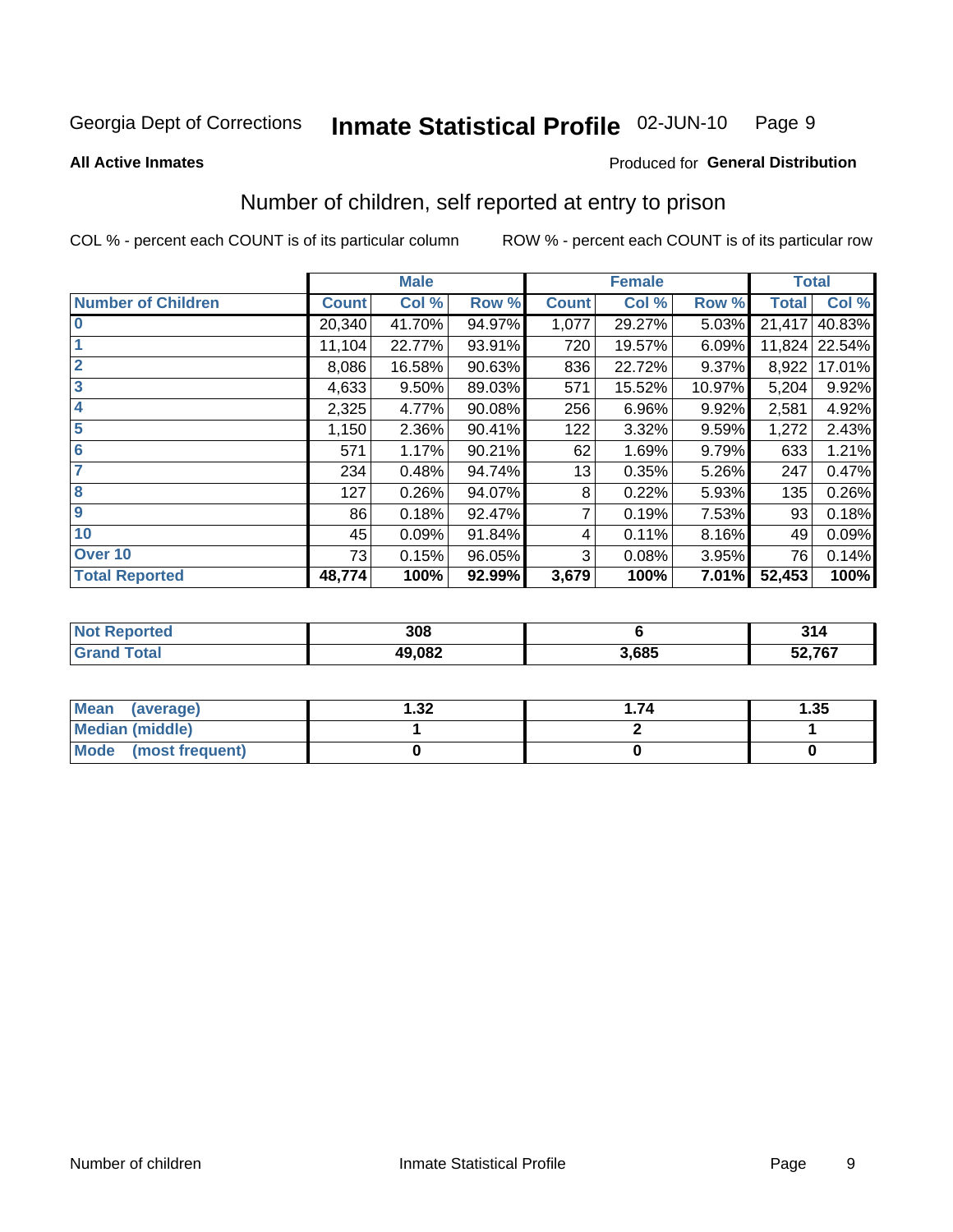#### Inmate Statistical Profile 02-JUN-10 Page 10

**All Active Inmates** 

#### Produced for General Distribution

## Religious affiliation, self-reported at entry to prison

COL % - percent each COUNT is of its particular column

|                  |                              |                | <b>Male</b> |         |                | <b>Female</b> |        |                | <b>Total</b> |
|------------------|------------------------------|----------------|-------------|---------|----------------|---------------|--------|----------------|--------------|
|                  | <b>Religious Affiliation</b> | <b>Count</b>   | Col %       | Row %   | <b>Count</b>   | Col%          | Row %  | <b>Total</b>   | Col %        |
| 1                | <b>Islam</b>                 | 1,464          | 3.63%       | 97.99%  | 30             | .94%          | 2.01%  | 1,494          | 3.43%        |
| $\overline{2}$   | <b>Catholic</b>              | 2,186          | 5.42%       | 92.90%  | 167            | 5.22%         | 7.10%  | 2,353          | 5.40%        |
| 3                | <b>Baptist</b>               | 19,087         | 47.28%      | 90.96%  | 1,898          | 59.28%        | 9.04%  | 20,985         | 48.16%       |
| 4                | <b>Methodist</b>             | 781            | 1.93%       | 87.17%  | 115            | 3.59%         | 12.83% | 896            | 2.06%        |
| $\overline{5}$   | <b>EpiscopIn</b>             | 65             | .16%        | 89.04%  | 8              | .25%          | 10.96% | 73             | .17%         |
| $6\overline{6}$  | <b>Presbytrn</b>             | 98             | .24%        | 91.59%  | 9              | .28%          | 8.41%  | 107            | .25%         |
| 7                | <b>Chc Of God</b>            | 506            | 1.25%       | 83.22%  | 102            | 3.19%         | 16.78% | 608            | 1.40%        |
| 8                | <b>Holiness</b>              | 1,310          | 3.25%       | 77.61%  | 378            | 11.81%        | 22.39% | 1,688          | 3.87%        |
| $\boldsymbol{9}$ | <b>Jewish</b>                | 52             | .13%        | 98.11%  |                | .03%          | 1.89%  | 53             | .12%         |
| 10               | <b>Anglican</b>              | 10             | .02%        | 83.33%  | $\overline{c}$ | .06%          | 16.67% | 12             | .03%         |
| 11               | <b>Grk Orthdx</b>            | 4              | .01%        | 80.00%  |                | .03%          | 20.00% | 5              | .01%         |
| 12               | <b>Hindu</b>                 | 9              | .02%        | 100.00% |                |               |        | 9              | .02%         |
| 13               | <b>Buddhist</b>              | 49             | .12%        | 94.23%  | 3              | .09%          | 5.77%  | 52             | .12%         |
| 14               | <b>Taoist</b>                | 3              | .01%        | 100.00% |                |               |        | 3              | .01%         |
| 15               | <b>Shintoist</b>             | 4              | .01%        | 100.00% |                |               |        | 4              | .01%         |
| 16               | <b>Seven D Ad</b>            | 130            | .32%        | 90.28%  | 14             | .44%          | 9.72%  | 144            | .33%         |
| 17               | <b>Jehovah Wt</b>            | 475            | 1.18%       | 93.87%  | 31             | .97%          | 6.13%  | 506            | 1.16%        |
| 18               | <b>Latr Day S</b>            | 51             | .13%        | 94.44%  | 3              | .09%          | 5.56%  | 54             | .12%         |
| 19               | Quaker                       | $\overline{2}$ | .01%        | 100.00% |                |               |        | $\overline{2}$ | .01%         |
| 20               | <b>Other Prot</b>            | 7,079          | 17.54%      | 95.75%  | 314            | 9.81%         | 4.25%  | 7,393          | 16.97%       |
| 96               | <b>None</b>                  | 7,002          | 17.35%      | 98.23%  | 126            | 3.94%         | 1.77%  | 7,128          | 16.36%       |
|                  | <b>Total Reported</b>        | 40,367         | 100%        | 92.65%  | 3,202          | 100%          | 7.35%  | 43,569         | 100%         |

| Reported<br>NO: | 74C<br>16 | 483   | ,199   |
|-----------------|-----------|-------|--------|
| <b>otal</b>     | 49,083    | 3,685 | 52,768 |

| Baptist<br>Baptist<br><b>Baptist</b> |  | <b>Mode (most frequent)</b> |  |  |  |
|--------------------------------------|--|-----------------------------|--|--|--|
|--------------------------------------|--|-----------------------------|--|--|--|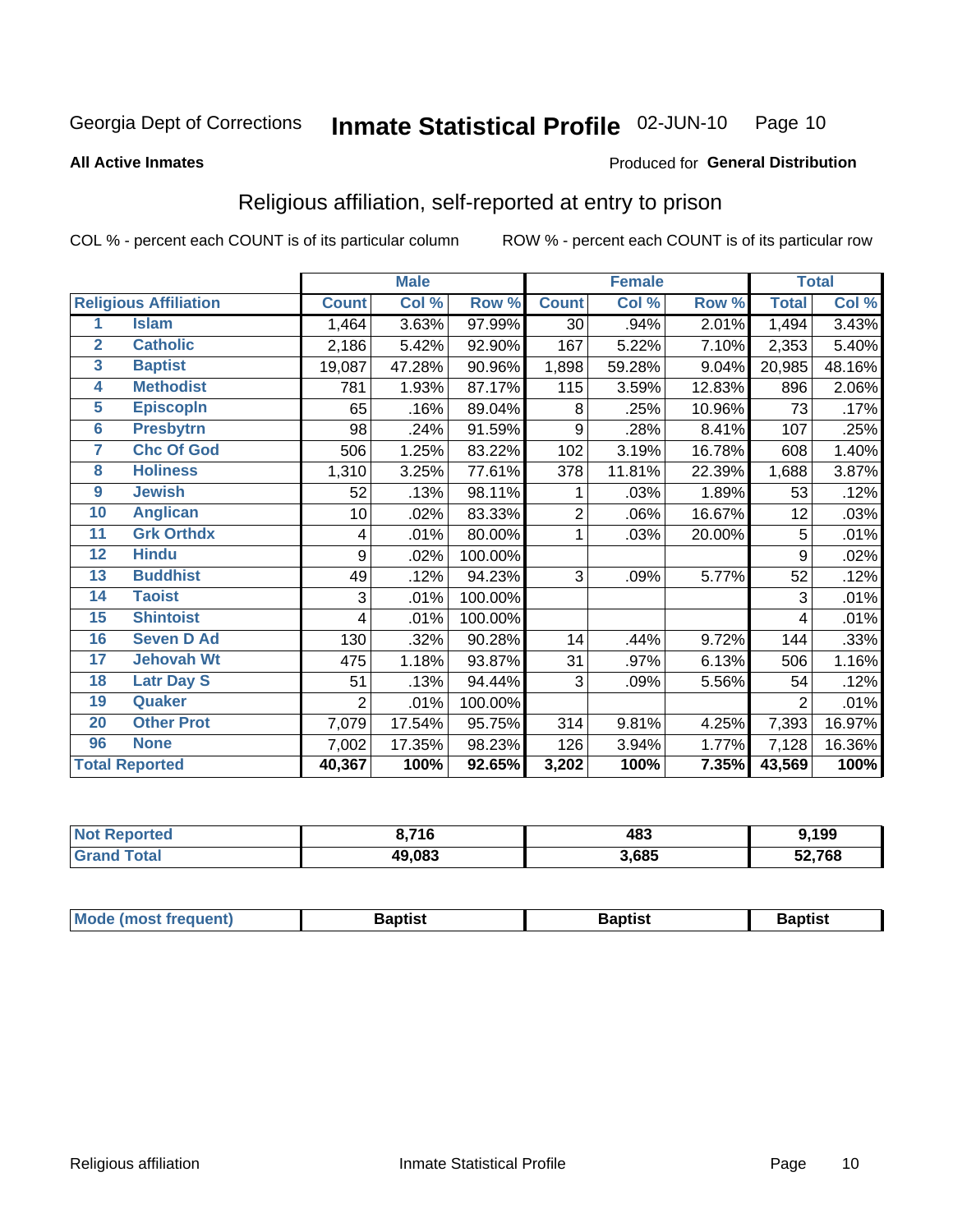#### **Inmate Statistical Profile 02-JUN-10** Page 11

#### **All Active Inmates**

#### Produced for General Distribution

## Home county, self-reported at entry to prison

COL % - percent each COUNT is of its particular column

|                         |                      |              | <b>Male</b> |         |                           | <b>Female</b> |        | <b>Total</b> |       |
|-------------------------|----------------------|--------------|-------------|---------|---------------------------|---------------|--------|--------------|-------|
|                         | <b>Home County</b>   | <b>Count</b> | Col %       | Row %   | <b>Count</b>              | Col %         | Row %  | <b>Total</b> | Col % |
| $\overline{\mathbf{1}}$ | <b>Appling</b>       | 117          | .25%        | 93.60%  | 8                         | .22%          | 6.40%  | 125          | .25%  |
| $\overline{2}$          | <b>Atkinson</b>      | 38           | .08%        | 100.00% |                           |               |        | 38           | .08%  |
| 3                       | <b>Bacon</b>         | 57           | .12%        | 95.00%  | $\ensuremath{\mathsf{3}}$ | .08%          | 5.00%  | 60           | .12%  |
| 4                       | <b>Baker</b>         | 20           | .04%        | 95.24%  | $\mathbf 1$               | .03%          | 4.76%  | 21           | .04%  |
| 5                       | <b>Baldwin</b>       | 259          | .56%        | 93.50%  | 18                        | .50%          | 6.50%  | 277          | .56%  |
| $6\phantom{1}6$         | <b>Banks</b>         | 50           | .11%        | 87.72%  | $\overline{7}$            | .20%          | 12.28% | 57           | .11%  |
| $\overline{7}$          | <b>Barrow</b>        | 268          | .58%        | 94.04%  | 17                        | .47%          | 5.96%  | 285          | .57%  |
| 8                       | <b>Bartow</b>        | 554          | 1.20%       | 89.21%  | 67                        | 1.87%         | 10.79% | 621          | 1.24% |
| $\overline{9}$          | <b>Ben Hill</b>      | 223          | .48%        | 94.09%  | 14                        | .39%          | 5.91%  | 237          | .47%  |
| 10                      | <b>Berrien</b>       | 81           | .17%        | 93.10%  | $\,6$                     | .17%          | 6.90%  | 87           | .17%  |
| $\overline{11}$         | <b>Bibb</b>          | 1,155        | 2.49%       | 94.83%  | 63                        | 1.76%         | 5.17%  | 1,218        | 2.44% |
| $\overline{12}$         | <b>Bleckley</b>      | 67           | .14%        | 90.54%  | $\overline{7}$            | .20%          | 9.46%  | 74           | .15%  |
| 13                      | <b>Brantley</b>      | 39           | .08%        | 92.86%  | $\overline{3}$            | .08%          | 7.14%  | 42           | .08%  |
| $\overline{14}$         | <b>Brooks</b>        | 87           | .19%        | 95.60%  | $\overline{4}$            | .11%          | 4.40%  | 91           | .18%  |
| 15                      | <b>Bryan</b>         | 94           | .20%        | 91.26%  | $\boldsymbol{9}$          | .25%          | 8.74%  | 103          | .21%  |
| 16                      | <b>Bulloch</b>       | 353          | .76%        | 91.69%  | 32                        | .89%          | 8.31%  | 385          | .77%  |
| $\overline{17}$         | <b>Burke</b>         | 184          | .40%        | 96.34%  | $\overline{7}$            | .20%          | 3.66%  | 191          | .38%  |
| 18                      | <b>Butts</b>         | 135          | .29%        | 92.47%  | 11                        | .31%          | 7.53%  | 146          | .29%  |
| 19                      | <b>Calhoun</b>       | 48           | .10%        | 97.96%  | $\mathbf 1$               | .03%          | 2.04%  | 49           | .10%  |
| $\overline{20}$         | <b>Camden</b>        | 120          | .26%        | 90.91%  | 12                        | .33%          | 9.09%  | 132          | .26%  |
| $\overline{21}$         | <b>Candler</b>       | 88           | .19%        | 90.72%  | $\boldsymbol{9}$          | .25%          | 9.28%  | 97           | .19%  |
| $\overline{22}$         | <b>Carroll</b>       | 537          | 1.16%       | 88.61%  | 69                        | 1.92%         | 11.39% | 606          | 1.21% |
| 23                      | <b>Catoosa</b>       | 201          | .43%        | 87.77%  | 28                        | .78%          | 12.23% | 229          | .46%  |
| $\overline{24}$         | <b>Charlton</b>      | 42           | .09%        | 93.33%  | 3                         | .08%          | 6.67%  | 45           | .09%  |
| $\overline{25}$         | <b>Chatham</b>       | 2,232        | 4.82%       | 95.55%  | 104                       | 2.90%         | 4.45%  | 2,336        | 4.68% |
| 26                      | <b>Chattahoochee</b> | 27           | .06%        | 93.10%  | $\overline{2}$            | .06%          | 6.90%  | 29           | .06%  |
| $\overline{27}$         | Chattooga            | 218          | .47%        | 93.16%  | 16                        | .45%          | 6.84%  | 234          | .47%  |
| 28                      | <b>Cherokee</b>      | 414          | .89%        | 87.90%  | 57                        | 1.59%         | 12.10% | 471          | .94%  |
| 29                      | <b>Clarke</b>        | 446          | .96%        | 94.29%  | 27                        | .75%          | 5.71%  | 473          | .95%  |
| 30                      | <b>Clay</b>          | 31           | .07%        | 88.57%  | $\overline{\mathbf{4}}$   | .11%          | 11.43% | 35           | .07%  |
| 31                      | <b>Clayton</b>       | 1,387        | 2.99%       | 93.46%  | 97                        | 2.71%         | 6.54%  | 1,484        | 2.97% |
| 32                      | <b>Clinch</b>        | 57           | .12%        | 96.61%  | $\boldsymbol{2}$          | .06%          | 3.39%  | 59           | .12%  |
| 33                      | <b>Cobb</b>          | 2,097        | 4.53%       | 92.22%  | 177                       | 4.94%         | 7.78%  | 2,274        | 4.56% |
| 34                      | <b>Coffee</b>        | 245          | .53%        | 91.08%  | 24                        | .67%          | 8.92%  | 269          | .54%  |
| 35                      | <b>Colquitt</b>      | 266          | .57%        | 95.68%  | 12                        | .33%          | 4.32%  | 278          | .56%  |
| 36                      | <b>Columbia</b>      | 198          | .43%        | 90.00%  | 22                        | .61%          | 10.00% | 220          | .44%  |
| 37                      | <b>Cook</b>          | 125          | .27%        | 95.42%  | $\,6$                     | .17%          | 4.58%  | 131          | .26%  |
| 38                      | <b>Coweta</b>        | 424          | .92%        | 89.83%  | 48                        | 1.34%         | 10.17% | 472          | .95%  |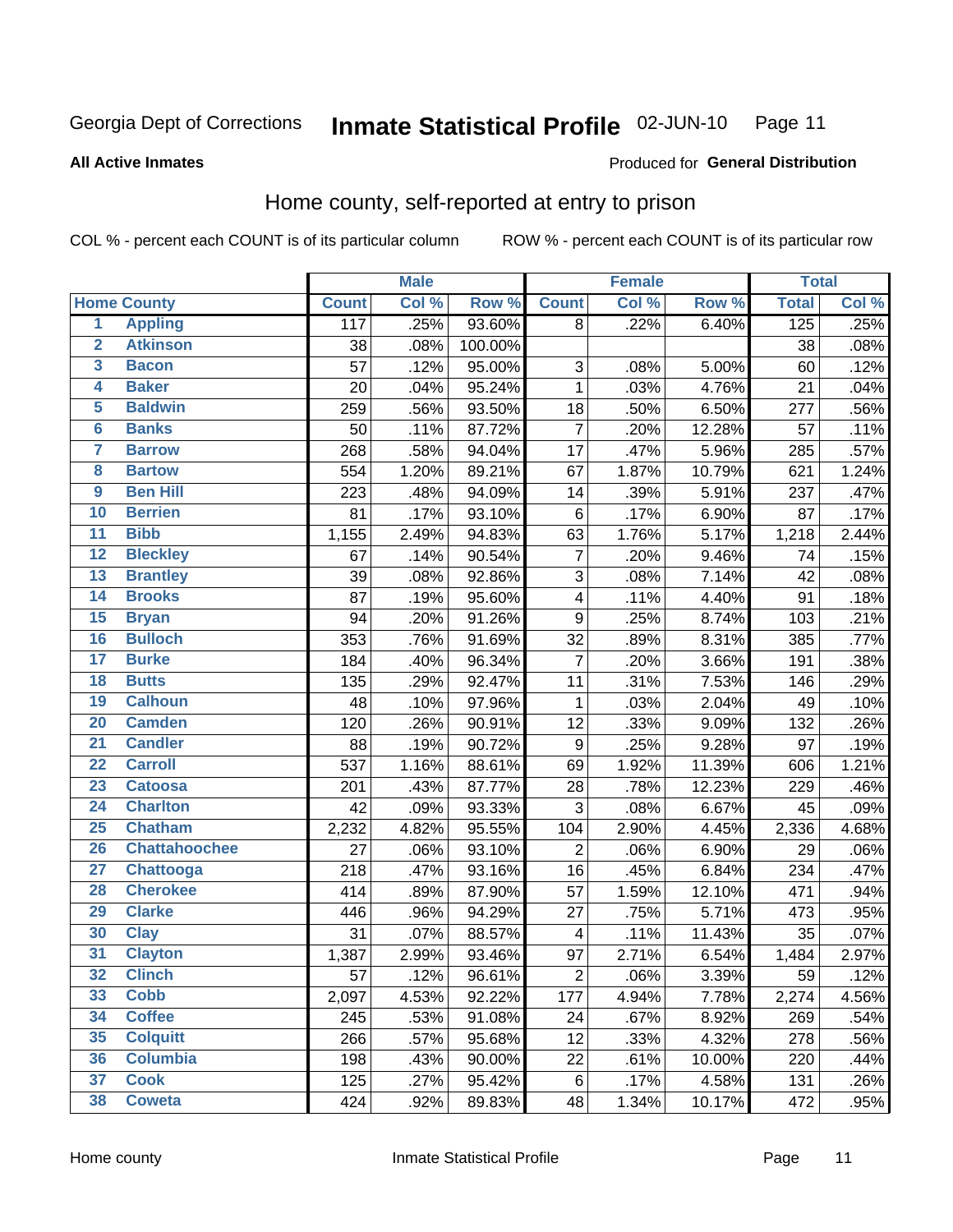#### Inmate Statistical Profile 02-JUN-10 Page 12

**All Active Inmates** 

#### Produced for General Distribution

## Home county, self-reported at entry to prison

COL % - percent each COUNT is of its particular column

|                 |                    |                | <b>Male</b> |         |                           | <b>Female</b> |                  | <b>Total</b>    |         |
|-----------------|--------------------|----------------|-------------|---------|---------------------------|---------------|------------------|-----------------|---------|
|                 | <b>Home County</b> | <b>Count</b>   | Col %       | Row %   | <b>Count</b>              | Col %         | Row <sup>%</sup> | <b>Total</b>    | Col%    |
| 39              | <b>Crawford</b>    | 24             | .05%        | 80.00%  | 6                         | .17%          | 20.00%           | 30              | $.06\%$ |
| 40              | <b>Crisp</b>       | 229            | .49%        | 91.97%  | 20                        | .56%          | 8.03%            | 249             | .50%    |
| 41              | <b>Dade</b>        | 69             | .15%        | 95.83%  | $\ensuremath{\mathsf{3}}$ | .08%          | 4.17%            | 72              | .14%    |
| 42              | <b>Dawson</b>      | 91             | .20%        | 91.00%  | $\mathsf g$               | .25%          | 9.00%            | 100             | .20%    |
| 43              | <b>Decatur</b>     | 308            | .67%        | 92.77%  | 24                        | .67%          | 7.23%            | 332             | .67%    |
| 44              | <b>Dekalb</b>      | 2,791          | 6.03%       | 93.97%  | 179                       | 4.99%         | 6.03%            | 2,970           | 5.95%   |
| 45              | <b>Dodge</b>       | 140            | .30%        | 90.32%  | 15                        | .42%          | 9.68%            | 155             | .31%    |
| 46              | <b>Dooly</b>       | 83             | .18%        | 92.22%  | $\overline{7}$            | .20%          | 7.78%            | 90              | .18%    |
| 47              | <b>Dougherty</b>   | 905            | 1.95%       | 93.88%  | 59                        | 1.65%         | 6.12%            | 964             | 1.93%   |
| 48              | <b>Douglas</b>     | 624            | 1.35%       | 90.83%  | 63                        | 1.76%         | 9.17%            | 687             | 1.38%   |
| 49              | <b>Early</b>       | 77             | .17%        | 91.67%  | $\overline{7}$            | .20%          | 8.33%            | 84              | .17%    |
| 50              | <b>Echols</b>      | $\overline{7}$ | .02%        | 77.78%  | $\overline{2}$            | .06%          | 22.22%           | 9               | .02%    |
| $\overline{51}$ | <b>Effingham</b>   | 162            | .35%        | 92.57%  | 13                        | .36%          | 7.43%            | 175             | .35%    |
| 52              | <b>Elbert</b>      | 149            | .32%        | 94.90%  | $\bf 8$                   | .22%          | 5.10%            | 157             | .31%    |
| 53              | <b>Emanuel</b>     | 153            | .33%        | 92.73%  | 12                        | .33%          | 7.27%            | 165             | .33%    |
| 54              | <b>Evans</b>       | 84             | .18%        | 93.33%  | 6                         | .17%          | 6.67%            | 90              | .18%    |
| 55              | <b>Fannin</b>      | 93             | .20%        | 91.18%  | $\boldsymbol{9}$          | .25%          | 8.82%            | 102             | .20%    |
| 56              | <b>Fayette</b>     | 153            | .33%        | 91.62%  | 14                        | .39%          | 8.38%            | 167             | .33%    |
| 57              | <b>Floyd</b>       | 697            | 1.51%       | 90.40%  | 74                        | 2.06%         | 9.60%            | 771             | 1.55%   |
| 58              | <b>Forsyth</b>     | 206            | .44%        | 89.18%  | 25                        | .70%          | 10.82%           | 231             | .46%    |
| 59              | <b>Franklin</b>    | 128            | .28%        | 93.43%  | $\boldsymbol{9}$          | .25%          | 6.57%            | 137             | .27%    |
| 60              | <b>Fulton</b>      | 5,493          | 11.86%      | 94.74%  | 305                       | 8.51%         | 5.26%            | 5,798           | 11.62%  |
| 61              | <b>Gilmer</b>      | 118            | .25%        | 94.40%  | $\overline{7}$            | .20%          | 5.60%            | 125             | .25%    |
| 62              | <b>Glascock</b>    | $\,6$          | .01%        | 100.00% |                           |               |                  | $6\phantom{1}6$ | .01%    |
| 63              | <b>Glynn</b>       | 357            | .77%        | 95.45%  | 17                        | .47%          | 4.55%            | 374             | .75%    |
| 64              | <b>Gordon</b>      | 250            | .54%        | 90.25%  | 27                        | .75%          | 9.75%            | 277             | .56%    |
| 65              | <b>Grady</b>       | 182            | .39%        | 97.33%  | $\mathbf 5$               | .14%          | 2.67%            | 187             | .37%    |
| 66              | <b>Greene</b>      | 105            | .23%        | 92.92%  | 8                         | .22%          | 7.08%            | 113             | .23%    |
| 67              | <b>Gwinnett</b>    | 1,621          | 3.50%       | 91.79%  | 145                       | 4.04%         | 8.21%            | 1,766           | 3.54%   |
| 68              | <b>Habersham</b>   | 116            | .25%        | 95.87%  | $\mathbf 5$               | .14%          | 4.13%            | 121             | .24%    |
| 69              | <b>Hall</b>        | 613            | 1.32%       | 90.68%  | 63                        | 1.76%         | 9.32%            | 676             | 1.35%   |
| 70              | <b>Hancock</b>     | 54             | .12%        | 98.18%  | $\mathbf{1}$              | .03%          | 1.82%            | 55              | .11%    |
| $\overline{71}$ | <b>Haralson</b>    | 121            | .26%        | 93.80%  | 8                         | .22%          | 6.20%            | 129             | .26%    |
| 72              | <b>Harris</b>      | 85             | .18%        | 89.47%  | 10                        | .28%          | 10.53%           | 95              | .19%    |
| 73              | <b>Hart</b>        | 106            | .23%        | 97.25%  | $\ensuremath{\mathsf{3}}$ | .08%          | 2.75%            | 109             | .22%    |
| 74              | <b>Heard</b>       | 64             | .14%        | 91.43%  | 6                         | .17%          | 8.57%            | 70              | .14%    |
| 75              | <b>Henry</b>       | 473            | 1.02%       | 88.58%  | 61                        | 1.70%         | 11.42%           | 534             | 1.07%   |
| 76              | <b>Houston</b>     | 508            | 1.10%       | 92.03%  | 44                        | 1.23%         | 7.97%            | 552             | 1.11%   |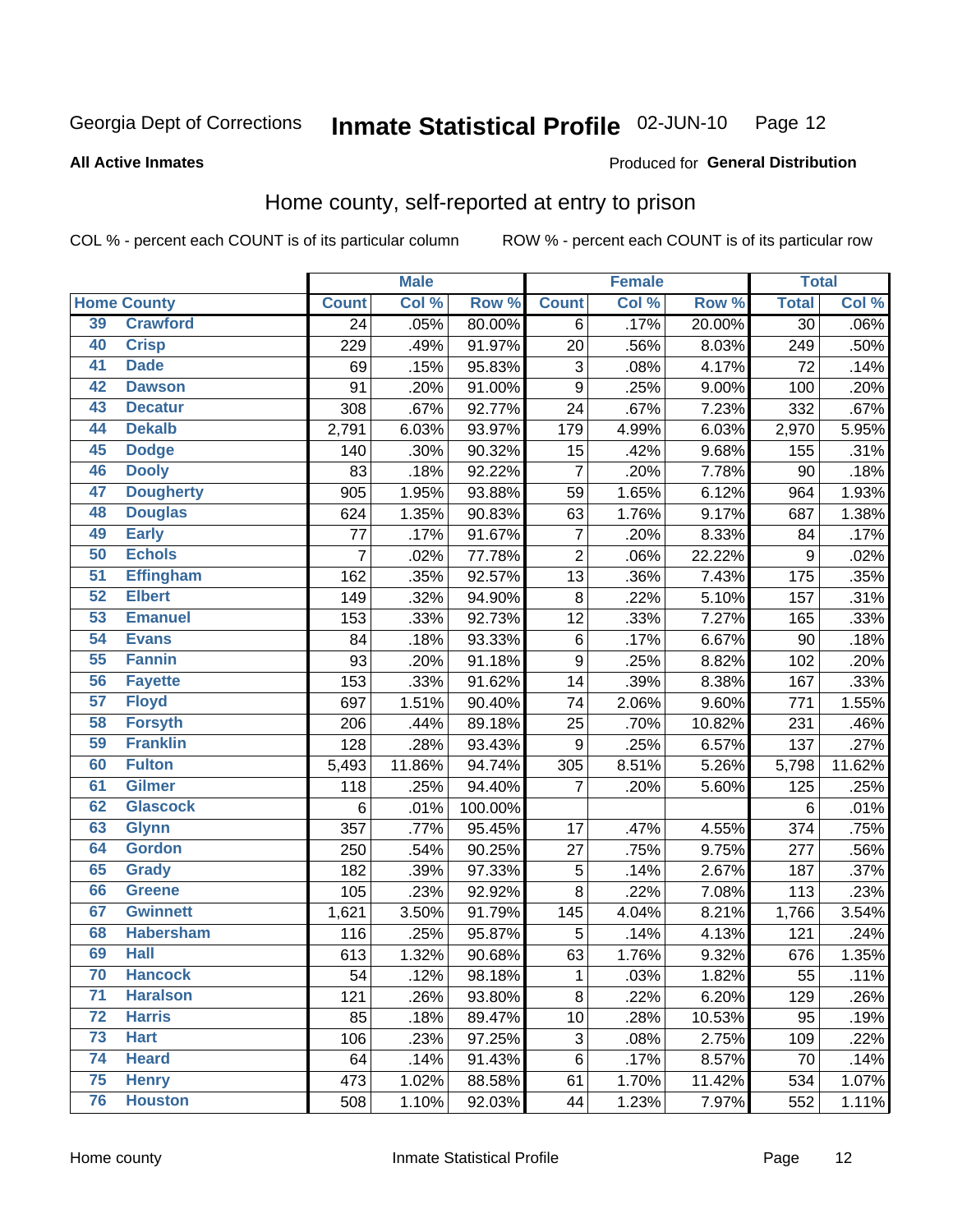#### **Inmate Statistical Profile 02-JUN-10** Page 13

**All Active Inmates** 

#### **Produced for General Distribution**

## Home county, self-reported at entry to prison

COL % - percent each COUNT is of its particular column

|                 |                    |                 | <b>Male</b> |        |                         | <b>Female</b> |        | <b>Total</b>    |         |
|-----------------|--------------------|-----------------|-------------|--------|-------------------------|---------------|--------|-----------------|---------|
|                 | <b>Home County</b> | <b>Count</b>    | Col %       | Row %  | <b>Count</b>            | Col %         | Row %  | <b>Total</b>    | Col %   |
| 77              | <b>Irwin</b>       | $\overline{73}$ | .16%        | 97.33% | $\overline{2}$          | .06%          | 2.67%  | $\overline{75}$ | .15%    |
| 78              | <b>Jackson</b>     | 182             | .39%        | 94.79% | 10                      | .28%          | 5.21%  | 192             | .38%    |
| 79              | <b>Jasper</b>      | 70              | .15%        | 94.59% | $\overline{\mathbf{4}}$ | .11%          | 5.41%  | 74              | .15%    |
| 80              | <b>Jeff Davis</b>  | 74              | .16%        | 86.05% | 12                      | .33%          | 13.95% | 86              | .17%    |
| $\overline{81}$ | <b>Jefferson</b>   | 131             | .28%        | 96.32% | 5                       | .14%          | 3.68%  | 136             | .27%    |
| 82              | <b>Jenkins</b>     | 74              | .16%        | 94.87% | $\overline{\mathbf{4}}$ | .11%          | 5.13%  | 78              | .16%    |
| 83              | <b>Johnson</b>     | 39              | .08%        | 90.70% | $\overline{\mathbf{4}}$ | .11%          | 9.30%  | 43              | .09%    |
| 84              | <b>Jones</b>       | 94              | .20%        | 94.95% | 5                       | .14%          | 5.05%  | 99              | .20%    |
| 85              | <b>Lamar</b>       | 60              | .13%        | 92.31% | 5                       | .14%          | 7.69%  | 65              | .13%    |
| 86              | <b>Lanier</b>      | 37              | .08%        | 92.50% | 3                       | .08%          | 7.50%  | 40              | .08%    |
| 87              | <b>Laurens</b>     | 306             | .66%        | 91.89% | 27                      | .75%          | 8.11%  | 333             | .67%    |
| 88              | Lee                | 72              | .16%        | 93.51% | 5                       | .14%          | 6.49%  | 77              | .15%    |
| 89              | <b>Liberty</b>     | 254             | .55%        | 92.70% | 20                      | .56%          | 7.30%  | 274             | .55%    |
| 90              | <b>Lincoln</b>     | 36              | .08%        | 94.74% | $\overline{2}$          | .06%          | 5.26%  | 38              | .08%    |
| 91              | Long               | 48              | .10%        | 84.21% | $\boldsymbol{9}$        | .25%          | 15.79% | 57              | .11%    |
| 92              | <b>Lowndes</b>     | 465             | 1.00%       | 92.63% | 37                      | 1.03%         | 7.37%  | 502             | 1.01%   |
| 93              | <b>Lumpkin</b>     | 89              | .19%        | 90.82% | $\boldsymbol{9}$        | .25%          | 9.18%  | 98              | .20%    |
| 94              | <b>Macon</b>       | 79              | .17%        | 96.34% | 3                       | .08%          | 3.66%  | 82              | .16%    |
| 95              | <b>Madison</b>     | 112             | .24%        | 88.89% | 14                      | .39%          | 11.11% | 126             | .25%    |
| 96              | <b>Marion</b>      | 41              | .09%        | 91.11% | $\overline{\mathbf{4}}$ | .11%          | 8.89%  | 45              | .09%    |
| 97              | <b>Mcduffie</b>    | 150             | .32%        | 94.94% | $\bf8$                  | .22%          | 5.06%  | 158             | .32%    |
| 98              | <b>Mcintosh</b>    | 59              | .13%        | 95.16% | 3                       | .08%          | 4.84%  | 62              | .12%    |
| 99              | <b>Meriwether</b>  | 188             | .41%        | 92.16% | 16                      | .45%          | 7.84%  | 204             | .41%    |
| 100             | <b>Miller</b>      | 27              | .06%        | 87.10% | $\overline{\mathbf{4}}$ | .11%          | 12.90% | 31              | .06%    |
| 101             | <b>Mitchell</b>    | 190             | .41%        | 92.23% | 16                      | .45%          | 7.77%  | 206             | .41%    |
| 102             | <b>Monroe</b>      | 115             | .25%        | 93.50% | $\bf8$                  | .22%          | 6.50%  | 123             | .25%    |
| 103             | <b>Montgomery</b>  | 60              | .13%        | 95.24% | $\overline{3}$          | .08%          | 4.76%  | 63              | .13%    |
| 104             | <b>Morgan</b>      | 94              | .20%        | 94.00% | $\,6$                   | .17%          | 6.00%  | 100             | .20%    |
| 105             | <b>Murray</b>      | 161             | .35%        | 88.95% | 20                      | .56%          | 11.05% | 181             | $.36\%$ |
| 106             | <b>Muscogee</b>    | 1,511           | 3.26%       | 94.20% | 93                      | 2.59%         | 5.80%  | 1,604           | 3.21%   |
| 107             | <b>Newton</b>      | 535             | 1.16%       | 92.08% | 46                      | 1.28%         | 7.92%  | 581             | 1.16%   |
| 108             | <b>Oconee</b>      | 40              | .09%        | 86.96% | 6                       | .17%          | 13.04% | 46              | .09%    |
| 109             | <b>Oglethorpe</b>  | 49              | .11%        | 92.45% | $\overline{4}$          | .11%          | 7.55%  | 53              | .11%    |
| 110             | <b>Paulding</b>    | 274             | .59%        | 87.26% | 40                      | 1.12%         | 12.74% | 314             | .63%    |
| 111             | <b>Peach</b>       | 123             | .27%        | 96.85% | 4                       | .11%          | 3.15%  | 127             | .25%    |
| 112             | <b>Pickens</b>     | 107             | .23%        | 90.68% | 11                      | .31%          | 9.32%  | 118             | .24%    |
| 113             | <b>Pierce</b>      | 65              | .14%        | 92.86% | 5                       | .14%          | 7.14%  | 70              | .14%    |
| 114             | <b>Pike</b>        | 49              | .11%        | 87.50% | $\overline{\mathbf{7}}$ | .20%          | 12.50% | 56              | .11%    |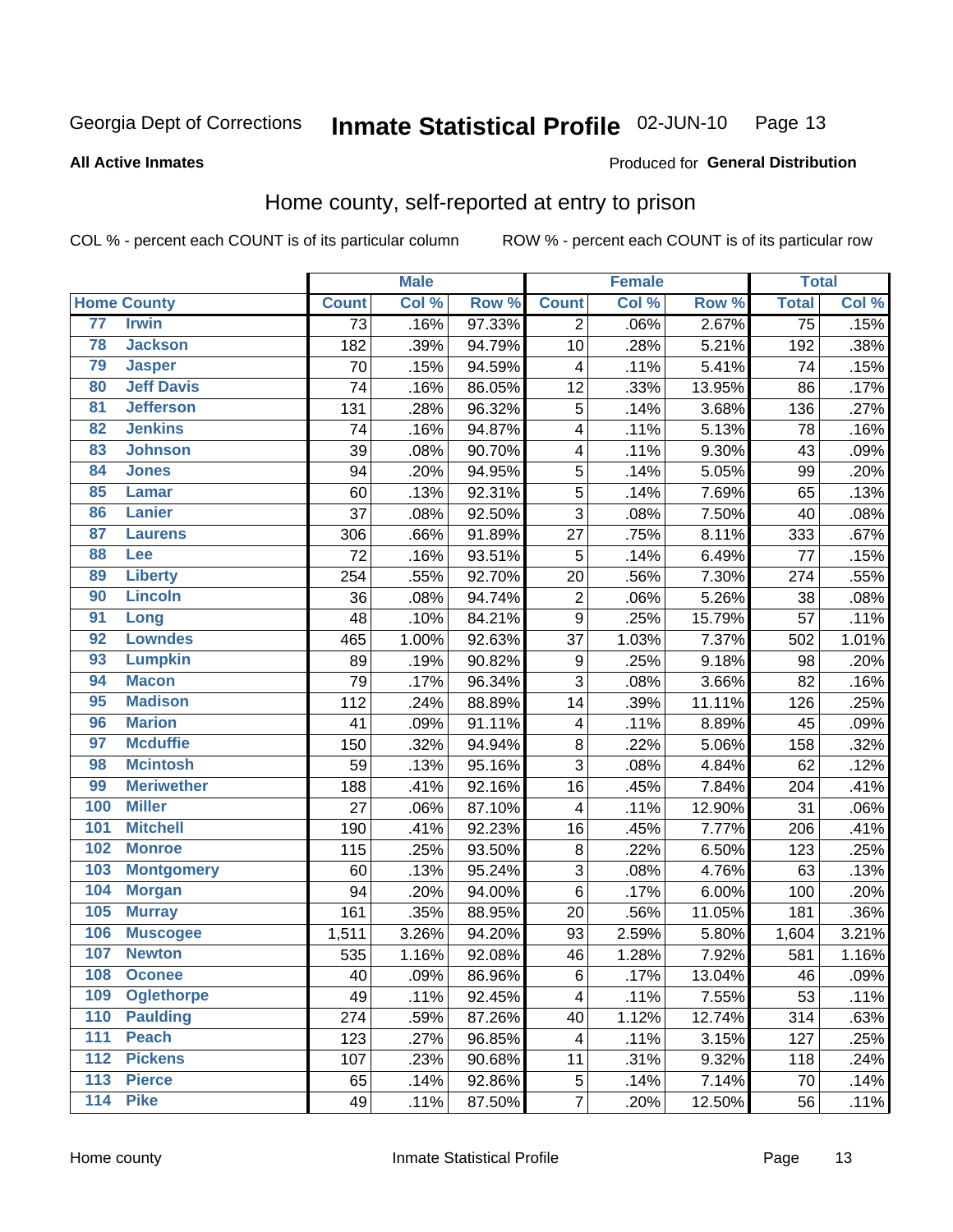#### **Inmate Statistical Profile 02-JUN-10** Page 14

#### **All Active Inmates**

#### Produced for General Distribution

## Home county, self-reported at entry to prison

COL % - percent each COUNT is of its particular column

|                  |                    |              | <b>Male</b> |         |                           | <b>Female</b> |        | <b>Total</b> |       |
|------------------|--------------------|--------------|-------------|---------|---------------------------|---------------|--------|--------------|-------|
|                  | <b>Home County</b> | <b>Count</b> | Col %       | Row %   | <b>Count</b>              | Col %         | Row %  | <b>Total</b> | Col % |
|                  | 115 Polk           | 215          | .46%        | 88.84%  | 27                        | .75%          | 11.16% | 242          | .48%  |
| $\overline{116}$ | <b>Pulaski</b>     | 87           | .19%        | 87.88%  | 12                        | .33%          | 12.12% | 99           | .20%  |
| 117              | <b>Putnam</b>      | 122          | .26%        | 94.57%  | $\overline{7}$            | .20%          | 5.43%  | 129          | .26%  |
| 118              | Quitman            | 16           | .03%        | 88.89%  | $\overline{2}$            | .06%          | 11.11% | 18           | .04%  |
| 119              | <b>Rabun</b>       | 51           | .11%        | 79.69%  | 13                        | .36%          | 20.31% | 64           | .13%  |
| 120              | <b>Randolph</b>    | 54           | .12%        | 94.74%  | 3                         | .08%          | 5.26%  | 57           | .11%  |
| 121              | <b>Richmond</b>    | 1,618        | 3.49%       | 94.29%  | 98                        | 2.73%         | 5.71%  | 1,716        | 3.44% |
| 122              | <b>Rockdale</b>    | 331          | .71%        | 90.19%  | 36                        | 1.00%         | 9.81%  | 367          | .74%  |
| 123              | <b>Schley</b>      | 29           | .06%        | 96.67%  | 1                         | .03%          | 3.33%  | 30           | .06%  |
| 124              | <b>Screven</b>     | 106          | .23%        | 91.38%  | 10                        | .28%          | 8.62%  | 116          | .23%  |
| 125              | <b>Seminole</b>    | 58           | .13%        | 87.88%  | $\, 8$                    | .22%          | 12.12% | 66           | .13%  |
| 126              | <b>Spalding</b>    | 541          | 1.17%       | 91.85%  | 48                        | 1.34%         | 8.15%  | 589          | 1.18% |
| 127              | <b>Stephens</b>    | 161          | .35%        | 93.60%  | 11                        | .31%          | 6.40%  | 172          | .34%  |
| 128              | <b>Stewart</b>     | 30           | .06%        | 96.77%  | $\mathbf{1}$              | .03%          | 3.23%  | 31           | .06%  |
| 129              | <b>Sumter</b>      | 223          | .48%        | 96.12%  | $\boldsymbol{9}$          | .25%          | 3.88%  | 232          | .46%  |
| 130              | <b>Talbot</b>      | 64           | .14%        | 95.52%  | 3                         | .08%          | 4.48%  | 67           | .13%  |
| 131              | <b>Taliaferro</b>  | 10           | .02%        | 100.00% |                           |               |        | 10           | .02%  |
| 132              | <b>Tattnall</b>    | 156          | .34%        | 90.70%  | 16                        | .45%          | 9.30%  | 172          | .34%  |
| 133              | <b>Taylor</b>      | 79           | .17%        | 96.34%  | $\ensuremath{\mathsf{3}}$ | .08%          | 3.66%  | 82           | .16%  |
| 134              | <b>Telfair</b>     | 107          | .23%        | 89.17%  | 13                        | .36%          | 10.83% | 120          | .24%  |
| 135              | <b>Terrell</b>     | 69           | .15%        | 94.52%  | 4                         | .11%          | 5.48%  | 73           | .15%  |
| 136              | <b>Thomas</b>      | 249          | .54%        | 92.91%  | 19                        | .53%          | 7.09%  | 268          | .54%  |
| 137              | <b>Tift</b>        | 289          | .62%        | 94.14%  | 18                        | .50%          | 5.86%  | 307          | .62%  |
| 138              | <b>Toombs</b>      | 280          | .60%        | 93.33%  | 20                        | .56%          | 6.67%  | 300          | .60%  |
| 139              | <b>Towns</b>       | 33           | .07%        | 91.67%  | 3                         | .08%          | 8.33%  | 36           | .07%  |
| 140              | <b>Treutlen</b>    | 63           | .14%        | 90.00%  | $\overline{7}$            | .20%          | 10.00% | 70           | .14%  |
| 141              | <b>Troup</b>       | 506          | 1.09%       | 89.24%  | 61                        | 1.70%         | 10.76% | 567          | 1.14% |
| 142              | <b>Turner</b>      | 71           | .15%        | 95.95%  | 3                         | .08%          | 4.05%  | 74           | .15%  |
| $\overline{143}$ | <b>Twiggs</b>      | 57           | .12%        | 90.48%  | $\,6$                     | .17%          | 9.52%  | 63           | .13%  |
| 144              | <b>Union</b>       | 65           | .14%        | 86.67%  | 10                        | .28%          | 13.33% | 75           | .15%  |
| 145              | <b>Upson</b>       | 177          | .38%        | 93.65%  | 12                        | .33%          | 6.35%  | 189          | .38%  |
| 146              | <b>Walker</b>      | 352          | .76%        | 91.43%  | 33                        | .92%          | 8.57%  | 385          | .77%  |
| 147              | <b>Walton</b>      | 365          | .79%        | 92.41%  | 30                        | .84%          | 7.59%  | 395          | .79%  |
| 148              | <b>Ware</b>        | 265          | .57%        | 94.98%  | 14                        | .39%          | 5.02%  | 279          | .56%  |
| 149              | <b>Warren</b>      | 36           | .08%        | 90.00%  | 4                         | .11%          | 10.00% | 40           | .08%  |
| 150              | <b>Washington</b>  | 144          | .31%        | 91.72%  | 13                        | .36%          | 8.28%  | 157          | .31%  |
| 151              | <b>Wayne</b>       | 184          | .40%        | 90.64%  | 19                        | .53%          | 9.36%  | 203          | .41%  |
| 152              | <b>Webster</b>     | 8            | .02%        | 100.00% |                           |               |        | $\bf 8$      | .02%  |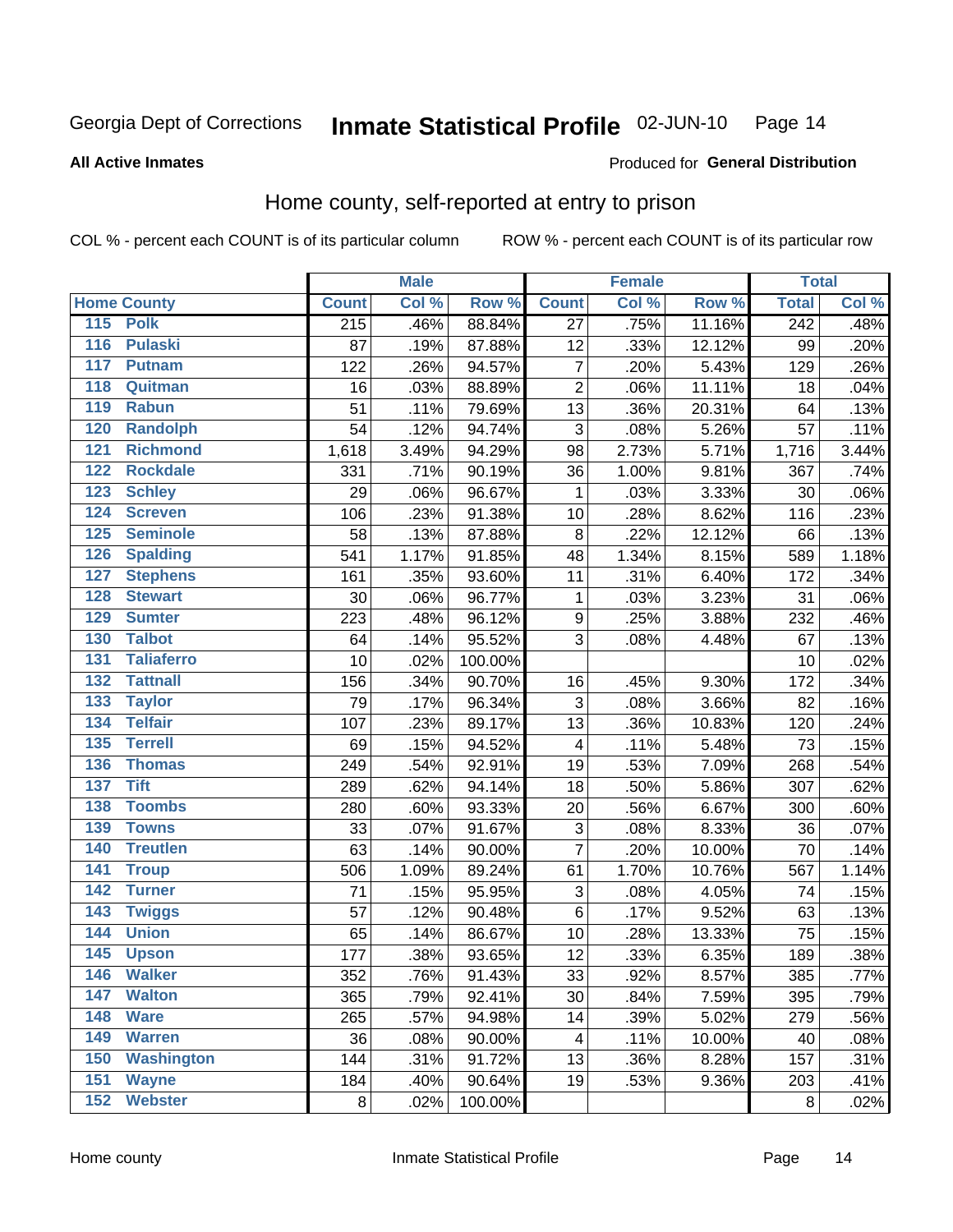#### Inmate Statistical Profile 02-JUN-10 Page 15

#### **All Active Inmates**

## **Produced for General Distribution**

### Home county, self-reported at entry to prison

COL % - percent each COUNT is of its particular column

|                         |              | <b>Male</b> |        |              | <b>Female</b> |        | <b>Total</b> |       |
|-------------------------|--------------|-------------|--------|--------------|---------------|--------|--------------|-------|
| <b>Home County</b>      | <b>Count</b> | Col %       | Row %  | <b>Count</b> | Col %         | Row %  | <b>Total</b> | Col % |
| <b>Wheeler</b><br>153   | 25           | $.05\%$     | 83.33% | 5            | .14%          | 16.67% | 30           | .06%  |
| <b>White</b><br>154     | 76           | .16%        | 87.36% | 11           | .31%          | 12.64% | 87           | .17%  |
| <b>Whitfield</b><br>155 | 504          | 1.09%       | 86.75% | 77           | 2.15%         | 13.25% | 581          | 1.16% |
| <b>Wilcox</b><br>156    | 58           | .13%        | 87.88% | 8            | .22%          | 12.12% | 66           | .13%  |
| <b>Wilkes</b><br>157    | 68           | .15%        | 93.15% | 5            | .14%          | 6.85%  | 73           | .15%  |
| <b>Wilkinson</b><br>158 | 58           | .13%        | 93.55% | 4            | $.11\%$       | 6.45%  | 62           | .12%  |
| 159<br><b>Worth</b>     | 106          | .23%        | 92.17% | 9            | .25%          | 7.83%  | 115          | .23%  |
| <b>Unknown</b><br>160   | 1,584        | 3.42%       | 93.56% | 109          | 3.04%         | 6.44%  | 1,693        | 3.39% |
| <b>Total Rported</b>    | 46,312       | 100%        | 92.82% | 3,585        | 100%          | 7.18%  | 49,897       | 100%  |

| rted<br>NO. | 77     | 100   | <b>2074</b><br>Z,O7 I |
|-------------|--------|-------|-----------------------|
| <b>otal</b> | 49,083 | 3,685 | 52,768                |

| Mode<br>IOST.<br>· treallent. | -----<br>ιπon | ulton | ulton |
|-------------------------------|---------------|-------|-------|
|                               |               |       |       |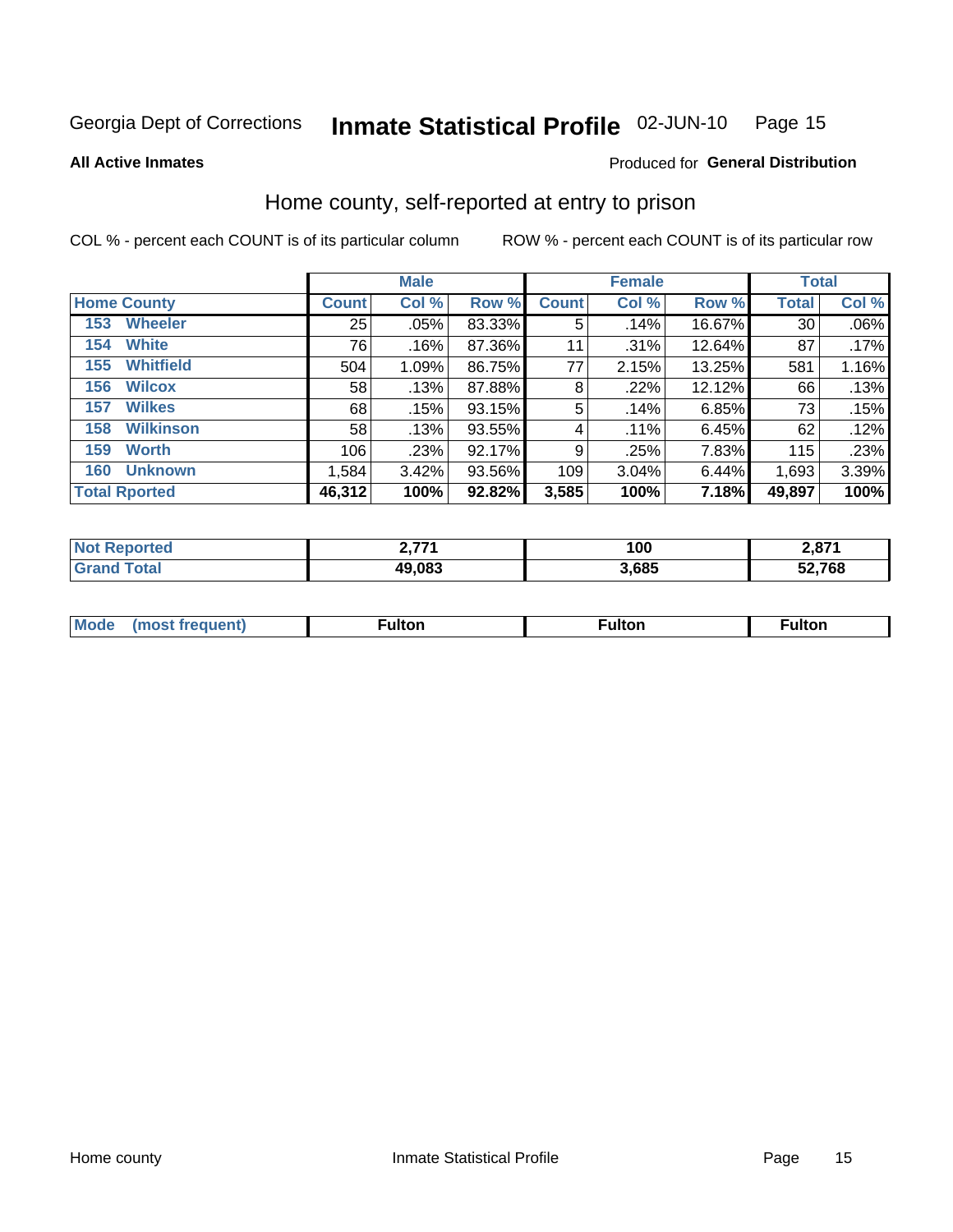#### Inmate Statistical Profile 02-JUN-10 Page 16

**All Active Inmates** 

#### **Produced for General Distribution**

## Socioeconomic class, self-reported at entry to prison

COL % - percent each COUNT is of its particular column

|                         | <b>Male</b> |        |        | <b>Female</b>   |          |       | <b>Total</b> |          |
|-------------------------|-------------|--------|--------|-----------------|----------|-------|--------------|----------|
| Socioeconomic Class     | Count l     | Col %  | Row %  | <b>Count</b>    | Col %    | Row % | Total,       | Col %    |
| <b>Welfare</b>          | 3,842       | 9.84%  | 94.05% | 243             | $9.67\%$ | 5.95% | 4,085        | $9.83\%$ |
| <b>Occ Employ</b>       | .331        | 3.41%  | 98.01% | 27 <sub>1</sub> | $1.07\%$ | 1.99% | 1,358        | $3.27\%$ |
| <b>Minimum Std</b><br>3 | 15,454      | 39.57% | 95.23% | 774             | 30.80%   | 4.77% | 16,228       | 39.04%   |
| <b>Middle</b><br>4      | 18,431      | 47.19% | 92.62% | .469            | 58.46%   | 7.38% | 19,900       | 47.87%   |
| <b>Total Reported</b>   | 39,058      | 100%   | 93.95% | 2,513           | 100%     | 6.05% | 41,571       | 100%     |

| <b>Not Reported</b>   | 10,023 | ィラヘ<br>. | .195   |
|-----------------------|--------|----------|--------|
| <b>Total</b><br>Grand | 49,081 | 3,685    | 52,766 |

| ____<br>____ |
|--------------|
|--------------|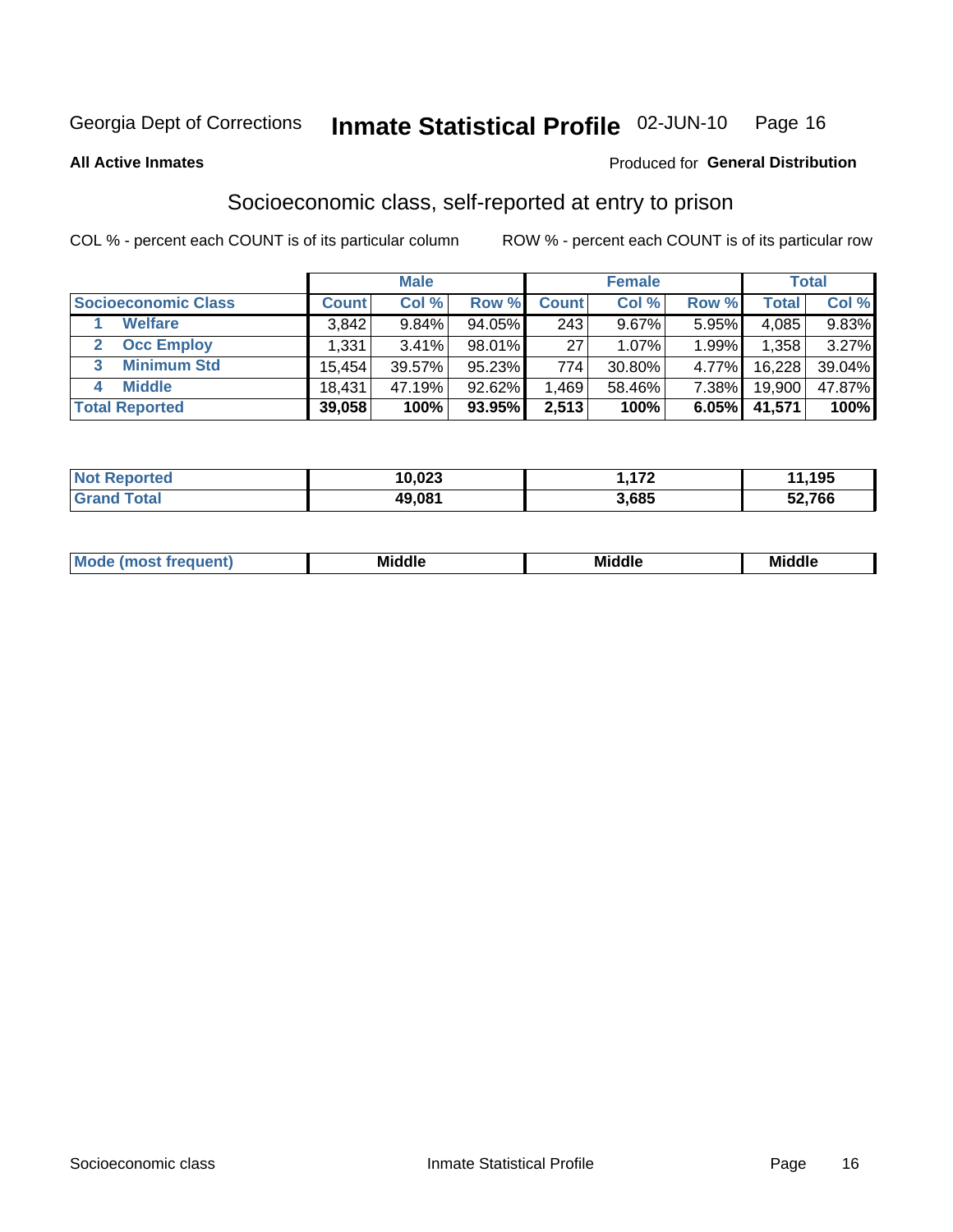## Inmate Statistical Profile 02-JUN-10 Page 17

**All Active Inmates** 

#### Produced for General Distribution

## Environment to age 16, self-reported at entry to prison

COL % - percent each COUNT is of its particular column

|                                    | <b>Male</b>  |        |        | <b>Female</b> |        |          | <b>Total</b> |        |
|------------------------------------|--------------|--------|--------|---------------|--------|----------|--------------|--------|
| <b>Environment to age 16</b>       | <b>Count</b> | Col %  | Row %  | <b>Count</b>  | Col %  | Row %    | <b>Total</b> | Col %  |
| <b>Rural/Farm</b>                  | 1,553        | 3.95%  | 95.28% | 77            | 3.08%  | 4.72%    | 1,630        | 3.90%  |
| <b>Rural/Nfarm</b><br>$\mathbf{2}$ | 2,190        | 5.58%  | 89.10% | 268           | 10.73% | 10.90%   | 2,458        | 5.88%  |
| 3 S.M.S.A                          | 13,264       | 33.77% | 96.71% | 451           | 18.06% | $3.29\%$ | 13,715       | 32.83% |
| <b>Urban</b><br>4                  | 8,598        | 21.89% | 90.91% | 860           | 34.44% | 9.09%    | 9,458        | 22.64% |
| 5 Small Town                       | 13,676       | 34.82% | 94.21% | 841           | 33.68% | $5.79\%$ | 14,517       | 34.75% |
| <b>Total Reported</b>              | 39,281       | 100%   | 94.02% | 2,497         | 100%   | 5.98%    | 41,778       | 100%   |

| <b>Not Reported</b> | 9,802  | .188  | 10,990 |
|---------------------|--------|-------|--------|
| <b>Grand Total</b>  | 49,083 | 3,685 | 52,768 |

| <b>Mode</b><br>auent)<br>ns. | owr<br>Small | Jrban<br>____ | <b>LOWE</b><br>51 |
|------------------------------|--------------|---------------|-------------------|
|                              |              |               |                   |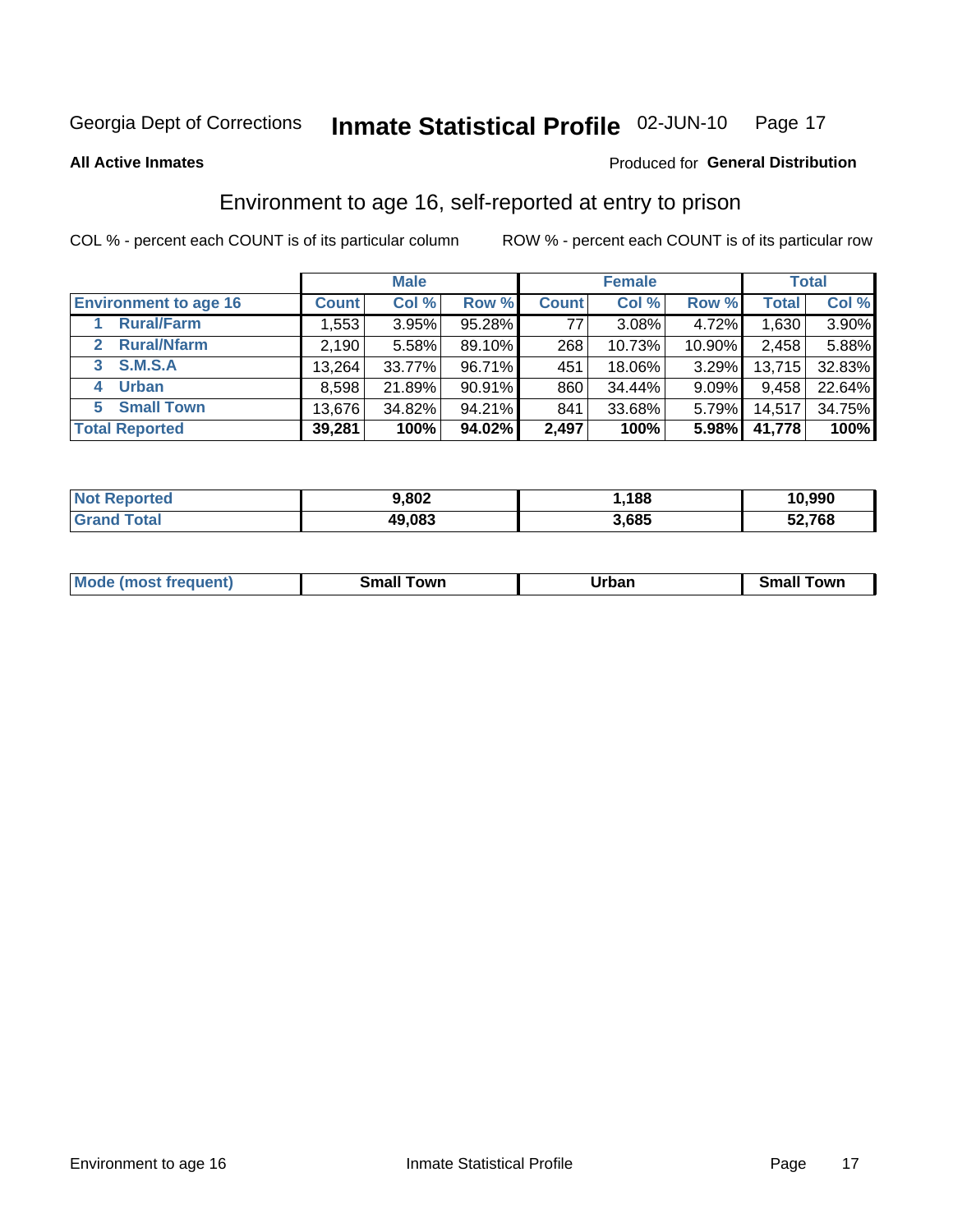#### Inmate Statistical Profile 02-JUN-10 Page 18

#### **All Active Inmates**

#### Produced for General Distribution

## Guardian status to age 16, self-reported at entry to prison

COL % - percent each COUNT is of its particular column

|                                  | <b>Male</b>   |        |         | <b>Female</b> | <b>Total</b> |       |        |        |
|----------------------------------|---------------|--------|---------|---------------|--------------|-------|--------|--------|
| <b>Guardian Status To Age 16</b> | <b>Count!</b> | Col %  | Row %   | <b>Count</b>  | Col %        | Row % | Total  | Col %  |
| 1 Orphanage                      | 25            | .11%   | 96.15%  |               | .16%         | 3.85% | 26     | .11%   |
| 2 Father Only                    | 678           | 2.99%  | 97.84%  | 15            | 2.37%        | 2.16% | 693    | 2.97%  |
| <b>3 Both Parents</b>            | 8,934         | 39.38% | 97.01%  | 275           | 43.38%       | 2.99% | 9,209  | 39.49% |
| <b>4 Mother Only</b>             | 9,835         | 43.35% | 97.99%  | 202           | 31.86%       | 2.01% | 10,037 | 43.04% |
| <b>6 Oth Female</b>              | 593           | 2.61%  | 96.90%  | 19            | 3.00%        | 3.10% | 612    | 2.62%  |
| <b>7 Oth Male</b>                | 96            | .42%   | 97.96%  | 2             | .32%         | 2.04% | 98     | .42%   |
| 8 Step-Parents                   | 222           | .98%   | 100.00% |               |              |       | 222    | .95%   |
| 9 Foster Home                    | 379           | 1.67%  | 96.68%  | 13            | 2.05%        | 3.32% | 392    | 1.68%  |
| <b>10 Grand Parents</b>          | 1,925         | 8.49%  | 94.73%  | 107           | 16.88%       | 5.27% | 2,032  | 8.71%  |
| <b>Total Reported</b>            | 22,687        | 100%   | 97.28%  | 634           | 100%         | 2.72% | 23,321 | 100%   |

| <b>Not</b><br>ported | 26.395 | 3,051 | 29,446 |
|----------------------|--------|-------|--------|
| <b>ota</b>           | 49.082 | 3,685 | 52,767 |

| Mode | วทIv<br>Mot | <b>Both Parents</b><br>Parents | lM.<br>Only<br>. |
|------|-------------|--------------------------------|------------------|
|      |             |                                |                  |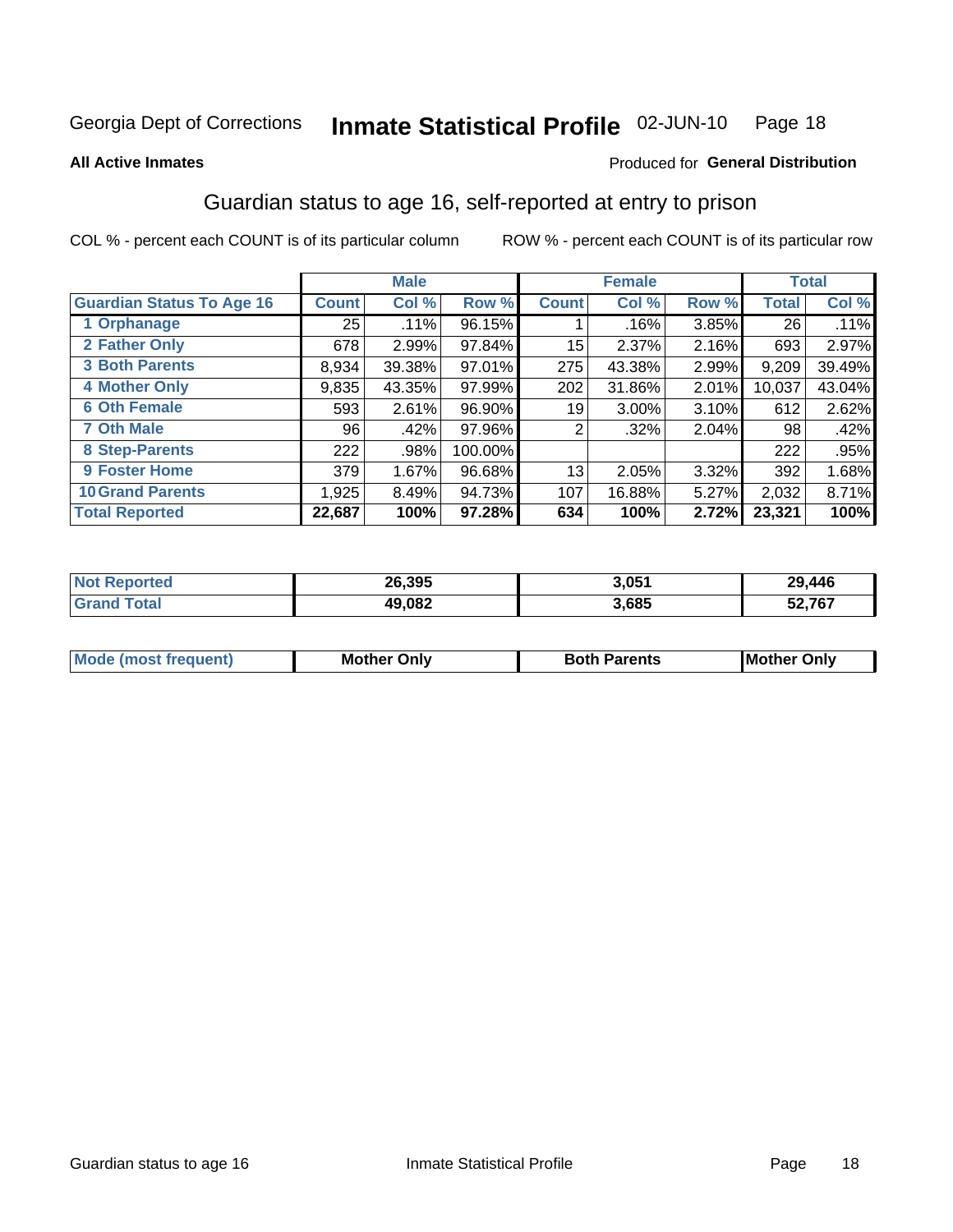#### Inmate Statistical Profile 02-JUN-10 Page 19

#### **All Active Inmates**

#### Produced for General Distribution

## Employment status before prison, self-reported at entry to prison

COL % - percent each COUNT is of its particular column

|                                  | <b>Male</b>  |        |        | <b>Female</b> |        |        | <b>Total</b> |        |
|----------------------------------|--------------|--------|--------|---------------|--------|--------|--------------|--------|
| <b>Employment Status</b>         | <b>Count</b> | Col %  | Row %  | <b>Count</b>  | Col %  | Row %  | Total        | Col %  |
| <b>Full Time</b>                 | 21,428       | 50.19% | 95.64% | 977           | 44.80% | 4.36%  | 22,405       | 49.93% |
| <b>Part Time</b><br>$\mathbf{2}$ | 3,474        | 8.14%  | 96.69% | 119           | 5.46%  | 3.31%  | 3,593        | 8.01%  |
| Unempl $<$ 6m<br>3               | 4,366        | 10.23% | 97.37% | 118           | 5.41%  | 2.63%  | 4,484        | 9.99%  |
| Unempl > 6m<br>4                 | 7,906        | 18.52% | 93.93% | 511           | 23.43% | 6.07%  | 8,417        | 18.76% |
| <b>Never Workd</b><br>5          | 3,510        | 8.22%  | 96.30% | 135           | 6.19%  | 3.70%  | 3,645        | 8.12%  |
| <b>Student</b><br>6              | 503          | 1.18%  | 87.02% | 75            | 3.44%  | 12.98% | 578          | 1.29%  |
| <b>Incapable</b>                 | 1,508        | 3.53%  | 85.97% | 246           | 11.28% | 14.03% | 1,754        | 3.91%  |
| <b>Total Reported</b>            | 42,695       | 100%   | 95.14% | 2,181         | 100%   | 4.86%  | 44,876       | 100%   |

| orteo<br>NO. | ა.386  | .504  | 7,890  |
|--------------|--------|-------|--------|
| int          | 49,081 | 3.685 | 52.766 |

| Mc | ∙u∥<br>----<br>ıme | ίuΙ<br>Πmε |
|----|--------------------|------------|
|    |                    |            |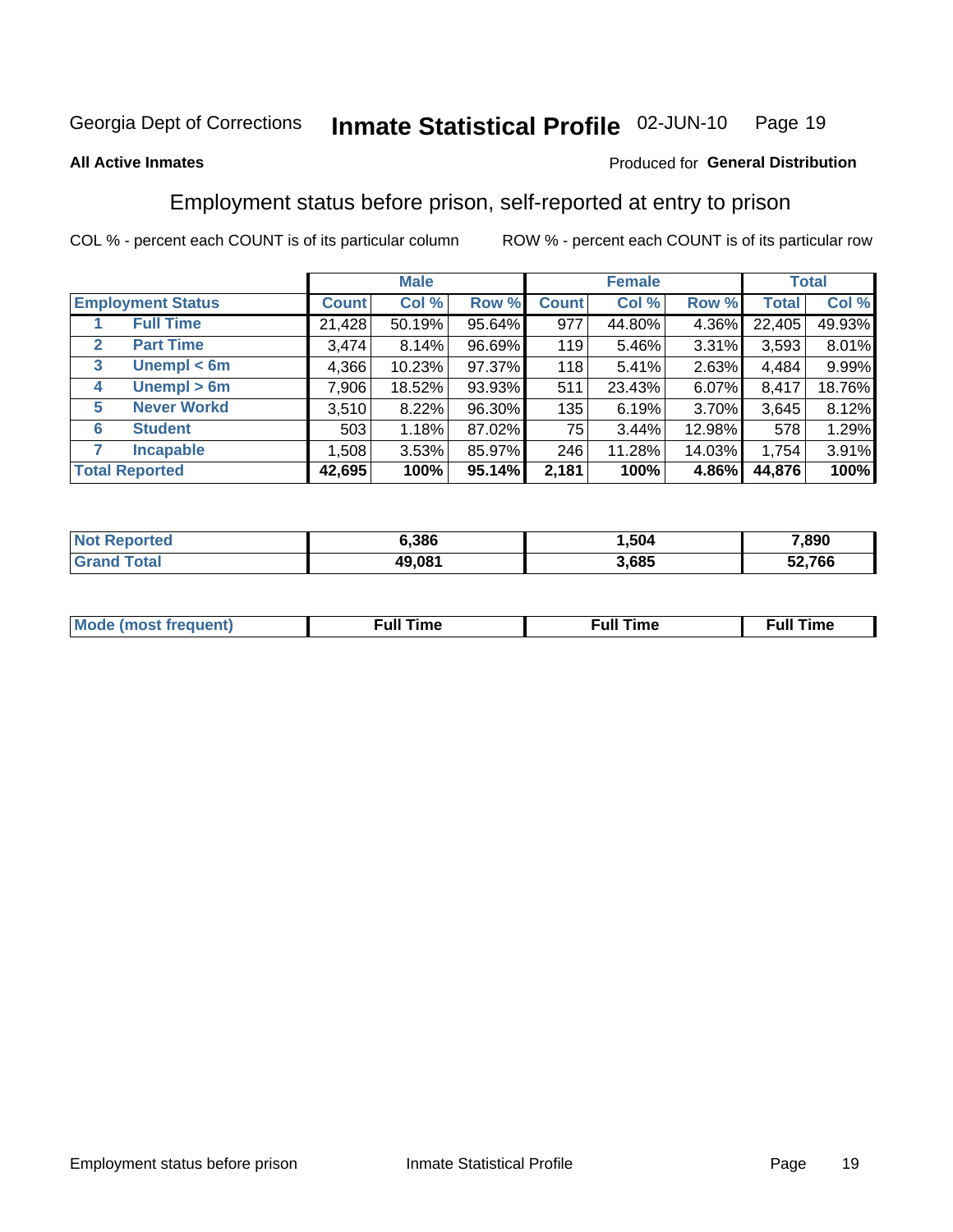#### **All Active Inmates**

Produced for General Distribution

#### Age at admission

COL % - percent each COUNT is of its particular column

|                         |                    | <b>Male</b> |         |              | <b>Female</b> |        |              | <b>Total</b> |
|-------------------------|--------------------|-------------|---------|--------------|---------------|--------|--------------|--------------|
| <b>Age At Admission</b> | <b>Count</b>       | Col %       | Row %   | <b>Count</b> | Col %         | Row %  | <b>Total</b> | Col %        |
| 13                      | $\mathbf 1$        | 0.01%       | 100.00% |              |               |        | 1            | 0.01%        |
| $\overline{14}$         | 15                 | 0.03%       | 93.75%  | 1            | 0.03%         | 6.25%  | 16           | 0.03%        |
| 15                      | 64                 | 0.13%       | 98.46%  | 1            | 0.03%         | 1.54%  | 65           | 0.12%        |
| 16                      | 177                | 0.36%       | 95.16%  | 9            | 0.24%         | 4.84%  | 186          | 0.35%        |
| $\overline{17}$         | 771                | 1.57%       | 96.98%  | 24           | 0.65%         | 3.02%  | 795          | 1.51%        |
| 18                      | 1,609              | 3.28%       | 97.52%  | 41           | 1.11%         | 2.48%  | 1,650        | 3.13%        |
| 19                      | 2,172              | 4.43%       | 96.36%  | 82           | 2.23%         | 3.64%  | 2,254        | 4.27%        |
| $\overline{20}$         | 2,175              | 4.43%       | 94.57%  | 125          | 3.39%         | 5.43%  | 2,300        | 4.36%        |
| $\overline{21}$         | 2,143              | 4.37%       | 94.95%  | 114          | 3.09%         | 5.05%  | 2,257        | 4.28%        |
| $\overline{22}$         | 2,145              | 4.37%       | 94.79%  | 118          | 3.20%         | 5.21%  | 2,263        | 4.29%        |
| 23                      | 2,058              | 4.19%       | 93.97%  | 132          | 3.58%         | 6.03%  | 2,190        | 4.15%        |
| $\overline{24}$         | 2,000              | 4.07%       | 93.55%  | 138          | 3.74%         | 6.45%  | 2,138        | 4.05%        |
| $\overline{25}$         | 1,869              | 3.81%       | 93.59%  | 128          | 3.47%         | 6.41%  | 1,997        | 3.78%        |
| $\overline{26}$         | 1,810              | 3.69%       | 93.15%  | 133          | 3.61%         | 6.85%  | 1,943        | 3.68%        |
| $\overline{27}$         | 1,810              | 3.69%       | 94.07%  | 114          | 3.09%         | 5.93%  | 1,924        | 3.65%        |
| 28                      | $\overline{1,810}$ | 3.69%       | 93.93%  | 117          | 3.18%         | 6.07%  | 1,927        | 3.65%        |
| 29                      | 1,685              | 3.43%       | 92.74%  | 132          | 3.58%         | 7.26%  | 1,817        | 3.44%        |
| 30                      | 1,613              | 3.29%       | 93.02%  | 121          | 3.28%         | 6.98%  | 1,734        | 3.29%        |
| 31                      | 1,490              | 3.04%       | 91.64%  | 136          | 3.69%         | 8.36%  | 1,626        | 3.08%        |
| $\overline{32}$         | 1,362              | 2.77%       | 93.48%  | 95           | 2.58%         | 6.52%  | 1,457        | 2.76%        |
| 33                      | 1,297              | 2.64%       | 92.71%  | 102          | 2.77%         | 7.29%  | 1,399        | 2.65%        |
| 34                      | 1,278              | 2.60%       | 91.55%  | 118          | 3.20%         | 8.45%  | 1,396        | 2.65%        |
| 35                      | 1,239              | 2.52%       | 92.46%  | 101          | 2.74%         | 7.54%  | 1,340        | 2.54%        |
| 36                      | 1,211              | 2.47%       | 92.09%  | 104          | 2.82%         | 7.91%  | 1,315        | 2.49%        |
| $\overline{37}$         | 1,202              | 2.45%       | 91.48%  | 112          | 3.04%         | 8.52%  | 1,314        | 2.49%        |
| 38                      | 1,112              | 2.27%       | 90.85%  | 112          | 3.04%         | 9.15%  | 1,224        | 2.32%        |
| 39                      | 1,110              | 2.26%       | 90.10%  | 122          | 3.31%         | 9.90%  | 1,232        | 2.33%        |
| 40                      | 1,098              | 2.24%       | 90.82%  | 111          | 3.01%         | 9.18%  | 1,209        | 2.29%        |
| 41                      | 1,004              | 2.05%       | 90.53%  | 105          | 2.85%         | 9.47%  | 1,109        | 2.10%        |
| 42                      | 978                | 1.99%       | 89.48%  | 115          | 3.12%         | 10.52% | 1,093        | 2.07%        |
| 43                      | 934                | 1.90%       | 90.77%  | 95           | 2.58%         | 9.23%  | 1,029        | 1.95%        |
| 44                      | 899                | 1.83%       | 90.99%  | 89           | 2.42%         | 9.01%  | 988          | 1.87%        |
| 45                      | 821                | 1.67%       | 89.92%  | 92           | 2.50%         | 10.08% | 913          | 1.73%        |
| 46                      | 767                | 1.56%       | 88.98%  | 95           | 2.58%         | 11.02% | 862          | 1.63%        |
| 47                      | 715                | 1.46%       | 91.67%  | 65           | 1.76%         | 8.33%  | 780          | 1.48%        |
| 48                      | 639                | 1.30%       | 89.87%  | 72           | 1.95%         | 10.13% | 711          | 1.35%        |
| 49                      | 623                | 1.27%       | 93.54%  | 43           | 1.17%         | 6.46%  | 666          | 1.26%        |
| 50                      | 486                | 0.99%       | 89.34%  | 58           | 1.57%         | 10.66% | 544          | 1.03%        |
| 51                      | 449                | 0.91%       | 93.35%  | 32           | 0.87%         | 6.65%  | 481          | 0.91%        |
| 52                      | 403                | 0.82%       | 91.59%  | 37           | 1.00%         | 8.41%  | 440          | 0.83%        |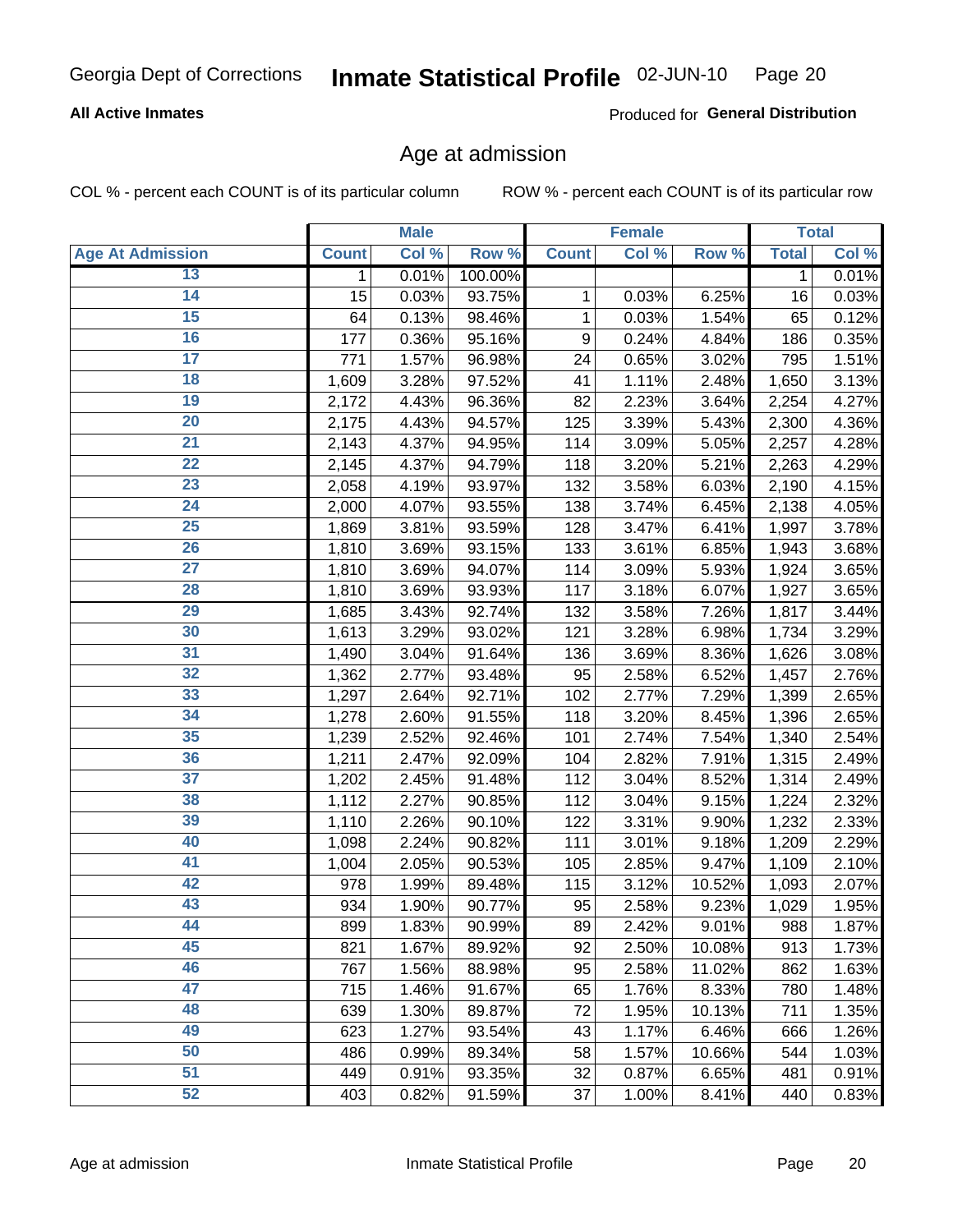#### **All Active Inmates**

Produced for General Distribution

## Age at admission

COL % - percent each COUNT is of its particular column

|                         |                  | <b>Male</b> |         |                | <b>Female</b> |        |                | <b>Total</b> |
|-------------------------|------------------|-------------|---------|----------------|---------------|--------|----------------|--------------|
| <b>Age At Admission</b> | <b>Count</b>     | Col %       | Row %   | <b>Count</b>   | Col %         | Row %  | <b>Total</b>   | Col %        |
| 53                      | $\overline{347}$ | 0.71%       | 89.43%  | 41             | 1.11%         | 10.57% | 388            | 0.74%        |
| 54                      | 248              | 0.51%       | 94.30%  | 15             | 0.41%         | 5.70%  | 263            | 0.50%        |
| 55                      | 257              | 0.52%       | 92.78%  | 20             | 0.54%         | 7.22%  | 277            | 0.52%        |
| 56                      | 201              | 0.41%       | 93.49%  | 14             | 0.38%         | 6.51%  | 215            | 0.41%        |
| 57                      | 174              | 0.35%       | 95.08%  | 9              | 0.24%         | 4.92%  | 183            | 0.35%        |
| 58                      | 134              | 0.27%       | 92.41%  | 11             | 0.30%         | 7.59%  | 145            | 0.27%        |
| 59                      | 138              | 0.28%       | 93.88%  | 9              | 0.24%         | 6.12%  | 147            | 0.28%        |
| 60                      | 99               | 0.20%       | 96.12%  | 4              | 0.11%         | 3.88%  | 103            | 0.20%        |
| 61                      | 71               | 0.14%       | 95.95%  | 3              | 0.08%         | 4.05%  | 74             | 0.14%        |
| 62                      | 66               | 0.13%       | 95.65%  | $\overline{3}$ | 0.08%         | 4.35%  | 69             | 0.13%        |
| 63                      | 58               | 0.12%       | 93.55%  | 4              | 0.11%         | 6.45%  | 62             | 0.12%        |
| 64                      | 47               | 0.10%       | 97.92%  | $\mathbf{1}$   | 0.03%         | 2.08%  | 48             | 0.09%        |
| 65                      | 38               | 0.08%       | 100.00% |                |               |        | 38             | 0.07%        |
| 66                      | 25               | 0.05%       | 96.15%  | 1              | 0.03%         | 3.85%  | 26             | 0.05%        |
| 67                      | 22               | 0.04%       | 88.00%  | 3              | 0.08%         | 12.00% | 25             | 0.05%        |
| 68                      | 22               | 0.04%       | 91.67%  | $\overline{2}$ | 0.05%         | 8.33%  | 24             | 0.05%        |
| 69                      | 27               | 0.06%       | 100.00% |                |               |        | 27             | 0.05%        |
| 70                      | 11               | 0.02%       | 84.62%  | $\overline{2}$ | 0.05%         | 15.38% | 13             | 0.02%        |
| 71                      | $\,6$            | 0.01%       | 100.00% |                |               |        | 6              | 0.01%        |
| $\overline{72}$         | 9                | 0.02%       | 100.00% |                |               |        | 9              | 0.02%        |
| $\overline{73}$         | 6                | 0.01%       | 100.00% |                |               |        | $6\phantom{1}$ | 0.01%        |
| 74                      | 5                | 0.01%       | 100.00% |                |               |        | 5              | 0.01%        |
| 75                      | 8                | 0.02%       | 100.00% |                |               |        | 8              | 0.02%        |
| 76                      | $\overline{7}$   | 0.01%       | 100.00% |                |               |        | $\overline{7}$ | 0.01%        |
| $\overline{77}$         | $\overline{c}$   | 0.01%       | 66.67%  | $\mathbf{1}$   | 0.03%         | 33.33% | $\overline{3}$ | 0.01%        |
| 78                      | $\overline{2}$   | 0.01%       | 100.00% |                |               |        | $\overline{2}$ | 0.01%        |
| 79                      | 4                | 0.01%       | 80.00%  | $\mathbf{1}$   | 0.03%         | 20.00% | 5              | 0.01%        |
| 80                      | 3                | 0.01%       | 100.00% |                |               |        | 3              | 0.01%        |
| 81                      | $\mathbf{1}$     | 0.01%       | 100.00% |                |               |        | 1              | 0.01%        |
| 82                      | 1                | 0.01%       | 100.00% |                |               |        | 1              | 0.01%        |
| <b>Total Reported</b>   | 49,083           | 100%        | 93.02%  | 3,685          | 100%          | 6.98%  | 52,768         | 100%         |

| <b>Not Reported</b> |        |       |        |
|---------------------|--------|-------|--------|
| ' Total<br>'Grand   | 49,083 | 3,685 | 52,768 |

| Mean<br>(average)       | 31.80 | 34.08 | 31.96 |
|-------------------------|-------|-------|-------|
| <b>Median (middle)</b>  | 30    | აა    | 30    |
| Mode<br>(most frequent) | zu    |       | 20    |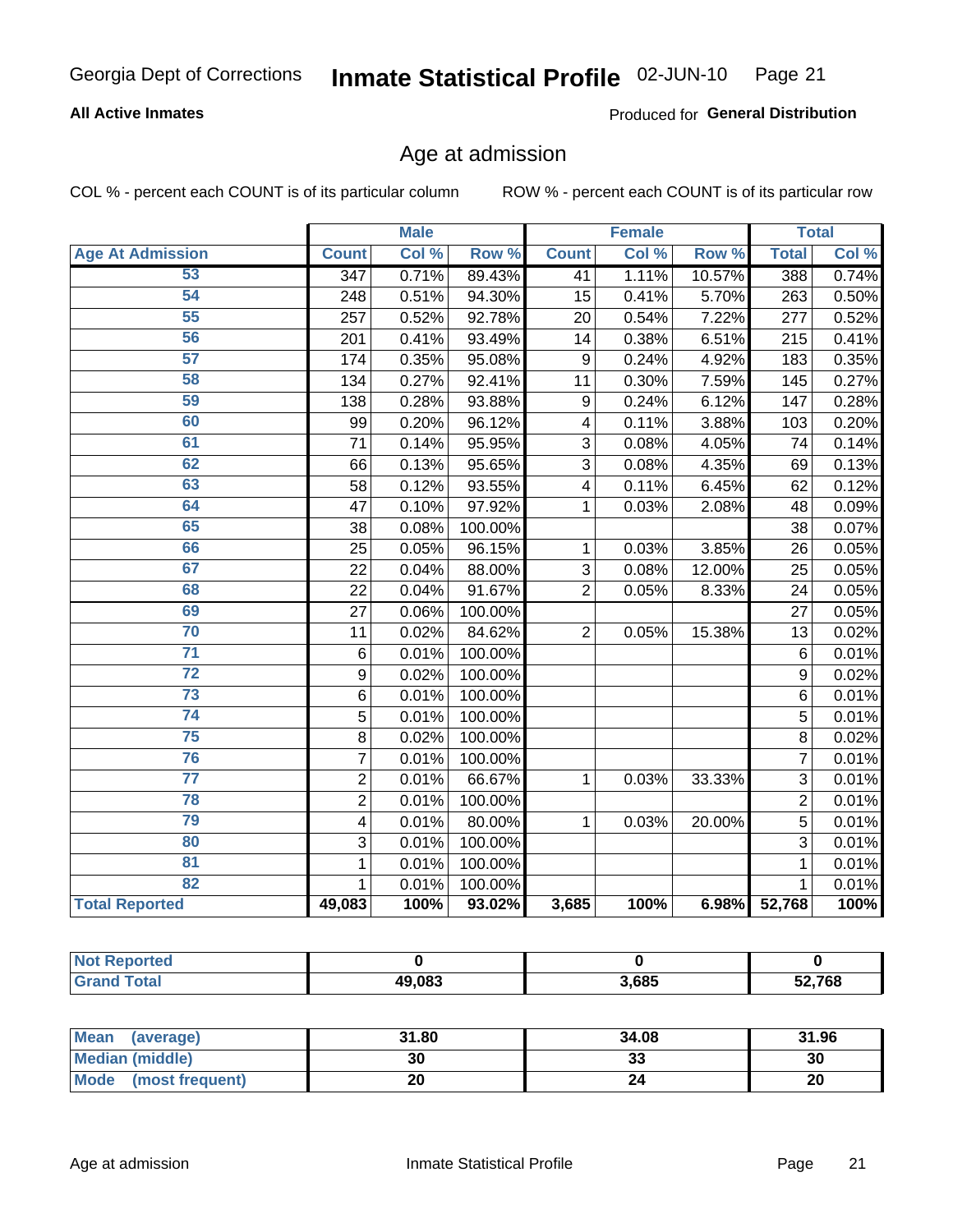#### **All Active Inmates**

#### Produced for General Distribution

#### Height, measured at entry to prison

COL % - percent each COUNT is of its particular column

|                       |                           | <b>Male</b> |         |                  | <b>Female</b> |        | <b>Total</b>   |        |
|-----------------------|---------------------------|-------------|---------|------------------|---------------|--------|----------------|--------|
| <b>Height</b>         | <b>Count</b>              | Col %       | Row %   | <b>Count</b>     | Col %         | Row %  | <b>Total</b>   | Col %  |
| 4'10"                 | 2                         | 0.02%       | 15.38%  | 11               | 5.42%         | 84.62% | 13             | 0.11%  |
| 4'11''                | 13                        | 0.11%       | 17.11%  | 63               | 31.03%        | 82.89% | 76             | 0.62%  |
| 5'02''                | $\overline{2}$            | 0.02%       | 100.00% |                  |               |        | $\overline{2}$ | 0.02%  |
| 5'03''                | $\overline{\mathbf{c}}$   | 0.02%       | 100.00% |                  |               |        | $\overline{2}$ | 0.02%  |
| 5'04"                 | 1                         | 0.01%       | 100.00% |                  |               |        | $\mathbf{1}$   | 0.01%  |
| 5'05''                | 13                        | 0.11%       | 100.00% |                  |               |        | 13             | 0.11%  |
| 5'06''                | 14                        | 0.12%       | 100.00% |                  |               |        | 14             | 0.11%  |
| 5'07''                | 24                        | 0.20%       | 100.00% |                  |               |        | 24             | 0.20%  |
| 5'08''                | 27                        | 0.22%       | 100.00% |                  |               |        | 27             | 0.22%  |
| 5'09''                | 34                        | 0.28%       | 100.00% |                  |               |        | 34             | 0.28%  |
| 5'10''                | 5,793                     | 48.23%      | 98.71%  | 76               | 37.44%        | 1.29%  | 5,869          | 48.06% |
| 5'11''                | 5,983                     | 49.82%      | 99.12%  | 53               | 26.11%        | 0.88%  | 6,036          | 49.42% |
| 6'00''                | 24                        | 0.20%       | 100.00% |                  |               |        | 24             | 0.20%  |
| 6'01''                | 20                        | 0.17%       | 100.00% |                  |               |        | 20             | 0.16%  |
| 6'02''                | 16                        | 0.13%       | 100.00% |                  |               |        | 16             | 0.13%  |
| 6'03''                | 5                         | 0.04%       | 100.00% |                  |               |        | 5              | 0.04%  |
| 6'04''                | 6                         | 0.05%       | 100.00% |                  |               |        | 6              | 0.05%  |
| 6'05''                | $\ensuremath{\mathsf{3}}$ | 0.02%       | 100.00% |                  |               |        | 3              | 0.02%  |
| 6'06''                | $\overline{c}$            | 0.02%       | 100.00% |                  |               |        | $\overline{2}$ | 0.02%  |
| 6'07''                | 1                         | 0.01%       | 100.00% |                  |               |        | 1              | 0.01%  |
| 6'10''                | $\overline{7}$            | 0.06%       | 100.00% |                  |               |        | $\overline{7}$ | 0.06%  |
| 6'11''                | 17                        | 0.14%       | 100.00% |                  |               |        | 17             | 0.14%  |
| Seven feet +          | 1                         | 0.01%       | 100.00% |                  |               |        | 1              | 0.01%  |
| <b>Total Reported</b> | 12,010                    | 100%        | 98.34%  | $\overline{203}$ | 100%          | 1.66%  | 12,213         | 100%   |

| Reported<br>NOT | 37,073 | ,482  | 40,555 |
|-----------------|--------|-------|--------|
| ™otar           | 49,083 | 3,685 | 52,768 |

| <b>Mean</b><br>(average)       | <b>5'44"</b> | 5'06" | 5'10"  |
|--------------------------------|--------------|-------|--------|
| <b>Median (middle)</b>         | 544"         | 5'10" | 5'11'' |
| <b>Mode</b><br>(most frequent) | 544"         | 5'10" | 544"   |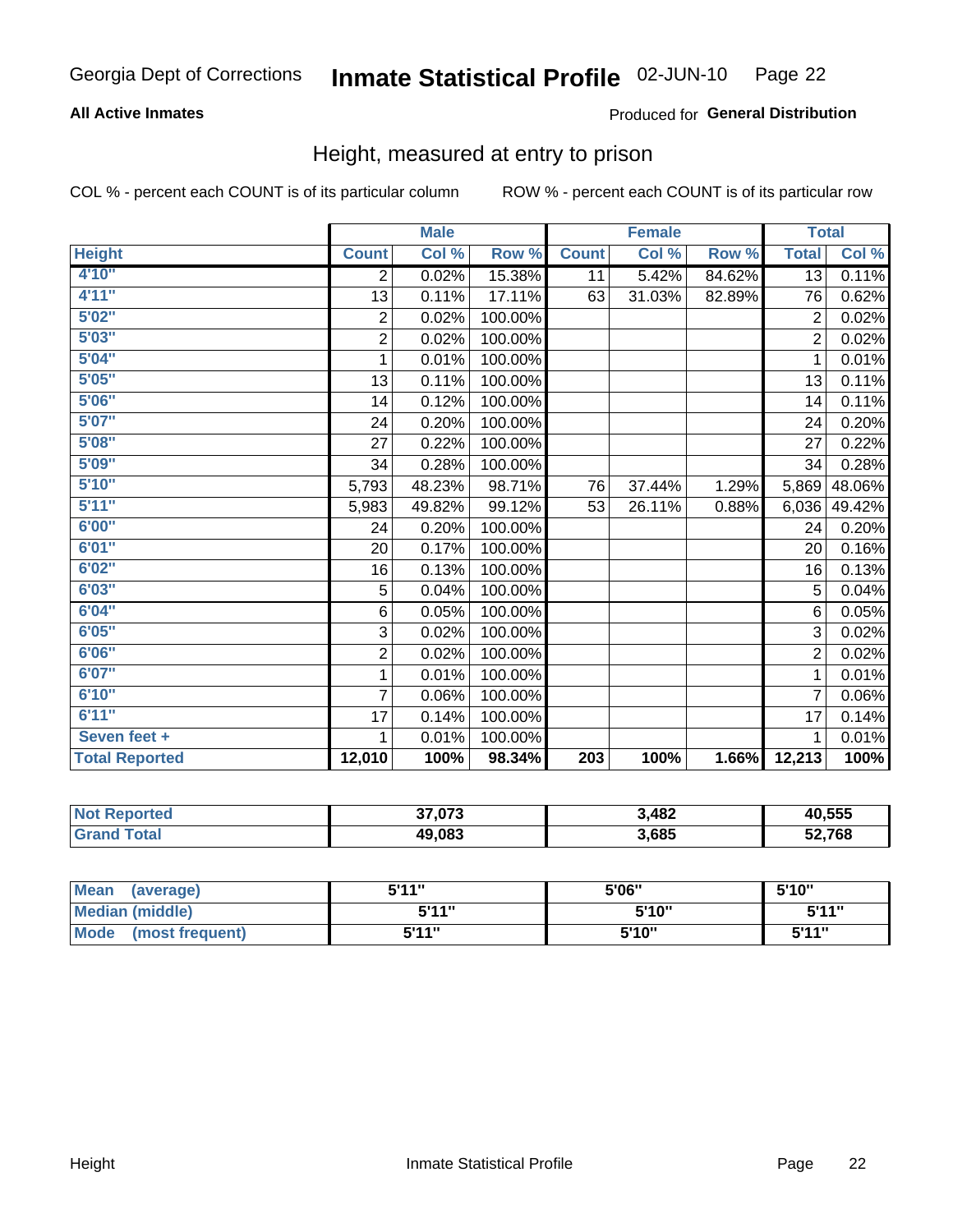#### **All Active Inmates**

#### Produced for General Distribution

## Weight, measured at entry to prison

COL % - percent each COUNT is of its particular column

|                        |              | <b>Male</b> |                  |                         | <b>Female</b> |        | <b>Total</b>    |        |
|------------------------|--------------|-------------|------------------|-------------------------|---------------|--------|-----------------|--------|
| <b>Weight</b>          | <b>Count</b> | Col %       | Row <sup>%</sup> | <b>Count</b>            | Col %         | Row %  | <b>Total</b>    | Col %  |
| <b>Under 80 pounds</b> | 29           | 0.06%       | 90.63%           | $\overline{3}$          | 0.08%         | 9.38%  | $\overline{32}$ | 0.06%  |
| 80 - 89 pounds         | 14           | 0.03%       | 87.50%           | $\overline{2}$          | 0.05%         | 12.50% | 16              | 0.03%  |
| 90 - 99 pounds         | 6            | 0.01%       | 31.58%           | 13                      | 0.35%         | 68.42% | 19              | 0.04%  |
| 100 - 109 pounds       | 14           | 0.03%       | 20.90%           | 53                      | 1.44%         | 79.10% | 67              | 0.13%  |
| 110 - 119 pounds       | 84           | 0.17%       | 33.20%           | 169                     | 4.59%         | 66.80% | 253             | 0.48%  |
| 120 - 129 pounds       | 429          | 0.88%       | 58.45%           | 305                     | 8.28%         | 41.55% | 734             | 1.40%  |
| 130 - 139 pounds       | 1,361        | 2.79%       | 75.78%           | 435                     | 11.81%        | 24.22% | 1,796           | 3.42%  |
| 140 - 149 pounds       | 3,319        | 6.80%       | 87.97%           | 454                     | 12.33%        | 12.03% | 3,773           | 7.19%  |
| 150 - 159 pounds       | 4,560        | 9.34%       | 92.07%           | 393                     | 10.67%        | 7.93%  | 4,953           | 9.44%  |
| 160 - 169 pounds       | 7,092        | 14.53%      | 94.52%           | 411                     | 11.16%        | 5.48%  | 7,503           | 14.29% |
| 170 - 179 pounds       | 6,065        | 12.42%      | 95.03%           | 317                     | 8.61%         | 4.97%  | 6,382           | 12.16% |
| 180 - 189 pounds       | 6,848        | 14.03%      | 95.95%           | 289                     | 7.85%         | 4.05%  | 7,137           | 13.60% |
| 190 - 199 pounds       | 4,397        | 9.01%       | 96.00%           | 183                     | 4.97%         | 4.00%  | 4,580           | 8.72%  |
| 200 - 209 pounds       | 4,037        | 8.27%       | 96.28%           | 156                     | 4.24%         | 3.72%  | 4,193           | 7.99%  |
| 210 - 219 pounds       | 2,832        | 5.80%       | 96.36%           | 107                     | 2.91%         | 3.64%  | 2,939           | 5.60%  |
| 220 - 229 pounds       | 2,563        | 5.25%       | 96.39%           | 96                      | 2.61%         | 3.61%  | 2,659           | 5.07%  |
| 230 - 239 pounds       | 1,481        | 3.03%       | 94.63%           | 84                      | 2.28%         | 5.37%  | 1,565           | 2.98%  |
| 240 - 249 pounds       | 1,232        | 2.52%       | 95.28%           | 61                      | 1.66%         | 4.72%  | 1,293           | 2.46%  |
| 250 - 259 pounds       | 784          | 1.61%       | 94.92%           | 42                      | 1.14%         | 5.08%  | 826             | 1.57%  |
| 260 - 269 pounds       | 589          | 1.21%       | 95.31%           | 29                      | 0.79%         | 4.69%  | 618             | 1.18%  |
| 270 - 279 pounds       | 319          | 0.65%       | 93.27%           | 23                      | 0.62%         | 6.73%  | 342             | 0.65%  |
| 280 - 289 pounds       | 280          | 0.57%       | 94.92%           | $\overline{15}$         | 0.41%         | 5.08%  | 295             | 0.56%  |
| 290 - 299 pounds       | 120          | 0.25%       | 93.75%           | 8                       | 0.22%         | 6.25%  | 128             | 0.24%  |
| 300 - 309 pounds       | 112          | 0.23%       | 88.19%           | 15                      | 0.41%         | 11.81% | 127             | 0.24%  |
| 310 - 319 pounds       | 62           | 0.13%       | 95.38%           | 3                       | 0.08%         | 4.62%  | 65              | 0.12%  |
| 320 - 329 pounds       | 66           | 0.14%       | 92.96%           | $\overline{5}$          | 0.14%         | 7.04%  | 71              | 0.14%  |
| 330 - 339 pounds       | 30           | 0.06%       | 96.77%           | $\mathbf 1$             | 0.03%         | 3.23%  | 31              | 0.06%  |
| 340 - 349 pounds       | 14           | 0.03%       | 82.35%           | 3                       | 0.08%         | 17.65% | 17              | 0.03%  |
| 350 - 359 pounds       | 25           | 0.05%       | 86.21%           | $\overline{\mathbf{4}}$ | 0.11%         | 13.79% | 29              | 0.06%  |
| 360 - 369 pounds       | 14           | 0.03%       | 82.35%           | 3                       | 0.08%         | 17.65% | 17              | 0.03%  |
| 370 - 379 pounds       | 12           | 0.02%       | 100.00%          |                         |               |        | 12              | 0.02%  |
| 380 - 389 pounds       | 5            | 0.01%       | 100.00%          |                         |               |        | 5               | 0.01%  |
| 390 - 399 pounds       | 3            | 0.01%       | 100.00%          |                         |               |        | $\overline{3}$  | 0.01%  |
| 400 pounds and over    | 15           | 0.03%       | 93.75%           | 1                       | 0.03%         | 6.25%  | 16              | 0.03%  |
| <b>Total Reported</b>  | 48,813       | 100%        | 92.98%           | 3,683                   | 100%          | 7.02%  | 52,496          | 100.0% |

| orted<br>N | 270<br>21 U |       | 0.70<br>--- |
|------------|-------------|-------|-------------|
| 'ota.      | 49,083      | 3,685 | 52,768      |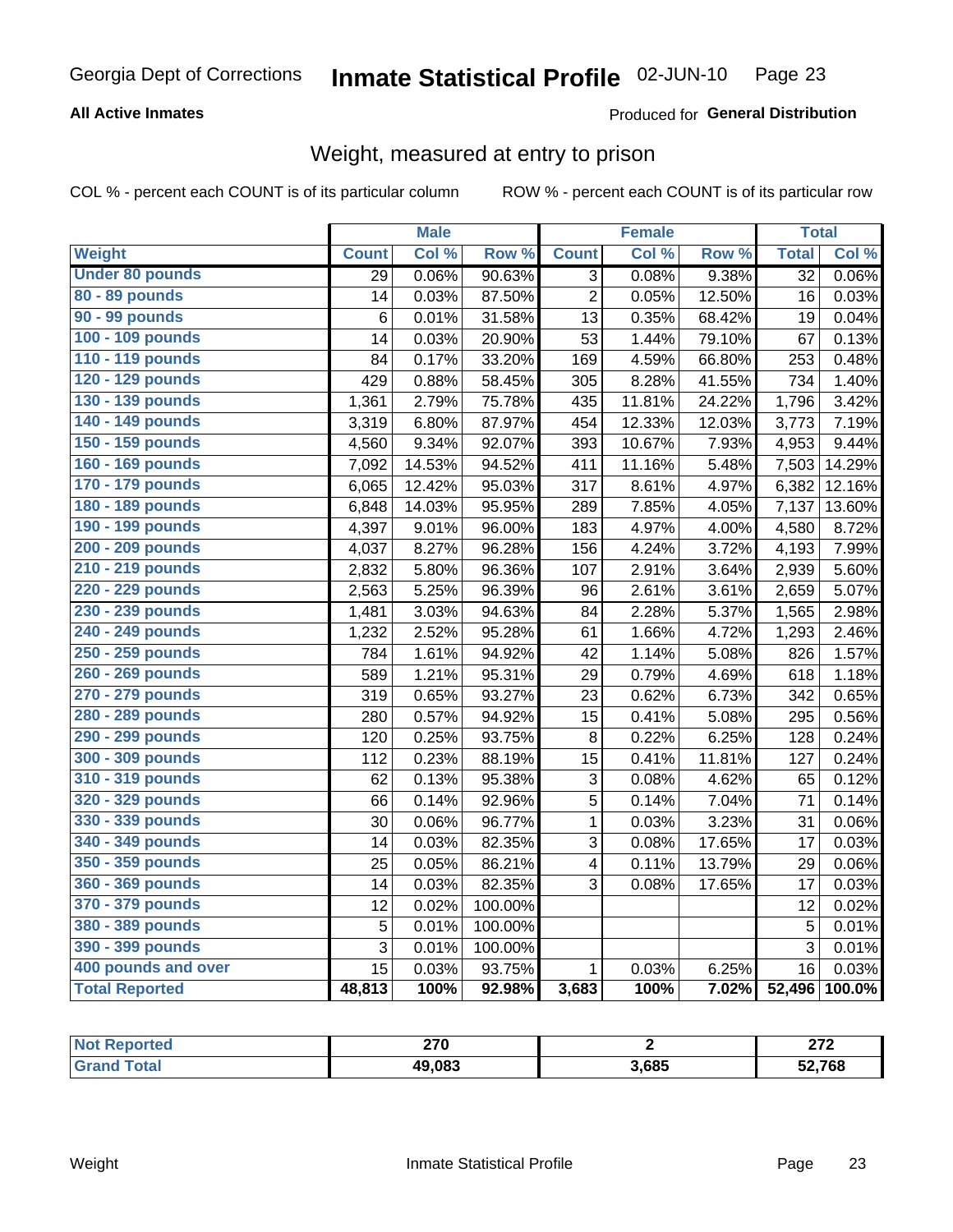#### **All Active Inmates**

#### Produced for General Distribution

## Weight, measured at entry to prison

COL % - percent each COUNT is of its particular column

|                          | <b>Male</b> | <b>Female</b> | Total |
|--------------------------|-------------|---------------|-------|
| <b>Mean</b><br>(average) | 185         | 165           | 183   |
| <b>Median (middle)</b>   | 180         | 160           | 180   |
| Mode<br>(most frequent)  | 180         | 140           | 180   |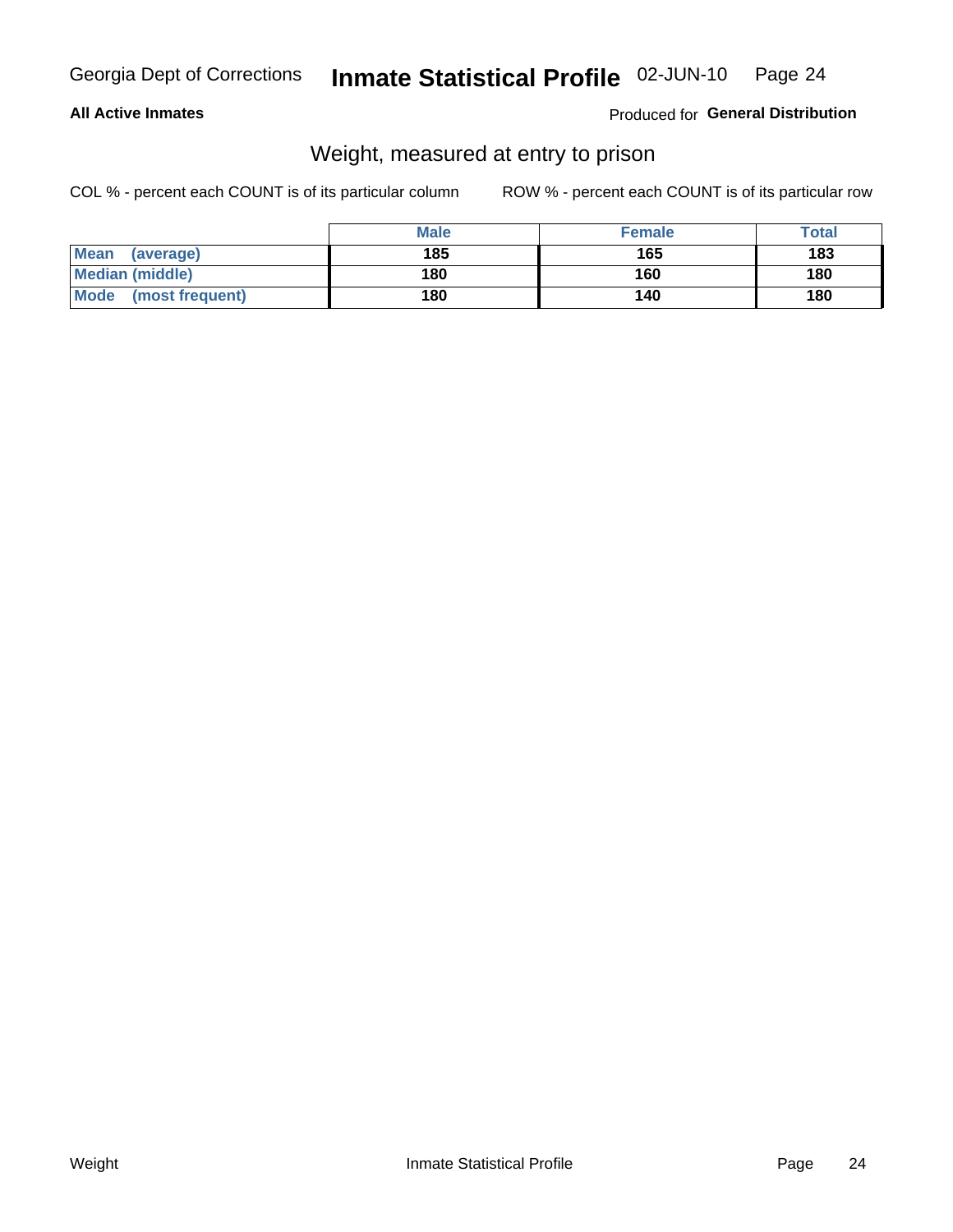#### Inmate Statistical Profile 02-JUN-10 Page 25

#### **All Active Inmates**

**Produced for General Distribution** 

### Military service

COL % - percent each COUNT is of its particular column

|                             |              | <b>Male</b> |             |       | <b>Female</b> |       |              | <b>Total</b> |
|-----------------------------|--------------|-------------|-------------|-------|---------------|-------|--------------|--------------|
| <b>Military service</b>     | <b>Count</b> | Col %       | Row % Count |       | Col %         | Row % | <b>Total</b> | Col %        |
| <b>Air Force</b>            | .893         | 4.69%       | 98.34%      | 32    | .93%          | 1.66% | 1,925        | 4.39%        |
| $\mathbf{2}$<br><b>Army</b> | 324          | $.80\%$     | 96.43%      | 12    | .35%          | 3.57% | 336          | .77%         |
| <b>Navy</b><br>3            | 607          | $1.50\%$    | 98.06%      | 12    | .35%          | 1.94% | 619          | 1.41%        |
| <b>Marines</b><br>4         | 37           | $.09\%$     | 100.00%     |       |               |       | 37           | .08%         |
| <b>Coast Guard</b><br>5.    | 444          | 1.10%       | 99.78%      |       | .03%          | .22%  | 445          | 1.02%        |
| <b>None</b><br>96           | 37,098       | 91.82%      | 91.66%      | 3,377 | 98.34%        | 8.34% | 40,475       | 92.33%       |
| <b>Total Reported</b>       | 40,403       | 100%        | 92.17%      | 3,434 | 100%          | 7.83% | 43,837       | 100%         |

| <b>ported</b><br>Nt    | 8,680  | 251<br>$\sim$ | 8.931  |
|------------------------|--------|---------------|--------|
| <b>cotal</b><br>'Grand | 49,083 | 3,685         | 52,768 |

| <b>Mode (most frequent)</b><br>Force<br><b>Force</b><br>orce<br>Aır |
|---------------------------------------------------------------------|
|---------------------------------------------------------------------|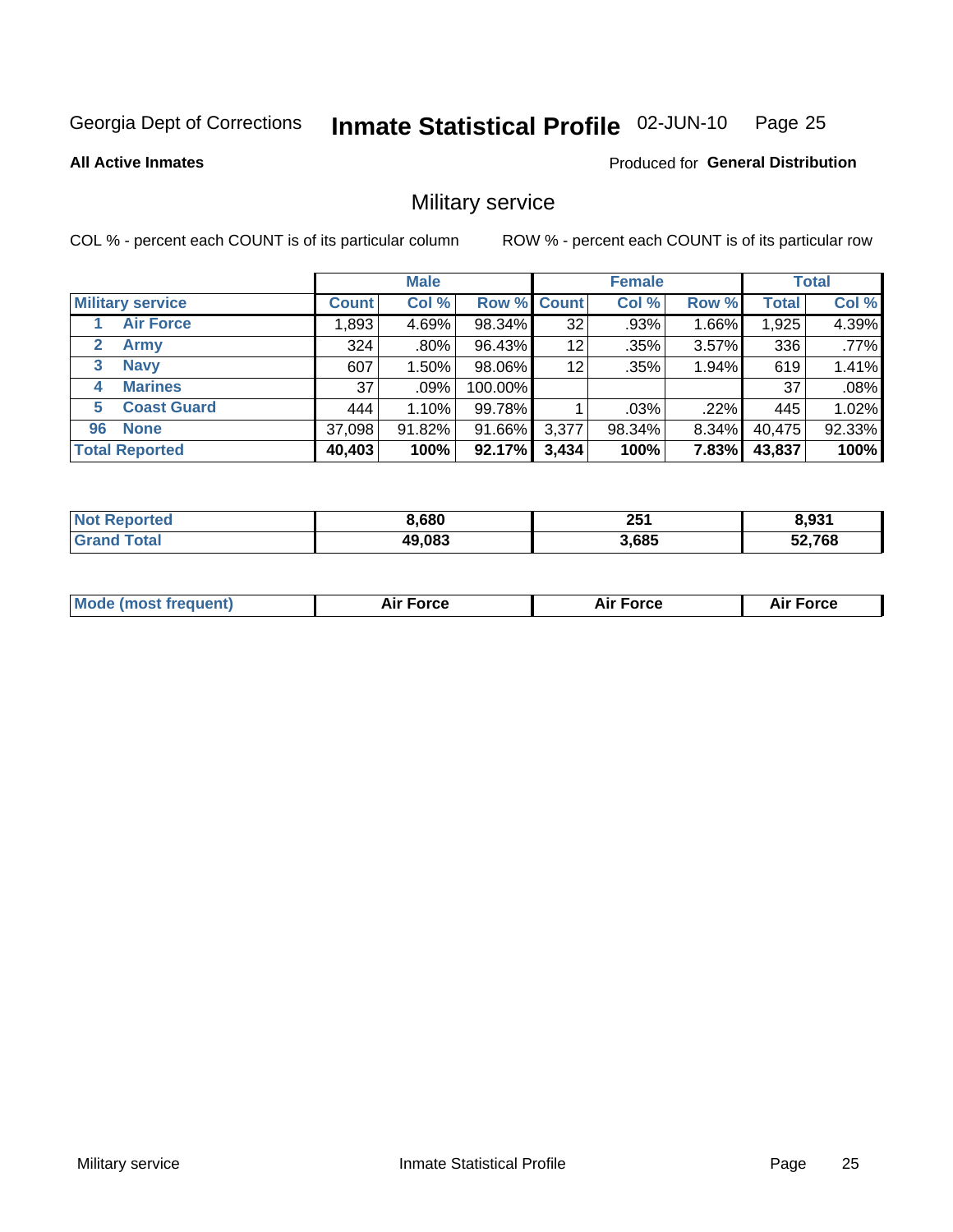#### Inmate Statistical Profile 02-JUN-10 Page 26

**All Active Inmates** 

#### Produced for General Distribution

### Type of admission to prison

COL % - percent each COUNT is of its particular column

|                |                             |                | <b>Male</b> |                    |     | <b>Female</b> |       |                | <b>Total</b> |
|----------------|-----------------------------|----------------|-------------|--------------------|-----|---------------|-------|----------------|--------------|
|                | <b>Type of Admission</b>    | <b>Count</b>   | Col %       | <b>Row % Count</b> |     | Col %         | Row % | <b>Total</b>   | Col %        |
| 1              | <b>Committed From Court</b> | 43,351         | 88.44%      | 92.90% 3,315       |     | 90.03%        | 7.10% | 46,666         | 88.56%       |
| $\overline{2}$ | <b>Return Appeal/Bond</b>   | 5              | .01%        | 100.00%            |     |               |       | 5              | .01%         |
| 3              | <b>Parole Rev/New Sent</b>  | 2,134          | 4.35%       | 95.27%             | 106 | 2.88%         | 4.73% | 2,240          | 4.25%        |
| 4              | Par Rev/No New Sent         | 822            | 1.68%       | 91.95%             | 72  | 1.96%         | 8.05% | 894            | 1.70%        |
| 5              | <b>Prob Viol/Total Rev</b>  |                | .01%        | 100.00%            |     |               |       |                | .01%         |
| 6              | <b>Prob Viol/Partial</b>    | 876            | 1.79%       | 91.63%             | 80  | 2.17%         | 8.37% | 956            | 1.81%        |
| 7              | <b>Admit Fm Other Cust</b>  | 10             | $.02\%$     | 100.00%            |     |               |       | 10             | .02%         |
| 9              | <b>Prob Rev/Remainder</b>   | 1,432          | 2.92%       | 93.29%             | 103 | 2.80%         | 6.71% | 1,535          | 2.91%        |
| 10             | <b>New Sent/Par Rev Pnd</b> | 17             | .03%        | 100.00%            |     |               |       | 17             | .03%         |
| 11             | <b>Life W/O Parole</b>      | 252            | .51%        | 98.44%             | 4   | .11%          | 1.56% | 256            | .49%         |
| 30             | <b>Par Rev/Rsn Unknown</b>  | 67             | .14%        | 97.10%             | 2   | .05%          | 2.90% | 69             | .13%         |
| 32             | <b>Pb Parole Rescinded</b>  | 3              | .01%        | 100.00%            |     |               |       | 3              | .01%         |
| 33             | <b>Prob Revoc/Spec Cond</b> | 14             | .03%        | 100.00%            |     |               |       | 14             | .03%         |
| 40             | <b>Par Rev/Revoc Center</b> | 21             | .04%        | 100.00%            |     |               |       | 21             | .04%         |
| 44             | <b>Whitworth Detention</b>  | $\overline{2}$ | .01%        | 100.00%            |     |               |       | $\overline{2}$ | .01%         |
| 50             | <b>Dcys At Risk</b>         | $\overline{2}$ | .01%        | 100.00%            |     |               |       | 2              | .01%         |
| 97             | <b>Other</b>                | 6              | .01%        | 100.00%            |     |               |       | 6              | .01%         |
|                | <b>Total Reported</b>       | 49,015         | 100%        | 93.01% 3,682       |     | 100%          | 6.99% | 52,697         | 100%         |

| <b>Not</b><br>Reported | 68     |       | $\rightarrow$ |
|------------------------|--------|-------|---------------|
| <b>Total</b><br>'Grand | 49.083 | 3,685 | 52,768        |

| <b>Mode (most frequent)</b> | Court Cmmt | <b>Court Cmmt</b> | Court Cmmt |
|-----------------------------|------------|-------------------|------------|
|                             |            |                   |            |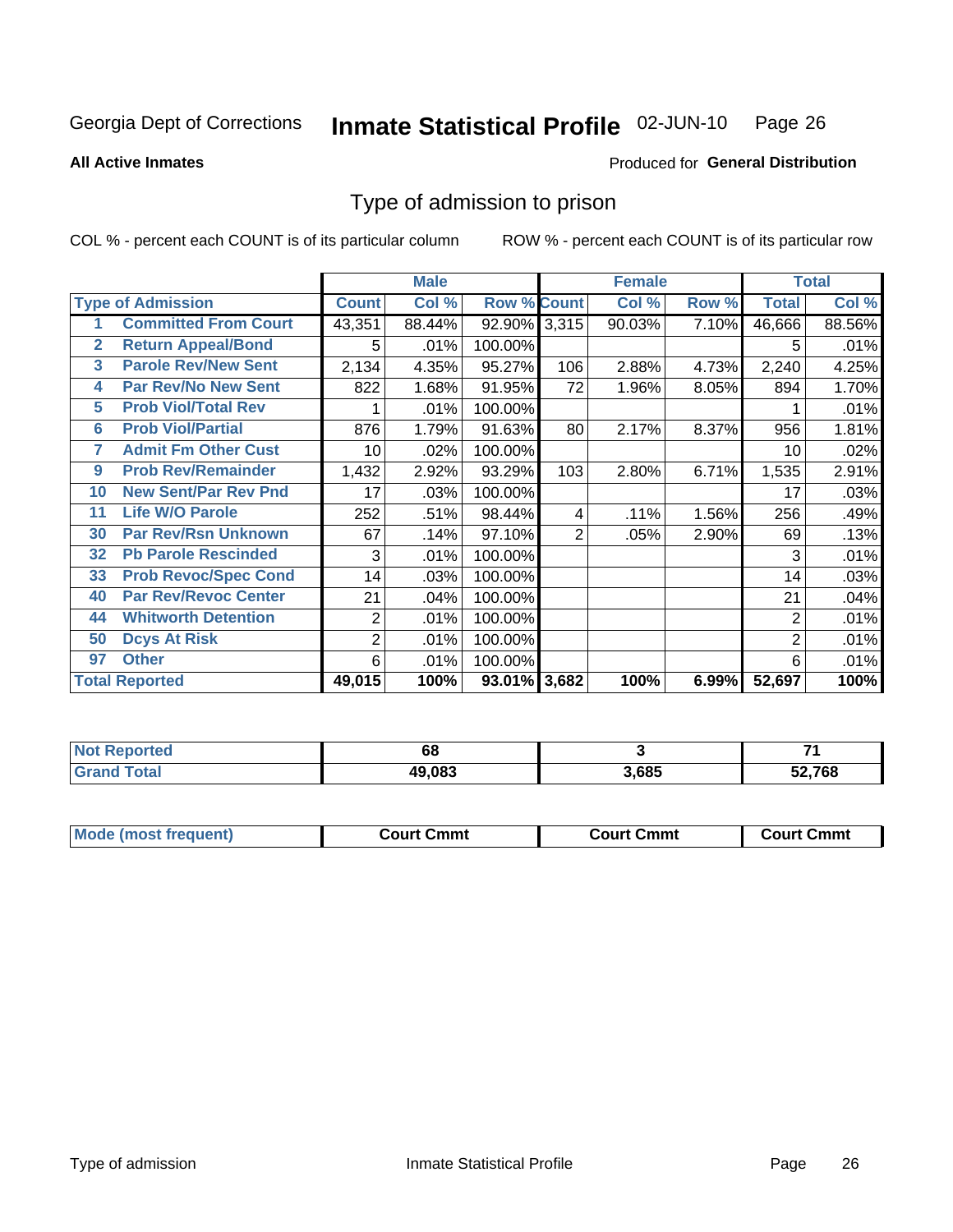#### Inmate Statistical Profile 02-JUN-10 Page 27

Produced for General Distribution

#### **All Active Inmates**

#### Current / last security status

COL % - percent each COUNT is of its particular column

|                        |                 | <b>Male</b> |             |       | <b>Female</b> |        |              | <b>Total</b> |
|------------------------|-----------------|-------------|-------------|-------|---------------|--------|--------------|--------------|
| <b>Security Status</b> | <b>Count</b>    | Col %       | Row % Count |       | Col %         | Row %  | <b>Total</b> | Col %        |
| 0 Diag Incom           | 3               | $.01\%$     | 50.00%      | 3     | $.09\%$       | 50.00% | 6            | .01%         |
| 1 Wrk Releas           | 5               | $.01\%$     | 100.00%     |       | $.00\%$       |        | 5            | .01%         |
| 2 Trusty               | 26 <sub>1</sub> | .05%        | 100.00%     |       | $.00\%$       |        | 26           | .05%         |
| 3 Minimum              | 12,318          | 26.05%      | 85.62%      | 2,068 | 58.93%        | 14.38% | 14,386       | 28.32%       |
| 4 Medium               | 27,477          | 58.11%      | 95.73%      | 1,227 | 34.97%        | 4.27%  | 28,704       | 56.52%       |
| 5 Close                | 7,356           | 15.56%      | 97.22%      | 210   | 5.98%         | 2.78%  | 7,566        | 14.90%       |
| <b>6 Maximum</b>       | 96              | .20%        | 98.97%      |       | .03%          | 1.03%  | 97           | .19%         |
| <b>Total Reported</b>  | 47,281          | 100%        | 93.09%      | 3,509 | 100%          | 6.91%  | 50,790       | 100%         |

| <b>Still being diagnosed</b> | .802   | 176   | 1,978  |
|------------------------------|--------|-------|--------|
| <b>Not Reported</b>          |        |       |        |
| <b>Grand Total</b>           | 49,083 | 3,685 | 52,768 |

| Mc | Medium | <b>BA:</b><br>num | Mer<br>dium |
|----|--------|-------------------|-------------|
|    |        |                   |             |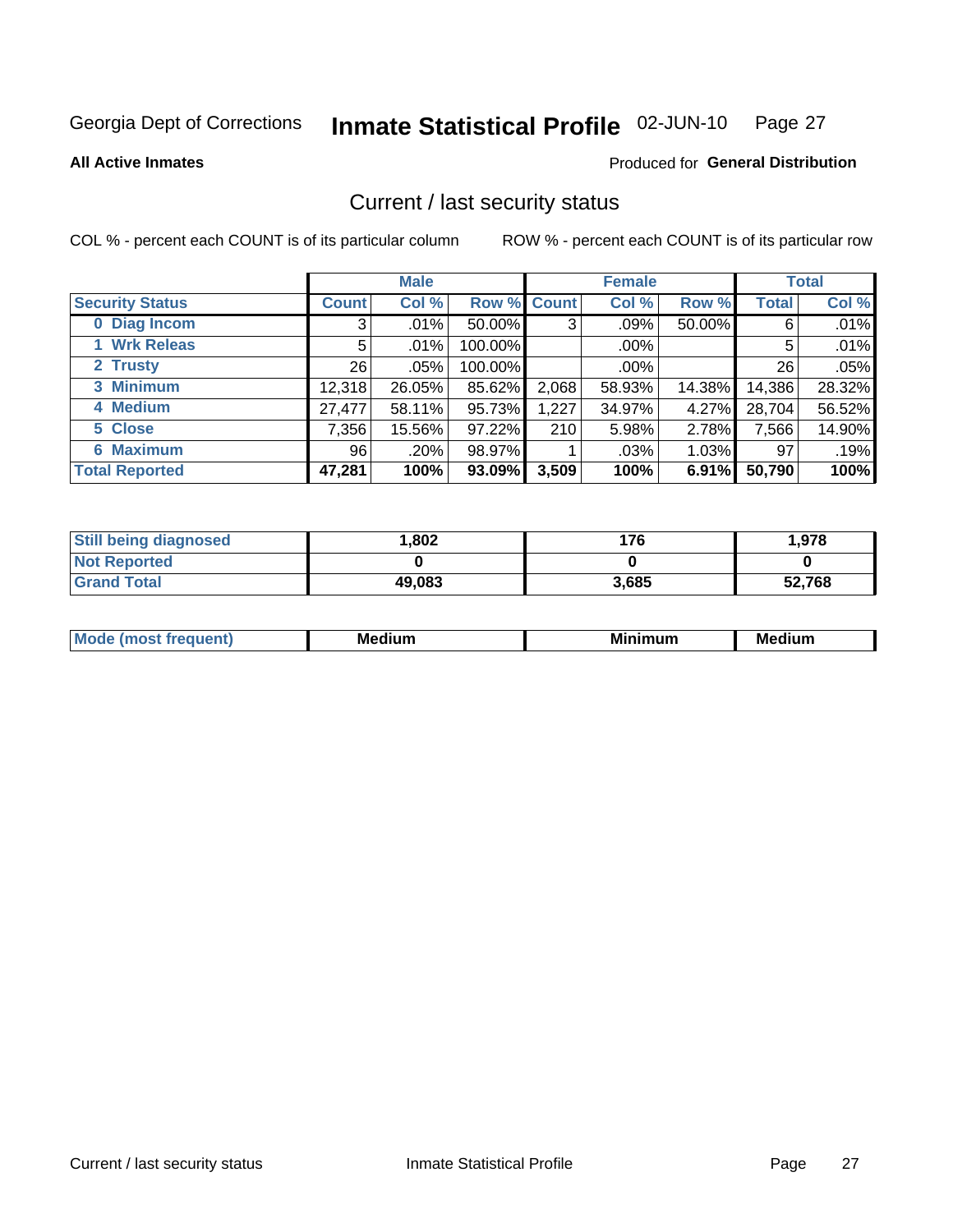#### Inmate Statistical Profile 02-JUN-10 Page 28

**All Active Inmates** 

#### Produced for General Distribution

## Current / last type of institution

COL % - percent each COUNT is of its particular column

|                            |              | <b>Male</b> |             |       | <b>Female</b> |        |              | <b>Total</b> |
|----------------------------|--------------|-------------|-------------|-------|---------------|--------|--------------|--------------|
| <b>Type of Institution</b> | <b>Count</b> | Col %       | Row % Count |       | Col %         | Row %  | <b>Total</b> | Col %        |
| <b>Transitional Center</b> | 2,298        | 4.71%       | 91.66%      | 209   | $5.70\%$      | 8.34%  | 2,507        | 4.78%        |
| <b>County Camp</b>         | 4,736        | $9.70\%$    | 100.00%     |       |               |        | 4,736        | 9.02%        |
| <b>State Prison</b>        | 35,719       | 73.15%      | 91.58%      | 3,282 | 89.55%        | 8.42%  | 39,001       | 74.30%       |
| <b>Private Prison</b>      | 5,119        | 10.48%      | 100.00%     |       |               |        | 5,119        | 9.75%        |
| <b>Pre Release Center</b>  | 954          | 1.95%       | 84.57%      | 174   | 4.75%         | 15.43% | 1,128        | 2.15%        |
| <b>Detention Center</b>    |              | $.01\%$     | 100.00%     |       |               |        |              | .01%         |
| <b>Total Reported</b>      | 48,827       | 100%        | 93.02%      | 3,665 | 100%          | 6.98%  | 52,492       | 100%         |

| w | 256           | 01<br>ZU | ~-~<br><u>.</u> |
|---|---------------|----------|-----------------|
|   | 49.083<br>-11 | 3,685    | .768            |

|  |  | <b>Mode (most frequent)</b> | <b>State Prison</b> | <b>State Prison</b> | <b>State Prison</b> |
|--|--|-----------------------------|---------------------|---------------------|---------------------|
|--|--|-----------------------------|---------------------|---------------------|---------------------|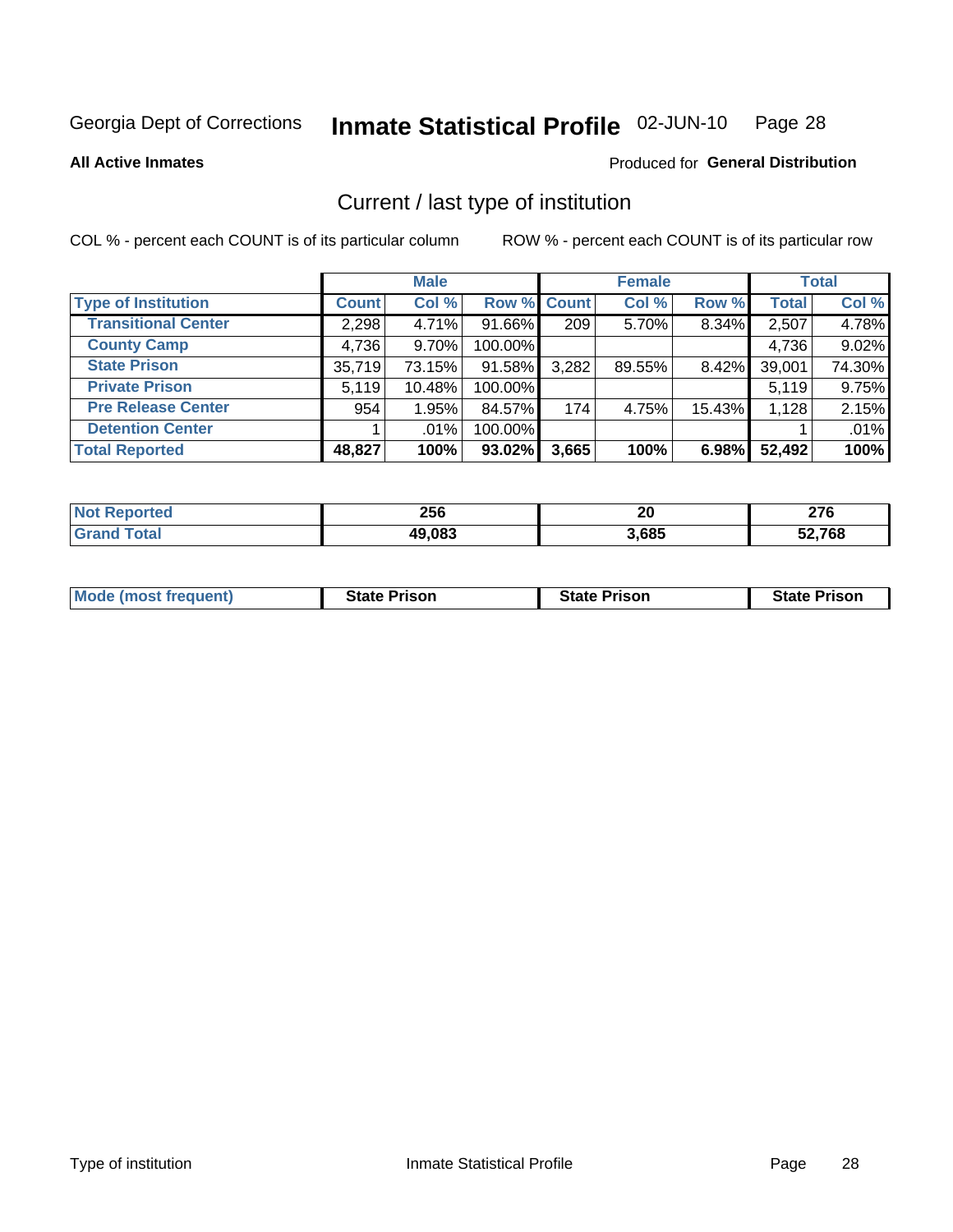#### Inmate Statistical Profile 02-JUN-10 Page 29

**All Active Inmates** 

#### Produced for General Distribution

#### Institution type - transitional centers

COL % - percent each COUNT is of its particular column

|     |                                          |              | <b>Male</b> |         |              | <b>Female</b> |         |              | <b>Total</b> |
|-----|------------------------------------------|--------------|-------------|---------|--------------|---------------|---------|--------------|--------------|
|     | <b>Institution Type - Trans. Centers</b> | <b>Count</b> | Col %       | Row %   | <b>Count</b> | Col %         | Row %   | <b>Total</b> | Col %        |
| 220 | <b>Albany Trans-Ctr</b>                  | 153          | 6.66%       | 100.00% |              |               |         | 153          | 6.10%        |
| 223 | <b>Atlanta Male Trans-Ctr</b>            | 250          | 10.88%      | 100.00% |              |               |         | 250          | 9.97%        |
| 246 | <b>Augusta Trans-Ctr</b>                 | 205          | 8.92%       | 100.00% |              |               |         | 205          | 8.18%        |
| 249 | <b>Clayton Transitional Ctr</b>          | 332          | 14.45%      | 100.00% |              |               |         | 332          | 13.24%       |
| 247 | <b>Coastal Transitional Ctr</b>          | 257          | 11.18%      | 100.00% |              |               |         | 257          | 10.25%       |
| 225 | <b>Columbus Trans-Ctr</b>                | 176          | 7.66%       | 100.00% |              |               |         | 176          | 7.02%        |
| 252 | <b>Emanuel-Swainsboro Tc</b>             | 213          | 9.27%       | 100.00% |              |               |         | 213          | 8.50%        |
| 250 | <b>Helms Trans-Ctr</b>                   | 104          | 4.53%       | 100.00% |              |               |         | 104          | 4.15%        |
| 248 | <b>Lagrange Trans Ctr</b>                | 155          | 6.74%       | 100.00% |              |               |         | 155          | 6.18%        |
| 231 | <b>Macon Male Trans-Ctr</b>              | 153          | 6.66%       | 100.00% |              |               |         | 153          | 6.10%        |
| 235 | <b>Metro Womens Trans-Ctr</b>            |              |             |         | 209          | 100.00%       | 100.00% | 209          | 8.34%        |
| 253 | <b>Smith Trans-Ctr</b>                   | 195          | 8.49%       | 100.00% |              |               |         | 195          | 7.78%        |
| 230 | <b>Valdosta Trans-Ctr</b>                | 105          | 4.57%       | 100.00% |              |               |         | 105          | 4.19%        |
|     | <b>Total Reported</b>                    | 2,298        | 100%        | 91.66%  | 209          | 100%          | 8.34%   | 2,507        | 100%         |

| ™rteα<br>m. |       |     |       |
|-------------|-------|-----|-------|
|             | 2,298 | 209 | 2,507 |

| Mode (most frequent) | 249 Clayton Transitional Ctr 235 Metro Womens Trans- | Ctr | 249 Clayton<br>Transitional Ctr |
|----------------------|------------------------------------------------------|-----|---------------------------------|
|                      |                                                      |     |                                 |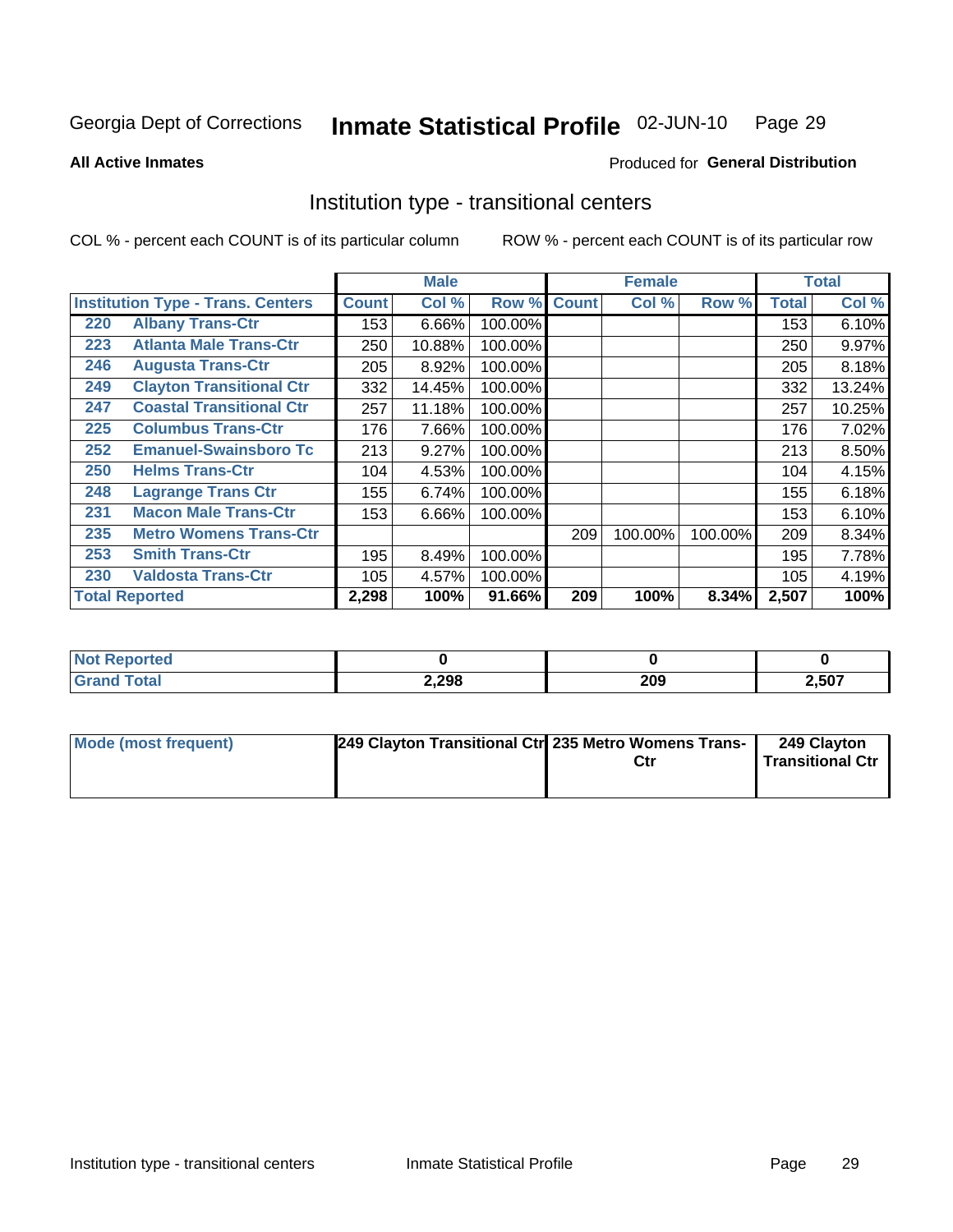#### Inmate Statistical Profile 02-JUN-10 Page 30

#### **All Active Inmates**

#### Produced for General Distribution

## Institution type - mental hospitals

COL % - percent each COUNT is of its particular column

|                                                  | Male |                    | <b>Female</b> |                   | <b>Total</b> |
|--------------------------------------------------|------|--------------------|---------------|-------------------|--------------|
| <b>Institution Type - Mental Hospitals Count</b> | Col% | <b>Row % Count</b> |               | Col % Row % Total | Col %        |
| <b>Total Reported</b>                            |      |                    |               |                   |              |

| <b>Not Reported</b>                     |  |  |
|-----------------------------------------|--|--|
| <b>otal</b><br>C <sub>r</sub><br>______ |  |  |

| Mode.<br>frequent) | <b>Nul</b><br>_____ | <b>Null</b> | <b>Null</b> |
|--------------------|---------------------|-------------|-------------|
|                    |                     |             |             |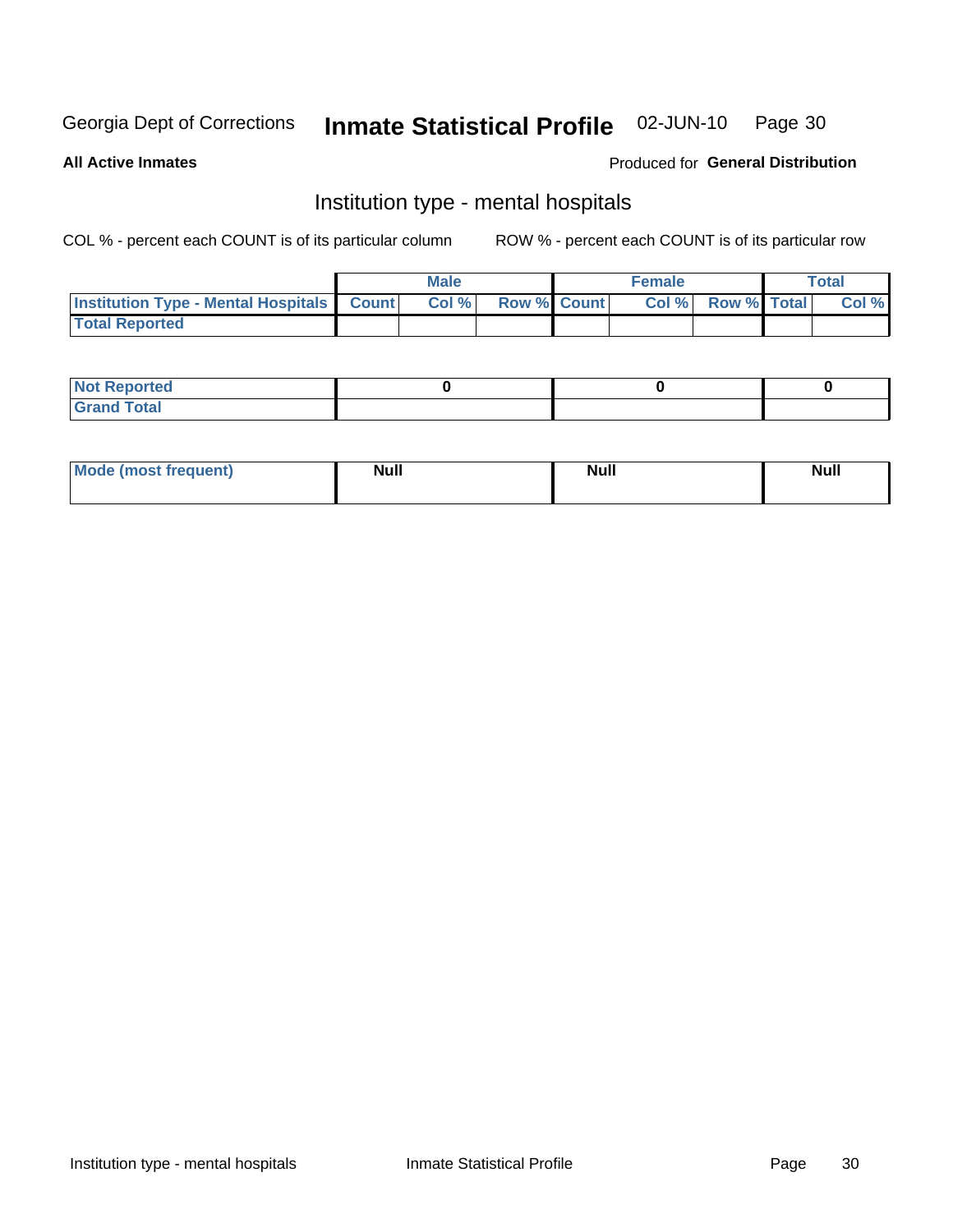#### Inmate Statistical Profile 02-JUN-10 Page 31

#### **All Active Inmates**

## Produced for General Distribution

#### Institution type - county prisons

COL % - percent each COUNT is of its particular column

|                                          |              | <b>Male</b> |         |              | <b>Female</b> |               |              | <b>Total</b> |
|------------------------------------------|--------------|-------------|---------|--------------|---------------|---------------|--------------|--------------|
| <b>Institution Type - County Prisons</b> | <b>Count</b> | Col %       | Row %   | <b>Count</b> | Col %         | Row %         | <b>Total</b> | Col %        |
| <b>Bulloch County Ci</b><br>402          | 136          | 2.87%       | 100.00% |              |               |               | 136          | 2.87%        |
| <b>Carroll County Ci</b><br>404          | 205          | 4.33%       | 100.00% |              |               |               | 205          | 4.33%        |
| <b>Clarke County Ci</b><br>406           | 101          | 2.13%       | 100.00% |              |               |               | 101          | 2.13%        |
| <b>Clayton County Ci</b><br>456          | 232          | 4.90%       | 100.00% |              |               |               | 232          | 4.90%        |
| <b>Colquitt County Ci</b><br>407         | 173          | 3.65%       | 100.00% |              |               |               | 173          | 3.65%        |
| <b>Coweta County Ci</b><br>409           | 200          | 4.22%       | 100.00% |              |               |               | 200          | 4.22%        |
| <b>Decatur County Ci</b><br>411          | 216          | 4.56%       | 100.00% |              |               |               | 216          | 4.56%        |
| <b>Effingham County Ci</b><br>413        | 237          | 5.00%       | 100.00% |              |               |               | 237          | 5.00%        |
| <b>Floyd County Ci</b><br>415            | 326          | 6.88%       | 100.00% |              |               |               | 326          | 6.88%        |
| <b>Gwinnett County Ci</b><br>419         | 124          | 2.62%       | 100.00% |              |               |               | 124          | 2.62%        |
| <b>Hall County Ci</b><br>420             | 144          | 3.04%       | 100.00% |              |               |               | 144          | 3.04%        |
| <b>Harris County Ci</b><br>422           | 98           | 2.07%       | 100.00% |              |               |               | 98           | 2.07%        |
| <b>Jackson County Ci</b><br>426          | 161          | 3.40%       | 100.00% |              |               |               | 161          | 3.40%        |
| <b>Jefferson County Ci</b><br>428        | 178          | 3.76%       | 100.00% |              |               |               | 178          | 3.76%        |
| <b>Mitchell County Ci</b><br>433         | 116          | 2.45%       | 100.00% |              |               |               | 116          | 2.45%        |
| <b>Muscogee County Ci</b><br>435         | 507          | 10.71%      | 100.00% |              |               |               | 507          | 10.71%       |
| <b>Richmond County Ci</b><br>439         | 204          | 4.31%       | 100.00% |              |               |               | 204          | 4.31%        |
| <b>Screven County Prison</b><br>440      | 140          | 2.96%       | 100.00% |              |               |               | 140          | 2.96%        |
| <b>Spalding County Ci</b><br>441         | 354          | 7.47%       | 100.00% |              |               |               | 354          | 7.47%        |
| <b>Sumter County Ci</b><br>443           | 331          | 6.99%       | 100.00% |              |               |               | 331          | 6.99%        |
| <b>Terrell County Ci</b><br>444          | 126          | 2.66%       | 100.00% |              |               |               | 126          | 2.66%        |
| <b>Thomas County Ci</b><br>445           | 160          | 3.38%       | 100.00% |              |               |               | 160          | 3.38%        |
| <b>Troup County Ci</b><br>447            | 267          | 5.64%       | 100.00% |              |               |               | 267          | 5.64%        |
| <b>Total Reported</b>                    | 4,736        | 100%        | 100%    |              |               | $\frac{9}{6}$ | 4,736        | 100%         |

| <b>Not Reported</b>              |                       |       |
|----------------------------------|-----------------------|-------|
| <b>Total</b><br><b>' Grand</b> ∖ | <b>72C</b><br>1.7 J C | 1,736 |

| Mode (most frequent) | 435 Muscogee County Ci | <b>Null</b> | 435 Muscogee<br><b>County Ci</b> |
|----------------------|------------------------|-------------|----------------------------------|
|                      |                        |             |                                  |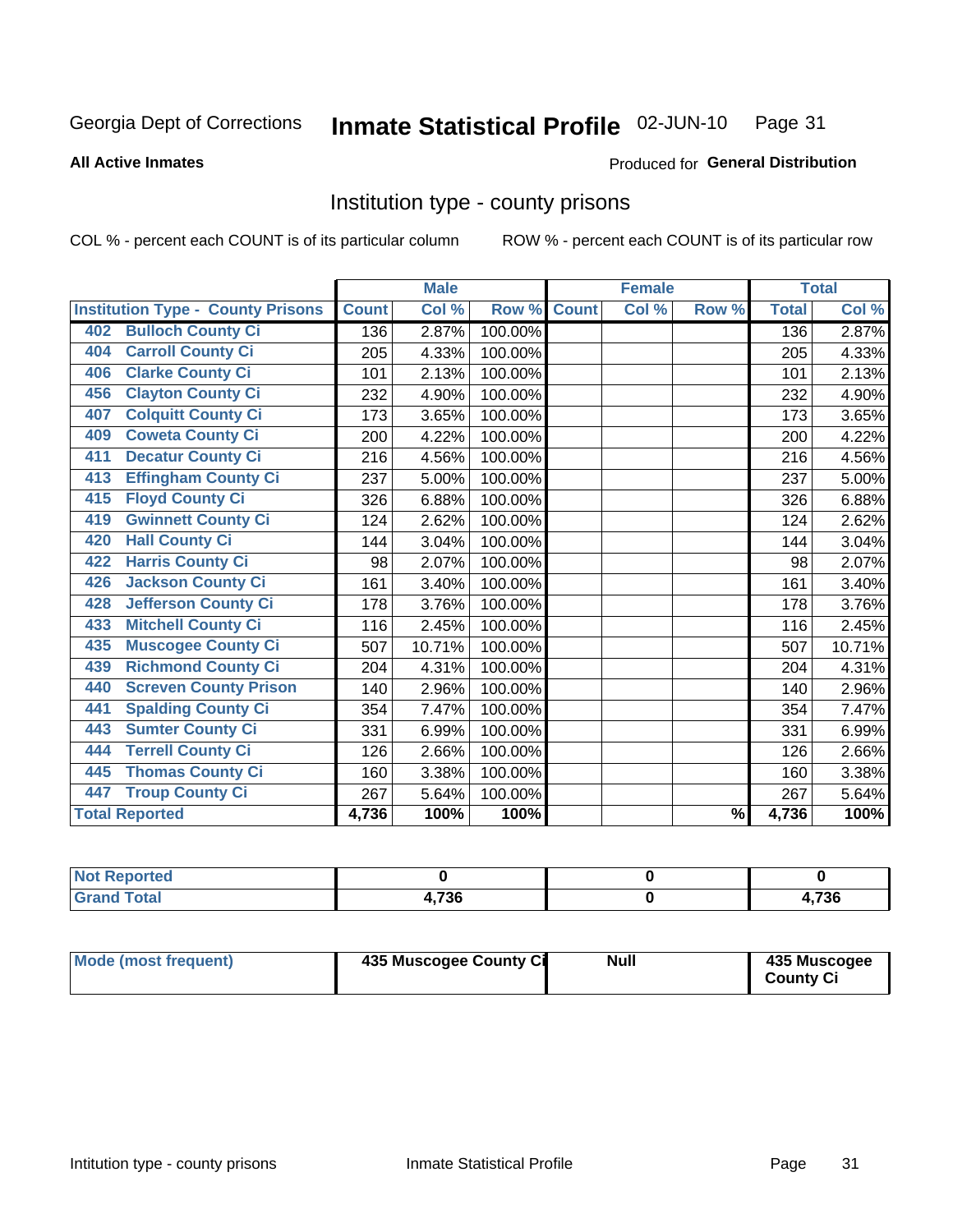#### Inmate Statistical Profile 02-JUN-10 Page 32

#### **All Active Inmates**

#### Produced for General Distribution

### Institution type - state prisons

COL % - percent each COUNT is of its particular column

|                                         |              | <b>Male</b> |                  |              | <b>Female</b> |         | <b>Total</b> |                     |
|-----------------------------------------|--------------|-------------|------------------|--------------|---------------|---------|--------------|---------------------|
| <b>Institution Type - State Prisons</b> | <b>Count</b> | Col %       | Row <sup>%</sup> | <b>Count</b> | Col %         | Row %   | <b>Total</b> | Col %               |
| <b>Arrendale State Prison</b><br>508    |              |             |                  | 1,378        | 41.99%        | 100.00% | 1,378        | 3.53%               |
| 532<br><b>Augusta State Med.</b>        | 1,115        | 3.12%       | 99.29%           | 8            | .24%          | .71%    | 1,123        | 2.88%               |
| <b>Prison</b>                           |              |             |                  |              |               |         |              |                     |
| <b>Autry State Prison</b><br>543        | 1,663        | 4.66%       | 100.00%          |              |               |         | 1,663        | 4.26%               |
| <b>Baldwin State Prison</b><br>553      | 920          | 2.58%       | 100.00%          |              |               |         | 920          | 2.36%               |
| <b>Burrus Corr Trn Cntr</b><br>534      | 694          | 1.94%       | 100.00%          |              |               |         | 694          | 1.78%               |
| <b>Calhoun State Prison</b><br>547      | 1,652        | 4.62%       | 100.00%          |              |               |         | 1,652        | 4.24%               |
| <b>Central State Prison</b><br>531      | 854          | 2.39%       | 100.00%          |              |               |         | 854          | 2.19%               |
| <b>Coastal State Prison</b><br>523      | 1,523        | 4.26%       | 100.00%          |              |               |         | 1,523        | 3.91%               |
| <b>Dodge State Prison</b><br>503        | 1,218        | 3.41%       | 100.00%          |              |               |         | 1,218        | 3.12%               |
| <b>Dooly State Prison</b><br>548        | 1,690        | 4.73%       | 100.00%          |              |               |         | 1,690        | 4.33%               |
| 521<br><b>Ga Diag &amp; Class Pris</b>  | 2,014        | 5.64%       | 100.00%          |              |               |         | 2,014        | $\overline{5.16\%}$ |
| <b>Ga State Prison</b><br>517           | 1,481        | 4.15%       | 100.00%          |              |               |         | 1,481        | 3.80%               |
| <b>Hancock State Prison</b><br>541      | 1,318        | 3.69%       | 100.00%          |              |               |         | 1,318        | 3.38%               |
| <b>Hays State Prison</b><br>540         | 1,673        | 4.68%       | 100.00%          |              |               |         | 1,673        | 4.29%               |
| <b>Johnson State Prison</b><br>545      | 1,531        | 4.29%       | 100.00%          |              |               |         | 1,531        | 3.93%               |
| <b>Lee State Prison</b><br>510          | 642          | 1.80%       | 100.00%          |              |               |         | 642          | 1.65%               |
| 564<br><b>Long State Prison</b>         | 227          | .64%        | 100.00%          |              |               |         | 227          | .58%                |
| 549<br><b>Macon State Prison</b>        | 1,753        | 4.91%       | 100.00%          |              |               |         | 1,753        | 4.49%               |
| 519<br><b>Men'S State Prison</b>        | 666          | 1.86%       | 100.00%          |              |               |         | 666          | 1.71%               |
| 554<br><b>Metro State Prison (W)</b>    | 6            | .02%        | .83%             | 715          | 21.79%        | 99.17%  | 721          | 1.85%               |
| <b>Montgomery State Prison</b><br>509   | 407          | 1.14%       | 100.00%          |              |               |         | 407          | 1.04%               |
| <b>Phillips State Prison</b><br>505     | 1,098        | 3.07%       | 100.00%          |              |               |         | 1,098        | 2.82%               |
| 557<br><b>Pulaski State Prison (W)</b>  |              |             |                  | 1,181        | 35.98%        | 100.00% | 1,181        | 3.03%               |
| <b>Rogers State Prison</b><br>533       | 1,566        | 4.38%       | 100.00%          |              |               |         | 1,566        | 4.02%               |
| <b>Rutledge State Prison</b><br>530     | 583          | 1.63%       | 100.00%          |              |               |         | 583          | 1.49%               |
| <b>Smith State Prison</b><br>550        | 1,606        | 4.50%       | 100.00%          |              |               |         | 1,606        | 4.12%               |
| <b>Telfair State Prison</b><br>542      | 1,136        | 3.18%       | 100.00%          |              |               |         | 1,136        | 2.91%               |
| <b>Valdosta State Prison</b><br>537     | 1,346        | 3.77%       | 100.00%          |              |               |         | 1,346        | 3.45%               |
| <b>Walker State Prison</b><br>506       | 427          | 1.20%       | 100.00%          |              |               |         | 427          | 1.09%               |
| <b>Ware State Prison</b><br>501         | 1,521        | 4.26%       | 100.00%          |              |               |         | 1,521        | 3.90%               |
| 552<br><b>Washington Sp</b>             | 1,539        | 4.31%       | 100.00%          |              |               |         | 1,539        | 3.95%               |
| <b>Wilcox State Prison</b><br>546       | 1,850        | 5.18%       | 100.00%          |              |               |         | 1,850        | 4.74%               |
| <b>Total Reported</b>                   | 35,719       | 100%        | 91.58%           | 3,282        | 100%          | 8.42%   | 39,001       | 100%                |

| Reported     |        |       |        |
|--------------|--------|-------|--------|
| <b>Total</b> | 35,719 | 3,282 | 39,001 |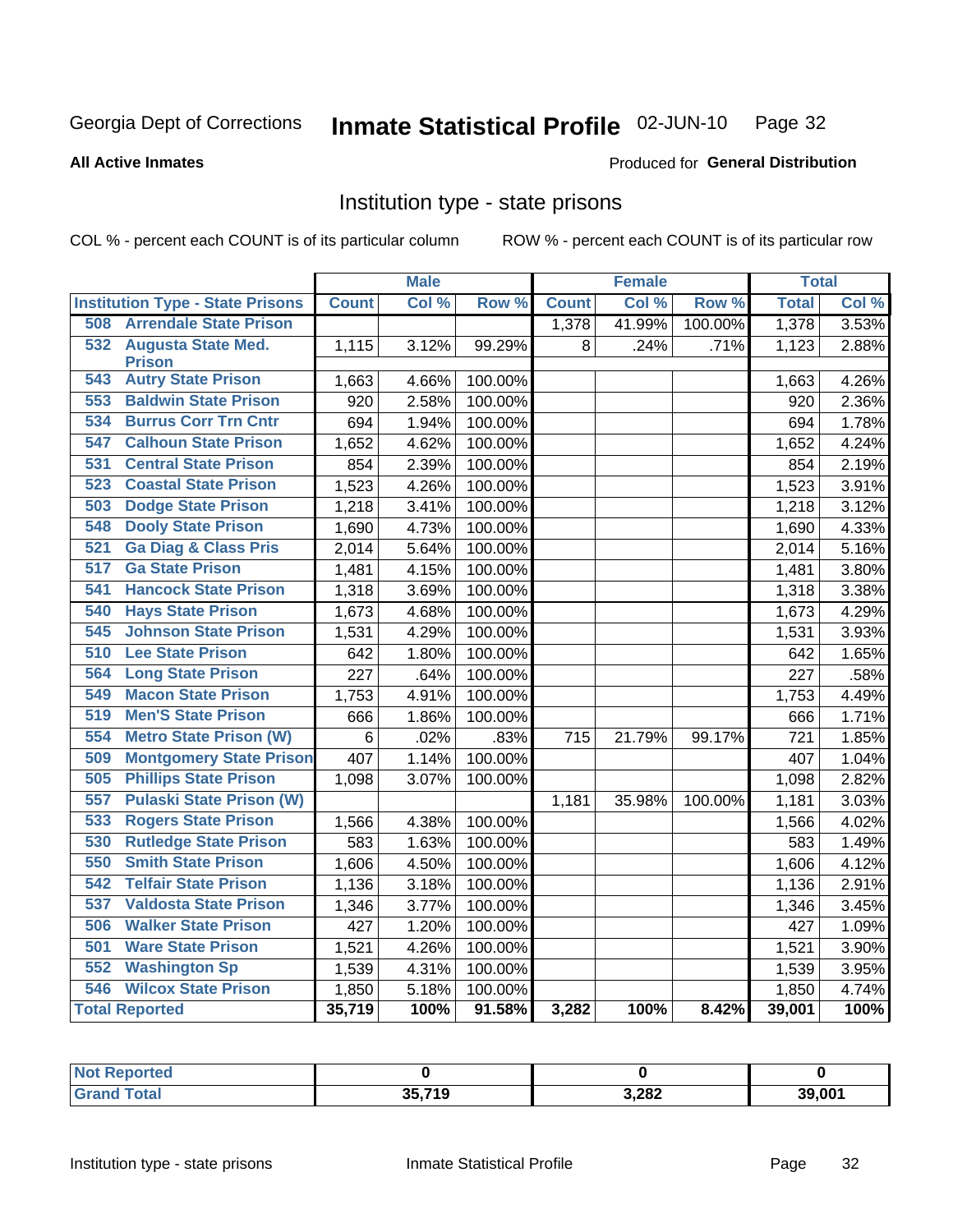#### Inmate Statistical Profile 02-JUN-10 Page 33

#### **All Active Inmates**

#### Produced for General Distribution

### Institution type - state prisons

COL % - percent each COUNT is of its particular column

|                      | <b>Male</b>                          | <b>Female</b>                     | Total                              |
|----------------------|--------------------------------------|-----------------------------------|------------------------------------|
| Mode (most frequent) | <b>1521 Ga Diag &amp; Class Pris</b> | <b>508 Arrendale State Prison</b> | 521 Ga Diag &<br><b>Class Pris</b> |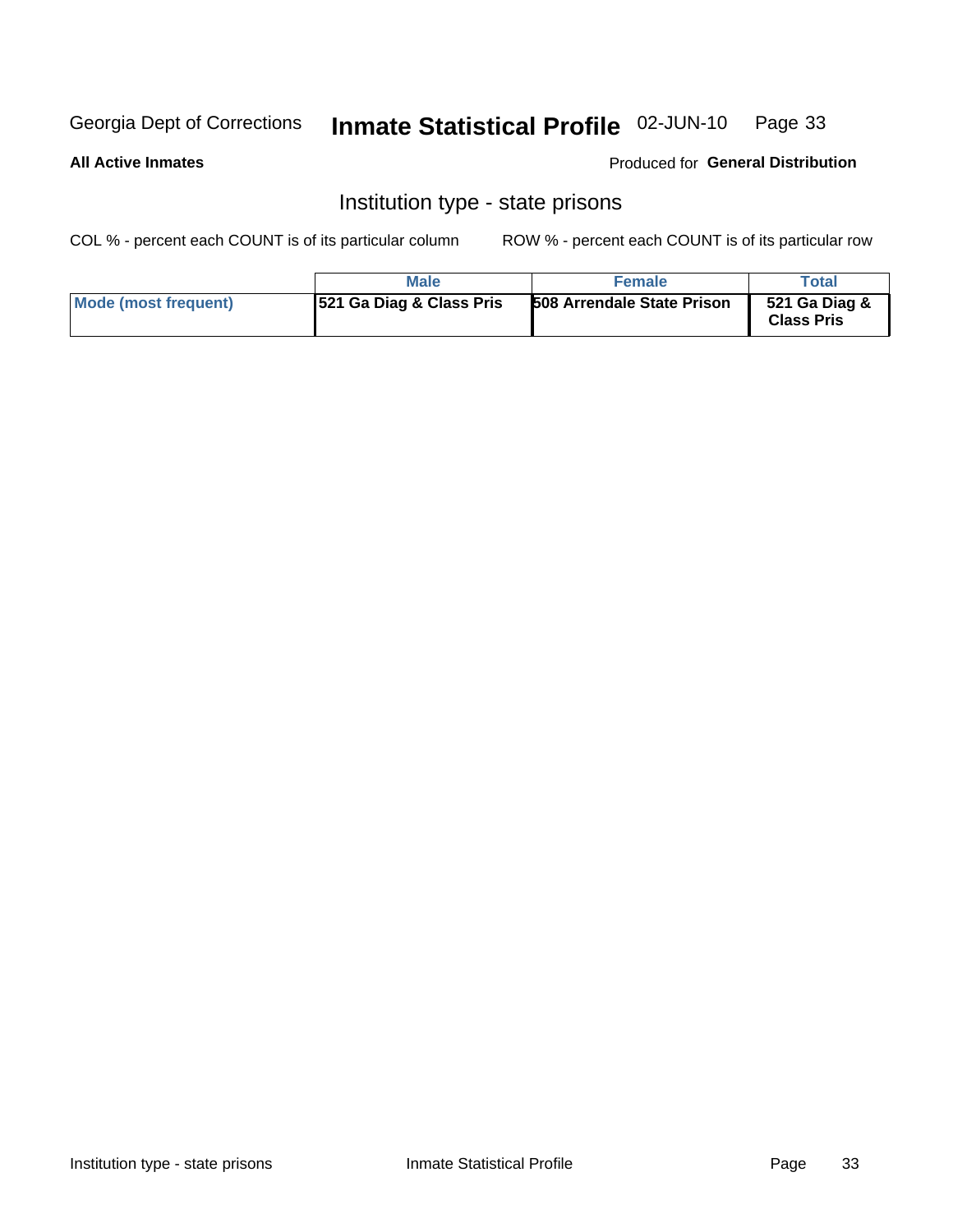## Inmate Statistical Profile 02-JUN-10 Page 33

**All Active Inmates** 

#### Produced for General Distribution

### Institution type - private prisons

COL % - percent each COUNT is of its particular column

|                                           |                  | <b>Male</b> |                    | <b>Female</b> |       |        | <b>Total</b> |
|-------------------------------------------|------------------|-------------|--------------------|---------------|-------|--------|--------------|
| <b>Institution Type - Private Prisons</b> | <b>Count</b>     | Col %       | <b>Row % Count</b> | Col %         | Row % | Totall | Col %        |
| <b>Coffee Corr Facility</b><br>569        | 2,069            | 40.42%      | 100.00%            |               |       | 2,069  | 40.42%       |
| 567 D Ray James Corr Fac                  | 980 <sub>1</sub> | $19.14\%$   | 100.00%            |               |       | 980    | 19.14%       |
| <b>Wheeler Corr Facility</b><br>571       | 2,070            | 40.44%      | 100.00%            |               |       | 2,070  | 40.44%       |
| <b>Total Reported</b>                     | 5.119            | 100%        | $100\%$            |               | $\%$  | 5,119  | 100%         |

| <b>eported</b>          |       |             |
|-------------------------|-------|-------------|
| <b>c</b> otal<br>$\sim$ | 5 110 | .110<br>. . |

| Mode (most frequent) | 571 Wheeler Corr Facility | <b>Null</b> | <b>1571 Wheeler Corrl</b><br>Facility |
|----------------------|---------------------------|-------------|---------------------------------------|
|----------------------|---------------------------|-------------|---------------------------------------|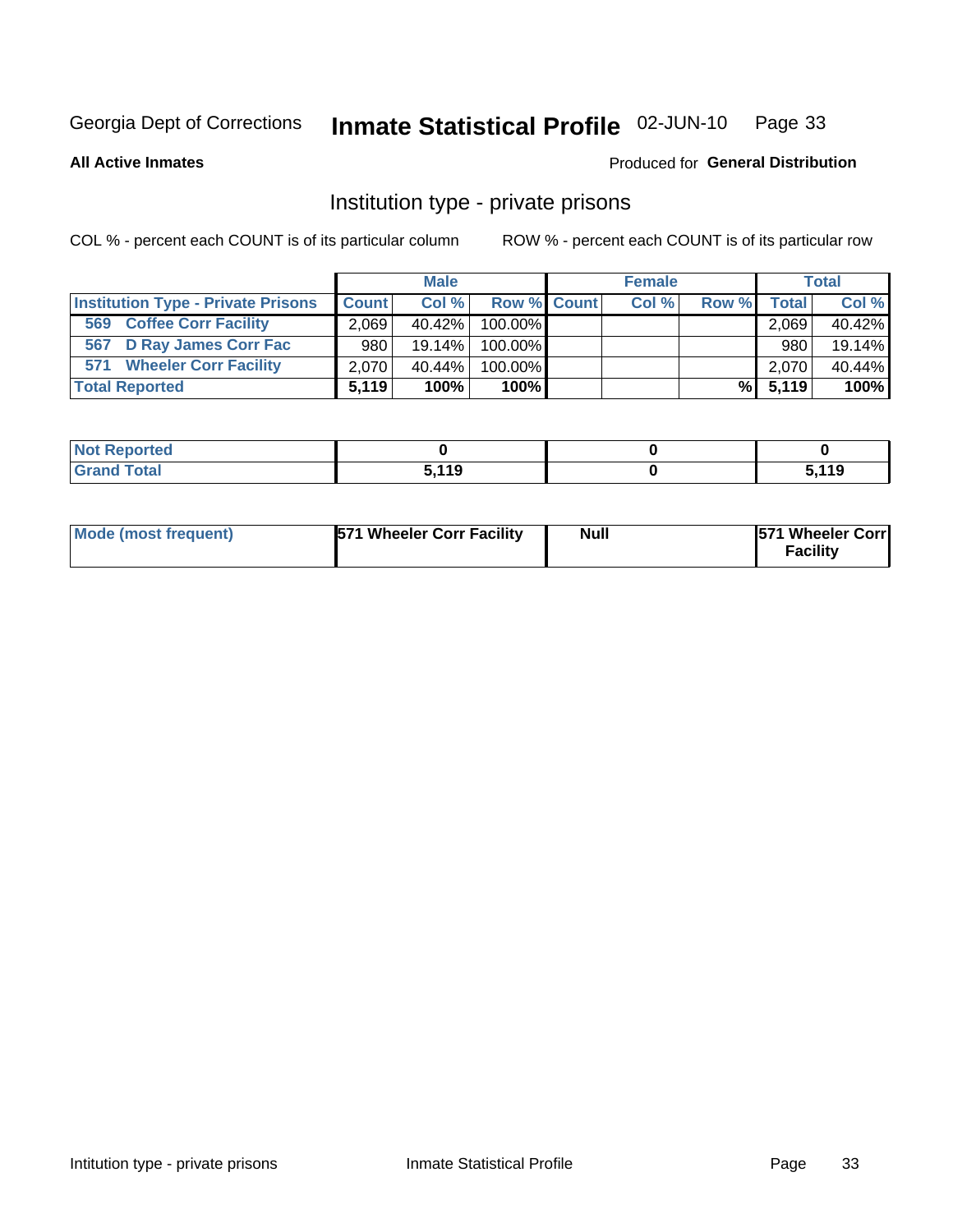## Inmate Statistical Profile 02-JUN-10 Page 34

**All Active Inmates** 

Produced for General Distribution

## Institution type - prison annexes

COL % - percent each COUNT is of its particular column

|                                                   | <b>Male</b> |              |       | <b>Female</b> |                    | <b>Total</b> |
|---------------------------------------------------|-------------|--------------|-------|---------------|--------------------|--------------|
| <b>Institution Type - Prison Annexe   Count  </b> | Col %       | <b>Row %</b> | Count | Col %         | <b>Row %</b> Total | Col %        |
| <b>Total Reported</b>                             |             |              |       |               |                    |              |

| <b>Reported</b><br>I NOT                      |  |  |
|-----------------------------------------------|--|--|
| <b>Total</b><br>Carar<br>$\sim$ . When $\sim$ |  |  |

| $^{\circ}$ Mo<br>frequent)<br>⊥(mos* | <b>Null</b> | Noll<br><b>vull</b> | <b>Null</b> |
|--------------------------------------|-------------|---------------------|-------------|
|                                      |             |                     |             |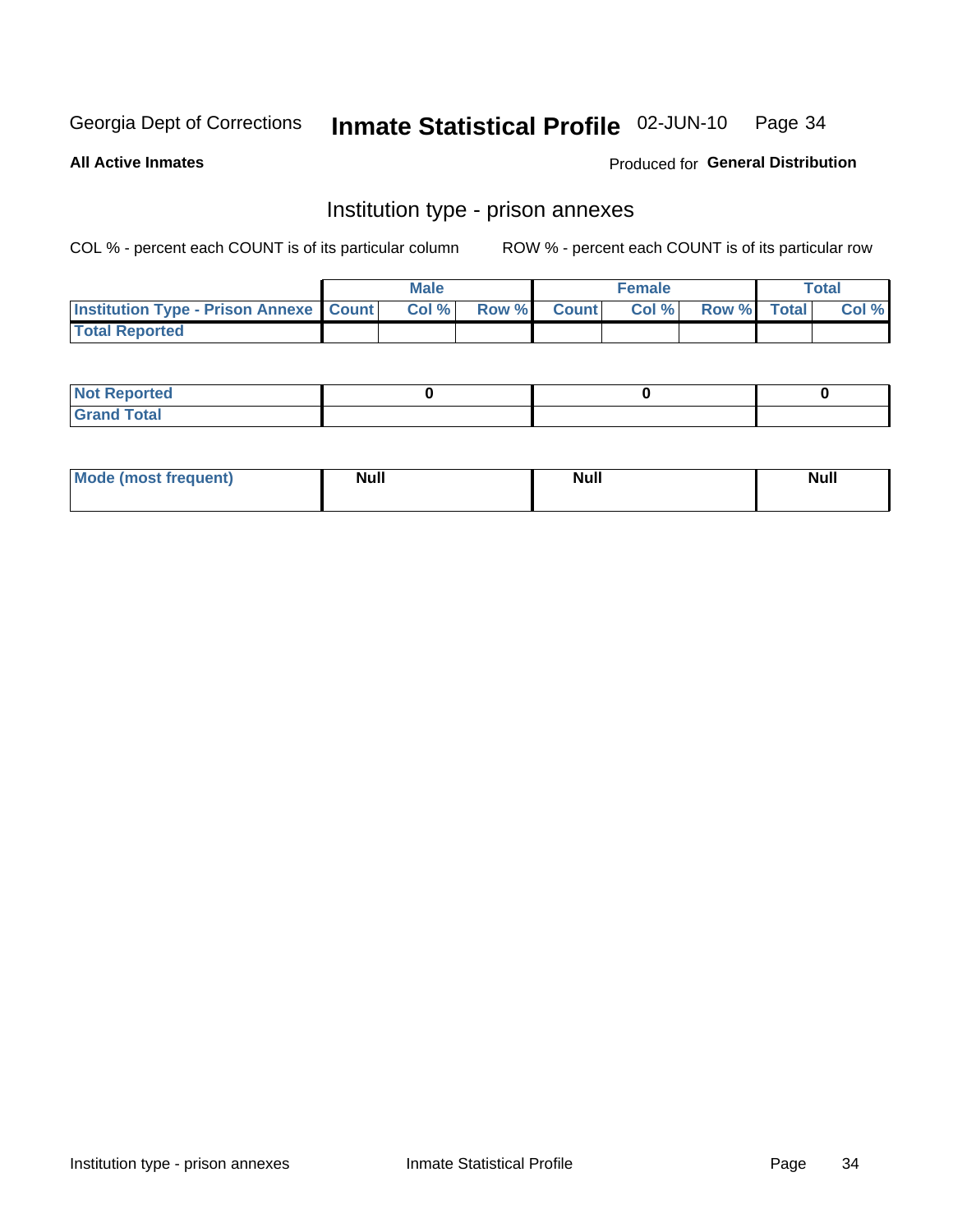## Inmate Statistical Profile 02-JUN-10 Page 35

**All Active Inmates** 

Produced for General Distribution

## Institution type - pre-release centers

COL % - percent each COUNT is of its particular column

|                                         |              | <b>Male</b> |         |              | <b>Female</b> |         |              | <b>Total</b> |
|-----------------------------------------|--------------|-------------|---------|--------------|---------------|---------|--------------|--------------|
| <b>Institution Type - Prison Annexe</b> | <b>Count</b> | Col %       | Row %   | <b>Count</b> | Col %         | Row %   | <b>Total</b> | Col %        |
| 7507 Appling Pre-Release Ctr            | 184          | 19.29%      | 100.00% |              |               |         | 184          | 16.31%       |
| 7521 Lamar Pre-Release Center           | 188          | 19.71%      | 100.00% |              |               |         | 188          | 16.67%       |
| <b>7546 Turner Pre-Release</b>          | 190          | 19.92%      | 100.00% |              |               |         | 190          | 16.84%       |
| <b>Center</b>                           |              |             |         |              |               |         |              |              |
| 7538 W Central Pre-Release Ctr          |              |             |         | 174          | 100.00%       | 100.00% | 174          | 15.43%       |
| 556 Western Pre-Release Cntr            | 194          | 20.34%      | 100.00% |              |               |         | 194          | 17.20%       |
| <b>7572 Wilkes Pre-Release</b>          | 198          | 20.75%      | 100.00% |              |               |         | 198          | 17.55%       |
| <b>Center</b>                           |              |             |         |              |               |         |              |              |
| <b>Total Reported</b>                   | 954          | 100%        | 84.57%  | 174          | 100%          | 15.43%  | 1,128        | 100%         |

| Reported     |     |   |       |
|--------------|-----|---|-------|
| <b>Total</b> | 954 | . | 1,128 |

| Mode (most frequent) |        | 7572 Wilkes Pre-Release   7538 W Central Pre-Release   7572 Wilkes Pre- |                       |  |
|----------------------|--------|-------------------------------------------------------------------------|-----------------------|--|
|                      | こenter | Ctr                                                                     | <b>Release Center</b> |  |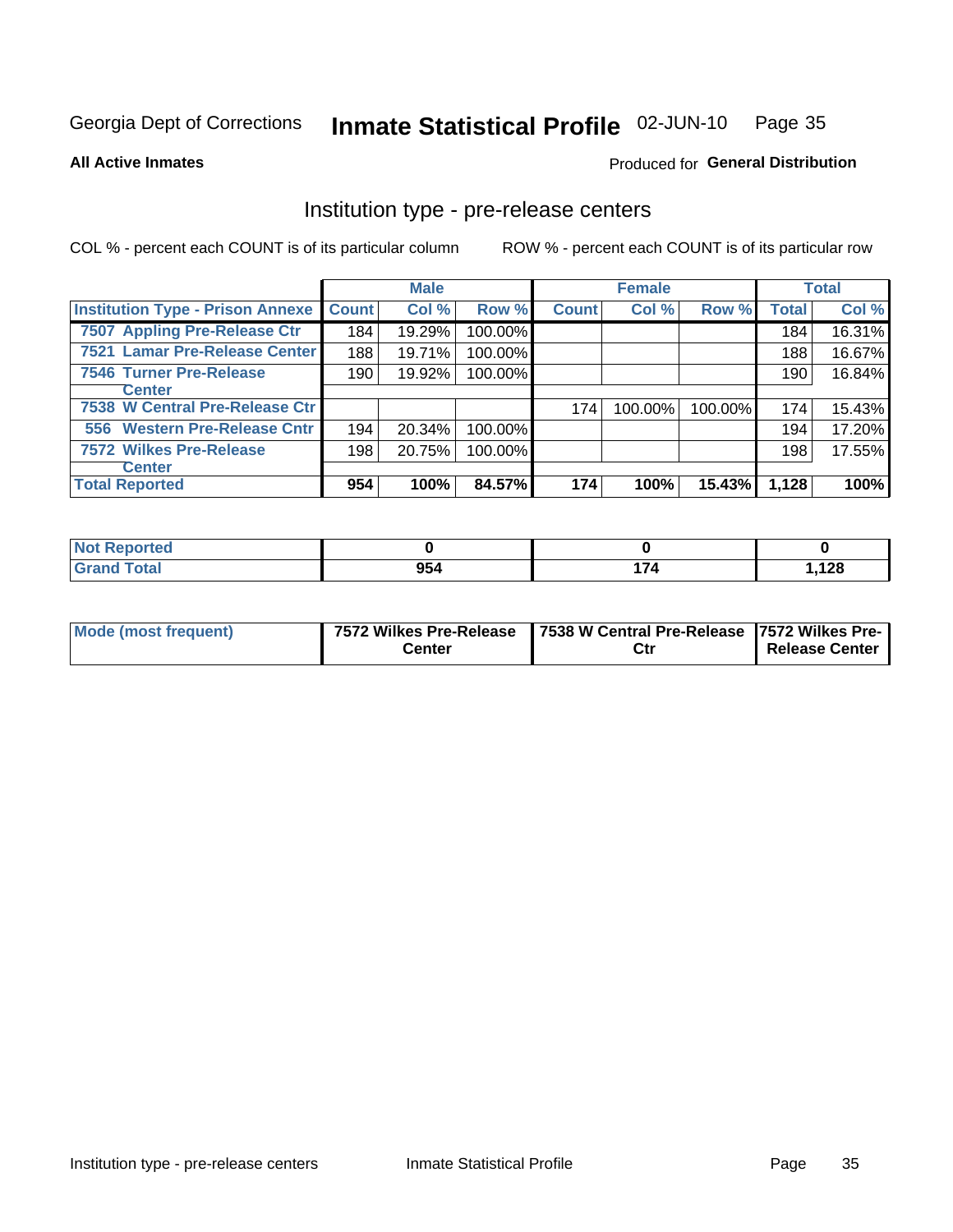#### Inmate Statistical Profile 02-JUN-10 Page 36

**All Active Inmates** 

### Produced for General Distribution

## Institution type - inmate boot camp

COL % - percent each COUNT is of its particular column

|                                      |              | <b>Male</b> |               |              | <b>Female</b> |             | <b>Total</b> |
|--------------------------------------|--------------|-------------|---------------|--------------|---------------|-------------|--------------|
| <b>Institution Type - Boot Camps</b> | <b>Count</b> | Col %       | <b>Row %I</b> | <b>Count</b> | Col %         | Row % Total | Col %        |
| <b>Total Rported</b>                 |              |             |               |              |               |             |              |

| <b>Not Reported</b>                   |  |  |
|---------------------------------------|--|--|
| <b>Total</b><br><b>C HAM</b><br>_____ |  |  |

| Mode (most<br>Treauent) | <b>Null</b> | . .<br><b>Nu</b> |  |
|-------------------------|-------------|------------------|--|
|                         |             |                  |  |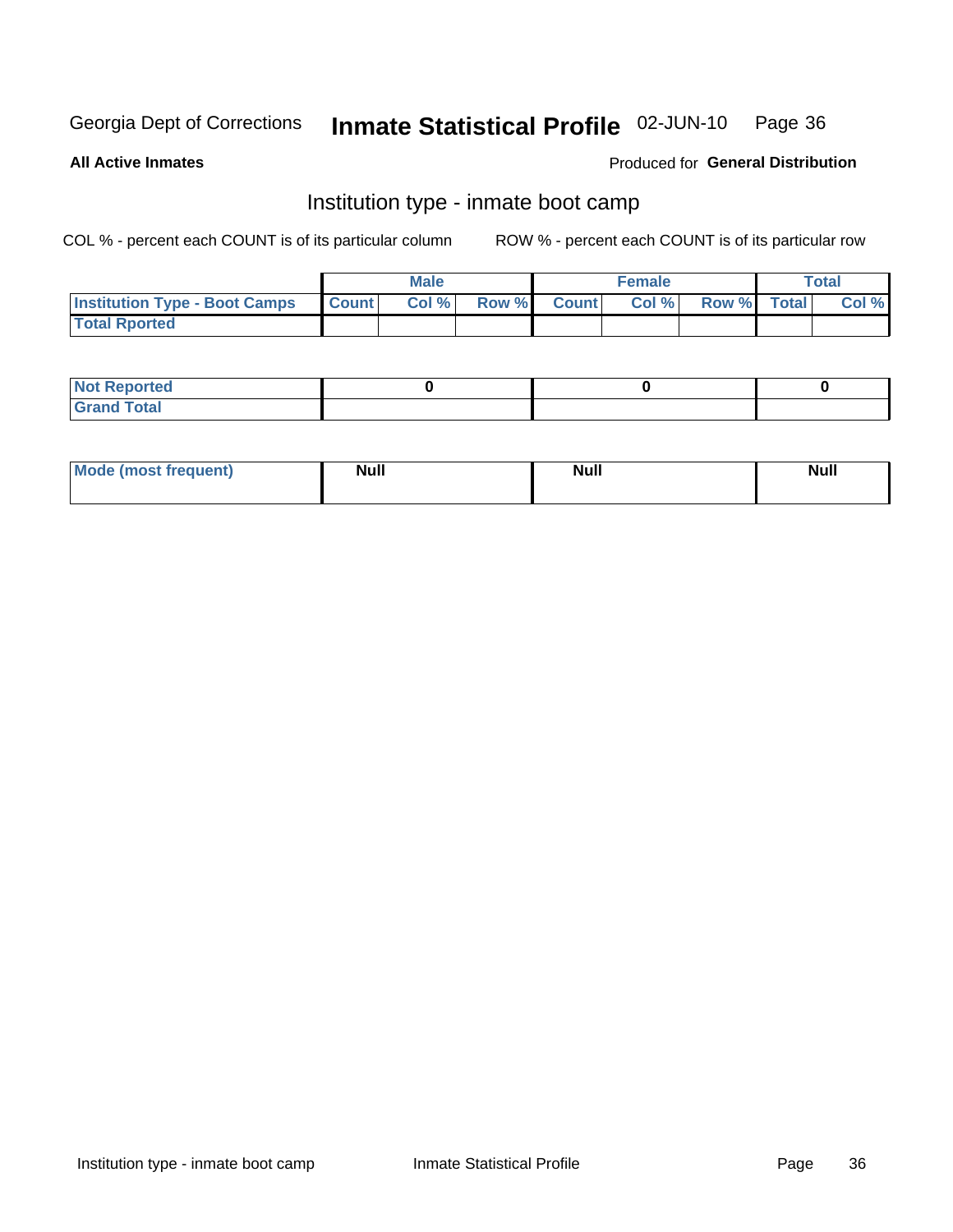#### Inmate Statistical Profile 02-JUN-10 Page 37

### **All Active Inmates**

## Produced for General Distribution

## Number of disciplinary reports

COL % - percent each COUNT is of its particular column

|                                       |              | <b>Male</b> |        |              | <b>Female</b> |          |              | <b>Total</b> |
|---------------------------------------|--------------|-------------|--------|--------------|---------------|----------|--------------|--------------|
| <b>Number of Disciplinary Reports</b> | <b>Count</b> | Col %       | Row %  | <b>Count</b> | Col %         | Row %    | <b>Total</b> | Col %        |
|                                       | 20,510       | 41.79%      | 90.30% | 2,204        | 59.81%        | 9.70%    | 22,714       | 43.05%       |
|                                       | 2,566        | 5.23%       | 94.30% | 155          | 4.21%         | 5.70%    | 2,721        | 5.16%        |
| $\mathbf{2}$                          | 6,063        | 12.35%      | 92.85% | 467          | 12.67%        | $7.15\%$ | 6,530        | 12.37%       |
| 3                                     | 1,862        | 3.79%       | 95.34% | 91           | 2.47%         | 4.66%    | 1,953        | 3.70%        |
| 4                                     | 2,897        | $5.90\%$    | 94.21% | 178          | 4.83%         | 5.79%    | 3,075        | 5.83%        |
| 5                                     | 1,332        | 2.71%       | 95.69% | 60           | 1.63%         | 4.31%    | 1,392        | 2.64%        |
| <b>More Than 5</b>                    | 13,853       | 28.22%      | 96.32% | 530          | 14.38%        | $3.68\%$ | 14,383       | 27.26%       |
| <b>Total Reported</b>                 | 49,083       | 100%        | 93.02% | 3,685        | 100%          | 6.98%    | 52,768       | 100.0%       |

| orted<br>NOT |        |       |        |
|--------------|--------|-------|--------|
| Total        | 49.083 | 3,685 | 52,768 |

| Mean (average)       | 6.04 | 2.92 | 5.82 |
|----------------------|------|------|------|
| Median (middle)      |      |      |      |
| Mode (most frequent) |      |      |      |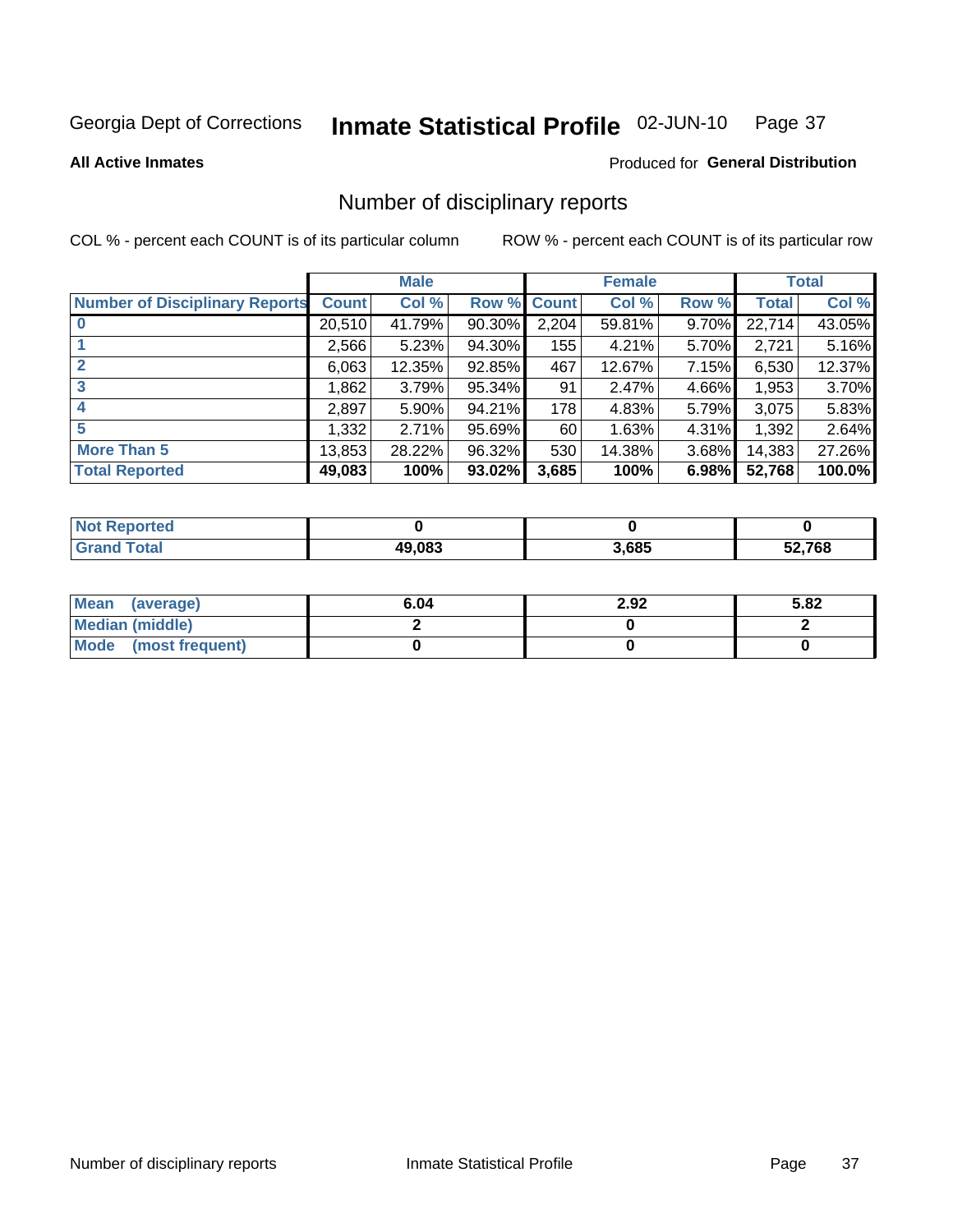#### Inmate Statistical Profile 02-JUN-10 Page 38

**All Active Inmates** 

### Produced for General Distribution

## Number of transfers

COL % - percent each COUNT is of its particular column

|                            |         | <b>Male</b> |             |       | <b>Female</b> |          |              | <b>Total</b> |
|----------------------------|---------|-------------|-------------|-------|---------------|----------|--------------|--------------|
| <b>Number of Transfers</b> | Count l | Col %       | Row % Count |       | Col %         | Row %    | <b>Total</b> | Col %        |
|                            | 2,896   | $5.90\%$    | 87.20%      | 425   | 11.53%        | 12.80%   | 3,321        | 6.29%        |
|                            | 5,720   | 11.65%      | 90.56%      | 596   | 16.17%        | $9.44\%$ | 6,316        | 11.97%       |
| $\mathbf{2}$               | 12,359  | 25.18%      | 89.45%      | 1,457 | 39.54%        | 10.55%   | 13,816       | 26.18%       |
| 3                          | 8,120   | 16.54%      | 92.83%      | 627   | 17.01%        | 7.17%    | 8,747        | 16.58%       |
| 4                          | 5,436   | 11.08%      | 95.96%      | 229   | 6.21%         | $4.04\%$ | 5,665        | 10.74%       |
| 5                          | 4,890   | 9.96%       | 95.88%      | 210   | 5.70%         | 4.12%    | 5,100        | 9.66%        |
| <b>More Than 5</b>         | 9,662   | 19.69%      | 98.56%      | 141   | 3.83%         | 1.44%    | 9,803        | 18.58%       |
| <b>Total Reported</b>      | 49,083  | 100%        | 93.02%      | 3,685 | 100%          | 6.98%    | 52,768       | 100%         |

| <b>Not Reported</b> |        |       |        |
|---------------------|--------|-------|--------|
| Total               | 49.083 | 3,685 | 52,768 |

| Mean (average)       | 3.75 | דר ר<br>L.LI | 3.64 |
|----------------------|------|--------------|------|
| Median (middle)      |      |              |      |
| Mode (most frequent) |      |              |      |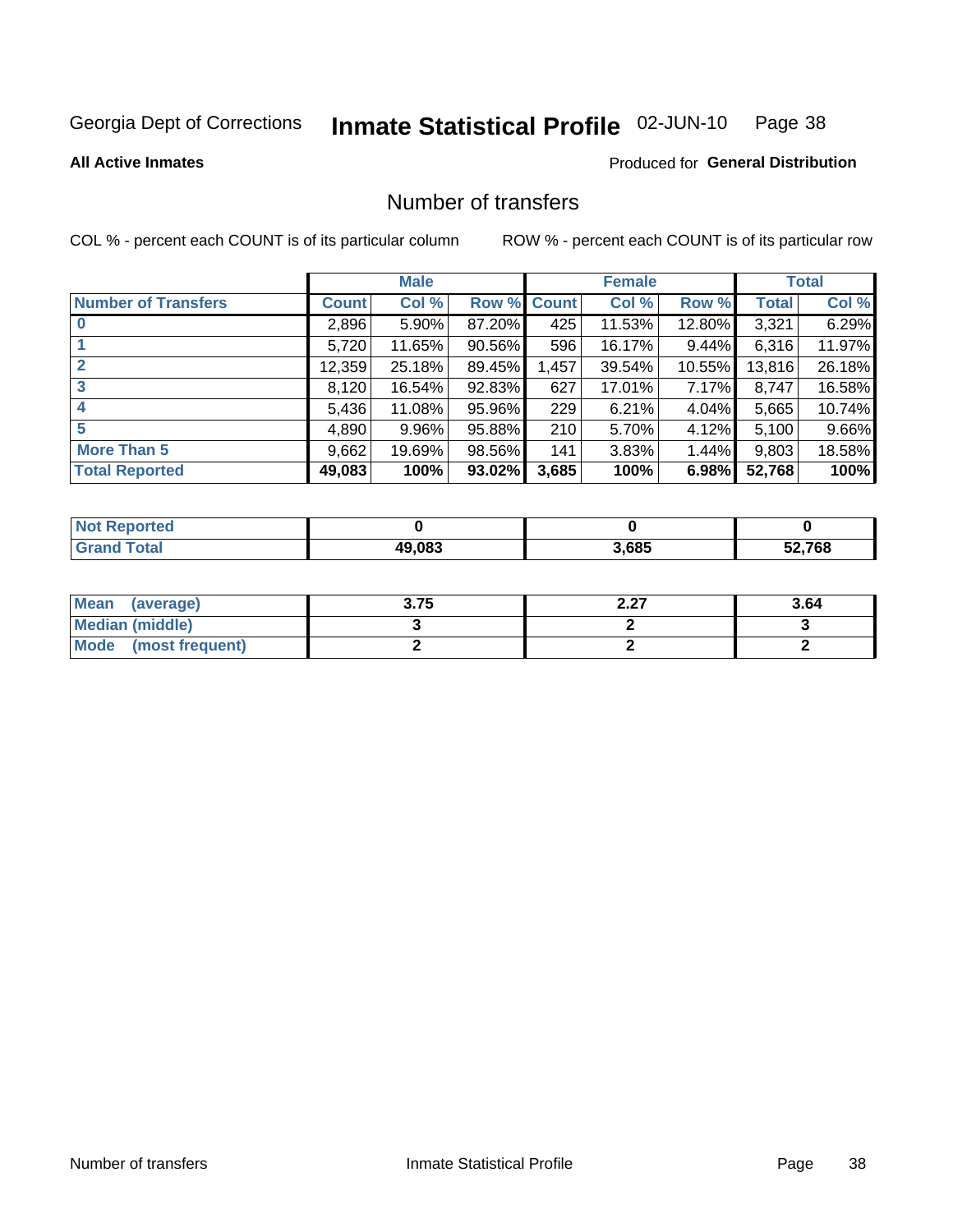#### Inmate Statistical Profile 02-JUN-10 Page 39

**All Active Inmates** 

Produced for General Distribution

# Number of escapes

COL % - percent each COUNT is of its particular column

|                          |              | <b>Male</b> |             |       | <b>Female</b> |          |                 | <b>Total</b> |
|--------------------------|--------------|-------------|-------------|-------|---------------|----------|-----------------|--------------|
| <b>Number of Escapes</b> | <b>Count</b> | Col %       | Row % Count |       | Col %         | Row %    | Total           | Col %        |
|                          | 48,762       | 99.35%      | 92.99%      | 3,678 | 99.81%        | 7.01%    | 52,440          | 99.38%       |
|                          | 147          | $0.30\%$    | 99.32%      |       | 0.03%         | $0.68\%$ | 148             | 0.28%        |
|                          | 158          | 0.32%       | 96.34%      | 6     | 0.16%         | 3.66%    | 164             | 0.31%        |
|                          | 13           | 0.03%       | 100.00%     |       |               |          | 13 <sub>1</sub> | 0.02%        |
|                          | 3            | 0.01%       | 100.00%     |       |               |          | 3               | 0.01%        |
| <b>Total Reported</b>    | 49,083       | 100%        | $93.02\%$   | 3,685 | 100%          | 6.98%    | 52,768          | 100%         |

| тео |        |       |        |
|-----|--------|-------|--------|
|     | 49.083 | 3,685 | 52,768 |

| Mean (average)       |  | ו ש. |
|----------------------|--|------|
| Median (middle)      |  |      |
| Mode (most frequent) |  |      |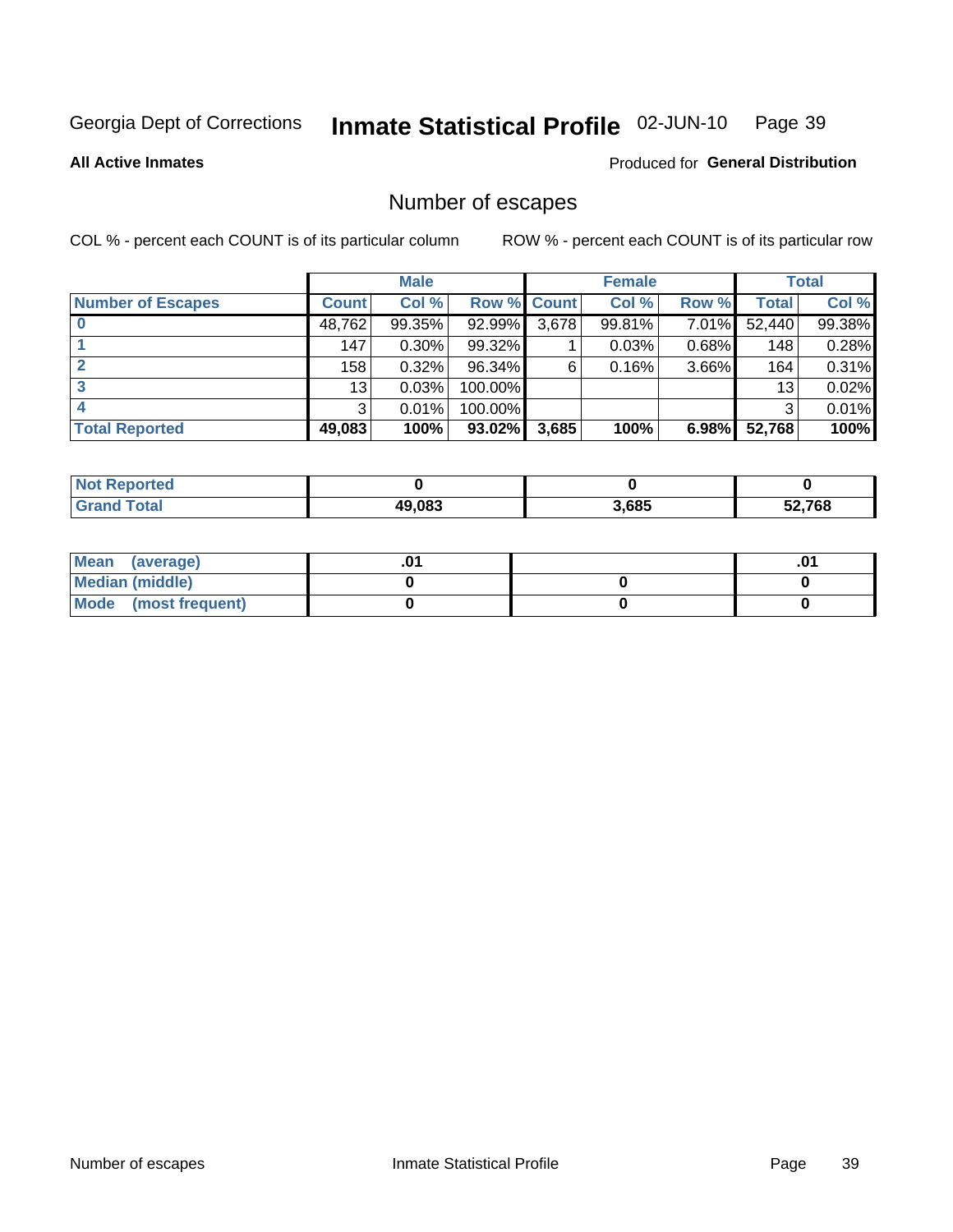#### Inmate Statistical Profile 02-JUN-10 Page 40

**All Active Inmates** 

### Produced for General Distribution

# Split sentences - Probation to follow

COL % - percent each COUNT is of its particular column

|                            |              | <b>Male</b> |                    |     | <b>Female</b> |       |              | <b>Total</b> |
|----------------------------|--------------|-------------|--------------------|-----|---------------|-------|--------------|--------------|
| <b>Probation to follow</b> | <b>Count</b> | Col%        | <b>Row % Count</b> |     | Col %         | Row % | <b>Total</b> | Col %        |
| <b>Yes</b>                 | 16.288       | $33.18\%$   | 94.29%             | 986 | 26.76%        |       | 5.71% 17,274 | 32.74%       |
| <b>No</b>                  | 32,795       | 66.82%      | 92.40% 2.699       |     | 73.24%        |       | 7.60% 35,494 | 67.26%       |
| <b>Total Reported</b>      | 49,083       | 100%        | $93.02\%$ 3,685    |     | 100%          |       | 6.98% 52,768 | 100%         |

| _______ | <u> 19 NR3</u> | 3.685 | -^ -^^ |
|---------|----------------|-------|--------|
|         |                |       |        |

| M<br><b>No</b><br>זחםווח<br><b>NC</b><br>--<br>$\sim$ |
|-------------------------------------------------------|
|-------------------------------------------------------|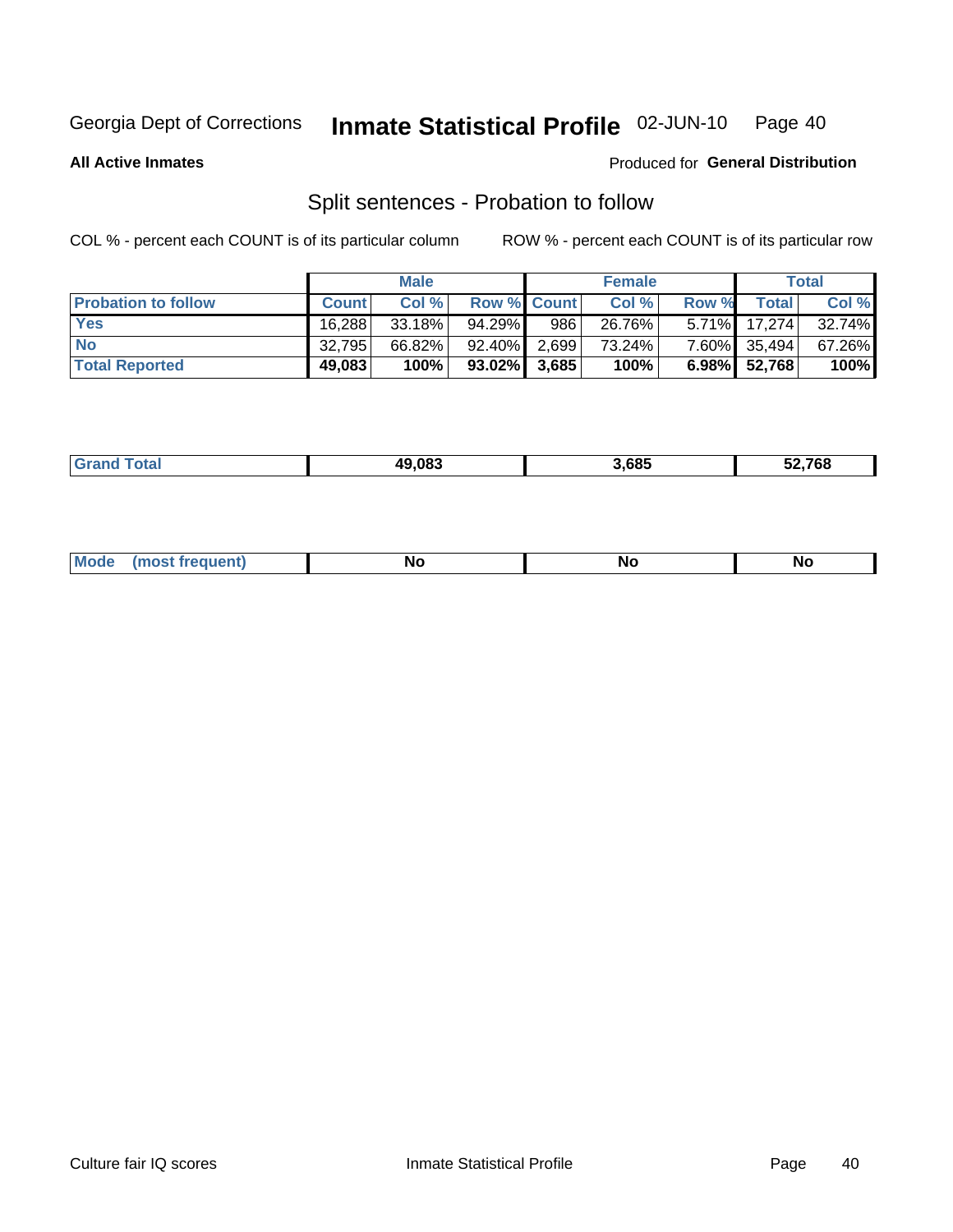#### Inmate Statistical Profile 02-JUN-10 Page 41

Produced for General Distribution

### **All Active Inmates**

# Probable future release type of still active inmates

COL % - percent each COUNT is of its particular column

|                                         |              | <b>Male</b> |                    |                  | <b>Female</b> |          | <b>Total</b> |        |
|-----------------------------------------|--------------|-------------|--------------------|------------------|---------------|----------|--------------|--------|
| <b>Probable Future Release Type</b>     | <b>Count</b> | Col %       | <b>Row % Count</b> |                  | Col %         | Row %    | <b>Total</b> | Col %  |
| <b>Paroled with probation to follow</b> | 6,088        | 12.41%      | 93.63%             | 414              | 11.24%        | 6.37%    | 6,502        | 12.33% |
| Paroled w/o probation to follow         | 6,360        | 12.96%      | 93.20%             | 464              | 12.60%        | 6.80%    | 6,824        | 12.94% |
| <b>Maxout with probation to follow</b>  | 9.720        | 19.81%      | 94.52%             | 564              | 15.31%        | 5.48%    | 10,284       | 19.49% |
| <b>Maxout w/o probation to follow</b>   | 19,686       | 40.12%      | 91.11% 1.921       |                  | 52.16%        | 8.89%    | 21,607       | 40.96% |
| Life, LWOP or death sentence            | 7.215        | 14.70%      | 95.75%             | 320 <sup>1</sup> | 8.69%         | $4.25\%$ | 7,535        | 14.28% |
| <b>Total Reported</b>                   | 49,069       | 100%        | $93.02\%$ 3,683    |                  | 100%          | 6.98%    | 52,752       | 100%   |

| eleased     |                |       |        |
|-------------|----------------|-------|--------|
| <b>otal</b> | 49,069<br>11 V | 3.683 | 52,752 |

| <b>Mode (most frequent)</b> | Maxout w/o PROB follow   Maxout w/o PROB follow   Maxout w/o PROB |        |
|-----------------------------|-------------------------------------------------------------------|--------|
|                             |                                                                   | follow |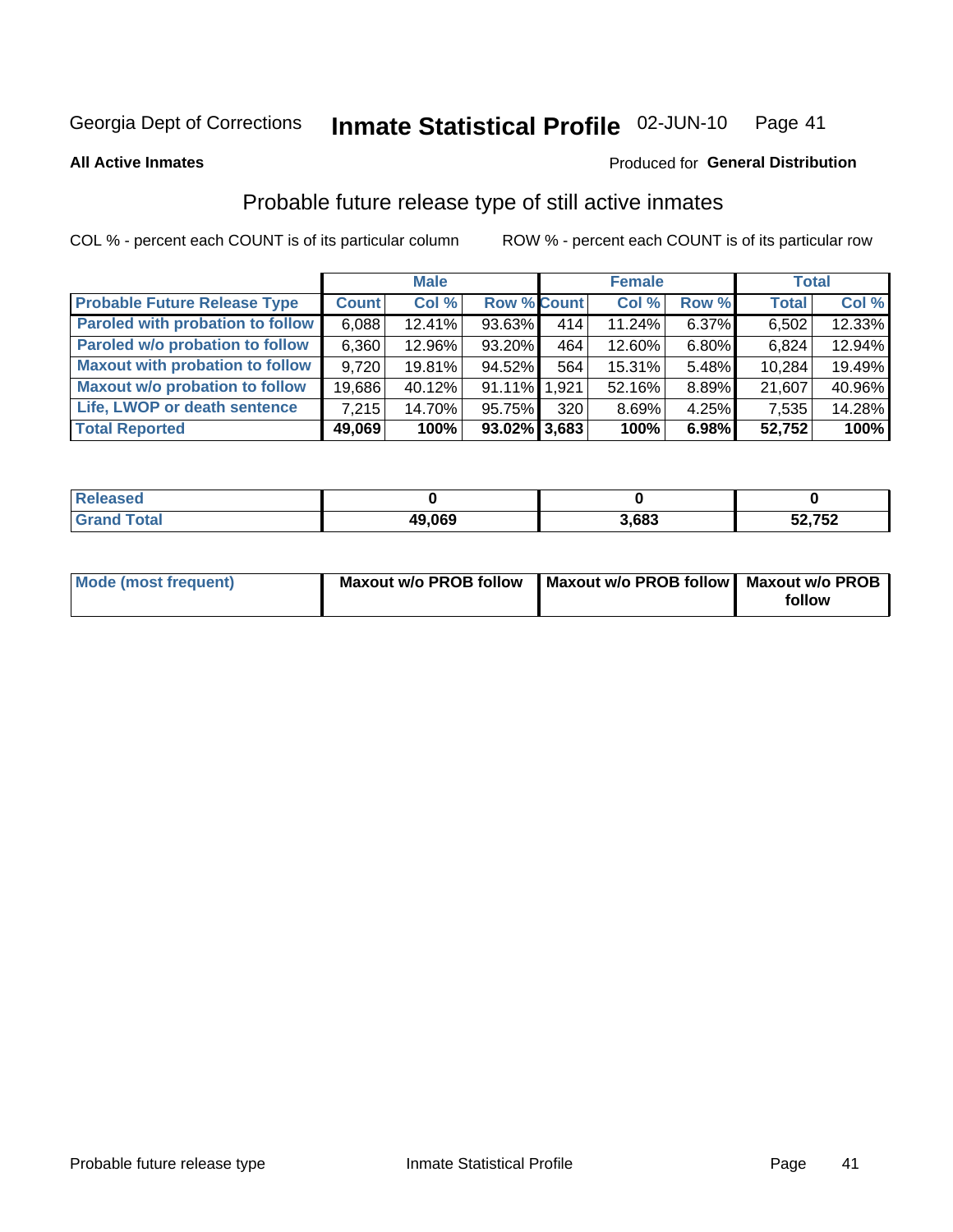## **All Active Inmates**

## Produced for General Distribution

# Time served in current (or last) institution

COL % - percent each COUNT is of its particular column

|                            |              | <b>Male</b> |        |              | <b>Female</b> |        |              | <b>Total</b> |
|----------------------------|--------------|-------------|--------|--------------|---------------|--------|--------------|--------------|
| <b>Time In Institution</b> | <b>Count</b> | Col %       | Row %  | <b>Count</b> | Col %         | Row %  | <b>Total</b> | Col %        |
| 0 to 3 months              | 11,732       | 23.90%      | 92.77% | 915          | 24.83%        | 7.23%  | 12,647       | 23.97%       |
| 3.01 to 6 months           | 7,741        | 15.77%      | 91.92% | 680          | 18.45%        | 8.08%  | 8,421        | 15.96%       |
| 6.01 to 9 months           | 5,624        | 11.46%      | 92.74% | 440          | 11.94%        | 7.26%  | 6,064        | 11.49%       |
| 9.01 to 12 months          | 4,692        | 9.56%       | 93.56% | 323          | 8.77%         | 6.44%  | 5,015        | 9.50%        |
| <b>12.01 to 18 months</b>  | 5,985        | 12.19%      | 93.63% | 407          | 11.04%        | 6.37%  | 6,392        | 12.11%       |
| 18.01 to 24 months         | 3,971        | 8.09%       | 92.22% | 335          | 9.09%         | 7.78%  | 4,306        | 8.16%        |
| $2.01$ to 3 years          | 3,502        | 7.13%       | 94.32% | 211          | 5.73%         | 5.68%  | 3,713        | 7.04%        |
| 3.01 to 4 years            | 1,640        | 3.34%       | 94.42% | 97           | 2.63%         | 5.58%  | 1,737        | 3.29%        |
| 4.01 to 5 years            | 1,174        | 2.39%       | 93.70% | 79           | 2.14%         | 6.30%  | 1,253        | 2.37%        |
| 5.01 to 6 years            | 672          | 1.37%       | 86.60% | 104          | 2.82%         | 13.40% | 776          | 1.47%        |
| 6.01 to 7 years            | 539          | 1.10%       | 96.77% | 18           | 0.49%         | 3.23%  | 557          | 1.06%        |
| 7.01 to 8 years            | 400          | 0.81%       | 97.56% | 10           | 0.27%         | 2.44%  | 410          | 0.78%        |
| 8.01 to 9 years            | 310          | 0.63%       | 93.37% | 22           | 0.60%         | 6.63%  | 332          | 0.63%        |
| 9.01 to 10 years           | 233          | 0.47%       | 95.49% | 11           | 0.30%         | 4.51%  | 244          | 0.46%        |
| Over 10 years              | 868          | 1.77%       | 96.34% | 33           | 0.90%         | 3.66%  | 901          | 1.71%        |
| <b>Total Reported</b>      | 49,083       | 100%        | 93.02% | 3,685        | 100%          | 6.98%  | 52,768       | 100%         |

| <b>Penorted</b><br><b>Not</b> |        |      |        |
|-------------------------------|--------|------|--------|
| ⊺ิ∩tal                        | 49,083 | .685 | 52.768 |

| <b>Mean</b><br>(average) | 26 months | 15 months | 25 months |  |
|--------------------------|-----------|-----------|-----------|--|
| Median (middle)          | 9 months  | 8 months  | 9 months  |  |
| Mode<br>(most frequent)  | months    | months    | ∖ months  |  |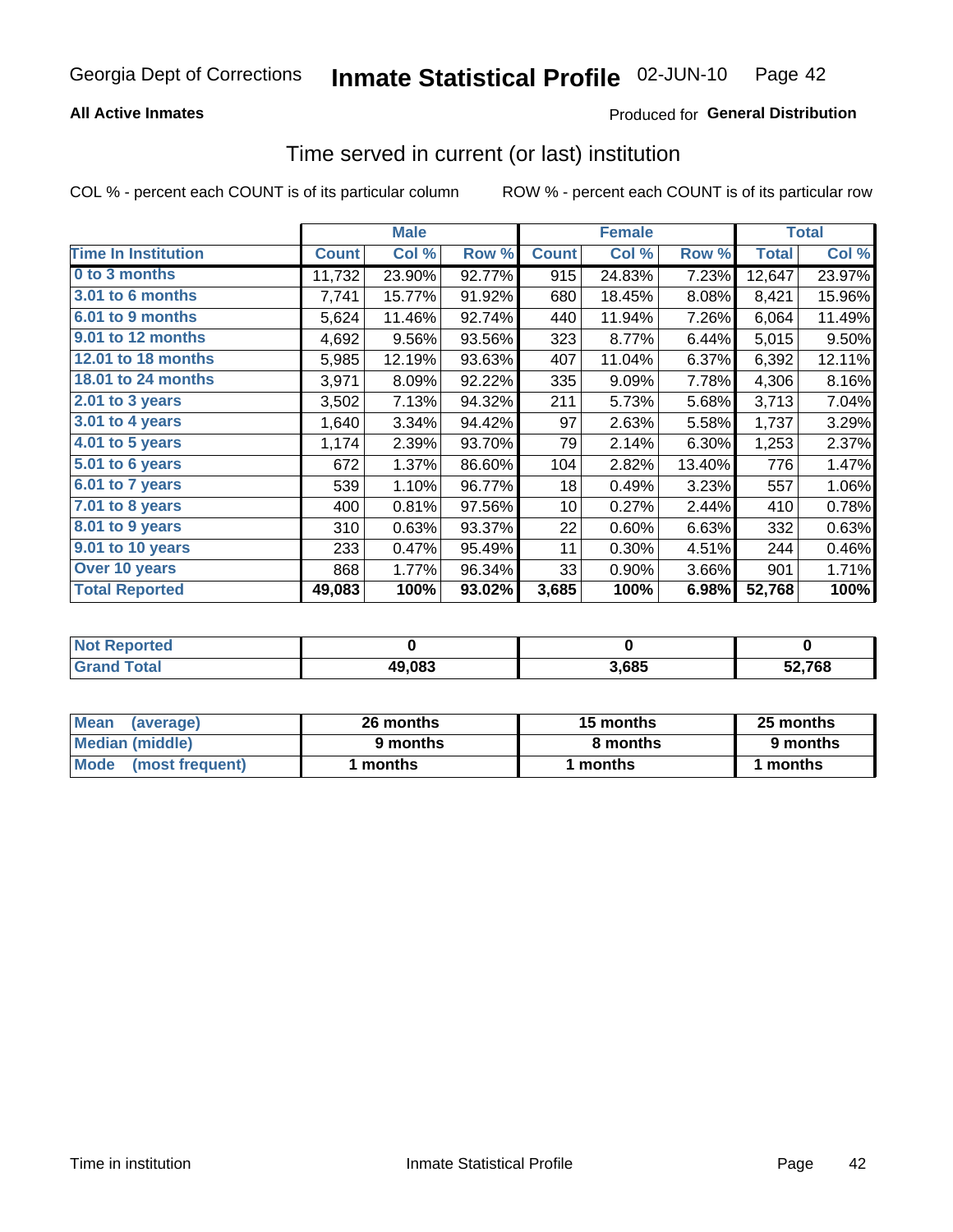#### Inmate Statistical Profile 02-JUN-10 Page 43

### **All Active Inmates**

### Produced for General Distribution

## Highest grade level attained

COL % - percent each COUNT is of its particular column

|                              |              | <b>Male</b> |         |                | <b>Female</b> |        |              | <b>Total</b> |
|------------------------------|--------------|-------------|---------|----------------|---------------|--------|--------------|--------------|
| <b>Grade Level</b>           | <b>Count</b> | Col %       | Row %   | <b>Count</b>   | Col %         | Row %  | <b>Total</b> | Col %        |
| No school at all             | 35           | 0.07%       | 97.22%  | 1              | 0.03%         | 2.78%  | 36           | 0.07%        |
| <b>Grade 1</b>               | 49           | 0.10%       | 96.08%  | $\overline{2}$ | 0.06%         | 3.92%  | 51           | 0.10%        |
| <b>Grade 2</b>               | 81           | 0.17%       | 98.78%  | 1              | 0.03%         | 1.22%  | 82           | 0.16%        |
| Grade 3                      | 126          | 0.26%       | 95.45%  | 6              | 0.17%         | 4.55%  | 132          | 0.25%        |
| Grade 4                      | 157          | 0.32%       | 95.15%  | $\,8\,$        | 0.22%         | 4.85%  | 165          | 0.32%        |
| Grade 5                      | 198          | 0.41%       | 90.00%  | 22             | 0.61%         | 10.00% | 220          | 0.42%        |
| Grade 6                      | 736          | 1.52%       | 95.21%  | 37             | 1.02%         | 4.79%  | 773          | 1.48%        |
| <b>Grade 7</b>               | 1,040        | 2.14%       | 94.63%  | 59             | 1.62%         | 5.37%  | 1,099        | 2.11%        |
| <b>Grade 8</b>               | 3,790        | 7.81%       | 93.67%  | 256            | 7.04%         | 6.33%  | 4,046        | 7.75%        |
| Grade 9                      | 6,542        | 13.47%      | 94.22%  | 401            | 11.03%        | 5.78%  | 6,943        | 13.30%       |
| Grade 10                     | 8,787        | 18.10%      | 95.06%  | 457            | 12.57%        | 4.94%  | 9,244        | 17.71%       |
| Grade 11                     | 8,554        | 17.62%      | 94.85%  | 464            | 12.76%        | 5.15%  | 9,018        | 17.28%       |
| <b>Grade 12 or GED</b>       | 13,349       | 27.50%      | 92.06%  | 1,151          | 31.66%        | 7.94%  | 14,500       | 27.79%       |
| Some tech school             | 347          | 0.71%       | 86.32%  | 55             | 1.51%         | 13.68% | 402          | 0.77%        |
| <b>Completed tech school</b> | 430          | 0.89%       | 86.35%  | 68             | 1.87%         | 13.65% | 498          | 0.95%        |
| College, 1 year              | 1,328        | 2.74%       | 86.68%  | 204            | 5.61%         | 13.32% | 1,532        | 2.94%        |
| College, 2 year              | 1,767        | 3.64%       | 87.48%  | 253            | 6.96%         | 12.52% | 2,020        | 3.87%        |
| College, 3 year              | 460          | 0.95%       | 89.84%  | 52             | 1.43%         | 10.16% | 512          | 0.98%        |
| <b>Bachelor's degree</b>     | 618          | 1.27%       | 84.54%  | 113            | 3.11%         | 15.46% | 731          | 1.40%        |
| <b>Master's degree</b>       | 117          | 0.24%       | 84.17%  | 22             | 0.61%         | 15.83% | 139          | 0.27%        |
| Ph.D. degree                 | 16           | 0.03%       | 94.12%  | 1              | 0.03%         | 5.88%  | 17           | 0.03%        |
| Law degree                   | 15           | 0.03%       | 88.24%  | 2              | 0.06%         | 11.76% | 17           | 0.03%        |
| <b>Medical degree</b>        | 8            | 0.02%       | 100.00% |                |               |        | 8            | 0.02%        |
| <b>Total Reported</b>        | 48,550       | 100%        | 93.03%  | 3,635          | 100.0%        | 6.97%  | 52,185       | 100%         |

| teto. | 533    | ວບ    | 583    |
|-------|--------|-------|--------|
|       | 49.083 | 3,685 | 52.768 |

| <b>Mean</b><br>(average)       | 10.66           | 11.24           | 10.70             |
|--------------------------------|-----------------|-----------------|-------------------|
| Median (middle)                | Grade 11        | Grade 12 or GED | Grade 11          |
| <b>Mode</b><br>(most frequent) | Grade 12 or GED | Grade 12 or GED | I Grade 12 or GED |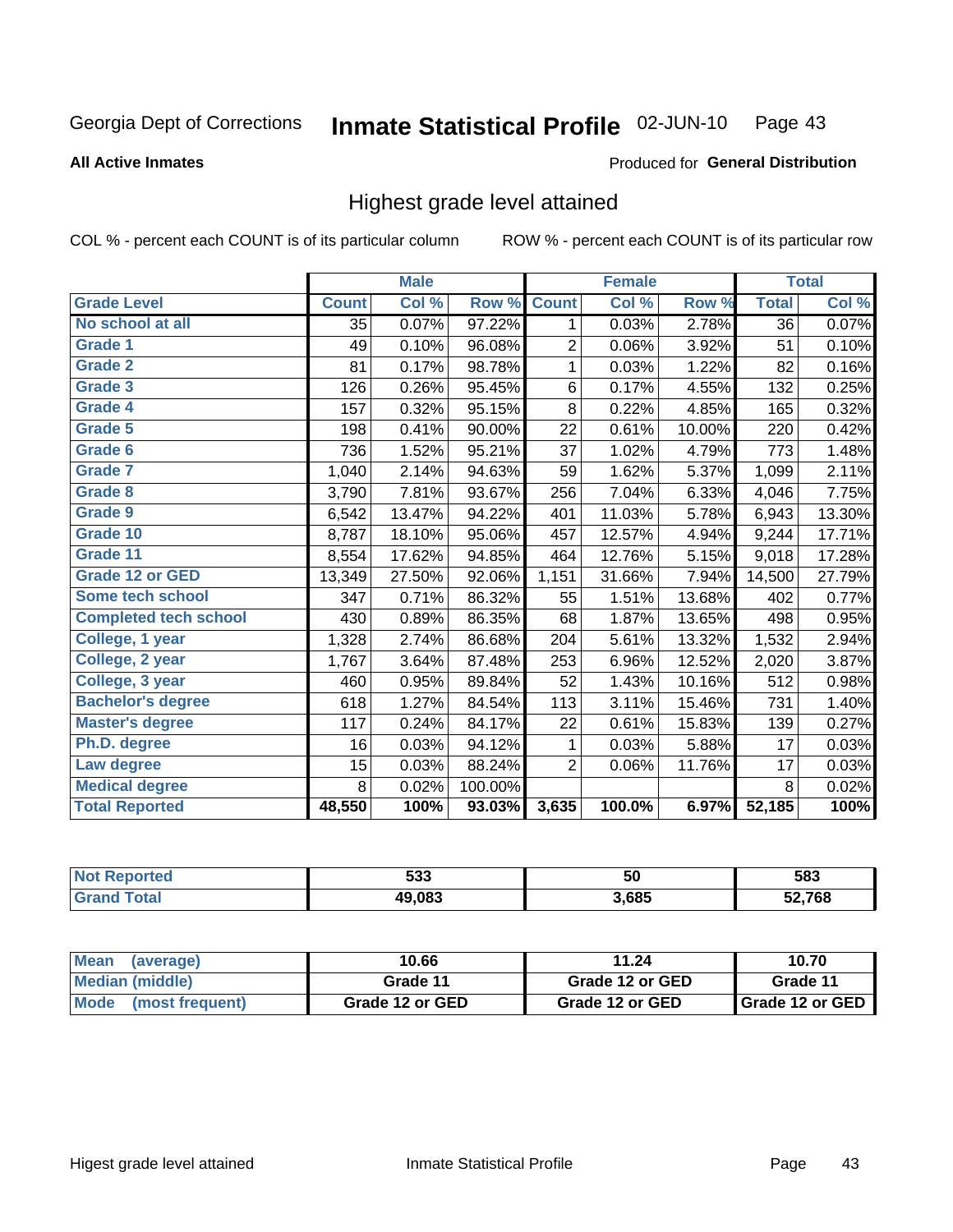#### Inmate Statistical Profile 02-JUN-10 Page 44

**All Active Inmates** 

### Produced for General Distribution

## Culture fair IQ scores

COL % - percent each COUNT is of its particular column

|                       |              | <b>Male</b> |                    |       | <b>Female</b> |        |                 | <b>Total</b> |
|-----------------------|--------------|-------------|--------------------|-------|---------------|--------|-----------------|--------------|
| <b>IQ Scores</b>      | <b>Count</b> | Col %       | <b>Row % Count</b> |       | Col %         | Row %  | <b>Total</b>    | Col %        |
| $60 - 69$             | 1,435        | 3.18%       | 94.91%             | 77    | 2.53%         | 5.09%  | 1,512           | 3.14%        |
| $70 - 79$             | 3,666        | 8.11%       | 92.95%             | 278   | 9.13%         | 7.05%  | 3,944           | 8.18%        |
| $80 - 89$             | 7,036        | 15.57%      | 90.08%             | 775   | 25.44%        | 9.92%  | 7,811           | 16.20%       |
| $90 - 99$             | 11,930       | 26.41%      | 91.99%             | 1,039 | 34.11%        | 8.01%  | 12,969          | 26.89%       |
| $100 - 109$           | 12,040       | 26.65%      | 96.53%             | 433   | 14.22%        | 3.47%  | 12,473          | 25.87%       |
| $110 - 119$           | 7,475        | 16.55%      | 97.22%             | 214   | 7.03%         | 2.78%  | 7,689           | 15.94%       |
| $120 - 129$           | 1,514        | 3.35%       | 92.15%             | 129   | 4.24%         | 7.85%  | 1,643           | 3.41%        |
| $130 - 139$           | 66 l         | 0.15%       | 50.00%             | 66    | 2.17%         | 50.00% | 132             | 0.27%        |
| 140 & Up              | 15           | 0.03%       | 30.00%             | 35    | 1.15%         | 70.00% | 50 <sub>1</sub> | 0.10%        |
| <b>Total Reported</b> | 45,177       | 100%        | 93.68%             | 3,046 | 100.0%        | 6.32%  | 48,223          | 100%         |

| <b>Not Reported</b>         | 3,193  | 393   | 3,586  |
|-----------------------------|--------|-------|--------|
| <b>Not Valid (under 60)</b> | 713    | 246   | 959    |
| <b>Grand Total</b>          | 49,083 | 3,685 | 52,768 |

| Mean<br>(average)              | כם  | 96 | 97 |
|--------------------------------|-----|----|----|
| Median (middle)                | 99  | 94 | 99 |
| <b>Mode</b><br>(most frequent) | 103 | 94 | 99 |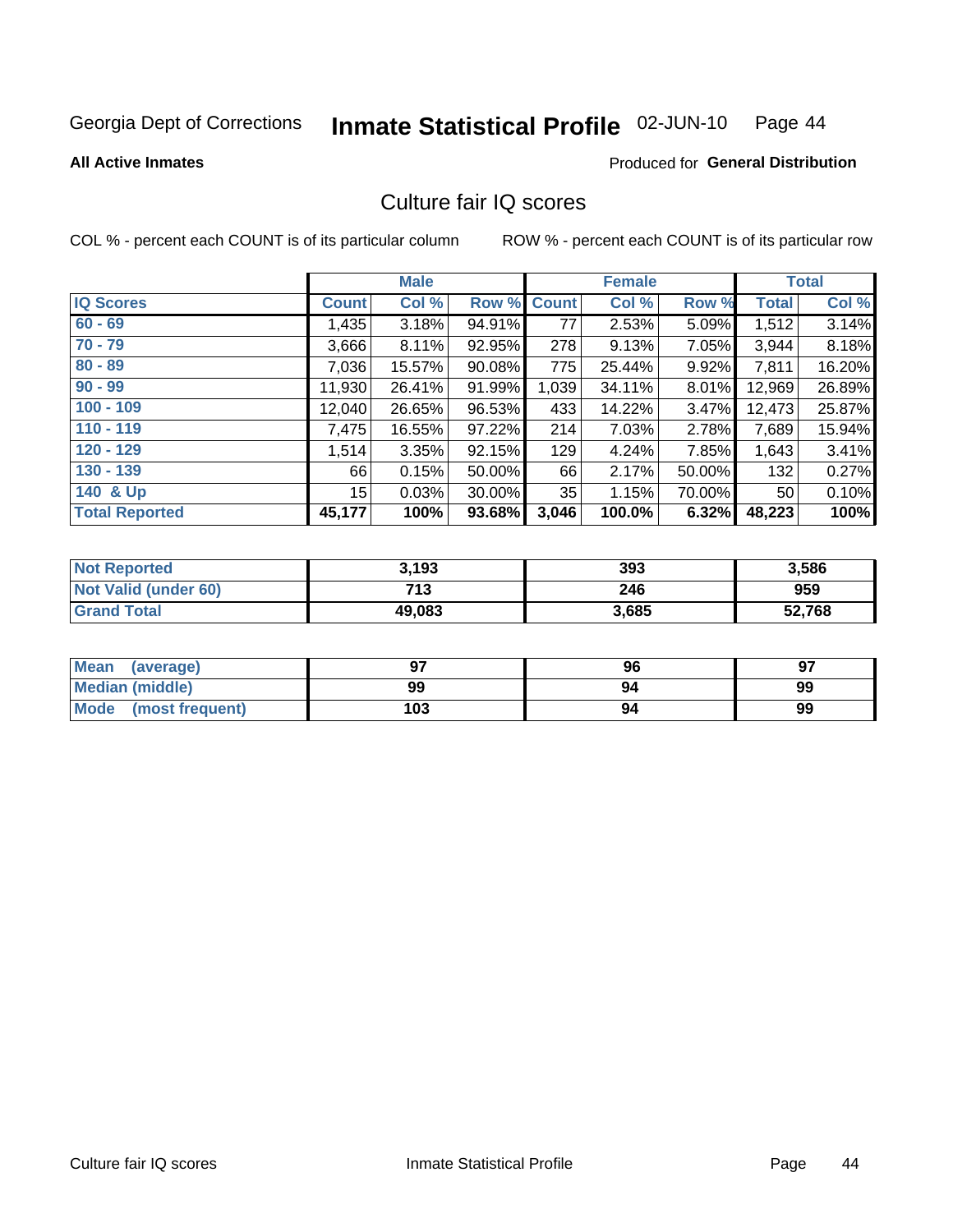#### Inmate Statistical Profile 02-JUN-10 Page 45

**All Active Inmates** 

### Produced for General Distribution

# Wide Range Achievement Test (WRAT) reading score

COL % - percent each COUNT is of its particular column

|                           |              | <b>Male</b> |        |              | <b>Female</b> |        |              | <b>Total</b> |
|---------------------------|--------------|-------------|--------|--------------|---------------|--------|--------------|--------------|
| <b>WRAT Reading Score</b> | <b>Count</b> | Col %       | Row %  | <b>Count</b> | Col %         | Row %  | <b>Total</b> | Col %        |
| 0.1 to 0.9                | 969          | 2.11%       | 98.38% | 16           | 0.49%         | 1.62%  | 985          | 2.00%        |
| 1.0 to 1.9                | 1,178        | 2.57%       | 97.19% | 34           | 1.03%         | 2.81%  | 1,212        | 2.47%        |
| 2.0 to 2.9                | 2,114        | 4.61%       | 96.27% | 82           | 2.49%         | 3.73%  | 2,196        | 4.47%        |
| 3.0 to 3.9                | 3,766        | 8.21%       | 95.20% | 190          | 5.76%         | 4.80%  | 3,956        | 8.05%        |
| 4.0 to 4.9                | 4,379        | 9.55%       | 94.58% | 251          | 7.62%         | 5.42%  | 4,630        | 9.42%        |
| 5.0 to 5.9                | 3,784        | 8.25%       | 94.77% | 209          | 6.34%         | 5.23%  | 3,993        | 8.12%        |
| 6.0 to 6.9                | 4,012        | 8.75%       | 93.76% | 267          | 8.10%         | 6.24%  | 4,279        | 8.71%        |
| 7.0 to 7.9                | 1,805        | 3.94%       | 93.77% | 120          | 3.64%         | 6.23%  | 1,925        | 3.92%        |
| 8.0 to 8.9                | 3,626        | 7.91%       | 93.60% | 248          | 7.52%         | 6.40%  | 3,874        | 7.88%        |
| 9.0 to 9.9                | 2,768        | 6.04%       | 94.92% | 148          | 4.49%         | 5.08%  | 2,916        | 5.93%        |
| 10.0 to 10.9              | 2,640        | 5.76%       | 92.66% | 209          | 6.34%         | 7.34%  | 2,849        | 5.80%        |
| 11.0 to 11.9              | 3,242        | 7.07%       | 90.76% | 330          | 10.01%        | 9.24%  | 3,572        | 7.27%        |
| 12.0 to 12.9              | 9,718        | 21.19%      | 90.82% | 982          | 29.79%        | 9.18%  | 10,700       | 21.77%       |
| 13                        | 1,855        | 4.05%       | 89.83% | 210          | 6.37%         | 10.17% | 2,065        | 4.20%        |
| <b>Total Reported</b>     | 45,856       | 100%        | 93.29% | 3,296        | 100%          | 6.71%  | 49,152       | 100.0%       |

| orted<br>NO. | 2.22<br>J.LLI | 389   | 3,616  |
|--------------|---------------|-------|--------|
| <b>otal</b>  | 49.083        | 3,685 | 52,768 |

| <b>Mean</b><br>(average) | 8.05       | 9.26 | 8.13 |
|--------------------------|------------|------|------|
| <b>Median (middle)</b>   | י ה<br>o.z | 10.2 | o.z  |
| Mode (most frequent)     | 12.9       | 12.9 | 12.9 |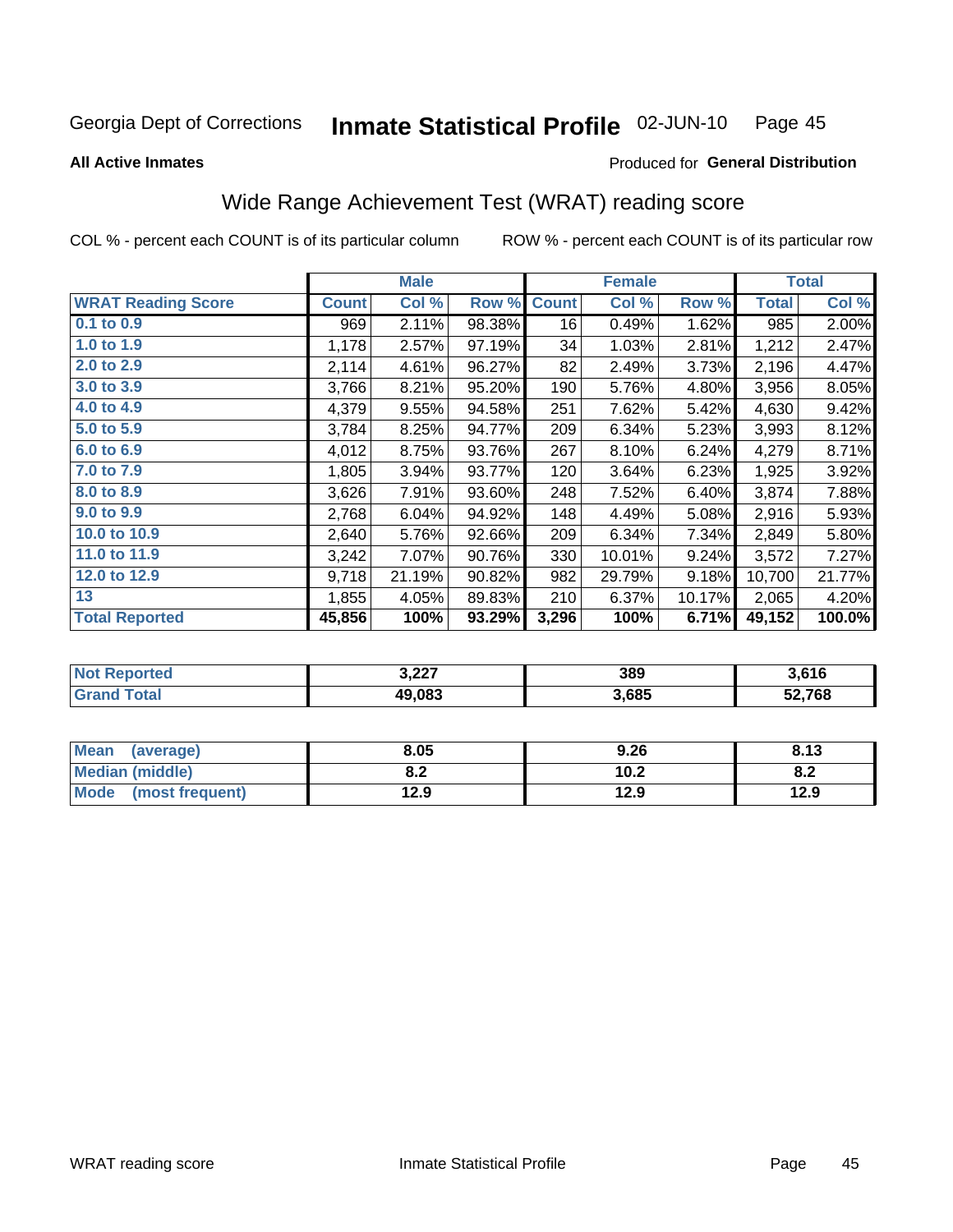#### Inmate Statistical Profile 02-JUN-10 Page 46

Produced for General Distribution

### **All Active Inmates**

# Wide Range Achievement Test (WRAT) math score

COL % - percent each COUNT is of its particular column

|                              |              | <b>Male</b> |        |              | <b>Female</b> |        |              | <b>Total</b> |
|------------------------------|--------------|-------------|--------|--------------|---------------|--------|--------------|--------------|
| <b>WRAT Mathematic Score</b> | <b>Count</b> | Col %       | Row %  | <b>Count</b> | Col %         | Row %  | <b>Total</b> | Col %        |
| $0.1$ to $0.9$               | 126          | 0.27%       | 96.92% | 4            | 0.12%         | 3.08%  | 130          | 0.26%        |
| 1.0 to 1.9                   | 314          | 0.68%       | 96.32% | 12           | 0.36%         | 3.68%  | 326          | 0.66%        |
| 2.0 to 2.9                   | 1,158        | 2.52%       | 95.31% | 57           | 1.73%         | 4.69%  | 1,215        | 2.47%        |
| 3.0 to 3.9                   | 2,716        | 5.92%       | 95.97% | 114          | 3.46%         | 4.03%  | 2,830        | 5.76%        |
| 4.0 to 4.9                   | 5,488        | 11.97%      | 94.98% | 290          | 8.80%         | 5.02%  | 5,778        | 11.75%       |
| 5.0 to 5.9                   | 6,869        | 14.98%      | 94.45% | 404          | 12.26%        | 5.55%  | 7,273        | 14.79%       |
| 6.0 to 6.9                   | 9,997        | 21.80%      | 93.98% | 640          | 19.42%        | 6.02%  | 10,637       | 21.64%       |
| 7.0 to 7.9                   | 4,995        | 10.89%      | 94.42% | 295          | 8.95%         | 5.58%  | 5,290        | 10.76%       |
| 8.0 to 8.9                   | 4,015        | 8.75%       | 90.16% | 438          | 13.29%        | 9.84%  | 4,453        | $9.06\%$     |
| 9.0 to 9.9                   | 2,993        | 6.53%       | 93.09% | 222          | 6.74%         | 6.91%  | 3,215        | 6.54%        |
| 10.0 to 10.9                 | 1,291        | 2.81%       | 96.78% | 43           | 1.31%         | 3.22%  | 1,334        | 2.71%        |
| 11.0 to 11.9                 | 1,657        | 3.61%       | 91.24% | 159          | 4.83%         | 8.76%  | 1,816        | 3.69%        |
| 12.0 to 12.9                 | 4,020        | 8.76%       | 87.37% | 581          | 17.63%        | 12.63% | 4,601        | $9.36\%$     |
| 13                           | 227          | 0.49%       | 86.31% | 36           | 1.09%         | 13.69% | 263          | 0.53%        |
| <b>Total Reported</b>        | 45,866       | 100%        | 93.30% | 3,295        | 100%          | 6.70%  | 49,161       | 100%         |

| <b>orted</b><br>המותי.<br>≺enr | 2.217<br>וו או ט | 390   | 3,607  |
|--------------------------------|------------------|-------|--------|
| Гоtal                          | 49,083           | 3,685 | 52,768 |

| Mean<br>(average)              | 712<br>د ۱. | 8.01 | 7.19 |
|--------------------------------|-------------|------|------|
| <b>Median (middle)</b>         | כ.ס         |      | o.o  |
| <b>Mode</b><br>(most frequent) | 6.9         | 12.9 | 6.9  |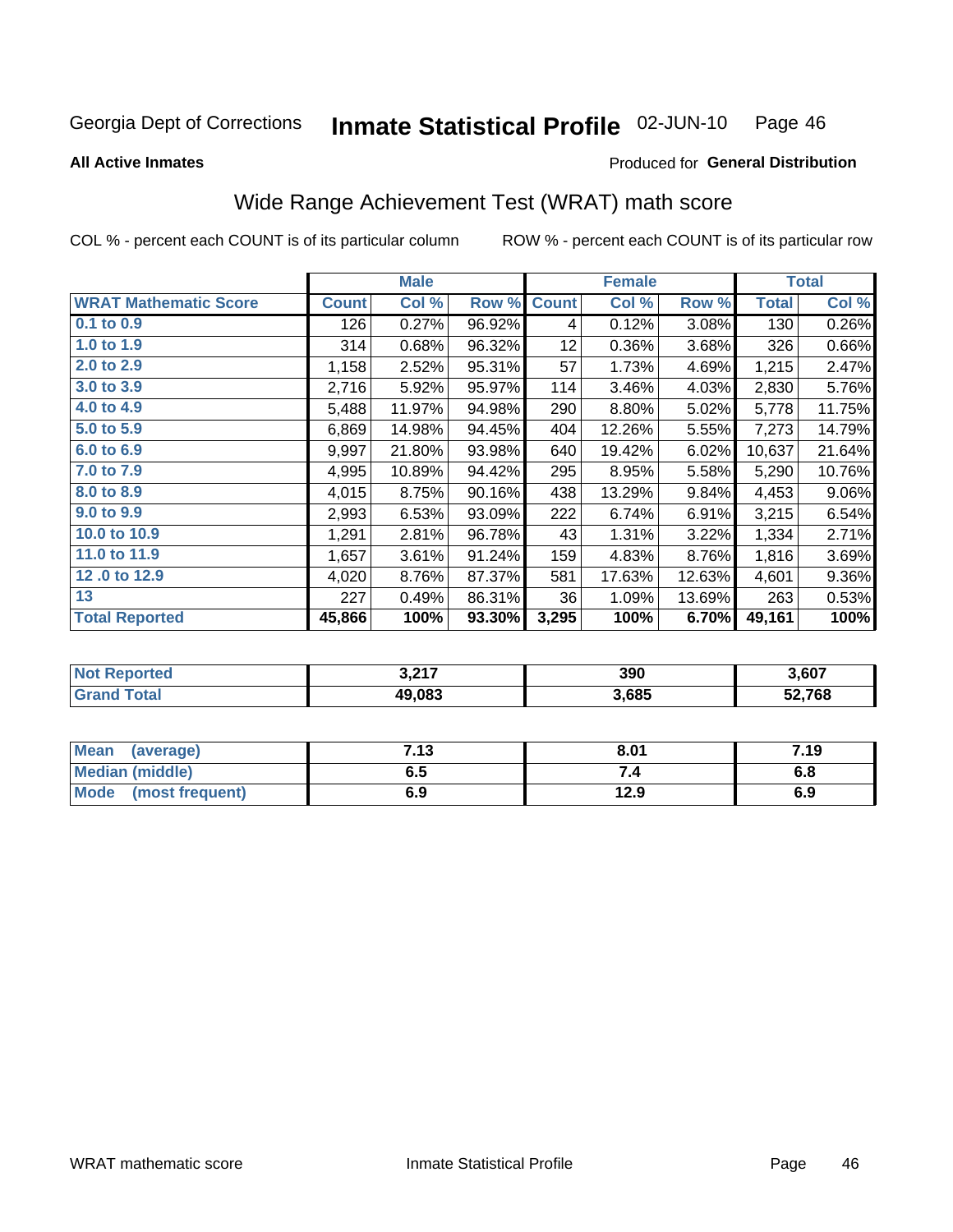#### Inmate Statistical Profile 02-JUN-10 Page 47

### **All Active Inmates**

### Produced for General Distribution

# Wide Range Achievement Test (WRAT) spelling score

COL % - percent each COUNT is of its particular column

|                            |              | <b>Male</b> |        |              | <b>Female</b> |          |              | <b>Total</b> |
|----------------------------|--------------|-------------|--------|--------------|---------------|----------|--------------|--------------|
| <b>WRAT Spelling Score</b> | <b>Count</b> | Col %       | Row %  | <b>Count</b> | Col %         | Row %    | <b>Total</b> | Col %        |
| $0.1$ to $0.9$             | 1,103        | 2.40%       | 98.22% | 20           | 0.61%         | 1.78%    | 1,123        | 2.28%        |
| 1.0 to 1.9                 | 1,784        | 3.89%       | 98.29% | 31           | 0.94%         | 1.71%    | 1,815        | 3.69%        |
| 2.0 to 2.9                 | 3,031        | 6.61%       | 97.74% | 70           | 2.12%         | 2.26%    | 3,101        | 6.31%        |
| 3.0 to 3.9                 | 3,803        | 8.29%       | 96.45% | 140          | 4.24%         | 3.55%    | 3,943        | 8.02%        |
| 4.0 to 4.9                 | 3,808        | 8.30%       | 96.28% | 147          | 4.46%         | 3.72%    | 3,955        | 8.04%        |
| 5.0 to 5.9                 | 5,350        | 11.66%      | 94.77% | 295          | 8.94%         | 5.23%    | 5,645        | 11.48%       |
| 6.0 to 6.9                 | 4,820        | 10.51%      | 94.77% | 266          | 8.07%         | 5.23%    | 5,086        | 10.35%       |
| 7.0 to 7.9                 | 3,861        | 8.42%       | 93.01% | 290          | 8.79%         | 6.99%    | 4,151        | 8.44%        |
| 8.0 to 8.9                 | 3,592        | 7.83%       | 92.65% | 285          | 8.64%         | 7.35%    | 3,877        | 7.89%        |
| 9.0 to 9.9                 | 2,625        | 5.72%       | 93.45% | 184          | 5.58%         | 6.55%    | 2,809        | 5.71%        |
| 10.0 to 10.9               | 2,525        | 5.51%       | 93.35% | 180          | 5.46%         | 6.65%    | 2,705        | 5.50%        |
| 11.0 to 11.9               | 2,560        | 5.58%       | 90.36% | 273          | 8.28%         | $9.64\%$ | 2,833        | 5.76%        |
| 12.0 to 12.9               | 6,123        | 13.35%      | 86.12% | 987          | 29.93%        | 13.88%   | 7,110        | 14.46%       |
| 13                         | 880          | 1.92%       | 87.13% | 130          | 3.94%         | 12.87%   | 1,010        | 2.05%        |
| <b>Total Reported</b>      | 45,865       | 100%        | 93.29% | 3,298        | 100%          | 6.71%    | 49,163       | 100%         |

| <b>ported</b><br>המותי. | 3,218  | 387   | 3,605  |
|-------------------------|--------|-------|--------|
| Гоtal                   | 49,083 | 3,685 | 52,768 |

| <b>Mean</b><br>(average) | 7.04<br>.Z I | 9.20 | 7.34 |
|--------------------------|--------------|------|------|
| Median (middle)          |              | 9.6  | o.o  |
| Mode<br>(most frequent)  | 12.9         | 12.9 | 12.9 |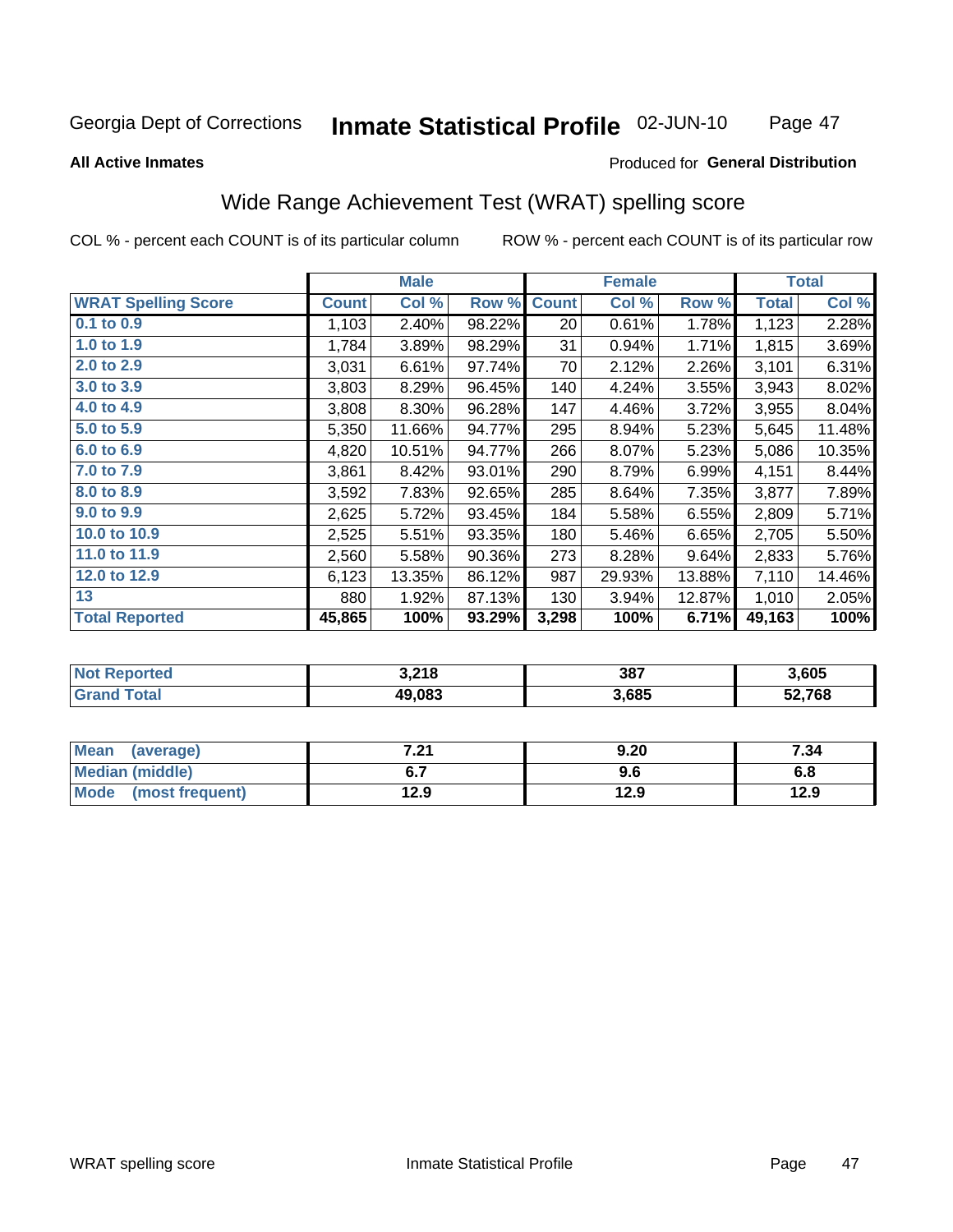## **All Active Inmates**

## Produced for General Distribution

## Scope of substance abuse - summary

COL % - percent each COUNT is of its particular column

|                        |              | <b>Male</b> |           |              | <b>Female</b> |          |              | <b>Total</b> |
|------------------------|--------------|-------------|-----------|--------------|---------------|----------|--------------|--------------|
| <b>Substance Abuse</b> | <b>Count</b> | Col %       | Row %     | <b>Count</b> | Col %         | Row %    | <b>Total</b> | Col %        |
| <b>None</b>            | 22.924       | 46.70%      | 92.15%    | .953.        | 53.00%        | 7.85%    | 24,877       | 47.14%       |
| <b>Drugs only</b>      | 14,362       | 29.26%      | $90.94\%$ | .430         | 38.81%        | $9.06\%$ | 15,792       | 29.93%       |
| <b>Alcohol only</b>    | 2.860        | 5.83%       | 97.88%    | 62           | 1.68%         | $2.12\%$ | 2,922        | 5.54%        |
| Drugs and alcohol      | 8,937        | 18.21%      | 97.38%    | 240          | 6.51%         | 2.62%    | 9,177        | 17.39%       |
| <b>Total Reported</b>  | 49,083       | 100%        | $93.02\%$ | 3,685        | 100%          | 6.98%    | 52,768       | 100%         |

| <b>Not Reported</b> |        |       |        |
|---------------------|--------|-------|--------|
| <b>Grand Total</b>  | 49.083 | 3,685 | 52,768 |

|  | M<br>nuem | None | <b>IODE</b><br>NIJ | None |
|--|-----------|------|--------------------|------|
|--|-----------|------|--------------------|------|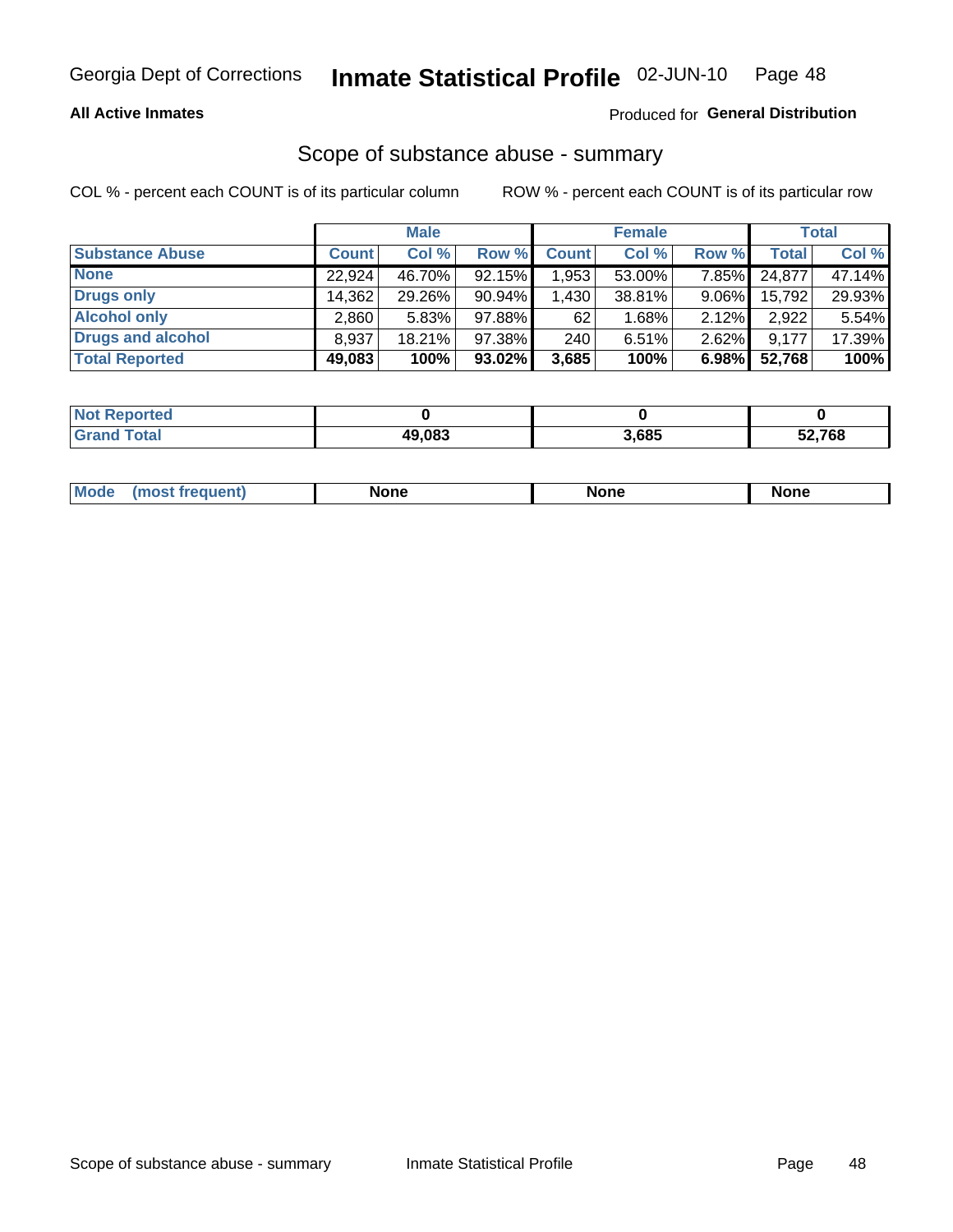## **All Active Inmates**

## **Produced for General Distribution**

## Scope of substance abuse - detail

COL % - percent each COUNT is of its particular column

|                                      |              | <b>Male</b> |        |              | <b>Female</b> |        |              | <b>Total</b> |
|--------------------------------------|--------------|-------------|--------|--------------|---------------|--------|--------------|--------------|
| <b>Substance Abuse</b>               | <b>Count</b> | Col %       | Row %  | <b>Count</b> | Col %         | Row %  | <b>Total</b> | Col %        |
| No drug or alcohol problems          | 22,924       | 46.70%      | 92.15% | 1,953        | 53.00%        | 7.85%  | 24,877       | 47.14%       |
| <b>Drug addiction but no alcohol</b> | 238          | 0.48%       | 82.07% | 52           | 1.41%         | 17.93% | 290          | 0.55%        |
| <b>Drug addiction and alcohol</b>    | 102          | 0.21%       | 98.08% | 2            | 0.05%         | 1.92%  | 104          | 0.20%        |
| <b>labuse</b>                        |              |             |        |              |               |        |              |              |
| <b>Drug addiction and alcoholism</b> | 63           | 0.13%       | 92.65% | 5            | 0.14%         | 7.35%  | 68           | 0.13%        |
| No drug problem but alcohol          | 2,373        | 4.83%       | 98.83% | 28           | 0.76%         | 1.17%  | 2,401        | 4.55%        |
| <b>labuse</b>                        |              |             |        |              |               |        |              |              |
| No drug problem but alcoholism       | 487          | 0.99%       | 93.47% | 34           | 0.92%         | 6.53%  | 521          | 0.99%        |
| Drug experiment but no alcohol       | 6,687        | 13.62%      | 95.98% | 280          | 7.60%         | 4.02%  | 6,967        | 13.20%       |
| <b>Drug experiment &amp; alcohol</b> | 1,264        | 2.58%       | 98.60% | 18           | 0.49%         | 1.40%  | 1,282        | 2.43%        |
| <b>labuse</b>                        |              |             |        |              |               |        |              |              |
| Drug experiment & alcoholism         | 422          | 0.86%       | 95.48% | 20           | 0.54%         | 4.52%  | 442          | 0.84%        |
| Drug abuse but no alcohol            | 7,437        | 15.15%      | 87.14% | 1,098        | 29.80%        | 12.86% | 8,535        | 16.17%       |
| Drug abuse and alcohol abuse         | 6,057        | 12.34%      | 98.57% | 88           | 2.39%         | 1.43%  | 6,145        | 11.65%       |
| <b>Drug abuse and alcoholism</b>     | 1,029        | 2.10%       | 90.58% | 107          | 2.90%         | 9.42%  | 1,136        | 2.15%        |
| <b>Total Reported</b>                | 49,083       | 100%        | 93.02% | 3,685        | 100%          | 6.98%  | 52,768       | 100%         |

| orted<br>NO |        |       |        |
|-------------|--------|-------|--------|
| 'otal       | 49,083 | 3,685 | 52,768 |

| Mode (most frequent) | No drug or alcohol problems No drug or alcohol problems No drug or alcohol |          |
|----------------------|----------------------------------------------------------------------------|----------|
|                      |                                                                            | problems |
|                      |                                                                            |          |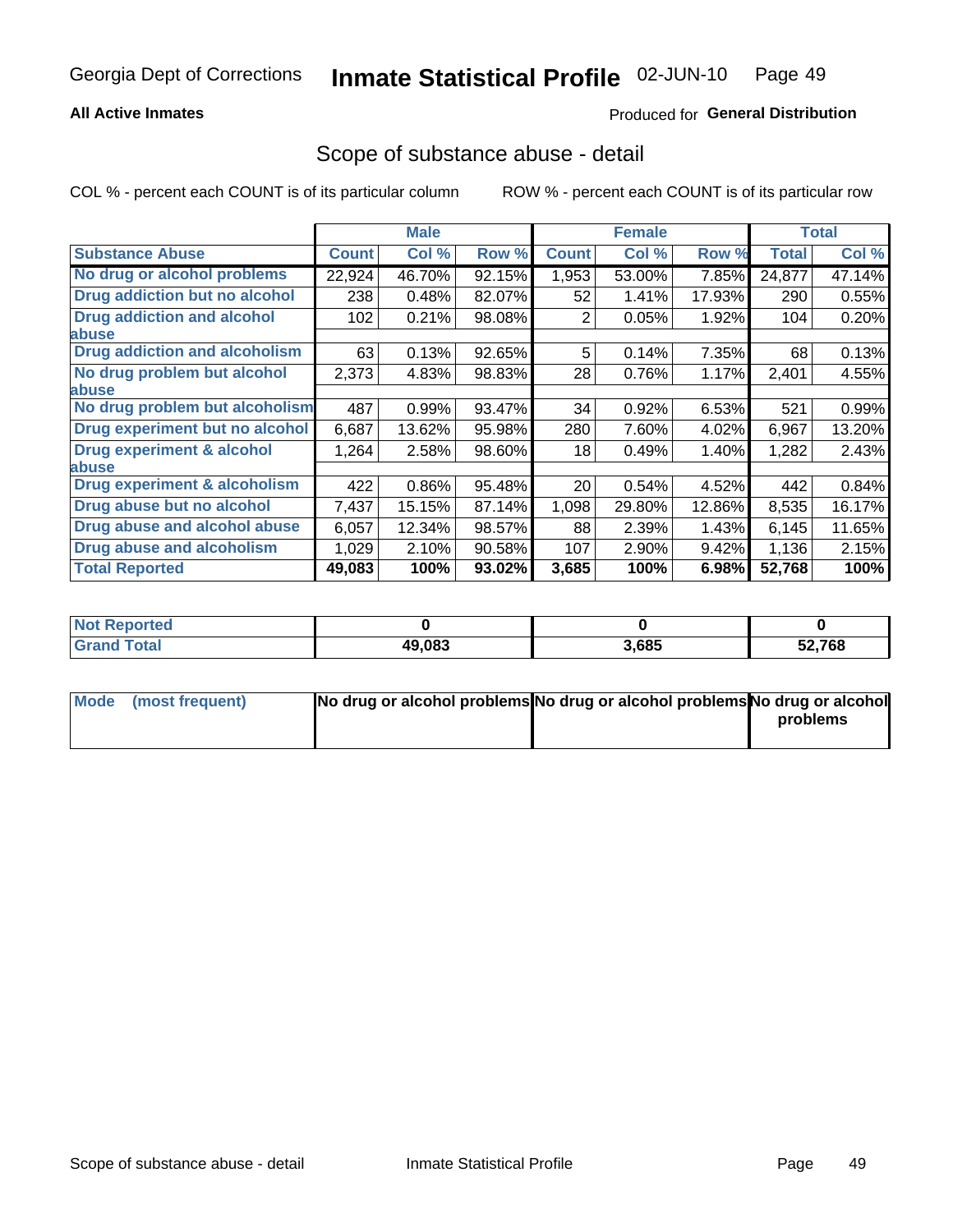#### Inmate Statistical Profile 02-JUN-10 Page 50

### **All Active Inmates**

## **Produced for General Distribution**

## Current / last mental health treatment level

COL % - percent each COUNT is of its particular column

|                                    |              | <b>Male</b> |         |              | <b>Female</b> |          |        | <b>Total</b> |
|------------------------------------|--------------|-------------|---------|--------------|---------------|----------|--------|--------------|
| <b>Mental Health Treatment Lev</b> | <b>Count</b> | Col%        | Row %   | <b>Count</b> | Col %         | Row %    | Total  | Col %        |
| 1 No problem at current time       | 2,392        | 19.24%      | 96.72%  | 81           | 3.61%         | $3.28\%$ | 2,473  | 16.85%       |
| <b>2 Receiving outpatient</b>      | 8,043        | 64.69%      | 79.23%  | 2,109        | 93.94%        | 20.77%   | 10,152 | 69.16%       |
| <b>Treatment</b>                   |              |             |         |              |               |          |        |              |
| 3 Inpatient, moderate              | 1,468        | 11.81%      | 97.28%  | 41           | 1.83%         | 2.72%    | 1,509  | 10.28%       |
| <b>Treatment</b>                   |              |             |         |              |               |          |        |              |
| 4 Inpatient, intensive             | 370          | 2.98%       | 96.86%  | 12           | 0.53%         | 3.14%    | 382    | 2.60%        |
| <b>Treatment</b>                   |              |             |         |              |               |          |        |              |
| <b>5 Undergoing crisis</b>         | 23           | 0.18%       | 100.00% |              |               |          | 23     | 0.16%        |
| <b>stabilization</b>               |              |             |         |              |               |          |        |              |
| <b>6 Hospital for criminally</b>   | 137          | 1.10%       | 98.56%  | 2            | 0.09%         | 1.44%    | 139    | 0.95%        |
| <b>Tinsane</b>                     |              |             |         |              |               |          |        |              |
| <b>Total Evaluated</b>             | 12,433       | 100%        | 84.71%  | 2,245        | 100%          | 15.29%   | 14,678 | 100%         |

| Never had MH evaluation | 36,650 | 440، ، | 38,090 |
|-------------------------|--------|--------|--------|
| <b>Grand Total</b>      | 49,083 | 3,685  | 52,768 |

| <b>Median (middle)</b>         | <b>Receiving outpatient</b><br>treatment | <b>Receiving outpatient</b><br>treatment | <b>Receiving</b><br>outpatient<br>treatment |
|--------------------------------|------------------------------------------|------------------------------------------|---------------------------------------------|
| <b>Mode</b><br>(most frequent) | <b>Receiving outpatient</b><br>treatment | <b>Receiving outpatient</b><br>treatment | Receiving<br>outpatient<br>treatment        |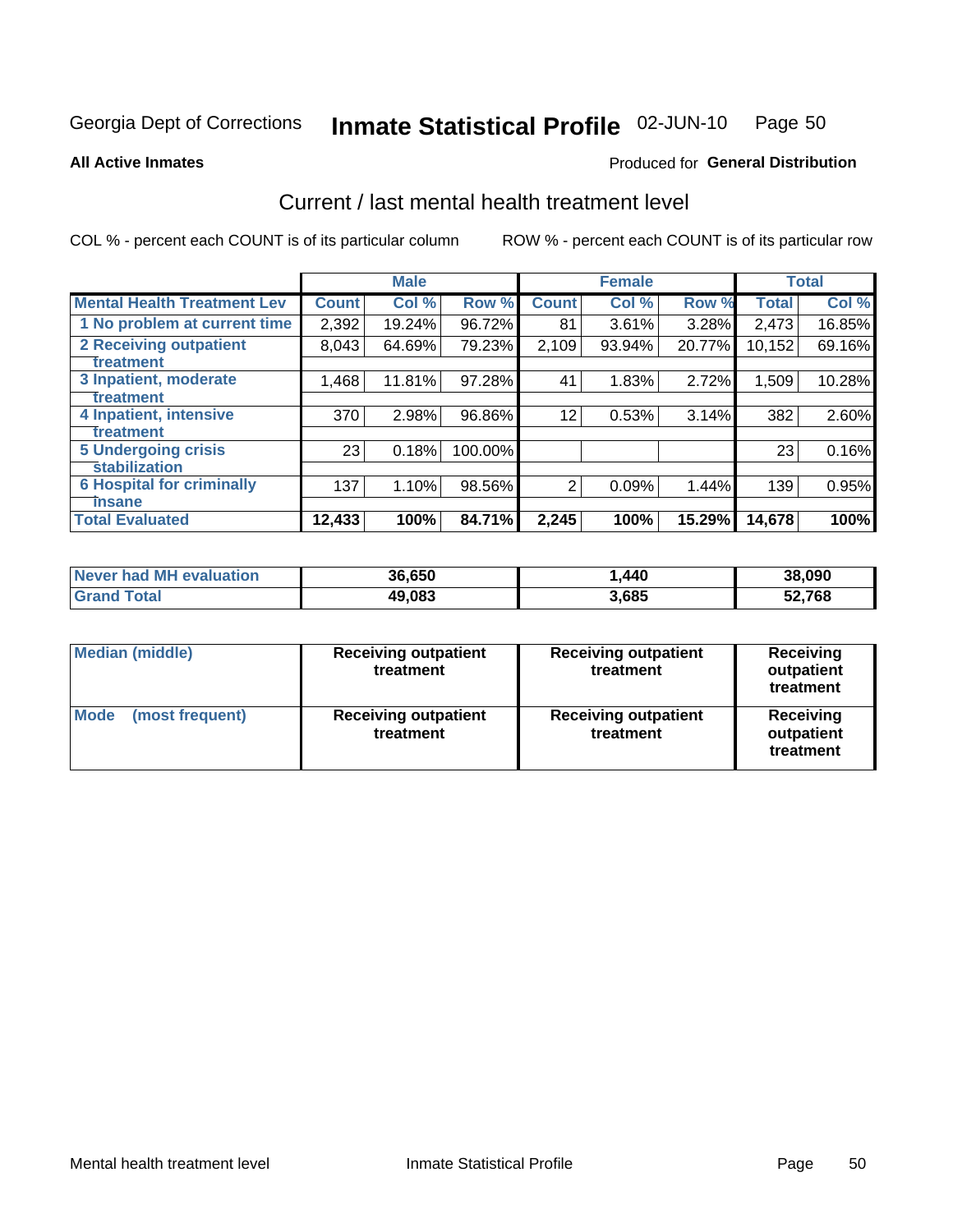## **All Active Inmates**

## Produced for General Distribution

# PULHESDWIT medical scale - 'P' overall condition ('P'hysical)

COL % - percent each COUNT is of its particular column

|                                  |                | <b>Male</b> |        |              | <b>Female</b> |         |              | <b>Total</b> |
|----------------------------------|----------------|-------------|--------|--------------|---------------|---------|--------------|--------------|
| <b>P' Overall Condition</b>      | <b>Count</b>   | Col %       | Row %  | <b>Count</b> | Col %         | Row %   | <b>Total</b> | Col %        |
| 1 No medical illness             | 35,122         | 74.66%      | 94.58% | 2,011        | 56.90%        | 5.42%   | 37,133       | 73.42%       |
| 2 Well-controlled chronic        | 10, 155        | 21.59%      | 88.23% | 1,355        | 38.34%        | 11.77%  | 11,510       | 22.76%       |
| <b>lillness</b>                  |                |             |        |              |               |         |              |              |
| 3 Poorly-controlled chronic      | 1,568          | $3.33\%$    | 93.39% | 111          | 3.14%         | 6.61%   | 1,679        | 3.32%        |
| <b>illness</b>                   |                |             |        |              |               |         |              |              |
| 4 Significant problems requiring | 191            | 0.41%       | 93.17% | 14           | 0.40%         | 6.83%   | 205          | 0.41%        |
| special housing                  |                |             |        |              |               |         |              |              |
| 5 Terminal illness, < 6 months   | $\overline{7}$ | 0.01%       | 87.50% |              | 0.03%         | 12.50%  | 8            | 0.02%        |
| to live                          |                |             |        |              |               |         |              |              |
| 6 Inmate is pregnant             |                |             |        | 42           | 1.19%         | 100.00% | 42           | 0.08%        |
| <b>Total Reported</b>            | 47,043         | 100%        | 93.01% | 3,534        | 100%          | 6.99%   | 50,577       | 100.0%       |

| тео | 2,040              | . .  | 101    |
|-----|--------------------|------|--------|
|     | <b>מח הו</b><br>ДU | .685 | 52,768 |

| Mode | (most frequent) | 1 No medical illness | 1 No medical illness | 1 No medical<br>illness |
|------|-----------------|----------------------|----------------------|-------------------------|
|------|-----------------|----------------------|----------------------|-------------------------|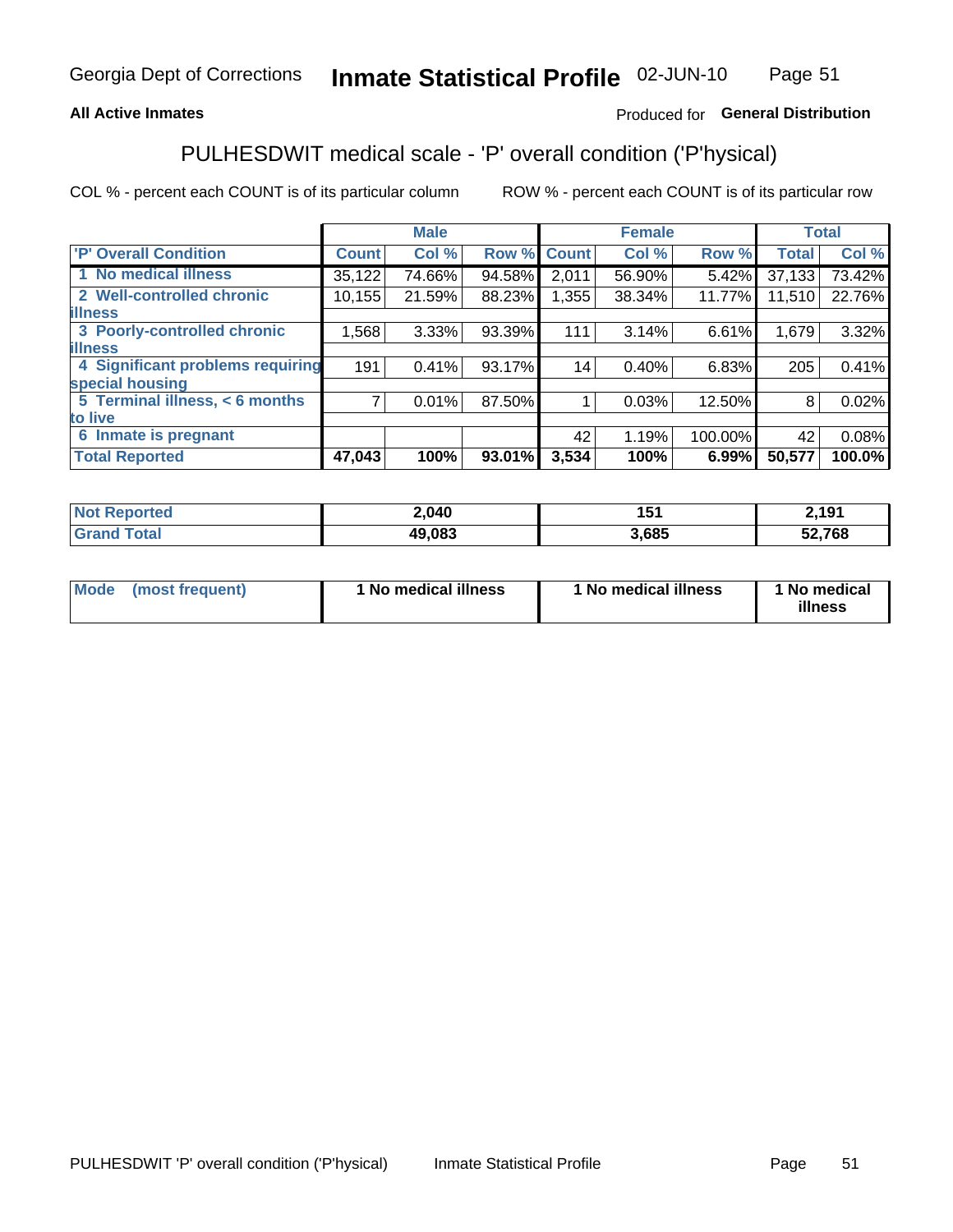### **All Active Inmates**

## Produced for General Distribution

# PULHESDWIT medical scale - 'U' upper body

COL % - percent each COUNT is of its particular column

|                              |                | <b>Male</b> |         |                | <b>Female</b> |        |              | <b>Total</b> |
|------------------------------|----------------|-------------|---------|----------------|---------------|--------|--------------|--------------|
| <b>U' Upper Body</b>         | <b>Count</b>   | Col %       | Row %   | <b>Count</b>   | Col %         | Row %  | <b>Total</b> | Col %        |
| 1 Upper bones, joints,       | 45, 143        | 96.09%      | 93.26%  | 3,263          | 92.25%        | 6.74%  | 48,406       | 95.82%       |
| muscles all OK               |                |             |         |                |               |        |              |              |
| 2 One or both arms minimally | 1,553          | 3.31%       | 85.66%  | 260            | 7.35%         | 14.34% | 1,813        | 3.59%        |
| limited                      |                |             |         |                |               |        |              |              |
| 3 One or both arms           | 232            | 0.49%       | 95.08%  | 12             | 0.34%         | 4.92%  | 244          | 0.48%        |
| <b>moderately limited</b>    |                |             |         |                |               |        |              |              |
| 4 One arm disabled,          | 50             | 0.11%       | 96.15%  | $\overline{2}$ | 0.06%         | 3.85%  | 52           | 0.10%        |
| paralyzed, or amputated      |                |             |         |                |               |        |              |              |
| 5 Both arms disabled,        | $\overline{2}$ | 0.01%       | 100.00% |                |               |        | 2            | 0.01%        |
| paralyzed, or amputated      |                |             |         |                |               |        |              |              |
| <b>Total Reported</b>        | 46,980         | 100%        | 93.00%  | 3,537          | 100%          | 7.00%  | 50,517       | 100%         |

| <b>Not Reported</b>   | 2,103  | 148   | 2,251  |
|-----------------------|--------|-------|--------|
| <b>Total</b><br>Grand | 49,083 | 3,685 | 52,768 |

| Mode<br>(most frequent) | 1 Upper bones, joints,<br>muscles all OK | 1 Upper bones, joints,<br>muscles all OK | 1 Upper bones,<br>joints, muscles all<br>ΟK |
|-------------------------|------------------------------------------|------------------------------------------|---------------------------------------------|
|-------------------------|------------------------------------------|------------------------------------------|---------------------------------------------|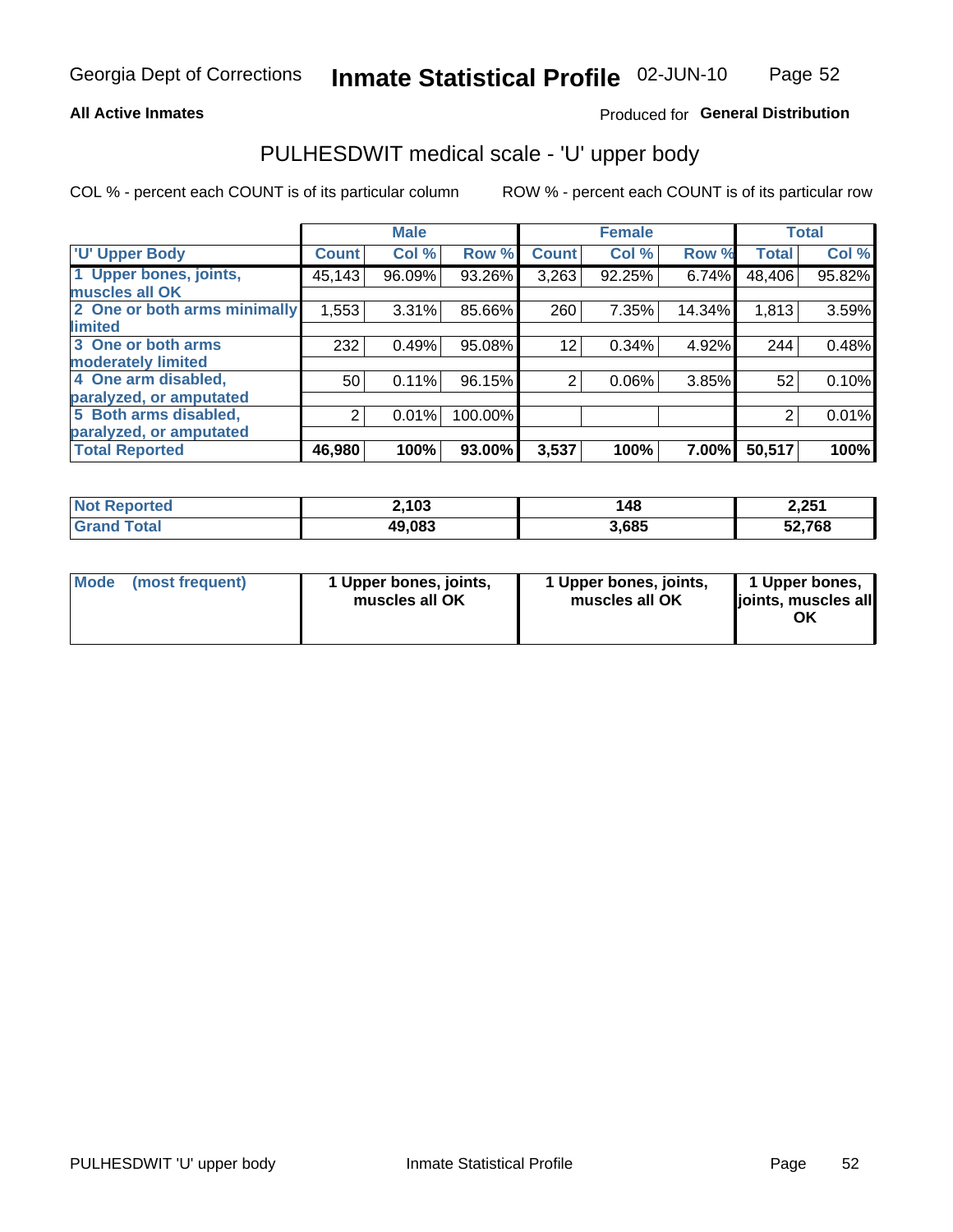### **All Active Inmates**

## Produced for General Distribution

## PULHESDWIT medical scale - 'L' lower body

COL % - percent each COUNT is of its particular column

|                                |              | <b>Male</b> |        |              | <b>Female</b> |        |                 | <b>Total</b> |
|--------------------------------|--------------|-------------|--------|--------------|---------------|--------|-----------------|--------------|
| 'L' Lower Body                 | <b>Count</b> | Col %       | Row %  | <b>Count</b> | Col %         | Row %  | <b>Total</b>    | Col %        |
| 1 Lower bones, joints,         | 41,864       | 89.12%      | 94.04% | 2,651        | 74.95%        | 5.96%  | 44,515          | 88.12%       |
| muscles all OK                 |              |             |        |              |               |        |                 |              |
| 2 One or both legs minimally   | 4,321        | 9.20%       | 83.66% | 844          | 23.86%        | 16.34% | 5,165           | 10.22%       |
| limited                        |              |             |        |              |               |        |                 |              |
| 3 One or both legs             | 662          | 1.41%       | 95.53% | 31           | 0.88%         | 4.47%  | 693             | 1.37%        |
| moderately limited             |              |             |        |              |               |        |                 |              |
| 4 One leg disabled, paralyzed, | 119          | 0.25%       | 92.97% | 9            | 0.25%         | 7.03%  | 128             | 0.25%        |
| or amputated                   |              |             |        |              |               |        |                 |              |
| 5 Both legs disabled,          | 11           | 0.02%       | 84.62% | 2            | 0.06%         | 15.38% | 13 <sub>1</sub> | 0.03%        |
| paralyzed, or amputated        |              |             |        |              |               |        |                 |              |
| <b>Total Reported</b>          | 46,977       | 100%        | 93.00% | 3,537        | 100%          | 7.00%  | 50,514          | 100%         |

| <b>Not Reported</b>   | 2,106  | 148   | 2,254  |
|-----------------------|--------|-------|--------|
| <b>Total</b><br>Grand | 49,083 | 3,685 | 52,768 |

|  | Mode (most frequent) | 1 Lower bones, joints,<br>muscles all OK | 1 Lower bones, joints,<br>muscles all OK | 1 Lower bones,<br>joints, muscles all<br>ΟK |
|--|----------------------|------------------------------------------|------------------------------------------|---------------------------------------------|
|--|----------------------|------------------------------------------|------------------------------------------|---------------------------------------------|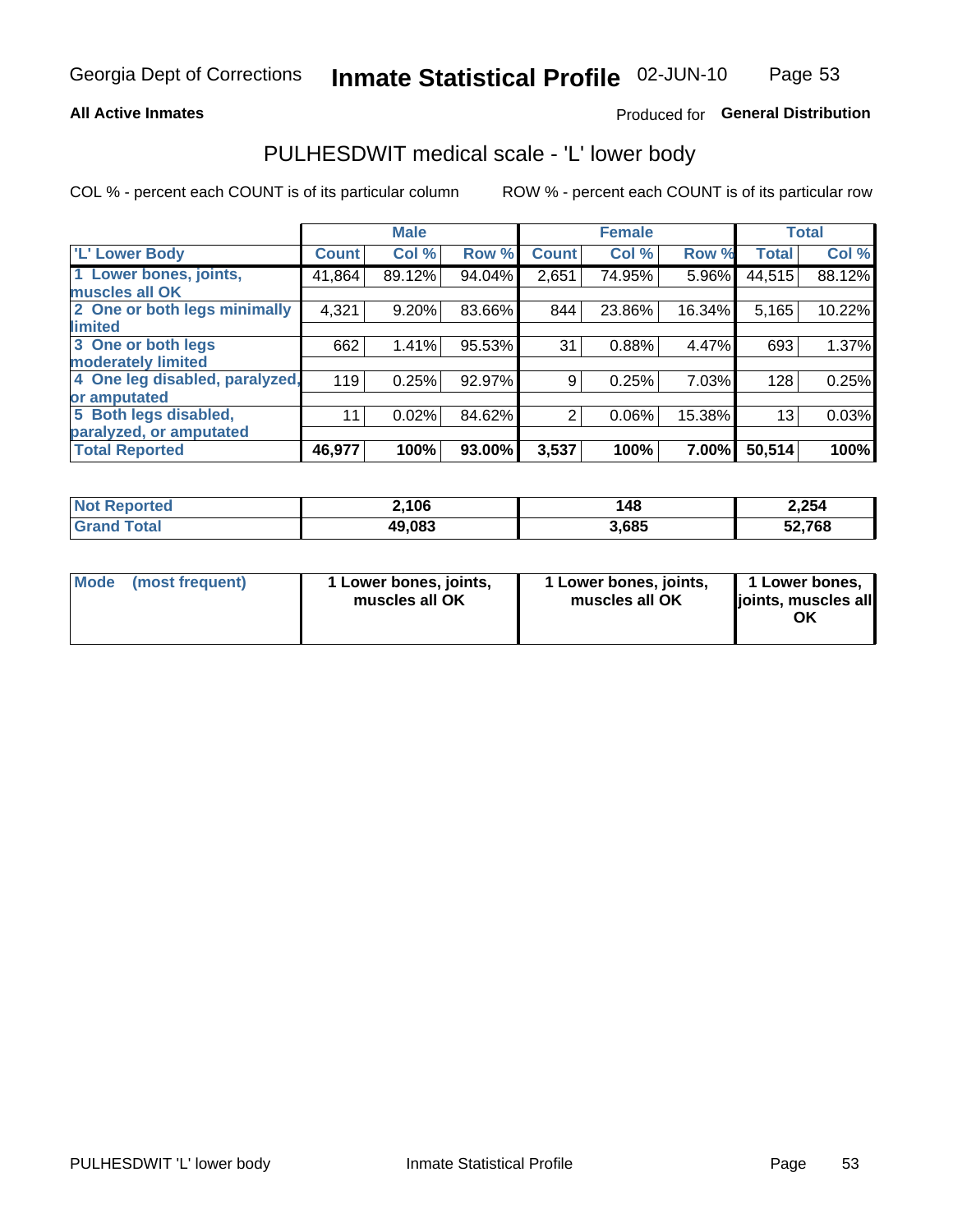## **All Active Inmates**

## Produced for General Distribution

## PULHESDWIT medical scale - 'H' hearing

COL % - percent each COUNT is of its particular column

|                                |              | <b>Male</b> |             |       | <b>Female</b> |        | <b>Total</b> |        |
|--------------------------------|--------------|-------------|-------------|-------|---------------|--------|--------------|--------|
| <b>H' Hearing</b>              | <b>Count</b> | Col %       | Row % Count |       | Col %         | Row %  | <b>Total</b> | Col %  |
| 1 Normal hearing both ears     | 46,463       | 98.95%      | 93.00%      | 3,499 | 98.90%        | 7.00%  | 49,962       | 98.94% |
| 2 Some loss in one ear with    | 379          | 0.81%       | 91.55%      | 35    | 0.99%         | 8.45%  | 414          | 0.82%  |
| other OK, or mild loss in both |              |             |             |       |               |        |              |        |
| 3 Total loss in one ear with   | 74           | 0.16%       | 97.37%      | 2     | $0.06\%$      | 2.63%  | 76           | 0.15%  |
| mild loss in other             |              |             |             |       |               |        |              |        |
| 4 Severe loss in both ears     | 26           | 0.06%       | 100.00%     |       |               |        | 26           | 0.05%  |
| 5 Total loss in both ears,     | 16           | 0.03%       | 88.89%      | າ     | $0.06\%$      | 11.11% | 18           | 0.04%  |
| requiring special housing      |              |             |             |       |               |        |              |        |
| <b>Total Reported</b>          | 46,958       | 100%        | 92.99%      | 3,538 | 100%          | 7.01%I | 50,496       | 100%   |

| ∵norted and     | つ イクド   | $\overline{\phantom{a}}$ | 270     |
|-----------------|---------|--------------------------|---------|
|                 | 4, I 4J | 14.                      | 4,4 I 4 |
|                 |         |                          |         |
| $f$ $f \circ f$ | 49.083  | 1,685                    | 52,768  |

| Mode (most frequent) | 1 Normal hearing both ears 1 Normal hearing both ears 1 Normal hearing |           |
|----------------------|------------------------------------------------------------------------|-----------|
|                      |                                                                        | both ears |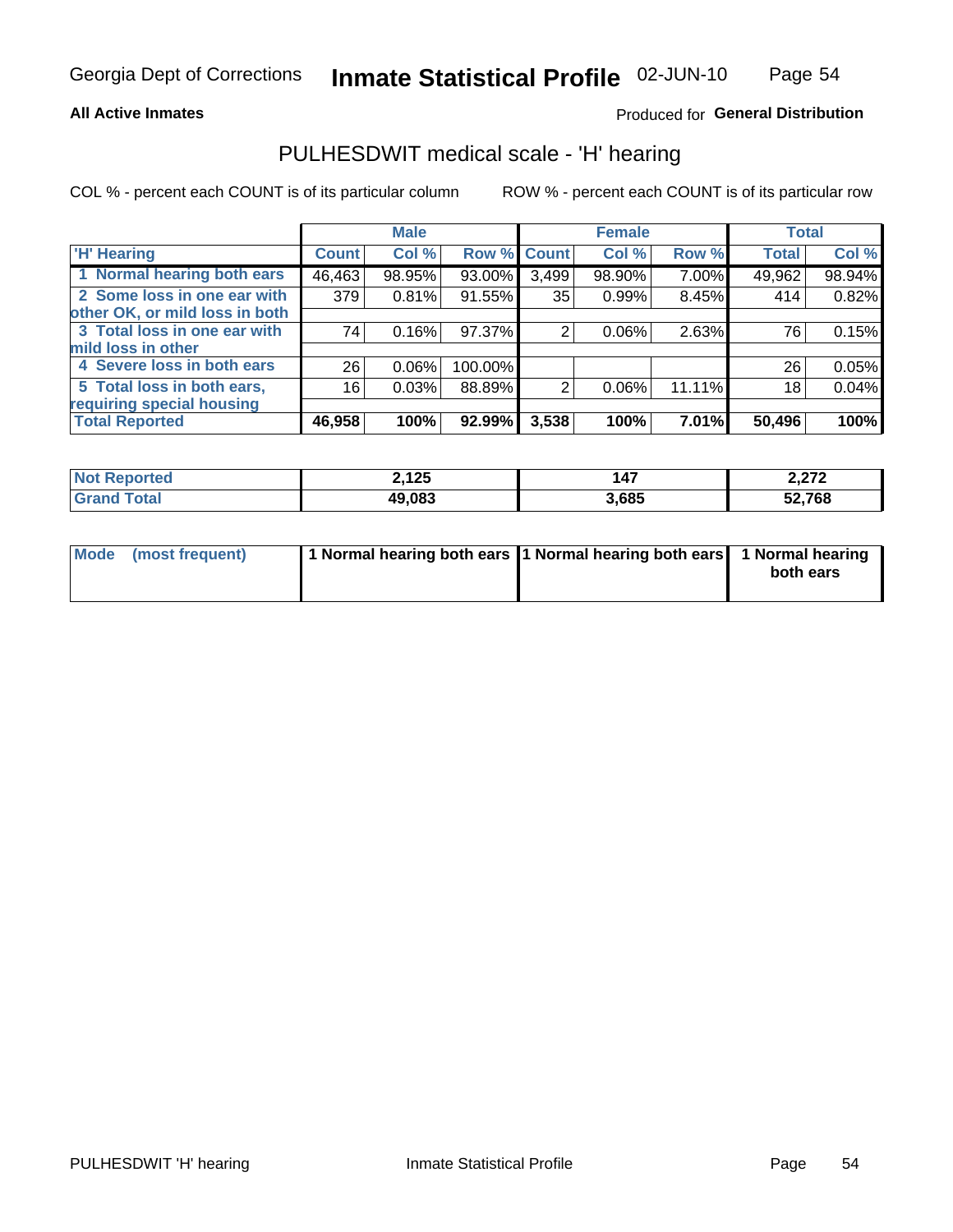## **All Active Inmates**

## Produced for General Distribution

## PULHESDWIT medical scale - 'E' vision

COL % - percent each COUNT is of its particular column

|                                 |                 | <b>Male</b> |         |              | <b>Female</b> |        |              | <b>Total</b> |
|---------------------------------|-----------------|-------------|---------|--------------|---------------|--------|--------------|--------------|
| <b>E' Vision</b>                | <b>Count</b>    | Col %       | Row %   | <b>Count</b> | Col %         | Row %  | <b>Total</b> | Col %        |
| 1 Correctable to 20/40 in both  | 39,366          | 85.05%      | 94.64%  | 2,231        | 63.08%        | 5.36%  | 41,597       | 83.49%       |
| eyes                            |                 |             |         |              |               |        |              |              |
| 2 Correctable to 20/70 in one   | 6,170           | 13.33%      | 83.76%  | 1,196        | 33.81%        | 16.24% | 7,366        | 14.78%       |
| eye, may be blind in other      |                 |             |         |              |               |        |              |              |
| 3 Correctable to 20/200 in one  | 633             | 1.37%       | 85.31%  | 109          | 3.08%         | 14.69% | 742          | 1.49%        |
| eye, may be blind in other      |                 |             |         |              |               |        |              |              |
| 4 One eye not correctable to    | 107             | 0.23%       | 99.07%  |              | 0.03%         | 0.93%  | 108          | 0.22%        |
| 20/200, other may be blind      |                 |             |         |              |               |        |              |              |
| 5 Blind in both eyes, requiring | 12 <sup>2</sup> | 0.03%       | 100.00% |              |               |        | 12           | 0.02%        |
| special housing                 |                 |             |         |              |               |        |              |              |
| <b>Total Reported</b>           | 46,288          | 100%        | 92.90%  | 3,537        | 100%          | 7.10%  | 49,825       | 100%         |

| <b>Not Reported</b> | 2,795  | 148   | 2,943  |
|---------------------|--------|-------|--------|
| <b>Total</b>        | 49,083 | 3,685 | 52,768 |

| Mode (most frequent) | <b>1 Correctable to 20/40 in both</b> | 1 Correctable to 20/40 in   1 Correctable to |                    |
|----------------------|---------------------------------------|----------------------------------------------|--------------------|
|                      | eves                                  | both eves                                    | 20/40 in both eyes |
|                      |                                       |                                              |                    |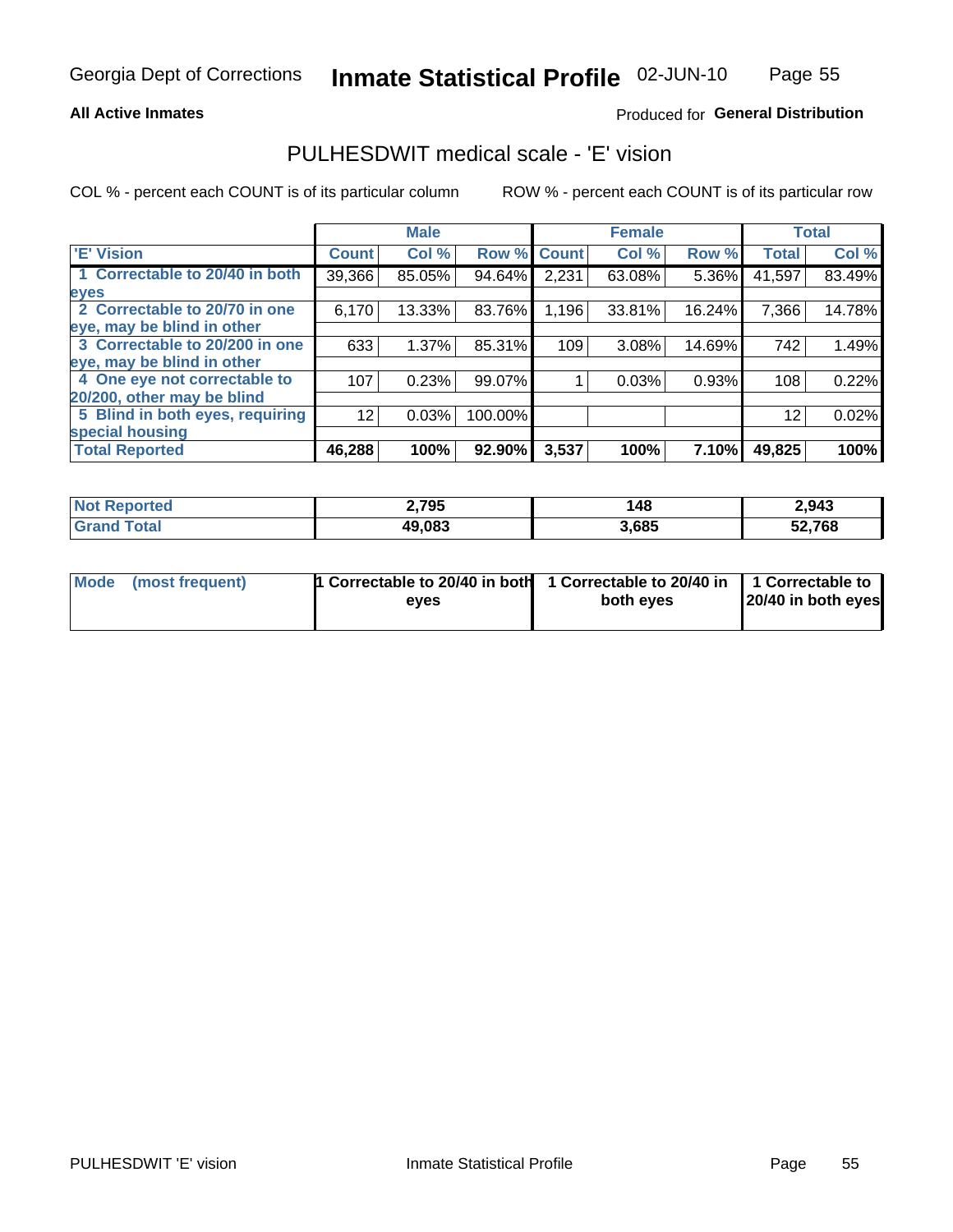## **All Active Inmates**

## Produced for General Distribution

# PULHESDWIT medical scale - 'S' pSychiatric

COL % - percent each COUNT is of its particular column

|                                        |              | <b>Male</b> |         |              | <b>Female</b> |        |              | <b>Total</b> |
|----------------------------------------|--------------|-------------|---------|--------------|---------------|--------|--------------|--------------|
| 'S' pSychiatric                        | <b>Count</b> | Col %       | Row %   | <b>Count</b> | Col %         | Row %  | <b>Total</b> | Col %        |
| 1 No impairment or disorders           | 40,217       | 87.01%      | 95.11%  | 2,069        | 60.16%        | 4.89%  | 42,286       | 85.15%       |
| 2 Stable, or in remission, or          | 4,542        | 9.83%       | 77.31%  | .333         | 38.76%        | 22.69% | 5,875        | 11.83%       |
| mild impairment or retardation         |              |             |         |              |               |        |              |              |
| 3 Requires moderate inpatient          | 1,229        | 2.66%       | 98.08%  | 24           | 0.70%         | 1.92%  | 1,253        | 2.52%        |
| treatment                              |              |             |         |              |               |        |              |              |
| 4 Requires intensive inpatient         | 206          | 0.45%       | 94.06%  | 13           | 0.38%         | 5.94%  | 219          | 0.44%        |
| treatment                              |              |             |         |              |               |        |              |              |
| <b>5 Requires Crisis Stabilization</b> | 25           | 0.05%       | 100.00% |              |               |        | 25           | 0.05%        |
| Unit (CSU) inpatient care              |              |             |         |              |               |        |              |              |
| <b>Total Reported</b>                  | 46,219       | 100%        | 93.07%  | 3,439        | 100%          | 6.93%  | 49,658       | 100%         |

| <b>Not Reported</b>   | 2,864  | 246   | <b>2440</b><br>J. I IV |
|-----------------------|--------|-------|------------------------|
| $\tau$ otal<br>'Grand | 49,083 | 3,685 | 52,768                 |

| Mode<br>1 No impairment or disorders<br>(most frequent) | 1 No impairment or<br>disorders | 1 No impairment or<br>disorders |
|---------------------------------------------------------|---------------------------------|---------------------------------|
|---------------------------------------------------------|---------------------------------|---------------------------------|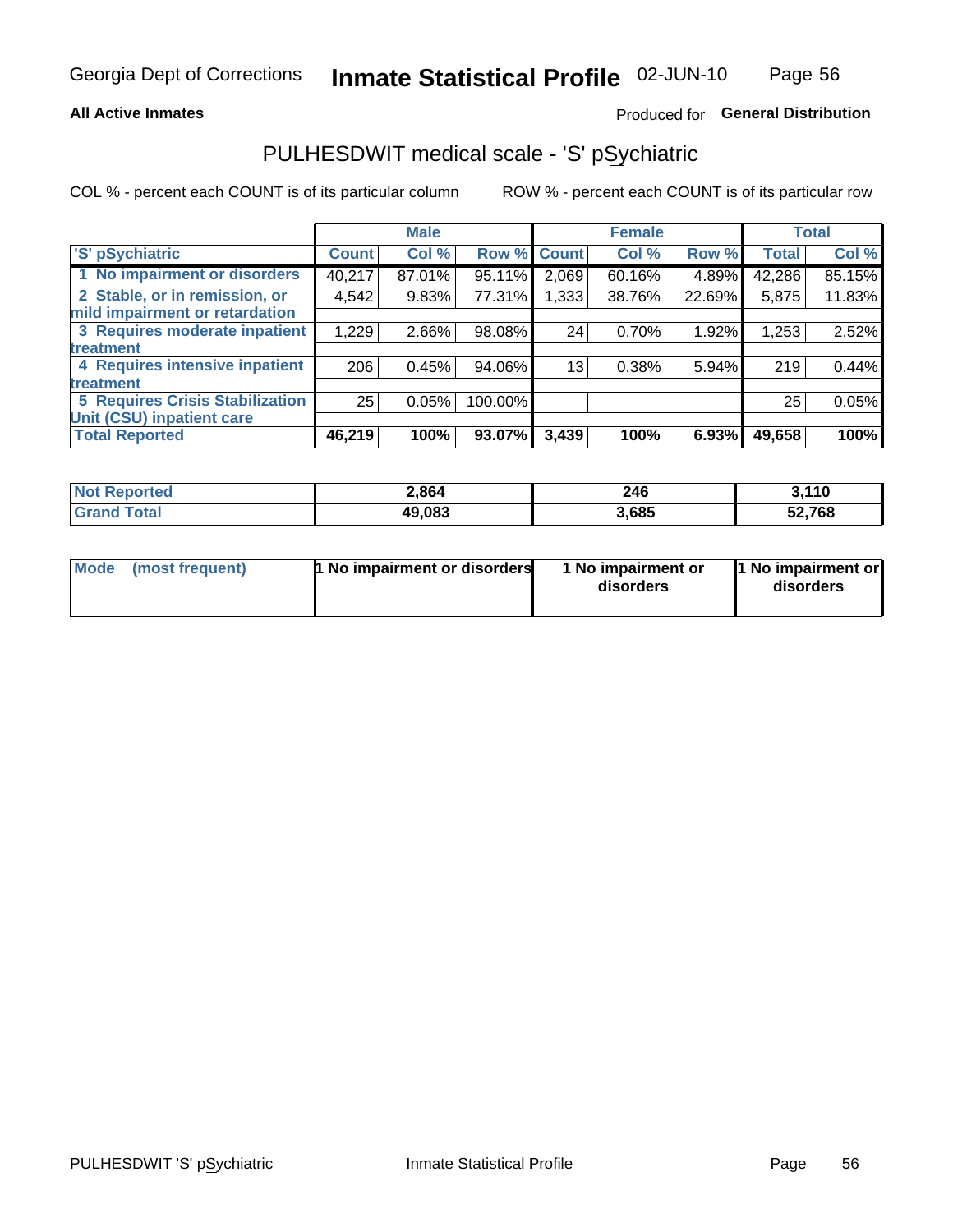## **All Active Inmates**

## Produced for General Distribution

# PULHESDWIT medical scale - 'D' dental

COL % - percent each COUNT is of its particular column

|                                 |              | <b>Male</b> |         |              | <b>Female</b> |       |              | <b>Total</b> |
|---------------------------------|--------------|-------------|---------|--------------|---------------|-------|--------------|--------------|
| <b>D'</b> Dental                | <b>Count</b> | Col %       | Row %   | <b>Count</b> | Col %         | Row % | <b>Total</b> | Col %        |
| 1 Minimal routine dental health | 17,623       | 39.52%      | 90.15%  | ∣ 926, ا     | 56.04%        | 9.85% | 19,549       | 40.70%       |
| <b>needs</b>                    |              |             |         |              |               |       |              |              |
| 2 Moderate cavities and/or gum  | 17,232       | 38.64%      | 93.14%  | 1,270        | 36.95%        | 6.86% | 18,502       | 38.52%       |
| disease                         |              |             |         |              |               |       |              |              |
| 3 Extensive gum disease         | 9,703        | 21.76%      | 97.58%  | 241          | 7.01%         | 2.42% | 9,944        | 20.70%       |
| and/or widespread decay         |              |             |         |              |               |       |              |              |
| 4 Urgent need for dental        | 34           | 0.08%       | 100.00% |              |               |       | 34           | 0.07%        |
| <b>services</b>                 |              |             |         |              |               |       |              |              |
| 5 Life-threatening disease or   |              | 0.01%       | 100.00% |              |               |       |              | 0.01%        |
| extreme pain or infection       |              |             |         |              |               |       |              |              |
| <b>Total Reported</b>           | 44,593       | 100%        | 92.84%  | 3,437        | 100%          | 7.16% | 48,030       | 100%         |

| <b>Not Reported</b> | +,490  | 248   | 4,738  |
|---------------------|--------|-------|--------|
| Total<br>' Grand    | 49,083 | 3,685 | 52,768 |

| 1 Minimal routine dental<br>Mode<br>(most frequent)<br>health needs | 1 Minimal routine dental 1 Minimal routine<br>health needs | dental health<br>needs |
|---------------------------------------------------------------------|------------------------------------------------------------|------------------------|
|---------------------------------------------------------------------|------------------------------------------------------------|------------------------|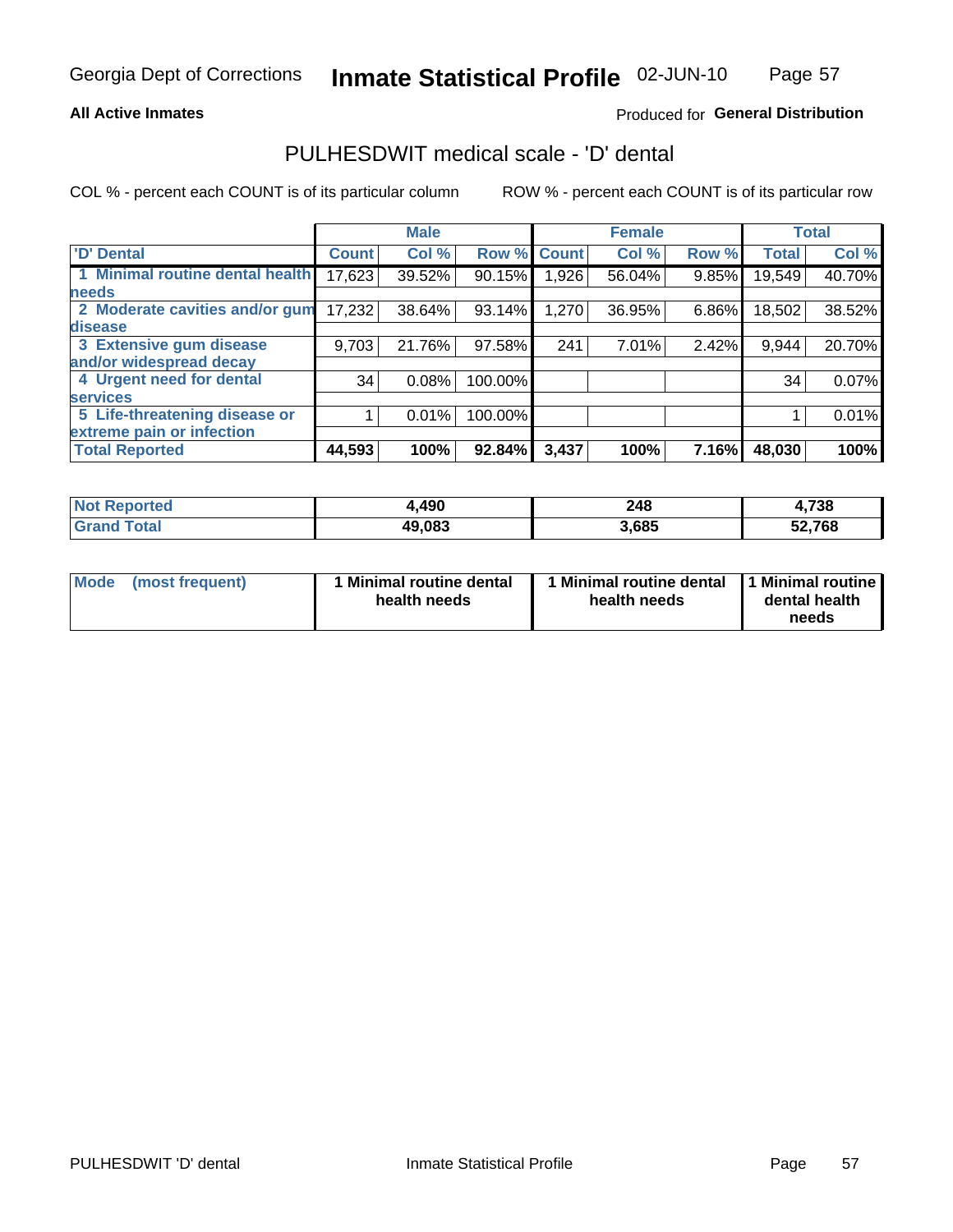## **All Active Inmates**

## Produced for General Distribution

## PULHESDWIT medical scale - 'W' work ability

COL % - percent each COUNT is of its particular column

|                                 |                    | <b>Male</b> |        |             | <b>Female</b> |          |              | <b>Total</b> |
|---------------------------------|--------------------|-------------|--------|-------------|---------------|----------|--------------|--------------|
| <b>W' work ability</b>          | Count <sup>1</sup> | Col %       |        | Row % Count | Col %         | Row %    | <b>Total</b> | Col %        |
| 1 Unrestricted work or activity | 39,148             | 83.35%      | 93.30% | 2,813       | 79.51%        | $6.70\%$ | 41,961       | 83.08%       |
| 2 Minor restrictions on type of | 6,139              | 13.07%      | 91.75% | 552         | 15.60%        | 8.25%    | 6,691        | 13.25%       |
| <b>work</b>                     |                    |             |        |             |               |          |              |              |
| 3 Moderate restrictions on type | 1,121              | 2.39%       | 91.36% | 106         | $3.00\%$      | 8.64%    | 1,227        | 2.43%        |
| of work                         |                    |             |        |             |               |          |              |              |
| 4 Major restrictions on type of | 442                | 0.94%       | 87.52% | 63          | 1.78%         | 12.48%   | 505          | 1.00%        |
| <b>work</b>                     |                    |             |        |             |               |          |              |              |
| 5 Cannot work under any         | 121                | 0.26%       | 96.80% | 4           | 0.11%         | 3.20%    | 125          | 0.25%        |
| <b>circumstances</b>            |                    |             |        |             |               |          |              |              |
| <b>Total Reported</b>           | 46,971             | 100%        | 93.00% | 3,538       | 100%          | 7.00%    | 50,509       | 100.0%       |

| <b>Not Reported</b>   | <b>2112</b><br>. | 147   | 2,259  |
|-----------------------|------------------|-------|--------|
| Total<br><b>Grand</b> | 49,083           | 3,685 | 52,768 |

| <b>Mode</b>     | 1 Unrestricted work or | 1 Unrestricted work or | 1 Unrestricted   |
|-----------------|------------------------|------------------------|------------------|
| (most frequent) | activity               | activity               | work or activity |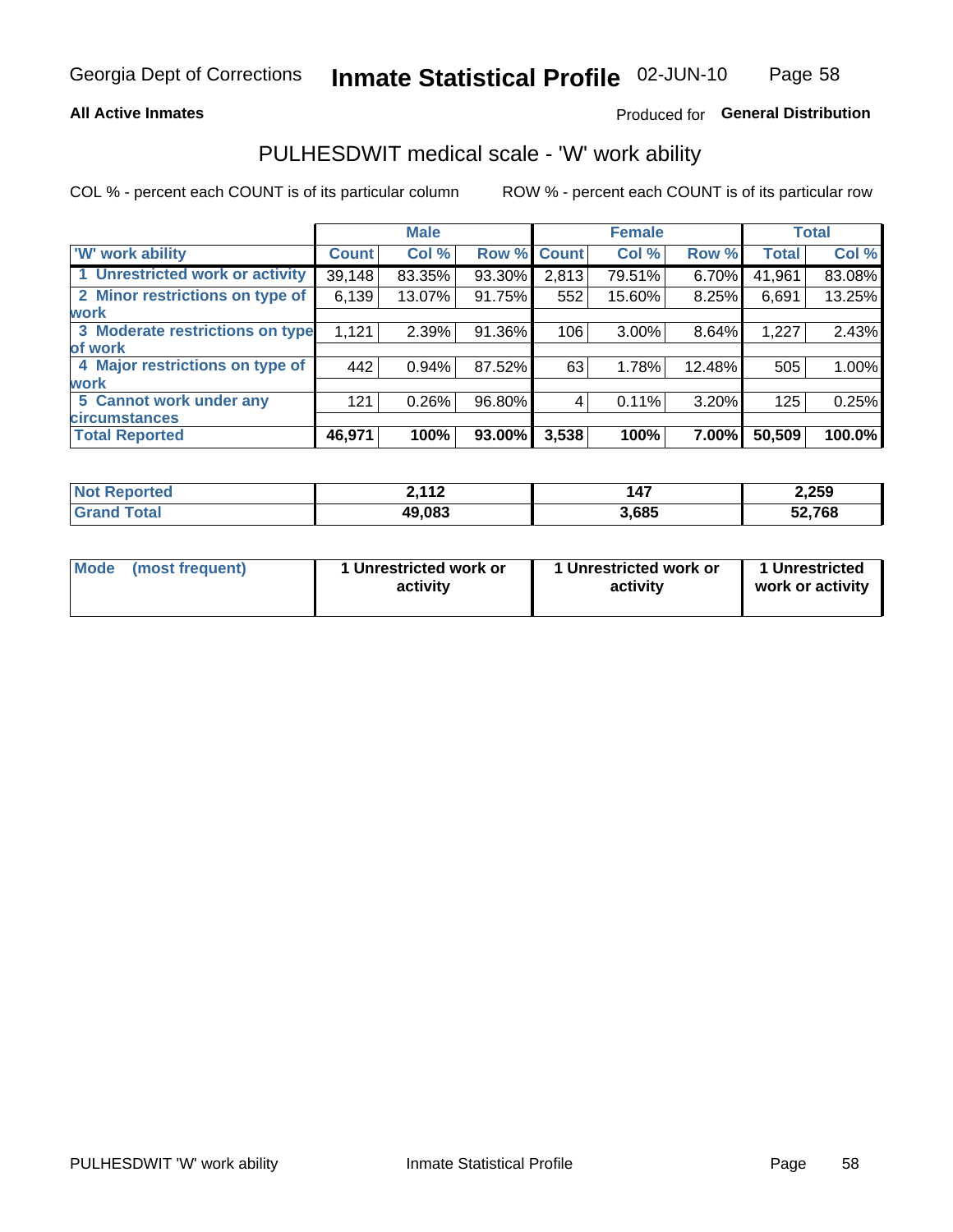### **All Active Inmates**

## Produced for General Distribution

# PULHESDWIT medical scale - 'I' impairment

COL % - percent each COUNT is of its particular column

|                                                      |              | <b>Male</b> |         |             | <b>Female</b> |        |              | <b>Total</b> |
|------------------------------------------------------|--------------|-------------|---------|-------------|---------------|--------|--------------|--------------|
| <b>T' Impairment</b>                                 | <b>Count</b> | Col %       |         | Row % Count | Col %         | Row %  | <b>Total</b> | Col %        |
| 1 No impairments or<br>disabilities                  | 46,669       | 99.43%      | 92.98%  | 3,522       | 99.60%        | 7.02%  | 50,191       | 99.44%       |
| 2 Wheelchair-bound but<br>otherwise OK               | 156          | 0.33%       | 96.30%  | 6           | 0.17%         | 3.70%  | 162          | 0.32%        |
| <b>3 Needs low-level Assisted</b>                    | 33           | 0.07%       | 89.19%  | 4           | 0.11%         | 10.81% | 37           | 0.07%        |
| Living (level I)<br>4 Needs moderate Assisted        | 15           | 0.03%       | 100.00% |             |               |        | 15           | 0.03%        |
| Living (level II)<br><b>5 Needs maximal Assisted</b> | 63           | 0.13%       | 94.03%  | 4           | 0.11%         | 5.97%  | 67           | 0.13%        |
| <b>Living (level III)</b><br><b>Total Reported</b>   | 46,936       | 100%        | 92.99%  | 3,536       | 100%          | 7.01%  | 50,472       | 100%         |

| Not i<br>Reported | 2,147  | 149   | 2,296  |
|-------------------|--------|-------|--------|
| Total<br>' Grano  | 49,083 | 3,685 | 52,768 |

| Mode | (most frequent) | 1 No impairments or<br>disabilities | 1 No impairments or<br>disabilities | 1 No impairments<br>or disabilities |
|------|-----------------|-------------------------------------|-------------------------------------|-------------------------------------|
|------|-----------------|-------------------------------------|-------------------------------------|-------------------------------------|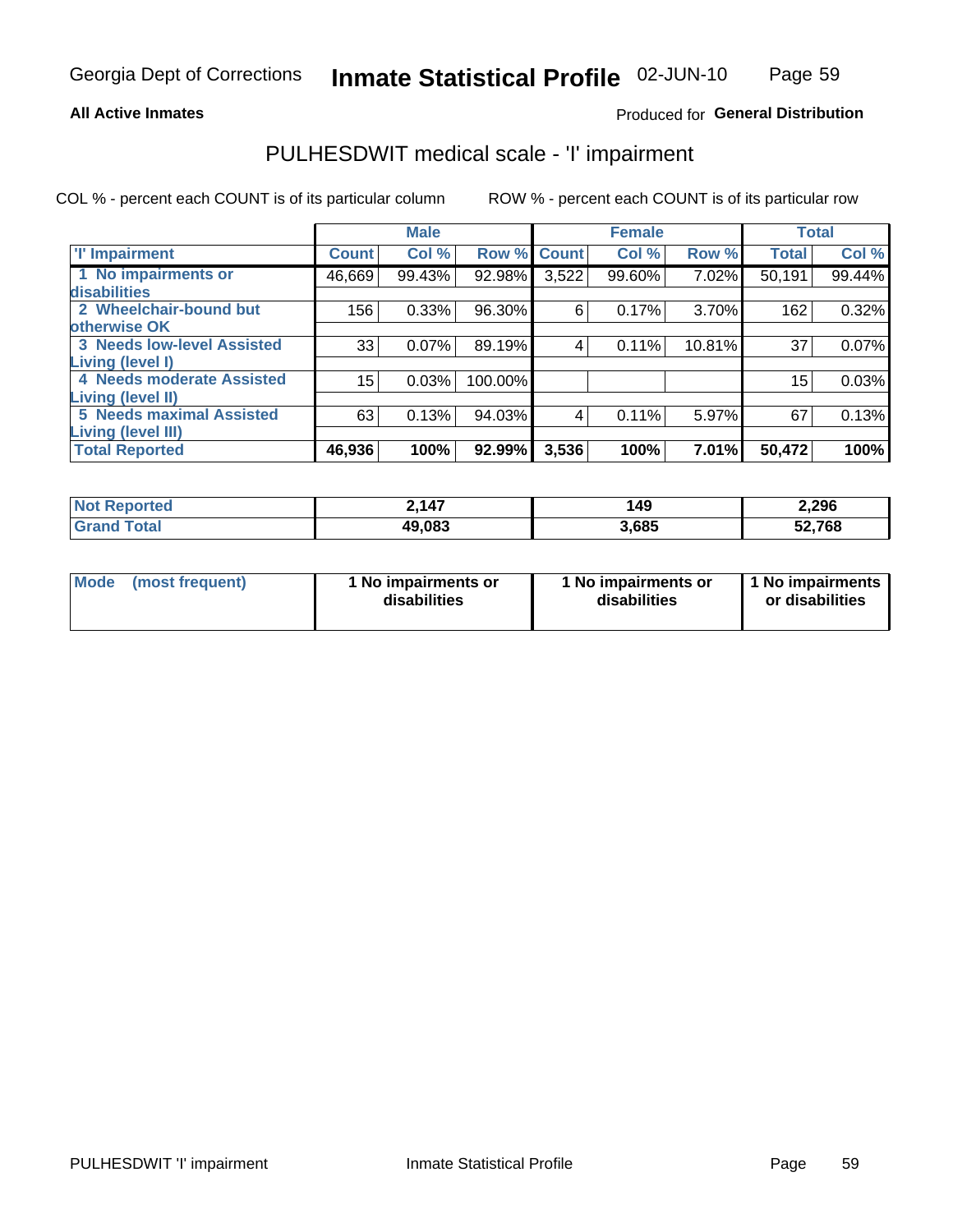## **All Active Inmates**

## Produced fo General Distribution

# PULHESDWIT medical scale - 'T' transportability

COL % - percent each COUNT is of its particular column

|                              |                 | <b>Male</b> |         |       | <b>Female</b> |       | <b>Total</b> |        |
|------------------------------|-----------------|-------------|---------|-------|---------------|-------|--------------|--------|
| <b>T' Transportability</b>   | <b>Count</b>    | Col %       | Row %   | Count | Col %         | Row % | <b>Total</b> | Col %  |
| 1 Can be transported in any  | 46,753          | 99.63%      | 93.01%  | 3,516 | 99.72%        | 6.99% | 50,269       | 99.64% |
| ordinary approved vehicle    |                 |             |         |       |               |       |              |        |
| 2 Wheelchair-bound, not      | 65              | 0.14%       | 91.55%  | 6     | 0.17%         | 8.45% | 71           | 0.14%  |
| needing special vehicle      |                 |             |         |       |               |       |              |        |
| 3 Wheelchair-bound, requires | 16 <sub>1</sub> | 0.03%       | 94.12%  |       | 0.03%         | 5.88% | 17           | 0.03%  |
| special vehicle              |                 |             |         |       |               |       |              |        |
| 4 Needs specially-equipped   |                 | 0.01%       | 100.00% |       |               |       |              | 0.01%  |
| medical vehicle              |                 |             |         |       |               |       |              |        |
| <b>5 Requires ambulance</b>  | 86              | 0.18%       | 96.63%  | 3     | 0.09%         | 3.37% | 89           | 0.18%  |
| transport                    |                 |             |         |       |               |       |              |        |
| <b>Total Reported</b>        | 46,927          | 100%        | 93.01%  | 3,526 | 100%          | 6.99% | 50,453       | 100%   |

| <b>Not</b><br>Reported | 2,156  | 159   | 2,315  |
|------------------------|--------|-------|--------|
| Total                  | 49,083 | 3,685 | 52,768 |

|  | Mode (most frequent) | 1 Can be transported in any 1 Can be transported in any<br>ordinary approved vehicle   ordinary approved vehicle   transported in any |  | 1 Can be<br>  ordinary approved  <br>vehicle |
|--|----------------------|---------------------------------------------------------------------------------------------------------------------------------------|--|----------------------------------------------|
|--|----------------------|---------------------------------------------------------------------------------------------------------------------------------------|--|----------------------------------------------|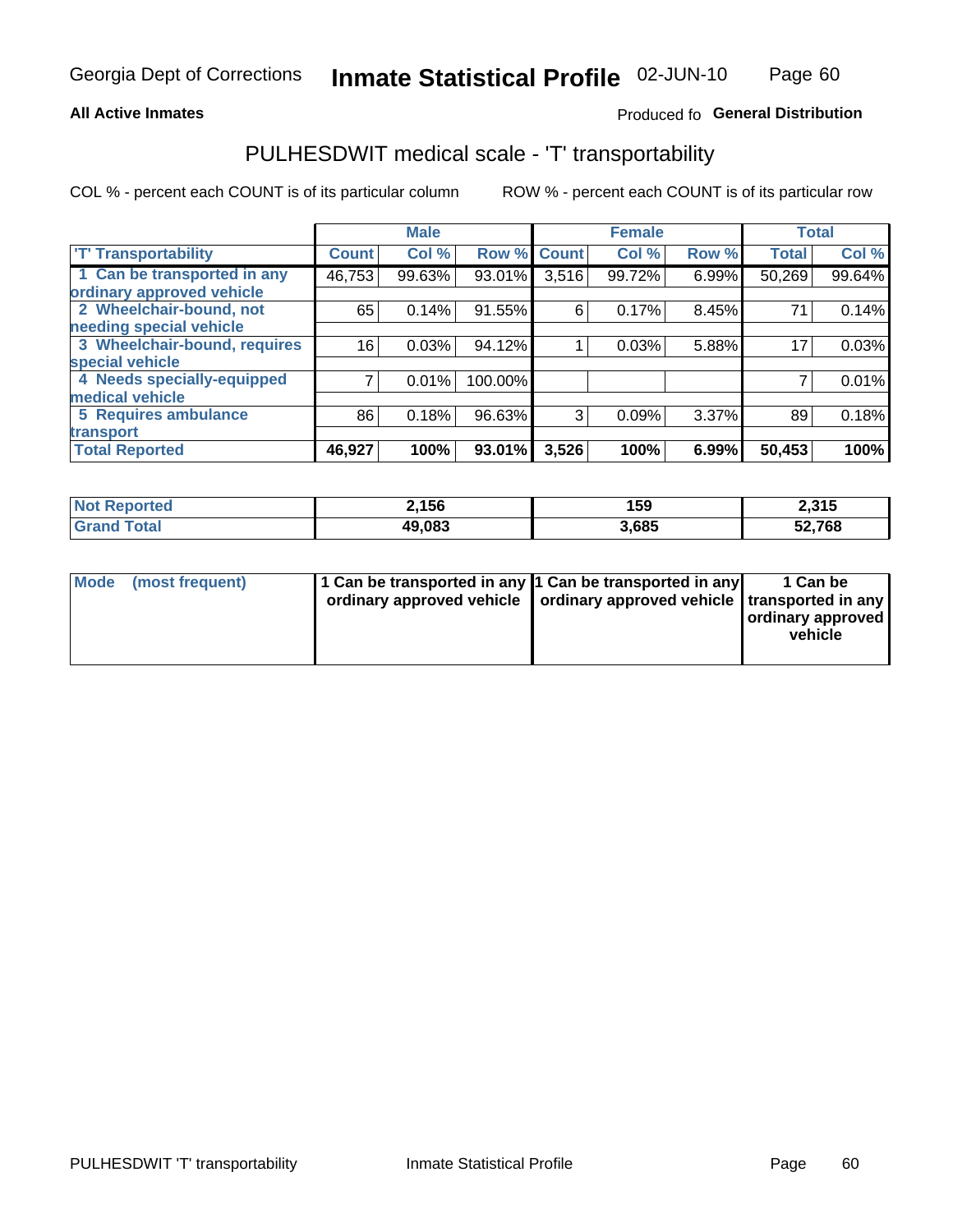## **All Active Inmates**

## Produced for General Distribution

## Criminality in family, self-reported

COL % - percent each COUNT is of its particular column

|                              |              | <b>Male</b> |        |              | <b>Female</b> |           |              | <b>Total</b> |
|------------------------------|--------------|-------------|--------|--------------|---------------|-----------|--------------|--------------|
| <b>Criminality In Family</b> | <b>Count</b> | Col%        | Row %  | <b>Count</b> | Col %         | Row %     | <b>Total</b> | Col %        |
| Yes, criminality in family   | 8.969        | 21.75%      | 88.89% | 1.121        | 44.05%        | $11.11\%$ | 10,090       | 23.05%       |
| No criminality in family     | 32,261       | 78.25%      | 95.77% | 1.424        | 55.95%        |           | 4.23% 33,685 | 76.95%       |
| <b>Total Reported</b>        | 41,230       | 100%        | 94.19% | 2,545        | 100%          |           | 5.81% 43,775 | 100%         |

| <b>Not Reported</b> | 7,853  | 140   | 8,993        |
|---------------------|--------|-------|--------------|
| <b>Total</b>        | 49,083 | 3,685 | 52,768<br>ວ∠ |

|  | Mode (most frequent) | No criminality in family | No criminality in family | No criminality in<br>family |
|--|----------------------|--------------------------|--------------------------|-----------------------------|
|--|----------------------|--------------------------|--------------------------|-----------------------------|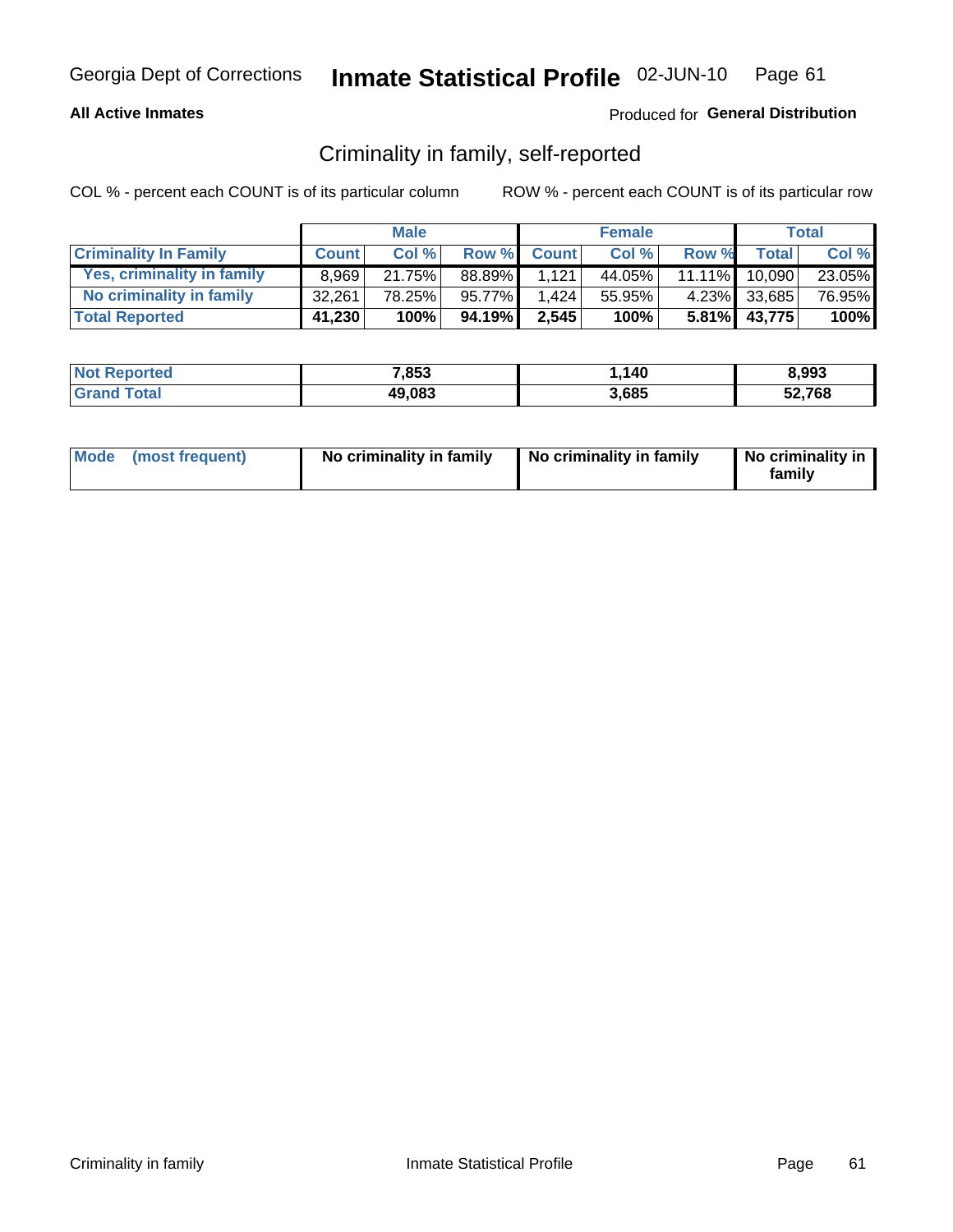## **All Active Inmates**

## Produced for General Distribution

## Alcoholism in family, self-reported

COL % - percent each COUNT is of its particular column

|                             |              | <b>Male</b> |        |              | <b>Female</b> |           |              | Total  |
|-----------------------------|--------------|-------------|--------|--------------|---------------|-----------|--------------|--------|
| <b>Alcoholism In Family</b> | <b>Count</b> | Col%        | Row %  | <b>Count</b> | Col %         | Row %     | <b>Total</b> | Col %  |
| Yes, alcoholism in family   | 5.771        | $14.00\%$   | 89.71% | 662          | 26.01%        | $10.29\%$ | 6.433        | 14.70% |
| No alcoholism in family     | 35.459       | $86.00\%$   | 94.96% | 1,883        | 73.99%        |           | 5.04% 37,342 | 85.30% |
| <b>Total Reported</b>       | 41,230       | 100%        | 94.19% | 2,545        | 100%          |           | 5.81% 43,775 | 100%   |

| <b>Not Reported</b> | 7,853  | 140   | 8,993        |
|---------------------|--------|-------|--------------|
| Total               | 49,083 | 3,685 | 52,768<br>ວ∠ |

|  | Mode (most frequent) | No alcoholism in family | No alcoholism in family | No alcoholism in<br>family |
|--|----------------------|-------------------------|-------------------------|----------------------------|
|--|----------------------|-------------------------|-------------------------|----------------------------|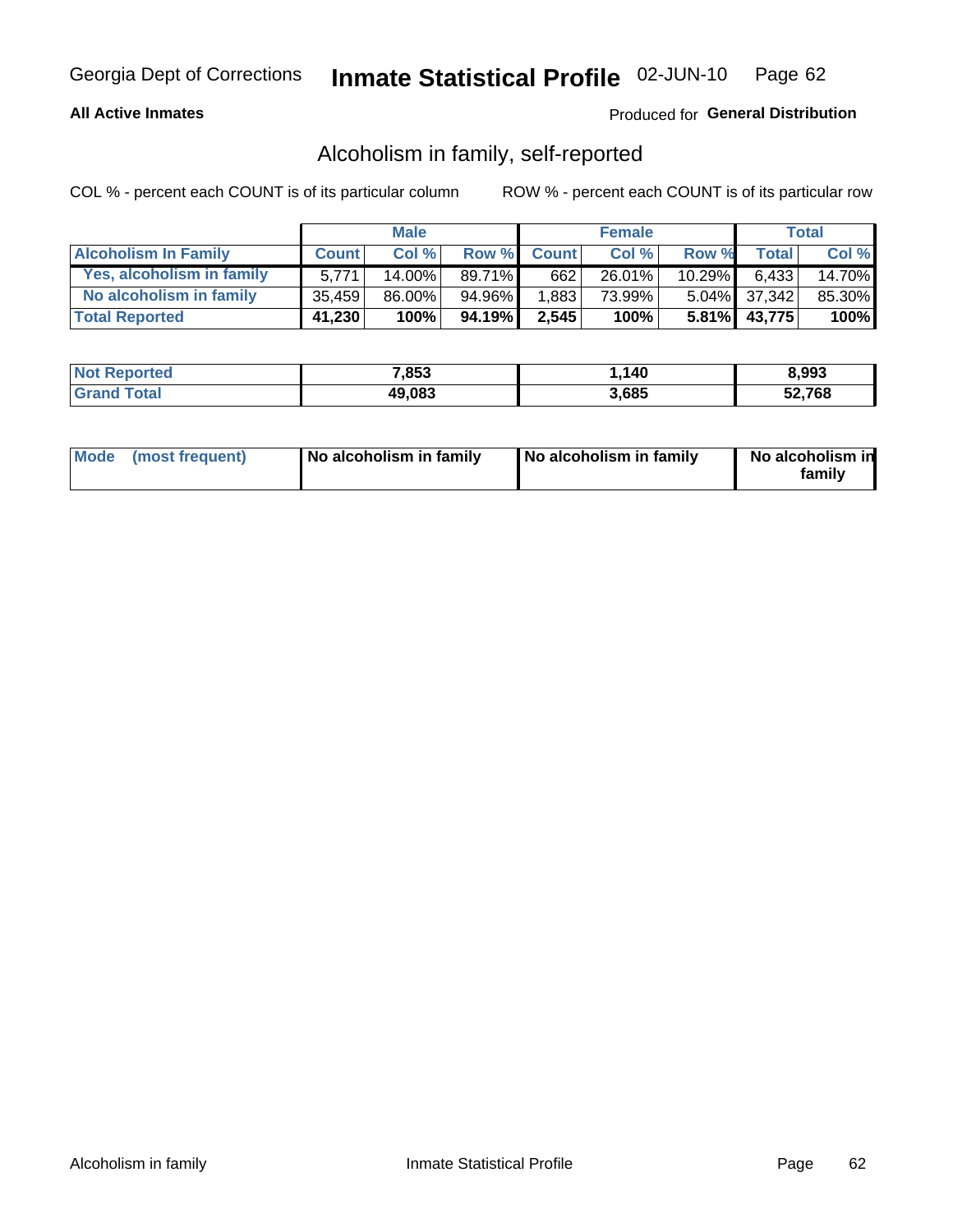## **All Active Inmates**

## Produced for General Distribution

## Drug abuse in family, self-reported

COL % - percent each COUNT is of its particular column

|                           |              | <b>Male</b> |           |              | <b>Female</b> |           |              | Total    |
|---------------------------|--------------|-------------|-----------|--------------|---------------|-----------|--------------|----------|
| Drug Abuse In Family      | <b>Count</b> | Col%        | Row %     | <b>Count</b> | Col %         | Row %     | <b>Total</b> | Col %    |
| Yes, drug abuse in family | 3.167        | 7.68%       | 84.27%    | 591          | 23.22%        | $15.73\%$ | 3.758        | $8.58\%$ |
| No drug abuse in family   | 38,063       | $92.32\%$   | $95.12\%$ | 1,954        | 76.78%        | $4.88\%$  | 40,017       | 91.42%   |
| <b>Total Reported</b>     | 41,230       | 100%        | 94.19%    | 2,545        | 100%          |           | 5.81% 43,775 | $100\%$  |

| <b>Not Reported</b> | 7,853  | 140   | 8,993        |
|---------------------|--------|-------|--------------|
| Total               | 49,083 | 3,685 | 52,768<br>ວ∠ |

|  | Mode (most frequent) | No drug abuse in family | No drug abuse in family | No drug abuse in<br>familv |
|--|----------------------|-------------------------|-------------------------|----------------------------|
|--|----------------------|-------------------------|-------------------------|----------------------------|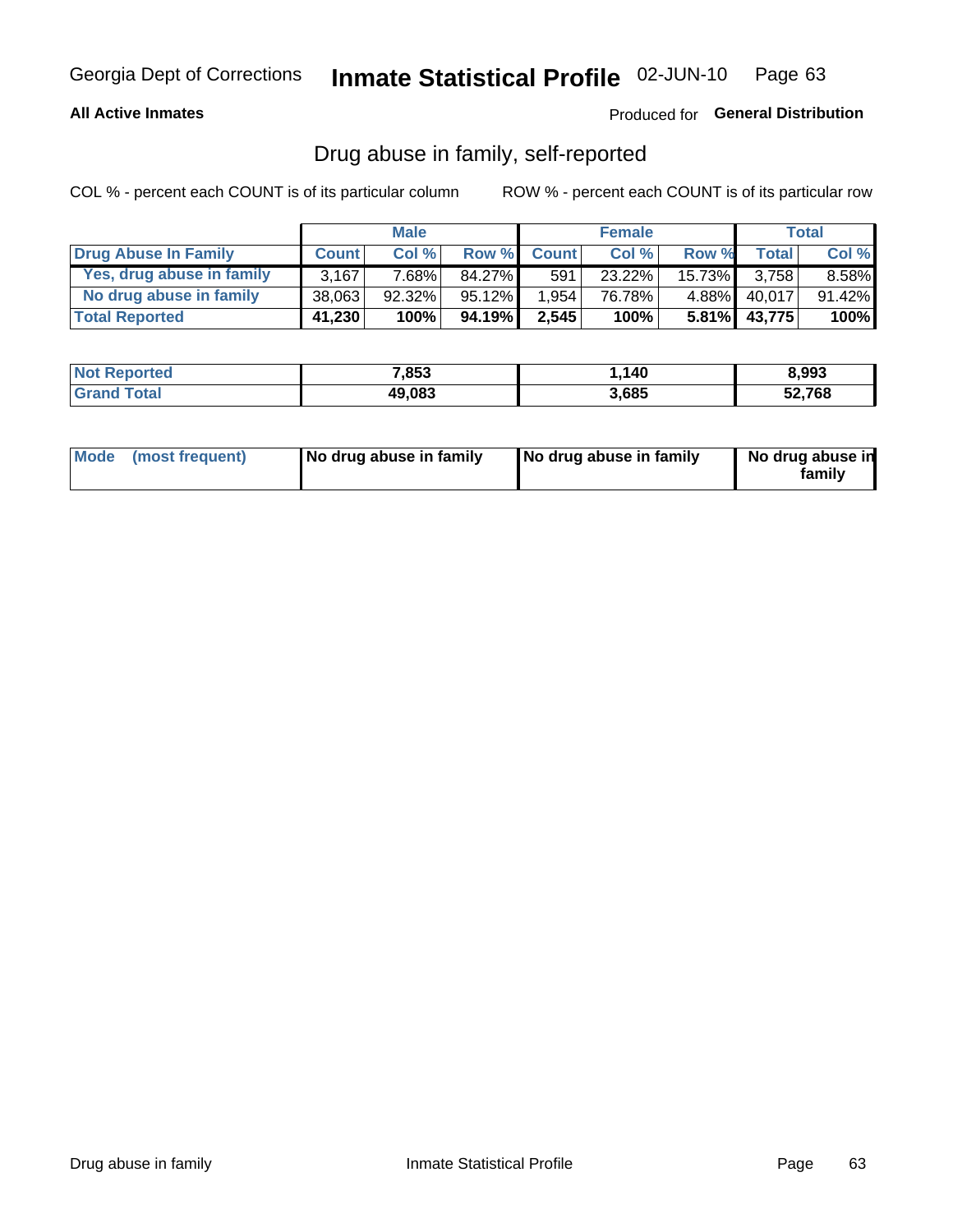## **All Active Inmates**

## Produced for General Distribution

## Subjected to frequent beatings, self-reported

COL % - percent each COUNT is of its particular column

|                            |              | <b>Male</b> |        |              | <b>Female</b> |          |        | Total  |
|----------------------------|--------------|-------------|--------|--------------|---------------|----------|--------|--------|
| <b>Frequent beatings</b>   | <b>Count</b> | Col %       | Row %  | <b>Count</b> | Col %         | Row %    | Total  | Col%   |
| Yes, subjected to frequent | 1,628        | 3.95%       | 81.08% | 380          | 14.93%        | 18.92%   | 2,008  | 4.59%  |
| beatings                   |              |             |        |              |               |          |        |        |
| Not subjected to frequent  | 39,602       | 96.05%      | 94.82% | 2,165        | 85.07%        | $5.18\%$ | 41.767 | 95.41% |
| beatings                   |              |             |        |              |               |          |        |        |
| <b>Total Reported</b>      | 41,230       | 100%        | 94.19% | 2,545        | 100%          | $5.81\%$ | 43,775 | 100%   |

| <b>Not</b><br>Reported | 7,853  | ,140  | 8,993  |
|------------------------|--------|-------|--------|
| Total                  | 49,083 | 3,685 | 52,768 |

| Mode | (most frequent) | Not subjected to frequent<br>beatings | Not subjected to frequent   Not subjected to<br>beatings | <b>frequent beatings</b> |
|------|-----------------|---------------------------------------|----------------------------------------------------------|--------------------------|
|      |                 |                                       |                                                          |                          |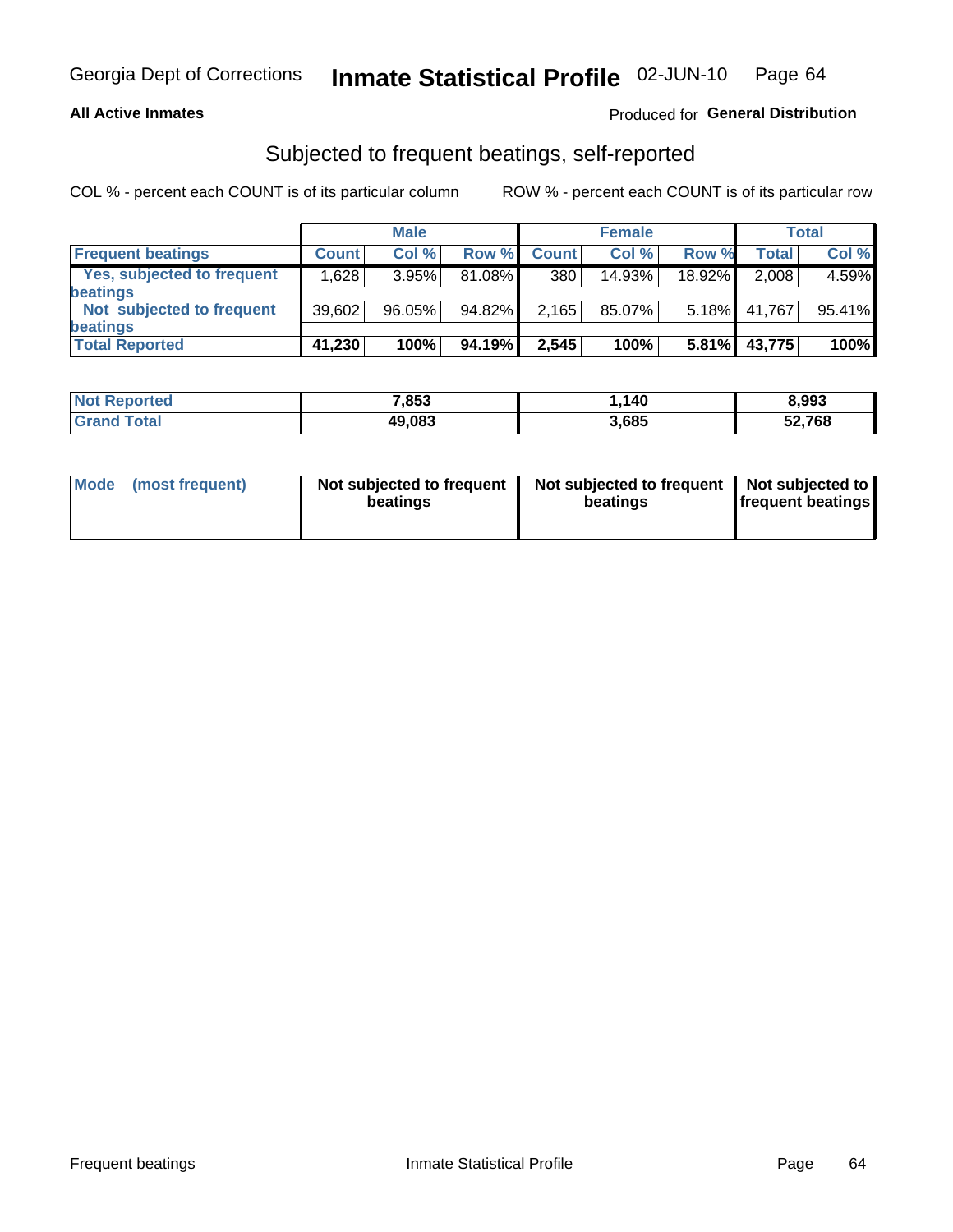## **All Active Inmates**

## Produced for General Distribution

## Father absent during inmate's childhood

COL % - percent each COUNT is of its particular column

|                           |              | <b>Male</b> |         |              | <b>Female</b> |          |              | Total  |
|---------------------------|--------------|-------------|---------|--------------|---------------|----------|--------------|--------|
| <b>Father Absent</b>      | <b>Count</b> | Col %       | Row %   | <b>Count</b> | Col %         | Row %    | <b>Total</b> | Col %  |
| Yes, father was absent    | 20.080       | 48.70%      | 95.53%  | 940          | 36.94%        |          | 4.47% 21.020 | 48.02% |
| No, father was not absent | 21.150       | $51.30\%$   | 92.95%  | 1,605        | $63.06\%$     |          | 7.05% 22,755 | 51.98% |
| <b>Total Reported</b>     | 41,230       | 100%        | 94.19%I | 2,545        | 100%          | $5.81\%$ | 43.775       | 100%   |

| <b>Not Reported</b> | 7,853  | .140  | 8,993  |
|---------------------|--------|-------|--------|
| <b>Total</b>        | 49,083 | 3,685 | 52,768 |

|  | Mode (most frequent) |  | No, father was not absent No, father was not absent No, father was not | absent |
|--|----------------------|--|------------------------------------------------------------------------|--------|
|--|----------------------|--|------------------------------------------------------------------------|--------|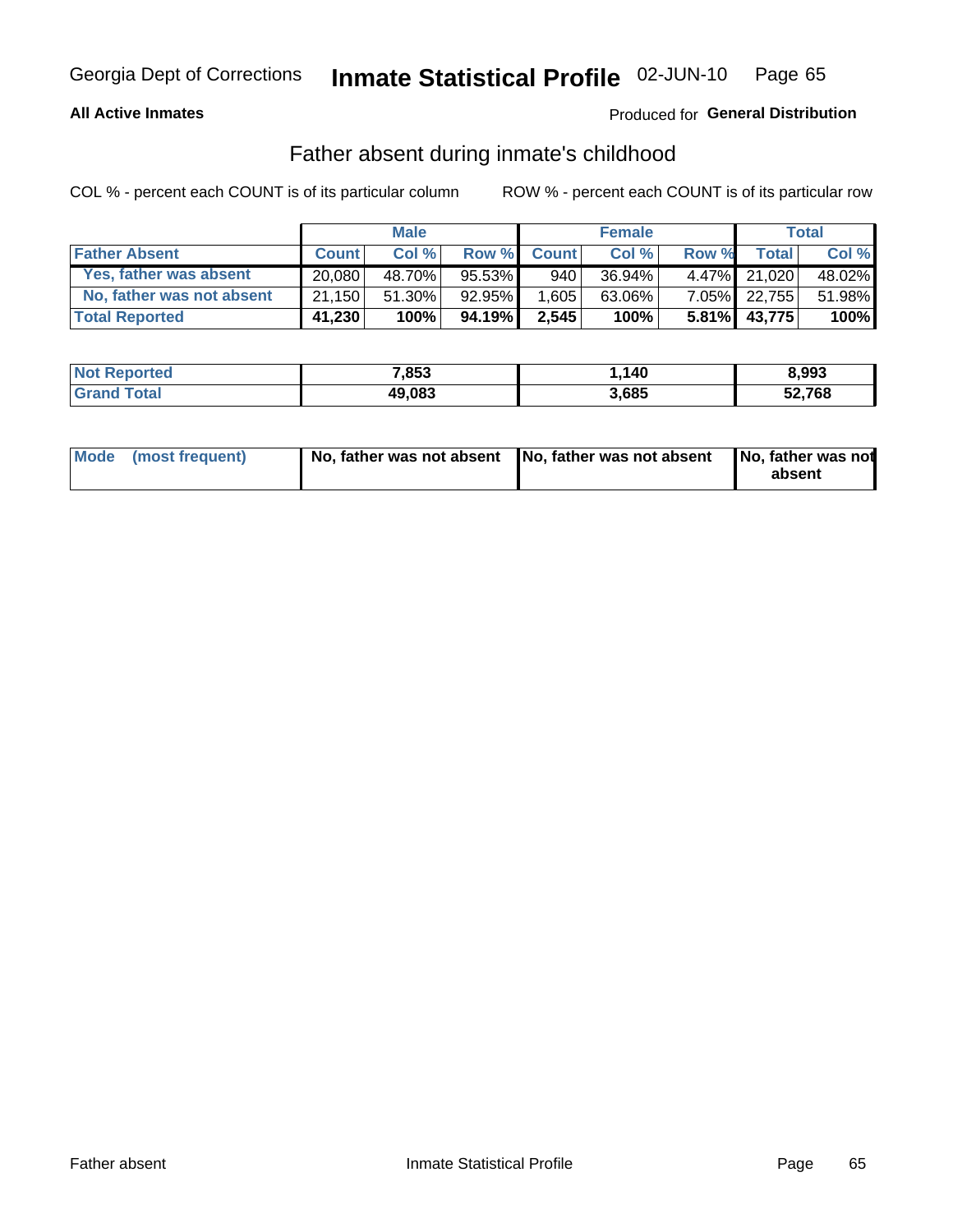## **All Active Inmates**

## Produced for General Distribution

## Mother absent during inmate's childhood

COL % - percent each COUNT is of its particular column

|                           |              | <b>Male</b> |        |              | <b>Female</b> |          |              | Total  |
|---------------------------|--------------|-------------|--------|--------------|---------------|----------|--------------|--------|
| <b>Mother Absent</b>      | <b>Count</b> | Col%        | Row %  | <b>Count</b> | Col %         | Row %    | <b>Total</b> | Col %  |
| Yes, mother was absent    | 5.312        | 12.88%      | 93.70% | 357          | 14.03%        | $6.30\%$ | 5,669        | 12.95% |
| No, mother was not absent | 35,918       | 87.12%      | 94.26% | 2,188        | 85.97%        |          | 5.74% 38,106 | 87.05% |
| <b>Total Reported</b>     | 41,230       | 100%        | 94.19% | 2,545        | 100%          | $5.81\%$ | 43.775       | 100%   |

| <b>Not Reported</b> | 7,853  | 140   | 8,993        |
|---------------------|--------|-------|--------------|
| Total               | 49,083 | 3,685 | 52,768<br>ວ∠ |

| Mode (most frequent) | No, mother was not absent   No, mother was not absent   No, mother was | not absent |
|----------------------|------------------------------------------------------------------------|------------|
|                      |                                                                        |            |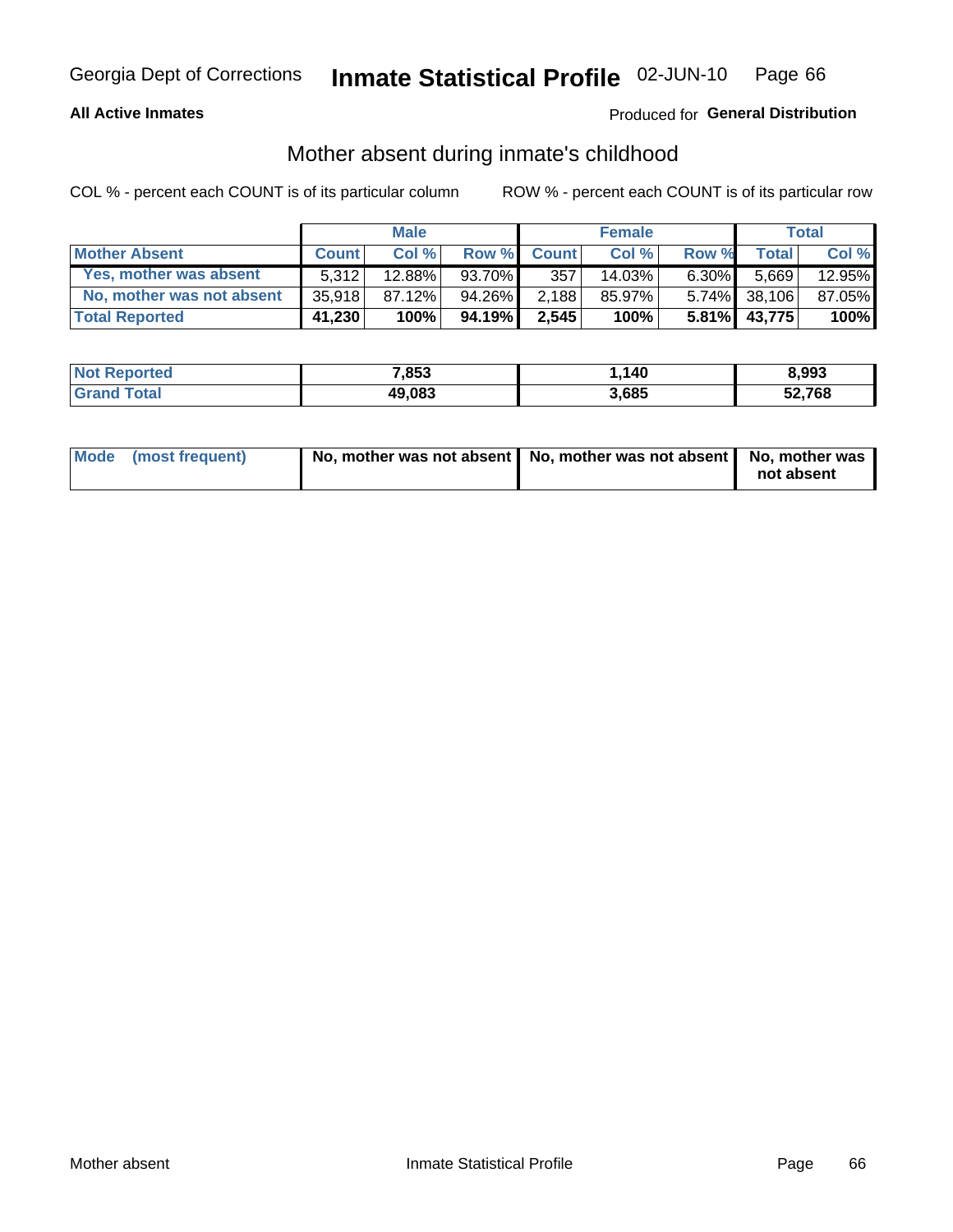## **All Active Inmates**

## Produced for General Distribution

## Inmate diagnosed as manipulative

COL % - percent each COUNT is of its particular column

|                       |              | <b>Male</b> |           |              | <b>Female</b> |          |              | Total  |
|-----------------------|--------------|-------------|-----------|--------------|---------------|----------|--------------|--------|
| <b>Manipulative</b>   | <b>Count</b> | Col %       | Row %     | <b>Count</b> | Col%          | Row %    | <b>Total</b> | Col %  |
| Yes, manipulative     | 7.884        | $20.48\%$   | $99.52\%$ | 38           | .50%          | $0.48\%$ | 7.922        | 19.31% |
| No, not manipulative  | 30.609       | 79.52%      | 92.47%    | 2,491        | 98.50%        |          | 7.53% 33,100 | 80.69% |
| <b>Total Reported</b> | 38,493       | 100%        | 93.84%    | 2,529        | 100%          | $6.16\%$ | 41,022       | 100%   |

| <b>Not Reported</b>      | 10,590 | .156  | 746<br>44<br>. |
|--------------------------|--------|-------|----------------|
| Total<br><b>∣Grand T</b> | 49,083 | 3,685 | 52,768         |

|  | Mode (most frequent) | No, not manipulative | , No, not manipulative | No. not<br><b>I</b> manipulative |
|--|----------------------|----------------------|------------------------|----------------------------------|
|--|----------------------|----------------------|------------------------|----------------------------------|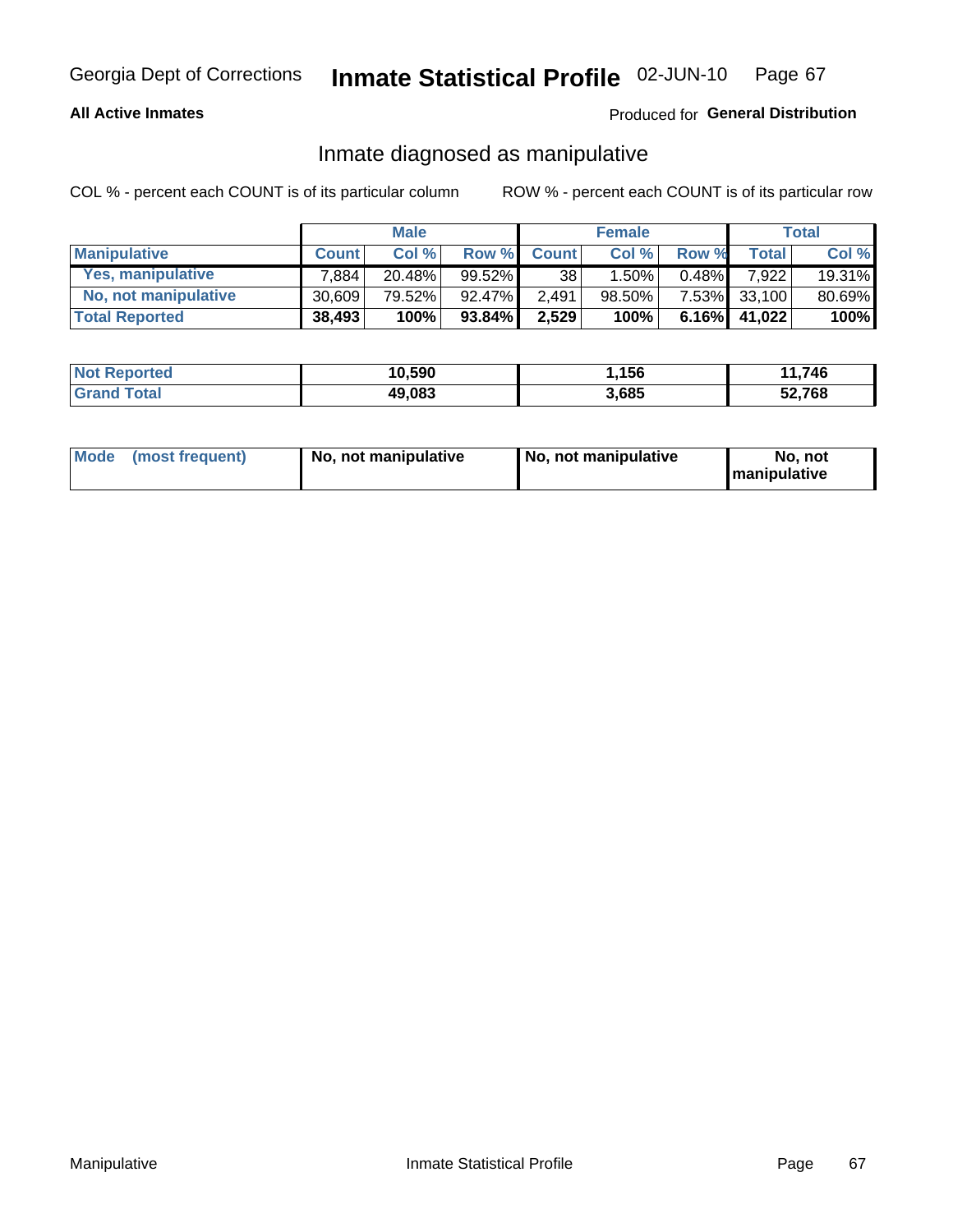## **All Active Inmates**

## Produced for General Distribution

## Inmate diagnosed as assaultive

COL % - percent each COUNT is of its particular column

|                           |              | <b>Male</b> |        |              | <b>Female</b> |          |              | Total  |
|---------------------------|--------------|-------------|--------|--------------|---------------|----------|--------------|--------|
| <b>Assaultive</b>         | <b>Count</b> | Col%        | Row %  | <b>Count</b> | Col %         | Row %    | <b>Total</b> | Col %  |
| Yes, assaultive           | 18.322       | 47.60%      | 95.08% | 948          | 37.49%        | $4.92\%$ | 19,270       | 46.97% |
| <b>No, not assaultive</b> | 20.171       | $52.40\%$   | 92.73% | 1,581        | $62.51\%$     |          | 7.27% 21,752 | 53.03% |
| <b>Total Reported</b>     | 38,493       | 100%        | 93.84% | 2,529        | 100%          |          | 6.16% 41,022 | 100%   |

| <b>Not Reported</b> | 10,590 | ,156  | 11,746<br>- - - |
|---------------------|--------|-------|-----------------|
| Total               | 49,083 | 3,685 | 52,768          |

|  | Mode (most frequent) | No, not assaultive | No, not assaultive | No, not assaultive |
|--|----------------------|--------------------|--------------------|--------------------|
|--|----------------------|--------------------|--------------------|--------------------|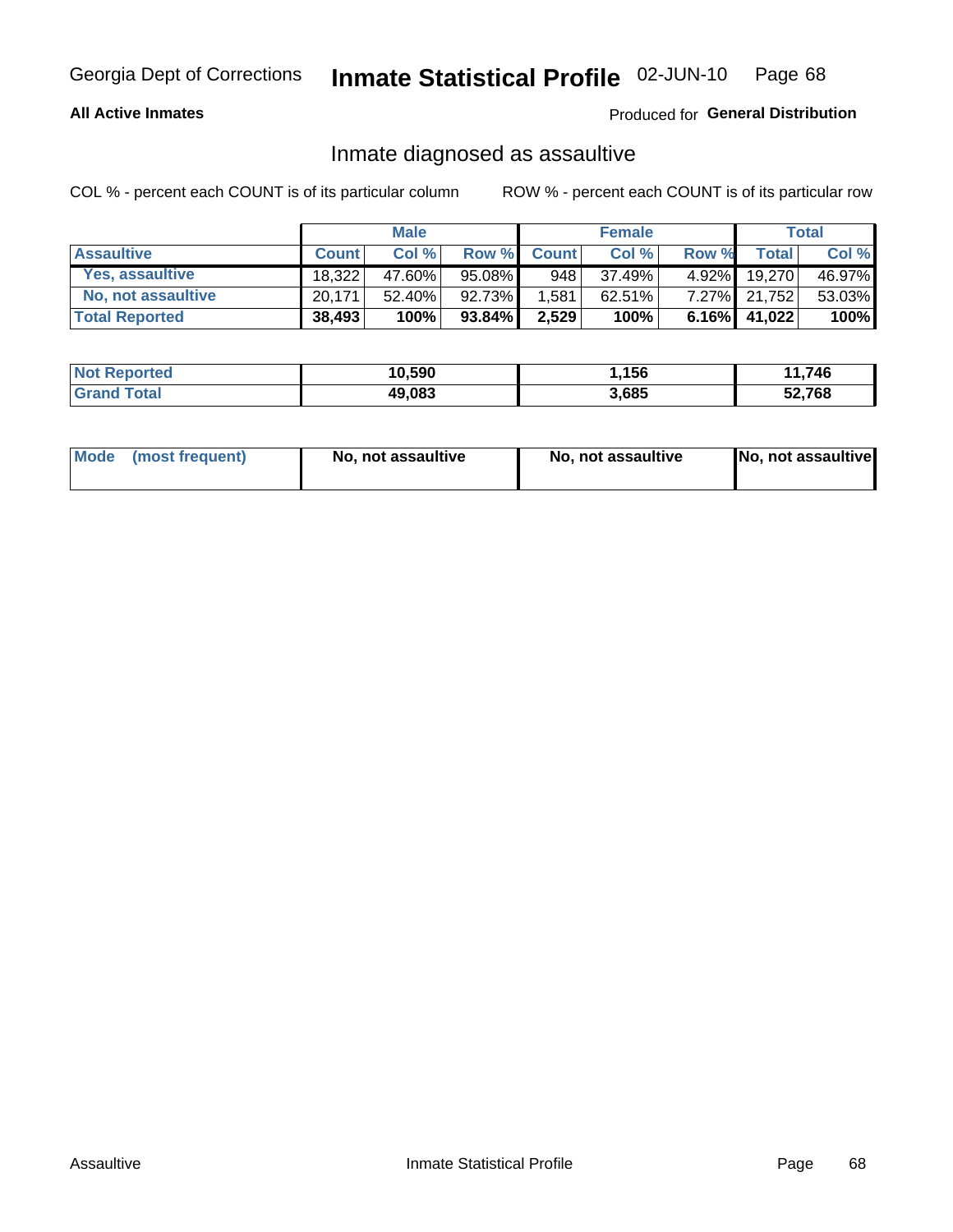#### Inmate Statistical Profile 02-JUN-10 Page 69

**All Active Inmates** 

## **Produced for General Distribution**

## Number of prior Georgia incarcerations

COL % - percent each COUNT is of its particular column

|                                       |              | <b>Male</b> |             |       | <b>Female</b> |       |        | <b>Total</b> |
|---------------------------------------|--------------|-------------|-------------|-------|---------------|-------|--------|--------------|
| <b>Num of Prior GA Incarcerations</b> | <b>Count</b> | Col %       | Row % Count |       | Col %         | Row % | Total  | Col %        |
|                                       | 28,404       | 57.87%      | 91.78%      | 2,545 | 69.06%        | 8.22% | 30,949 | 58.65%       |
|                                       | 8,613        | 17.55%      | 94.47%      | 504   | 13.68%        | 5.53% | 9,117  | 17.28%       |
| $\overline{2}$                        | 4,821        | 9.82%       | 94.34%      | 289   | 7.84%         | 5.66% | 5,110  | 9.68%        |
| 3                                     | 2,915        | 5.94%       | 95.35%      | 142   | 3.85%         | 4.65% | 3,057  | 5.79%        |
| $\boldsymbol{4}$                      | 1,785        | 3.64%       | 95.45%      | 85    | 2.31%         | 4.55% | 1,870  | 3.54%        |
| 5                                     | 1,100        | 2.24%       | 95.99%      | 46    | 1.25%         | 4.01% | 1,146  | 2.17%        |
| <b>More Than 5</b>                    | 1,445        | 2.94%       | 95.13%      | 74    | 2.01%         | 4.87% | 1,519  | 2.88%        |
| <b>Total Reported</b>                 | 49,083       | 100%        | 93.02%      | 3,685 | 100%          | 6.98% | 52,768 | 100%         |

| orted<br>NO.      |        |       |        |
|-------------------|--------|-------|--------|
| <b>otal</b><br>Gr | 49.083 | 3,685 | 52,768 |

| Mean (average)       | $\overline{.02}$ | .99 |
|----------------------|------------------|-----|
| Median (middle)      |                  |     |
| Mode (most frequent) |                  |     |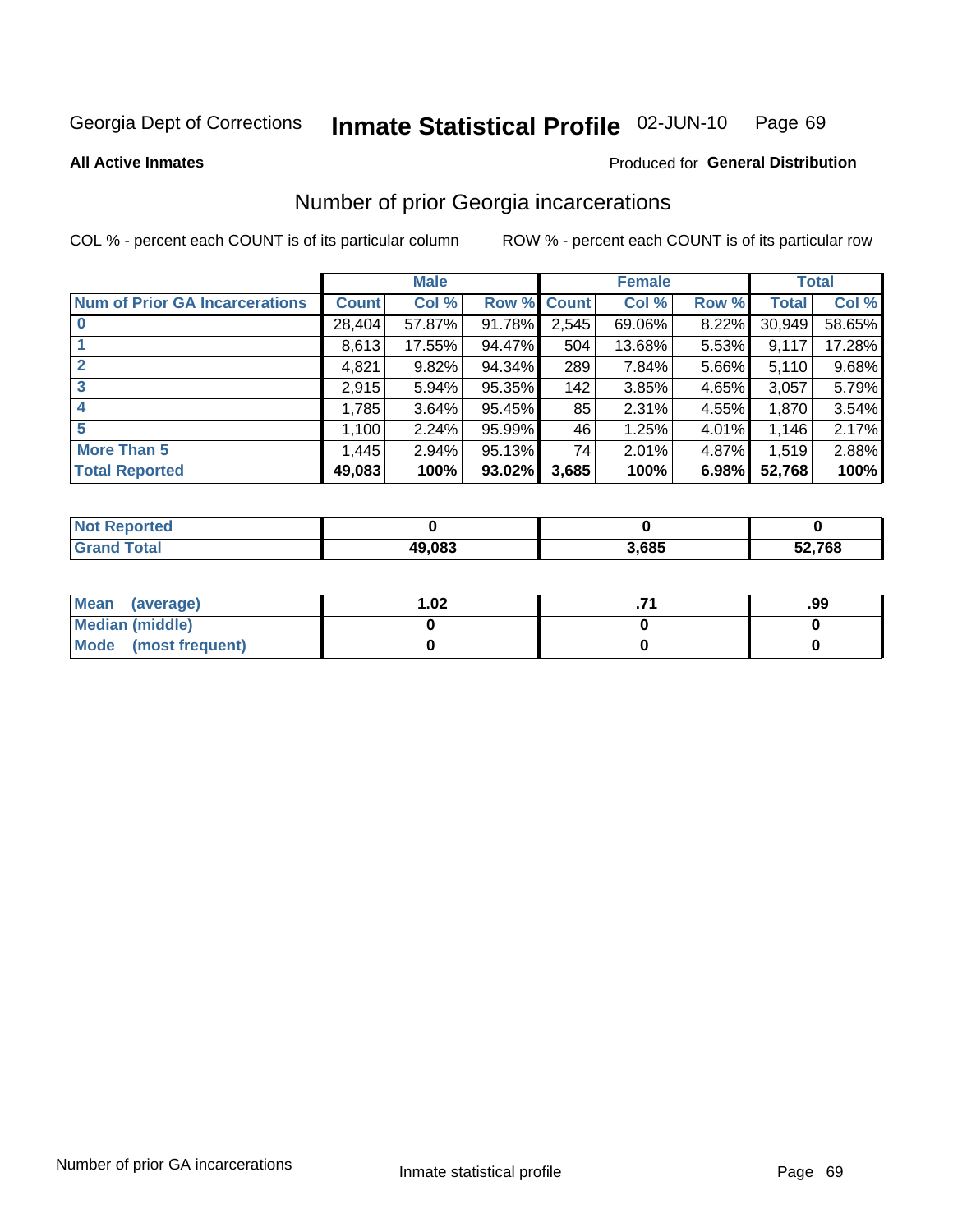#### Inmate Statistical Profile 02-JUN-10 Page 70

### **All Active Inmates**

### Produced for General Distribution

## Prison sentence in years

COL % - percent each COUNT is of its particular column

ROW % - percent each COUNT is of its particular row

|                                 |              | <b>Male</b> |         |                | <b>Female</b> |        |              | <b>Total</b> |
|---------------------------------|--------------|-------------|---------|----------------|---------------|--------|--------------|--------------|
| <b>Prison Sentence In Years</b> | <b>Count</b> | Col %       | Row %   | <b>Count</b>   | Col %         | Row %  | <b>Total</b> | Col %        |
| $0 - 1$                         | 1,172        | 2.39%       | 86.94%  | 176            | 4.78%         | 13.06% | 1,348        | 2.55%        |
| $1.1 - 2$                       | 3,542        | 7.22%       | 88.11%  | 478            | 12.97%        | 11.89% | 4,020        | 7.62%        |
| $2.1 - 3$                       | 3,876        | 7.90%       | 87.55%  | 551            | 14.95%        | 12.45% | 4,427        | 8.39%        |
| $3.1 - 4$                       | 2,811        | 5.73%       | 91.12%  | 274            | 7.44%         | 8.88%  | 3,085        | 5.85%        |
| $4.1 - 5$                       | 5,165        | 10.52%      | 90.44%  | 546            | 14.82%        | 9.56%  | 5,711        | 10.82%       |
| $5.1 - 6$                       | 1,954        | 3.98%       | 92.52%  | 158            | 4.29%         | 7.48%  | 2,112        | 4.00%        |
| $6.1 - 7$                       | 1,928        | 3.93%       | 93.05%  | 144            | 3.91%         | 6.95%  | 2,072        | 3.93%        |
| $7.1 - 8$                       | 1,759        | 3.58%       | 94.01%  | 112            | 3.04%         | 5.99%  | 1,871        | 3.55%        |
| $8.1 - 9$                       | 782          | 1.59%       | 92.98%  | 59             | 1.60%         | 7.02%  | 841          | 1.59%        |
| $9.1 - 10$                      | 5,991        | 12.21%      | 94.41%  | 355            | 9.63%         | 5.59%  | 6,346        | 12.03%       |
| $10.1 - 12$                     | 2,422        | 4.93%       | 95.09%  | 125            | 3.39%         | 4.91%  | 2,547        | 4.83%        |
| $12.1 - 15$                     | 3,790        | 7.72%       | 95.93%  | 161            | 4.37%         | 4.07%  | 3,951        | 7.49%        |
| $15.1 - 20$                     | 3,683        | 7.50%       | 96.29%  | 142            | 3.85%         | 3.71%  | 3,825        | 7.25%        |
| 20.1 - Over                     | 2,990        | 6.09%       | 97.27%  | 84             | 2.28%         | 2.73%  | 3,074        | 5.83%        |
| <b>Life</b>                     | 6,536        | 13.32%      | 95.54%  | 305            | 8.28%         | 4.46%  | 6,841        | 12.96%       |
| <b>Life Without Parole</b>      | 580          | 1.18%       | 97.81%  | 13             | 0.35%         | 2.19%  | 593          | 1.12%        |
| <b>Death</b>                    | 99           | 0.20%       | 98.02%  | $\overline{2}$ | 0.05%         | 1.98%  | 101          | 0.19%        |
| <b>Youthful Offenders</b>       | 3            | 0.01%       | 100.00% |                |               |        | 3            | 0.01%        |
| <b>Total Reported</b>           | 49,083       | 100%        | 93.02%  | 3,685          | 100%          | 6.98%  | 52,768       | 100.0%       |

| <b>Reported</b><br>I NOT |        |       |        |
|--------------------------|--------|-------|--------|
|                          | 49.083 | 3,685 | 52,768 |

### **Determinate (numeric) sentences only**

| <b>Mean</b> | ממו | .<br>. | O F<br>8.83 | .<br>. .<br>11.J <i>i</i> |
|-------------|-----|--------|-------------|---------------------------|
|             |     |        |             |                           |

All sentences (including determinate), with life, life without parole, and death sentences figured at 45 years

| $M\Omega$ :<br>$\overline{a}$<br>. .<br>7.88<br>14.15<br>18.US<br>___ |  |  |  |
|-----------------------------------------------------------------------|--|--|--|
|                                                                       |  |  |  |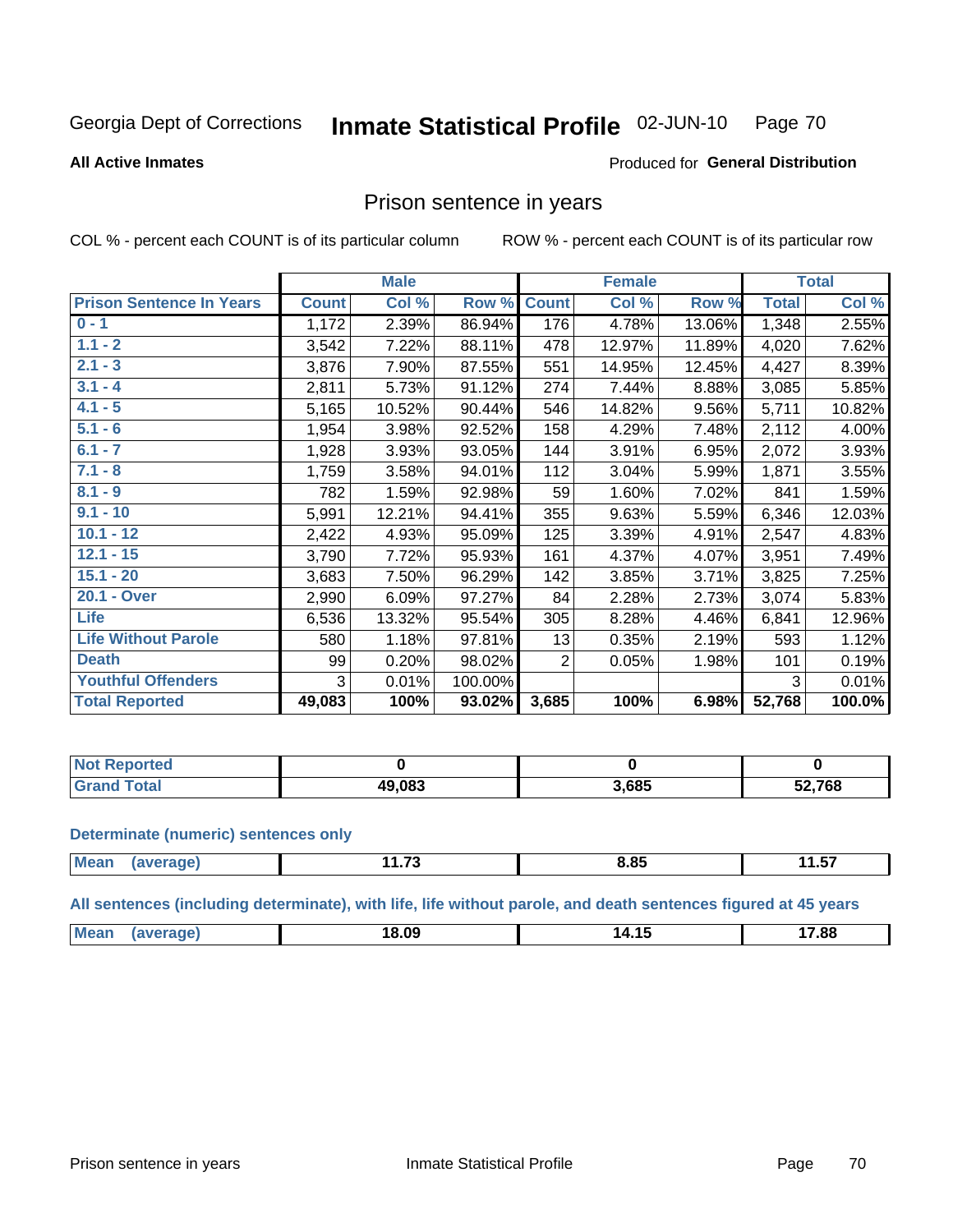#### Inmate Statistical Profile 02-JUN-10 Georgia Dept of Corrections Page 71

### **All Active Inmates**

### Produced for General Distribution

## Primary offense, broken out into felonies vs misdemeanors

COL % - percent each COUNT is of its particular column

|                                  |              | <b>Male</b> |                    | <b>Female</b> |          |              | Total   |
|----------------------------------|--------------|-------------|--------------------|---------------|----------|--------------|---------|
| <b>Felonies and Misdemeanors</b> | <b>Count</b> | Col%        | <b>Row % Count</b> | Col %         | Row %    | <b>Total</b> | Col %   |
| <b>Felonies</b>                  | 49.047       | 100.00%     | 93.02% 3.679       | $100.00\%$    | $6.98\%$ | 52.726       | 100.00% |
| <b>Total Reported</b>            | 49,047       | 100%        | $93.02\%$   3.679  | 100%          | 6.98%    | 52.726       | 100%    |

| <b>Not</b><br><b>orted</b> | 20<br>vu |        | - 4    |
|----------------------------|----------|--------|--------|
| <b>Grand</b>               | 49,083   | 49,053 | 52,768 |

| Mode (most frequent)<br>elonies | Felonies | Felonies |
|---------------------------------|----------|----------|
|---------------------------------|----------|----------|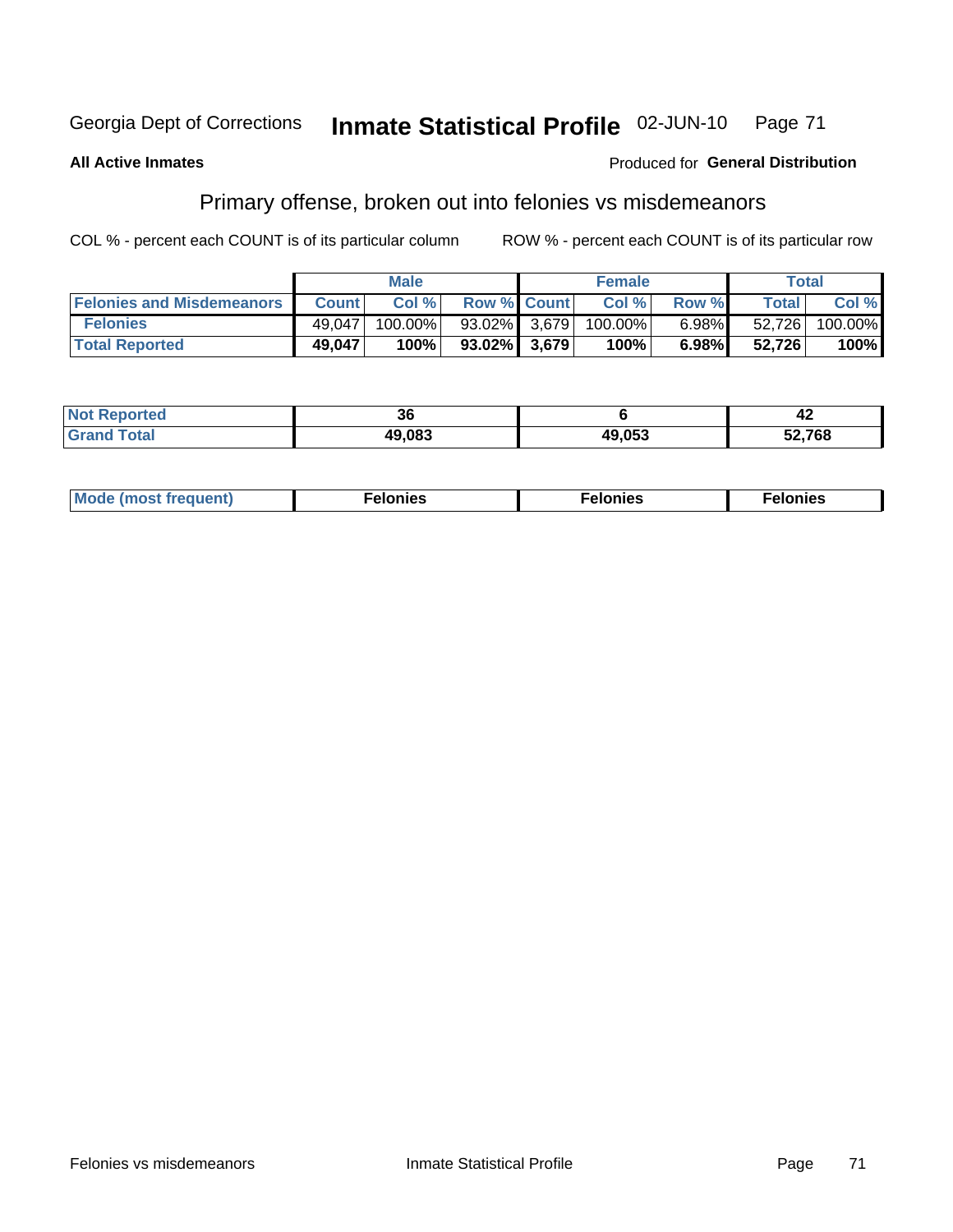#### Inmate Statistical Profile 02-JUN-10 Page 72

#### **All Active Inmates**

### Produced for General Distribution

## Primary offense, broken out into six broad crime categories

COL % - percent each COUNT is of its particular column

|                                  |              | <b>Male</b> |           |             | <b>Female</b> |          |              | <b>Total</b> |
|----------------------------------|--------------|-------------|-----------|-------------|---------------|----------|--------------|--------------|
| <b>Crime Categories</b>          | <b>Count</b> | Col %       |           | Row % Count | Col %         | Row %    | <b>Total</b> | Col %        |
| <b>Violent</b>                   | 22,646       | 46.17%      | 94.17%    | 1,401       | 38.08%        | 5.83%    | 24,047       | 45.61%       |
| <b>Sex Crime</b><br>$\mathbf{2}$ | 7,609        | 15.51%      | 98.52%    | 114         | 3.10%         | $1.48\%$ | 7,723        | 14.65%       |
| 3<br><b>Property</b>             | 9,201        | 18.76%      | 88.50%    | 1,196       | 32.51%        | 11.50%   | 10,397       | 19.72%       |
| <b>Drug</b><br>4                 | 7,538        | 15.37%      | $90.06\%$ | 832         | 22.61%        | 9.94%    | 8,370        | 15.87%       |
| <b>Habit/DUI</b><br>5            | 102          | .21%        | 91.89%    | 9           | .24%          | 8.11%    | 111          | .21%         |
| <b>Other</b><br>6                | 1,951        | 3.98%       | 93.89%    | 127         | 3.45%         | 6.11%    | 2,078        | 3.94%        |
| <b>Total Reported</b>            | 49,047       | 100%        | 93.02%    | 3,679       | 100%          | 6.98%    | 52,726       | 100%         |

| <b>Reported</b><br><b>NO</b> t | ^^<br>υu |       | 44     |
|--------------------------------|----------|-------|--------|
| <b>c</b> otal                  | 49,083   | 3,685 | 52,768 |

| Mode<br>freauent)<br>anst tr | .<br>/iolent | <br>Violent | .<br><b>Tiolent</b> |
|------------------------------|--------------|-------------|---------------------|
|                              |              |             |                     |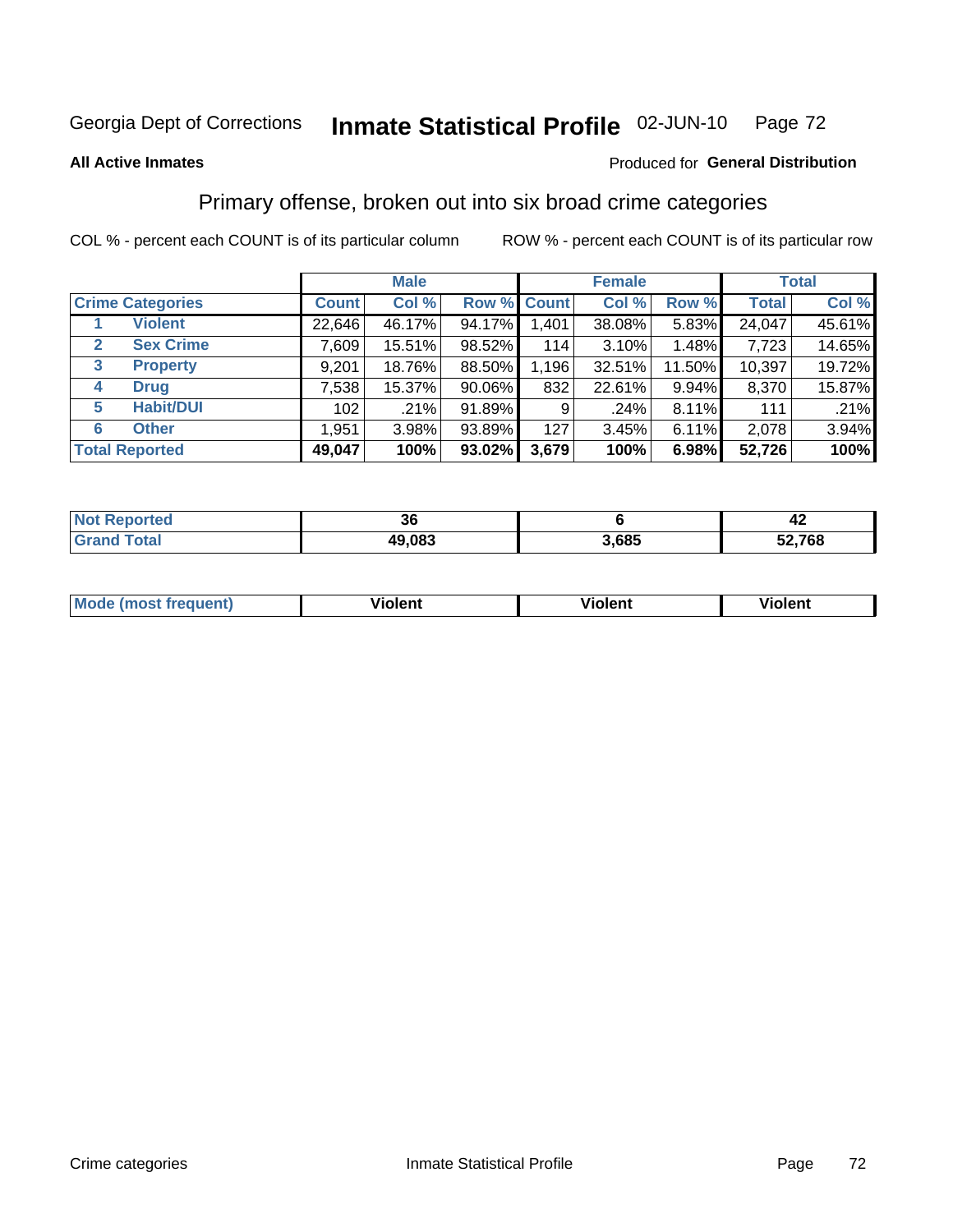#### Inmate Statistical Profile 02-JUN-10 Page 73

#### **All Active Inmates**

### **Produced for General Distribution**

## Primary offense, detailed offense code

COL % - percent each COUNT is of its particular column

|      |                                             |                | <b>Male</b> |         |                         | <b>Female</b> |        |              | <b>Total</b> |
|------|---------------------------------------------|----------------|-------------|---------|-------------------------|---------------|--------|--------------|--------------|
|      | <b>Primary Offense</b>                      | <b>Count</b>   | Col %       | Row %   | <b>Count</b>            | Col %         | Row %  | <b>Total</b> | Col %        |
| 1100 | <b>Misc Homicide Offense</b>                | 12             | .02%        | 80.00%  | 3 <sup>1</sup>          | .08%          | 20.00% | 15           | .03%         |
| 1101 | <b>Murder</b>                               | 4,869          | 9.93%       | 94.31%  | 294                     | 7.99%         | 5.69%  | 5,163        | 9.79%        |
| 1102 | <b>Voluntary Manslaughter</b>               | 1,031          | 2.10%       | 88.65%  | 132                     | 3.59%         | 11.35% | 1,163        | 2.21%        |
| 1103 | <b>Involuntary Manslaughter</b>             | 115            | .23%        | 82.73%  | 24                      | .65%          | 17.27% | 139          | .26%         |
| 1118 | <b>Feticide By Vehicle</b>                  | 1              | .01%        | 25.00%  | 3                       | .08%          | 75.00% | 4            | .01%         |
| 1120 | <b>Reckless Abandonment</b>                 | 1              | .01%        | 100.00% |                         |               |        | 1            | .01%         |
| 1121 | <b>Feticide</b>                             | $\overline{5}$ | .01%        | 100.00% |                         |               |        | 5            | .01%         |
| 1123 | <b>Vehicular Homicide</b>                   | 337            | .69%        | 89.15%  | 41                      | 1.11%         | 10.85% | 378          | .72%         |
| 1124 | <b>Homicide By Vessel</b>                   | 13             | .03%        | 92.86%  | $\mathbf{1}$            | .03%          | 7.14%  | 14           | .03%         |
| 1125 | <b>Conceal Death Of</b>                     | 16             | .03%        | 88.89%  | $\overline{2}$          | .05%          | 11.11% | 18           | .03%         |
|      | <b>Another</b>                              |                |             |         |                         |               |        |              |              |
| 1190 | <b>Atmpt Murder</b>                         | 15             | .03%        | 100.00% |                         |               |        | 15           | .03%         |
| 1191 | <b>Murder, Conspire To</b><br><b>Commit</b> | $\overline{c}$ | .01%        | 33.33%  | $\overline{\mathbf{4}}$ | .11%          | 66.67% | 6            | .01%         |
| 1300 | <b>Misc Assault/Battery</b>                 | 16             | .03%        | 94.12%  | $\mathbf{1}$            | .03%          | 5.88%  | 17           | .03%         |
| 1301 | <b>Family Violence Battery</b>              | 93             | .19%        | 100.00% |                         |               |        | 93           | .18%         |
| 1302 | <b>Aggrav Assault</b>                       | 4,343          | 8.85%       | 93.90%  | 282                     | 7.67%         | 6.10%  | 4,625        | 8.77%        |
| 1303 | <b>Atmpt Aggrav Assault</b>                 | 8              | .02%        | 100.00% |                         |               |        | 8            | .02%         |
| 1304 | <b>Aggravated Assault On</b>                | 3              | .01%        | 100.00% |                         |               |        | 3            | .01%         |
|      | $65+$                                       |                |             |         |                         |               |        |              |              |
| 1305 | <b>Aggrav Battery</b>                       | 828            | 1.69%       | 93.24%  | 60                      | 1.63%         | 6.76%  | 888          | 1.68%        |
| 1306 | <b>Misc Family Violence</b>                 | 5              | .01%        | 100.00% |                         |               |        | 5            | .01%         |
| 1307 | <b>Terrorist Threats &amp; Acts</b>         | 363            | .74%        | 95.53%  | 17                      | .46%          | 4.47%  | 380          | .72%         |
| 1308 | <b>False Imprisonment</b>                   | 200            | .41%        | 97.56%  | 5                       | .14%          | 2.44%  | 205          | .39%         |
| 1309 | <b>False Impris Color Legal</b>             | 1              | .01%        | 100.00% |                         |               |        | 1            | .01%         |
| 1311 | <b>Kidnapping</b>                           | 1,563          | 3.19%       | 96.96%  | 49                      | 1.33%         | 3.04%  | 1,612        | 3.06%        |
| 1312 | <b>Interference With</b><br><b>Custody</b>  | 12             | .02%        | 92.31%  | 1                       | .03%          | 7.69%  | 13           | .02%         |
| 1314 | <b>Aggrav Assault Peace</b><br><b>Ofcr</b>  | 295            | .60%        | 95.47%  | 14                      | .38%          | 4.53%  | 309          | .59%         |
| 1315 | <b>Aggrav Battery Peace</b><br><b>Ofcr</b>  | 20             | .04%        | 90.91%  | 2                       | .05%          | 9.09%  | 22           | .04%         |
| 1316 | <b>Simple Battery</b>                       | 14             | .03%        | 93.33%  | $\mathbf{1}$            | .03%          | 6.67%  | 15           | .03%         |
| 1317 | <b>Reck Cond Infected</b><br><b>Person</b>  | 13             | .03%        | 81.25%  | 3                       | .08%          | 18.75% | 16           | .03%         |
| 1318 | <b>Injury By Vehicle</b>                    | 90             | .18%        | 90.91%  | 9                       | .24%          | 9.09%  | 99           | .19%         |
| 1320 | <b>Stalking</b>                             | 3              | .01%        | 100.00% |                         |               |        | 3            | .01%         |
| 1321 | <b>Aggrav Stalking</b>                      | 268            | .55%        | 97.10%  | 8 <sup>1</sup>          | .22%          | 2.90%  | 276          | .52%         |
| 1390 | <b>Atmpt Kidnap</b>                         | 3              | .01%        | 100.00% |                         |               |        | 3            | .01%         |
| 1400 | <b>Arson Misc</b>                           | $\mathbf 1$    | .01%        | 100.00% |                         |               |        | $\mathbf{1}$ | .01%         |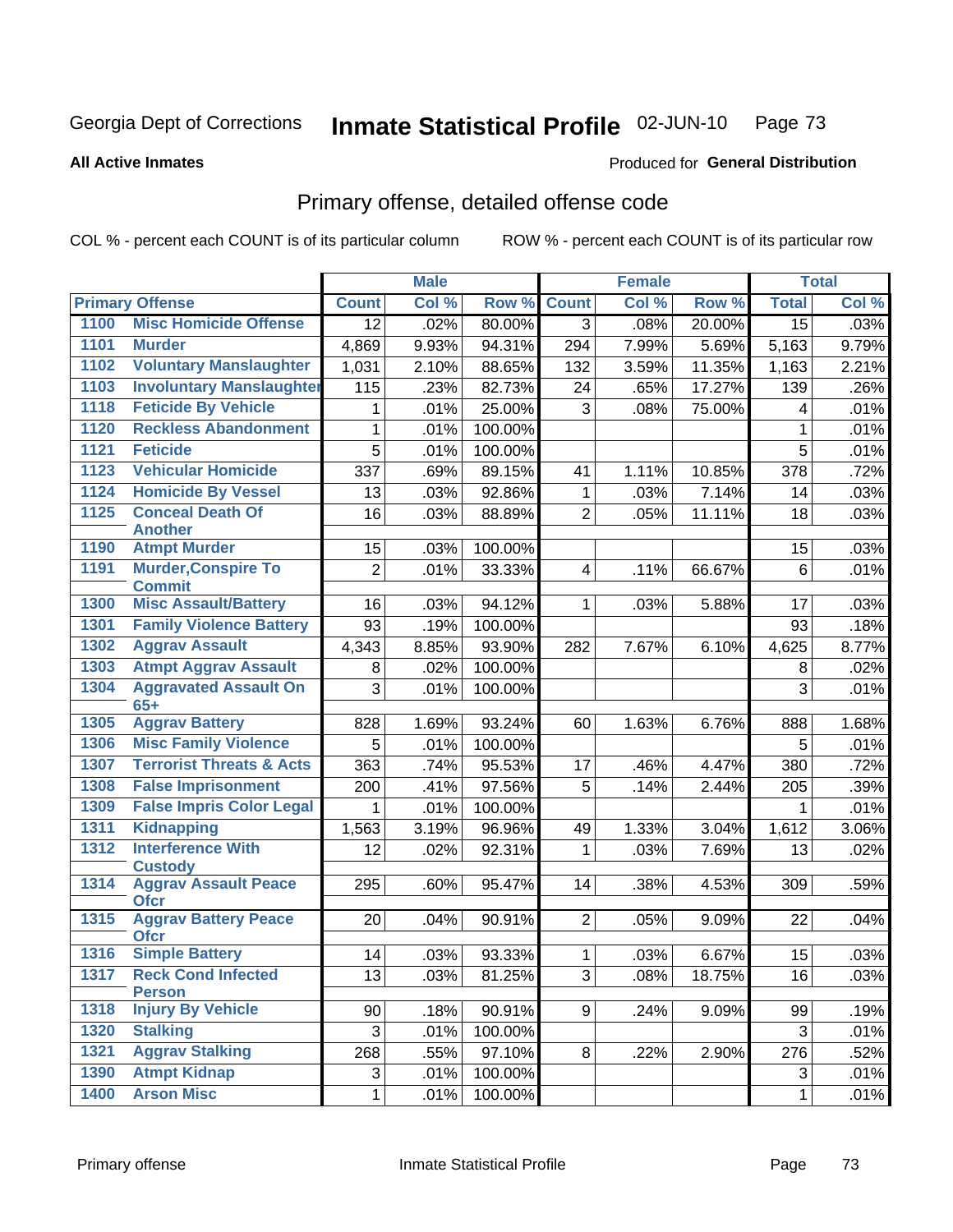#### Inmate Statistical Profile 02-JUN-10 Page 74

**All Active Inmates** 

### Produced for General Distribution

## Primary offense, detailed offense code

COL % - percent each COUNT is of its particular column

|      |                                            |                         | <b>Male</b> |         |                         | <b>Female</b> |         |                         | <b>Total</b> |
|------|--------------------------------------------|-------------------------|-------------|---------|-------------------------|---------------|---------|-------------------------|--------------|
|      | <b>Primary Offense</b>                     | <b>Count</b>            | Col %       | Row %   | <b>Count</b>            | Col %         | Row %   | <b>Total</b>            | Col %        |
| 1401 | <b>Arson 1st Degree</b>                    | 108                     | .22%        | 87.10%  | 16                      | .43%          | 12.90%  | 124                     | .24%         |
| 1402 | <b>Arson 2nd Degree</b>                    | 16                      | .03%        | 80.00%  | 4                       | .11%          | 20.00%  | 20                      | .04%         |
| 1403 | <b>Arson 3rd Degree</b>                    | 3                       | .01%        | 75.00%  | 1                       | .03%          | 25.00%  | $\overline{\mathbf{4}}$ | .01%         |
| 1501 | <b>Crmnl Damage 1st</b>                    | 27                      | .06%        | 87.10%  | $\overline{\mathbf{4}}$ | .11%          | 12.90%  | 31                      | .06%         |
|      | <b>Degree</b>                              |                         |             |         |                         |               |         |                         |              |
| 1502 | <b>Crmnl Damage 2nd</b><br><b>Degree</b>   | 106                     | .22%        | 96.36%  | 4 <sup>1</sup>          | .11%          | 3.64%   | 110                     | .21%         |
| 1504 | <b>Damage, Destroy Secr</b><br><b>Prop</b> | 1                       | .01%        | 100.00% |                         |               |         | $\mathbf 1$             | .01%         |
| 1506 | <b>Alter Id</b>                            | 3                       | .01%        | 100.00% |                         |               |         | 3                       | .01%         |
| 1601 | <b>Burglary</b>                            | 5,054                   | 10.30%      | 96.18%  | 201                     | 5.46%         | 3.82%   | 5,255                   | 9.97%        |
| 1602 | <b>Poss Tools Commit</b><br><b>Crime</b>   | 39                      | .08%        | 95.12%  | $\overline{2}$          | .05%          | 4.88%   | 41                      | .08%         |
| 1690 | <b>Atmpt Burglary</b>                      | 37                      | .08%        | 97.37%  | 1                       | .03%          | 2.63%   | 38                      | .07%         |
| 1700 | <b>Misc Forgery</b>                        |                         |             |         | 1                       | .03%          | 100.00% | $\mathbf 1$             | .01%         |
| 1701 | <b>Forgery 1st Degree</b>                  | 1,028                   | 2.10%       | 71.69%  | 406                     | 11.04%        | 28.31%  | 1,434                   | 2.72%        |
| 1702 | <b>Forgery 2nd Degree</b>                  | 27                      | .06%        | 79.41%  | $\overline{7}$          | .19%          | 20.59%  | 34                      | .06%         |
| 1704 | <b>Bad Checks</b>                          | 7                       | .01%        | 77.78%  | $\overline{c}$          | .05%          | 22.22%  | 9                       | .02%         |
| 1750 | <b>Fraudulent Checks</b>                   | $\overline{5}$          | .01%        | 83.33%  | 1                       | .03%          | 16.67%  | 6                       | .01%         |
| 1751 | <b>Theft Credit Card</b>                   | 21                      | .04%        | 72.41%  | 8                       | .22%          | 27.59%  | 29                      | .06%         |
| 1752 | <b>Forgery Credit Card</b>                 | 1                       | .01%        | 100.00% |                         |               |         | 1                       | .01%         |
| 1753 | <b>Fraudulent Credit Card</b>              | 47                      | .10%        | 59.49%  | 32                      | .87%          | 40.51%  | 79                      | .15%         |
| 1756 | <b>Financial Identity Fraud</b>            | 54                      | .11%        | 60.00%  | 36                      | .98%          | 40.00%  | 90                      | .17%         |
| 1759 | <b>Telecommunications</b>                  | $\overline{2}$          | .01%        | 100.00% |                         |               |         | $\overline{2}$          | .01%         |
|      | <b>Fraud</b>                               |                         |             |         |                         |               |         |                         |              |
| 1760 | <b>Computer Pornography</b>                | 15                      | .03%        | 100.00% |                         |               |         | 15                      | .03%         |
| 1761 | <b>Computer Theft</b>                      | $\overline{\mathbf{4}}$ | .01%        | 30.77%  | $\mathsf g$             | .24%          | 69.23%  | 13                      | .02%         |
| 1762 | <b>Computer Trespass</b>                   | $\overline{2}$          | .01%        | 66.67%  | $\mathbf{1}$            | .03%          | 33.33%  | $\sqrt{3}$              | .01%         |
| 1795 | <b>Failr Pay Natrl Prd/Chttl</b>           |                         |             |         | 1                       | .03%          | 100.00% | $\mathbf{1}$            | .01%         |
| 1796 | <b>Fraudulent Access</b>                   |                         |             |         | 1                       | .03%          | 100.00% | $\mathbf{1}$            | .01%         |
| 1799 | <b>Compute</b><br><b>Misc Fraud</b>        | 14                      | .03%        | 63.64%  | 8                       | .22%          | 36.36%  | 22                      | .04%         |
| 1802 | <b>Theft By Taking</b>                     | 917                     | 1.87%       | 85.14%  | 160                     | 4.35%         | 14.86%  | 1,077                   | 2.04%        |
| 1803 | <b>Theft By Deception</b>                  | 42                      | .09%        | 82.35%  | 9                       | .24%          | 17.65%  | 51                      | .10%         |
| 1804 | <b>Theft By Extortion</b>                  | 1                       | .01%        | 100.00% |                         |               |         | 1                       | .01%         |
| 1805 | <b>Theft Of Lost Property</b>              | 1.                      | .01%        | 50.00%  |                         | .03%          | 50.00%  | $\overline{2}$          | .01%         |
| 1806 | <b>Theft By Rec Stolen Prop</b>            | 901                     | 1.84%       | 95.44%  | 1.<br>43                | 1.17%         | 4.56%   | 944                     | 1.79%        |
| 1807 | <b>Theft Of Services</b>                   | 5                       | .01%        | 100.00% |                         |               |         | 5                       | .01%         |
| 1808 | <b>Theft By Conversion</b>                 | 33                      | .07%        | 71.74%  | 13                      | .35%          | 28.26%  | 46                      | .09%         |
| 1811 | <b>Convsn Paymnts Real</b>                 | $\mathbf 1$             | .01%        | 100.00% |                         |               |         | $\mathbf{1}$            |              |
|      |                                            |                         |             |         |                         |               |         |                         | .01%         |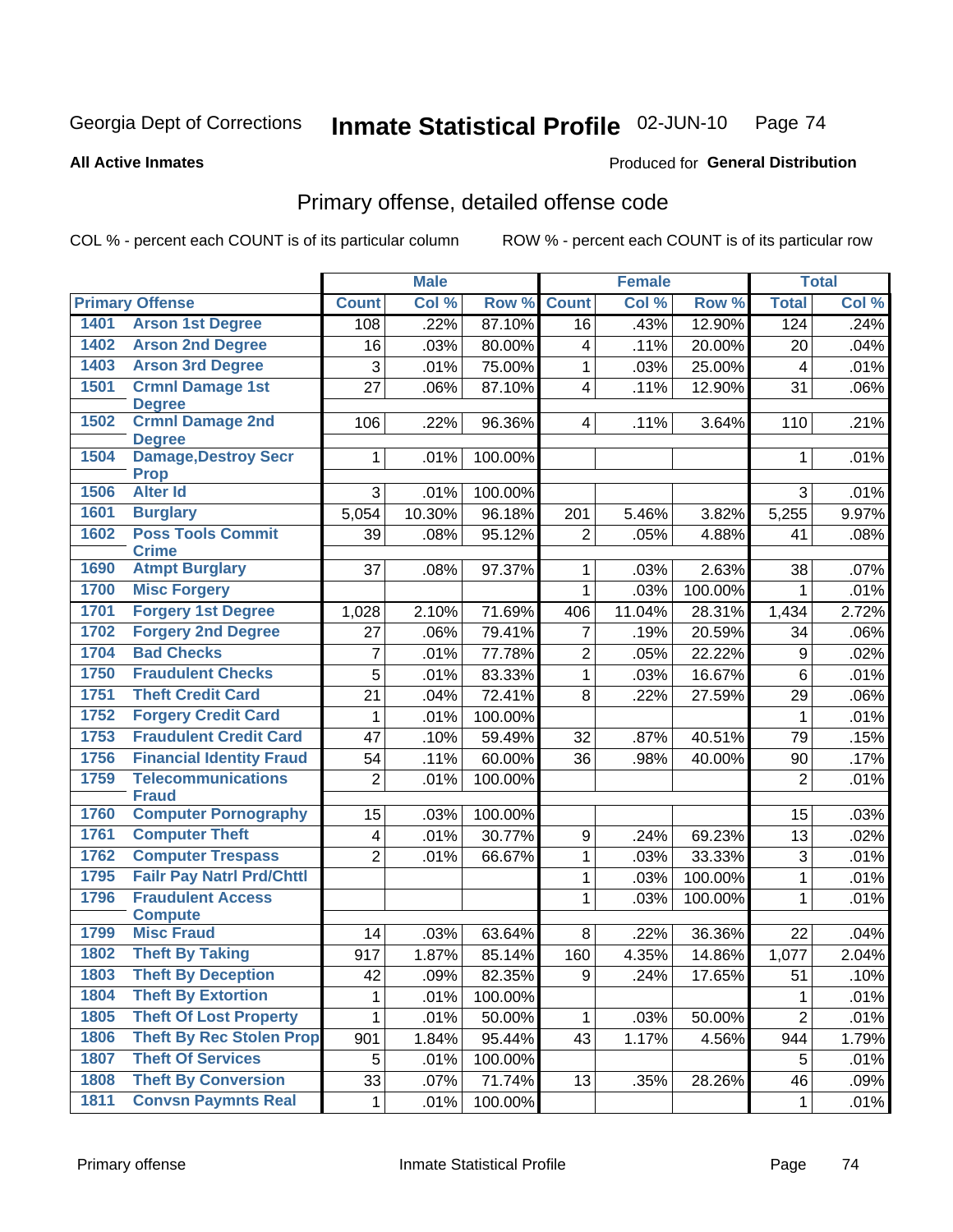#### Inmate Statistical Profile 02-JUN-10 Page 75

#### **All Active Inmates**

## **Produced for General Distribution**

## Primary offense, detailed offense code

COL % - percent each COUNT is of its particular column

|      |                                                 |                | <b>Male</b> |         |                | <b>Female</b> |         |                | <b>Total</b> |
|------|-------------------------------------------------|----------------|-------------|---------|----------------|---------------|---------|----------------|--------------|
|      | <b>Primary Offense</b>                          | <b>Count</b>   | Col %       | Row %   | <b>Count</b>   | Col %         | Row %   | <b>Total</b>   | Col %        |
|      | <b>Propy</b>                                    |                |             |         |                |               |         |                |              |
| 1812 | <b>Atmpt Theft By Taking</b>                    | 11             | .02%        | 91.67%  | $\mathbf{1}$   | .03%          | 8.33%   | 12             | .02%         |
| 1813 | <b>Theft Motorveh Or Part</b>                   | 102            | .21%        | 89.47%  | 12             | .33%          | 10.53%  | 114            | .22%         |
| 1815 | <b>Theft Bring Prop In State</b>                | 12             | .02%        | 100.00% |                |               |         | 12             | .02%         |
| 1816 | <b>Theft Recv Prop Out</b>                      | $\overline{2}$ | .01%        | 66.67%  | $\mathbf{1}$   | .03%          | 33.33%  | 3              | .01%         |
|      | <b>State</b>                                    |                |             |         |                |               |         |                |              |
| 1821 | <b>Theft By Shoplifting</b>                     | 399            | .81%        | 67.74%  | 190            | 5.16%         | 32.26%  | 589            | 1.12%        |
| 1880 | <b>Entering Vehicle</b>                         | 130            | .27%        | 97.01%  | 4              | .11%          | 2.99%   | 134            | .25%         |
| 1901 | <b>Robbery</b>                                  | 1,677          | 3.42%       | 94.21%  | 103            | 2.80%         | 5.79%   | 1,780          | 3.38%        |
| 1902 | <b>Armed Robbery</b>                            | 5,067          | 10.33%      | 96.74%  | 171            | 4.65%         | 3.26%   | 5,238          | 9.93%        |
| 1903 | <b>Robbery By Force</b>                         | 206            | .42%        | 91.96%  | 18             | .49%          | 8.04%   | 224            | .42%         |
| 1904 | <b>Robbery By Intimidation</b>                  | 258            | .53%        | 90.85%  | 26             | .71%          | 9.15%   | 284            | .54%         |
| 1905 | <b>Robbery By Sudden</b>                        | 130            | .27%        | 93.53%  | 9              | .24%          | 6.47%   | 139            | .26%         |
| 1911 | <b>Snatch</b><br><b>Hijacking Motor Vehicle</b> | 43             | .09%        | 97.73%  | $\mathbf{1}$   | .03%          | 2.27%   | 44             | .08%         |
| 1912 | <b>Carjacking, Attempted</b>                    | 1              | .01%        | 100.00% |                |               |         | $\mathbf{1}$   | .01%         |
| 1991 | <b>Atmpt Robbery</b>                            | 38             | .08%        | 95.00%  | $\overline{2}$ | .05%          | 5.00%   | 40             | .08%         |
| 1992 | <b>Atmpt Armed Robbery</b>                      | 65             | .13%        | 95.59%  | 3              | .08%          | 4.41%   | 68             | .13%         |
| 2000 | <b>Misc Sexual Offense</b>                      | 28             | .06%        | 100.00% |                |               |         | 28             | .05%         |
| 2001 | Rape                                            | 1,772          | 3.61%       | 99.77%  | $\overline{4}$ | .11%          | .23%    | 1,776          | 3.37%        |
| 2002 | <b>Sodomy</b>                                   | 26             | .05%        | 100.00% |                |               |         | 26             | .05%         |
| 2003 | <b>Aggrav Sodomy</b>                            | 217            | .44%        | 99.54%  | 1.             | .03%          | .46%    | 218            | .41%         |
| 2004 | <b>Bestiality</b>                               | 2              | .01%        | 100.00% |                |               |         | 2              | .01%         |
| 2006 | <b>Incest</b>                                   | 159            | .32%        | 97.55%  | 4              | .11%          | 2.45%   | 163            | .31%         |
| 2007 | <b>Bigamy</b>                                   |                |             |         | $\overline{2}$ | .05%          | 100.00% | 2              | .01%         |
| 2009 | <b>Aggrav Sexual Battery</b>                    | 178            | .36%        | 99.44%  | 1              | .03%          | .56%    | 179            | .34%         |
| 2011 | <b>Sexual Battery</b>                           | 96             | .20%        | 98.97%  | $\mathbf{1}$   | .03%          | 1.03%   | 97             | .18%         |
| 2016 | <b>Pimping A Minor Under</b>                    | $\overline{2}$ | .01%        | 50.00%  | $\overline{2}$ | .05%          | 50.00%  | 4              | .01%         |
|      | 18                                              |                |             |         |                |               |         |                |              |
| 2017 | <b>Pandering By</b>                             | 3              | .01%        | 100.00% |                |               |         | 3              | .01%         |
|      | <b>Compulsion</b>                               |                |             |         |                |               |         |                |              |
| 2018 | <b>Statutory Rape</b>                           | 800            | 1.63%       | 98.64%  | 11             | .30%          | 1.36%   | 811            | 1.54%        |
| 2019 | <b>Child Molestation</b>                        | 2,419          | 4.93%       | 97.66%  | 58             | 1.58%         | 2.34%   | 2,477          | 4.70%        |
| 2020 | <b>Enticing Child-Indec</b><br><b>Purp</b>      | 95             | .19%        | 95.96%  | 4              | .11%          | 4.04%   | 99             | .19%         |
| 2021 | <b>Aggrav Child Molestation</b>                 | 1,291          | 2.63%       | 98.55%  | 19             | .52%          | 1.45%   | 1,310          | 2.48%        |
| 2023 | Sexl/Asslt/Agn/Pers/Cstd                        | $\overline{2}$ | .01%        | 100.00% |                |               |         | $\overline{2}$ | .01%         |
| 2025 | <b>Solicit Sodomy From</b>                      | $\overline{5}$ | .01%        | 83.33%  | $\mathbf{1}$   | .03%          | 16.67%  | 6              | .01%         |
|      | <b>Minor</b>                                    |                |             |         |                |               |         |                |              |
| 2026 | <b>Sex Offender Fail Registr</b>                | 265            | .54%        | 97.79%  | $6\vert$       | .16%          | 2.21%   | 271            | .51%         |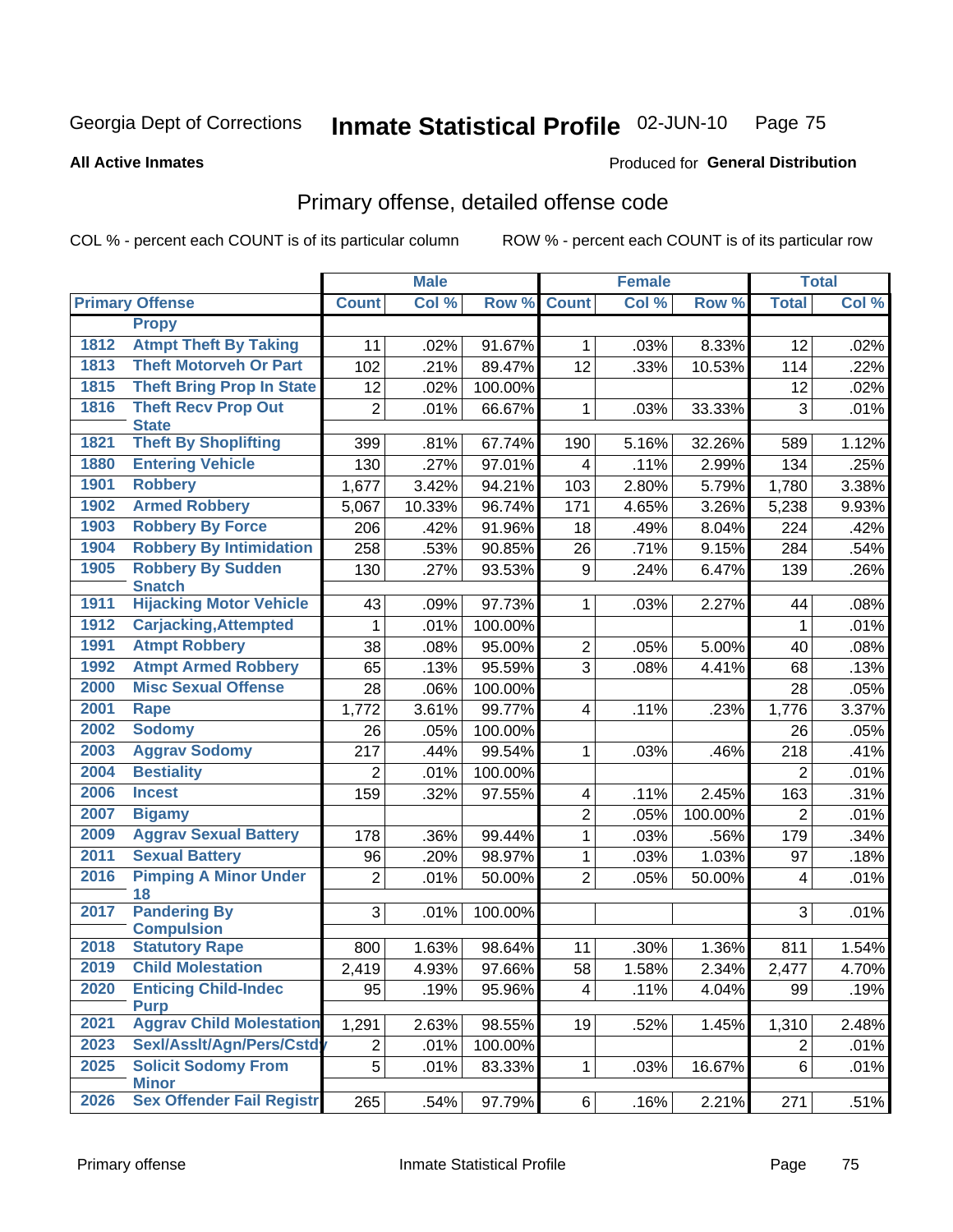#### Inmate Statistical Profile 02-JUN-10 Page 76

#### **All Active Inmates**

## **Produced for General Distribution**

## Primary offense, detailed offense code

COL % - percent each COUNT is of its particular column

|      |                                            |                         | <b>Male</b>               |         |                | <b>Female</b> |        |                         | <b>Total</b> |
|------|--------------------------------------------|-------------------------|---------------------------|---------|----------------|---------------|--------|-------------------------|--------------|
|      | <b>Primary Offense</b>                     | <b>Count</b>            | $\overline{\text{Col 9}}$ | Row %   | <b>Count</b>   | Col%          | Row %  | <b>Total</b>            | Col %        |
| 2028 | <b>Sex Offender Fail To</b>                | 3 <sup>1</sup>          | .01%                      | 100.00% |                |               |        | $\overline{3}$          | .01%         |
|      | <b>Move</b>                                |                         |                           |         |                |               |        |                         |              |
| 2090 | <b>Entice Child, Attempted</b>             | 4                       | .01%                      | 100.00% |                |               |        | 4                       | .01%         |
| 2091 | <b>Atmpt Rape</b>                          | 24                      | .05%                      | 96.00%  | $\mathbf{1}$   | .03%          | 4.00%  | 25                      | .05%         |
| 2092 | <b>Atmpt Sodomy</b>                        | 2                       | .01%                      | 100.00% |                |               |        | $\boldsymbol{2}$        | .01%         |
| 2093 | <b>Atmpt Aggrav Sodomy</b>                 | 3                       | .01%                      | 100.00% |                |               |        | 3                       | .01%         |
| 2094 | <b>Atmpt Child Molestation</b>             | 24                      | .05%                      | 100.00% |                |               |        | 24                      | .05%         |
| 2095 | <b>Agg Aslt W Intnt To Rape</b>            | 47                      | .10%                      | 100.00% |                |               |        | 47                      | .09%         |
| 2096 | <b>Aggrav Ch Molest, Atmpt</b>             | 2                       | .01%                      | 100.00% |                |               |        | $\boldsymbol{2}$        | .01%         |
| 2097 | <b>Statutory Rape, Atmpt</b>               | 3                       | .01%                      | 100.00% |                |               |        | 3                       | .01%         |
| 2099 | <b>Agg Sex Battery Atmpt</b>               | $\overline{2}$          | .01%                      | 100.00% |                |               |        | $\overline{2}$          | .01%         |
| 2100 | <b>Misc Obscenity</b>                      | $\overline{3}$          | .01%                      | 100.00% |                |               |        | 3                       | .01%         |
| 2102 | <b>Distr Mat Depict Nudity</b>             | 1                       | .01%                      | 100.00% |                |               |        | $\mathbf{1}$            | .01%         |
| 2200 | <b>Misc Public Order</b>                   | $\mathbf{1}$            | .01%                      | 100.00% |                |               |        | 1                       | .01%         |
| 2205 | <b>False Swearng Writtn</b><br><b>Stmt</b> | $\overline{7}$          | .01%                      | 87.50%  | $\mathbf{1}$   | .03%          | 12.50% | 8                       | .02%         |
| 2301 | <b>Bribery Govt Officer</b>                | $\overline{2}$          | .01%                      | 100.00% |                |               |        | 2                       | .01%         |
| 2302 | <b>Viol Oath Public Offcr</b>              | 3                       | .01%                      | 100.00% |                |               |        | 3                       | .01%         |
| 2305 | <b>Influence Govt Official</b>             | 1                       | .01%                      | 100.00% |                |               |        | $\mathbf{1}$            | .01%         |
| 2307 | <b>Defrauding State</b>                    | 1                       | .01%                      | 100.00% |                |               |        | 1                       | .01%         |
| 2311 | <b>False Certificates</b>                  | $\overline{2}$          | .01%                      | 100.00% |                |               |        | $\overline{2}$          | .01%         |
| 2313 | <b>Influencing Witness</b>                 | $\overline{5}$          | .01%                      | 83.33%  | 1              | .03%          | 16.67% | $6\phantom{1}$          | .01%         |
| 2314 | <b>Obstr Of Law Enf Officer</b>            | 566                     | 1.15%                     | 92.94%  | 43             | 1.17%         | 7.06%  | 609                     | 1.16%        |
| 2315 | <b>Tampering With</b><br><b>Evidence</b>   | 7                       | .01%                      | 63.64%  | $\overline{4}$ | .11%          | 36.36% | 11                      | .02%         |
| 2316 | <b>Fleeing/Eluding Police</b>              | 171                     | .35%                      | 95.00%  | 9              | .24%          | 5.00%  | 180                     | .34%         |
| 2400 | <b>Misc Judicial Proceeding</b>            | 1                       | .01%                      | 100.00% |                |               |        | 1                       | .01%         |
| 2401 | <b>Perjury</b>                             | 3                       | .01%                      | 100.00% |                |               |        | 3                       | .01%         |
| 2402 | <b>False Swearing</b>                      | 3                       | .01%                      | 60.00%  | $\mathbf{2}$   | .05%          | 40.00% | $\overline{5}$          | .01%         |
| 2404 | <b>Impersonation</b>                       | 3                       | .01%                      | 60.00%  | $\overline{2}$ | .05%          | 40.00% | $\overline{5}$          | .01%         |
| 2405 | <b>Impersonating Officer</b>               | 3                       | .01%                      | 60.00%  | $\overline{2}$ | .05%          | 40.00% | 5                       | .01%         |
| 2408 | <b>False Statements Govt</b>               | $\overline{25}$         | .05%                      | 83.33%  | $\overline{5}$ | .14%          | 16.67% | 30                      | .06%         |
| 2409 | <b>Unauth Represtn Peace</b>               | 1                       | .01%                      | 100.00% |                |               |        | 1                       | .01%         |
| 2501 | <b>Escape</b>                              | 56                      | .11%                      | 88.89%  | $\overline{7}$ | .19%          | 11.11% | 63                      | .12%         |
| 2502 | <b>Aiding Escape</b>                       | 1                       | .01%                      | 100.00% |                |               |        | 1                       | .01%         |
| 2503 | <b>Hindering Appreh Or Pun</b>             | $\overline{\mathbf{4}}$ | .01%                      | 100.00% |                |               |        | $\overline{\mathbf{4}}$ | .01%         |
| 2507 | <b>Mutiny In Penal Inst</b>                | 3                       | .01%                      | 100.00% |                |               |        | 3                       | .01%         |
| 2508 | <b>Instigating Mutiny</b>                  | $\mathbf 1$             | .01%                      | 100.00% |                |               |        | 1                       | .01%         |
| 2511 | <b>Bail Jumping</b>                        | $\overline{\mathbf{4}}$ | .01%                      | 80.00%  | 1              | .03%          | 20.00% | 5                       | .01%         |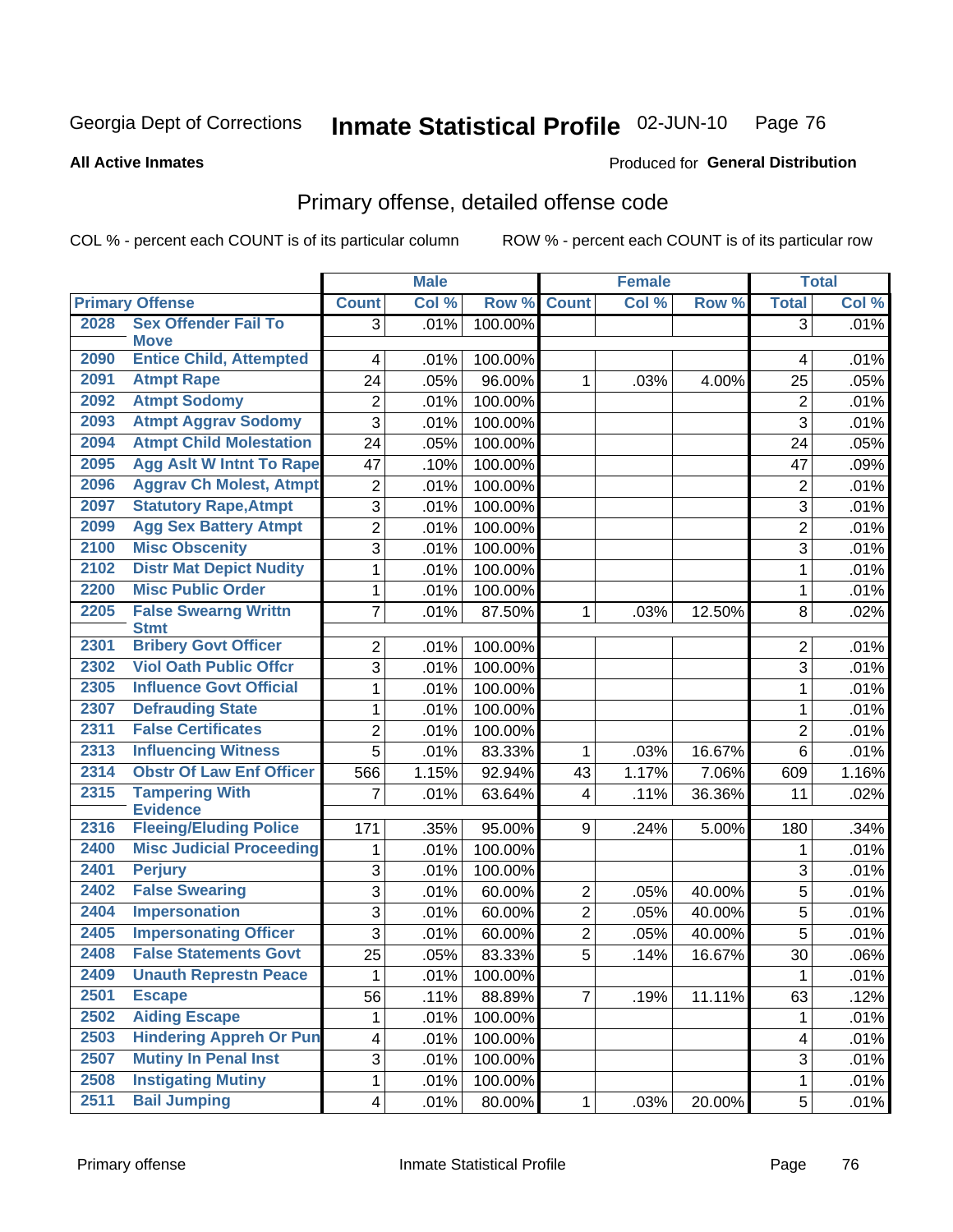#### Inmate Statistical Profile 02-JUN-10 Page 77

**Produced for General Distribution** 

#### **All Active Inmates**

## Primary offense, detailed offense code

COL % - percent each COUNT is of its particular column

|      |                                            |                | <b>Male</b> |         | <b>Female</b>  |       |        | <b>Total</b>   |       |
|------|--------------------------------------------|----------------|-------------|---------|----------------|-------|--------|----------------|-------|
|      | <b>Primary Offense</b>                     | <b>Count</b>   | Col %       | Row %   | <b>Count</b>   | Col % | Row %  | <b>Total</b>   | Col % |
| 2613 | <b>Crmnl Interfere Govt</b>                | 27             | .06%        | 93.10%  | $\overline{2}$ | .05%  | 6.90%  | 29             | .06%  |
|      | <b>Prop</b>                                |                |             |         |                |       |        |                |       |
| 2718 | <b>Dogfighting</b>                         |                | .01%        | 100.00% |                |       |        | 1              | .01%  |
| 2801 | <b>Cruelty To Children</b>                 | 232            | .47%        | 73.89%  | 82             | 2.23% | 26.11% | 314            | .60%  |
| 2802 | <b>Atmpt Cruelty To</b><br><b>Children</b> | 1              | .01%        | 100.00% |                |       |        | 1              | .01%  |
| 2803 | <b>Manufact Meth Near</b><br><b>Child</b>  | 15             | .03%        | 88.24%  | $\overline{2}$ | .05%  | 11.76% | 17             | .03%  |
| 2811 | <b>Cruelty To Elder Person</b>             | 17             | .03%        | 62.96%  | 10             | .27%  | 37.04% | 27             | .05%  |
| 2843 | <b>Sex Exploitation Child</b>              | 101            | .21%        | 99.02%  | $\mathbf{1}$   | .03%  | .98%   | 102            | .19%  |
| 2852 | <b>Abandonment Of Child</b>                | $\overline{2}$ | .01%        | 100.00% |                |       |        | $\overline{2}$ | .01%  |
| 2900 | <b>Misc Weapon/Explosive</b><br><b>Off</b> | $\overline{4}$ | .01%        | 100.00% |                |       |        | 4              | .01%  |
| 2901 | <b>Carry Concealed Weapon</b>              | 3              | .01%        | 100.00% |                |       |        | 3              | .01%  |
| 2903 | <b>Carry Pistl Without Licns</b>           | 1              | .01%        | 100.00% |                |       |        | 1              | .01%  |
| 2906 | <b>Machine Gun Activities</b>              | 1              | .01%        | 100.00% |                |       |        | 1              | .01%  |
| 2910 | <b>Poss Of Firearm Dur</b><br><b>Crime</b> | 341            | .70%        | 94.46%  | 20             | .54%  | 5.54%  | 361            | .68%  |
| 2911 | <b>Poss Knife During Crime</b>             | 5              | .01%        | 83.33%  | 1              | .03%  | 16.67% | 6              | .01%  |
| 2912 | <b>Poss Of Certain</b><br><b>Weapons</b>   | 38             | .08%        | 97.44%  | 1              | .03%  | 2.56%  | 39             | .07%  |
| 2913 | <b>Poss Firearm 1st</b><br><b>Offender</b> | 68             | .14%        | 95.77%  | 3              | .08%  | 4.23%  | 71             | .13%  |
| 2914 | <b>Poss Firearm Convct</b><br><b>Felon</b> | 775            | 1.58%       | 97.48%  | 20             | .54%  | 2.52%  | 795            | 1.51% |
| 2915 | <b>Carry Weapon At School</b>              | 9              | .02%        | 100.00% |                |       |        | 9              | .02%  |
| 2963 | <b>Guard Line</b><br><b>W/Weapon/Drugs</b> | 6              | .01%        | 66.67%  | 3              | .08%  | 33.33% | 9              | .02%  |
| 2965 | <b>Poss Wpn, Drugs By</b><br><b>Prisnr</b> | 31             | .06%        | 91.18%  | 3              | .08%  | 8.82%  | 34             | .06%  |
| 2967 | <b>Destroy/Injur Police Dog</b>            | 1              | .01%        | 100.00% |                |       |        | 1              | .01%  |
| 2971 | <b>Cruelty To Animals</b>                  | 6              | .01%        | 100.00% |                |       |        | 6              | .01%  |
| 2972 | <b>Aggrav Cruelty To</b><br><b>Animals</b> | 9              | .02%        | 100.00% |                |       |        | 9              | .02%  |
| 3000 | <b>Misc Invasion Of Privacy</b>            | $\overline{2}$ | .01%        | 100.00% |                |       |        | $\overline{2}$ | .01%  |
| 3001 | Eavesdrop &<br><b>Surveillance</b>         | $\overline{2}$ | .01%        | 100.00% |                |       |        | $\mathbf{2}$   | .01%  |
| 3002 | <b>Peeping Tom</b>                         | 15             | .03%        | 100.00% |                |       |        | 15             | .03%  |
| 3404 | <b>Racketeering</b>                        | 30             | .06%        | 65.22%  | 16             | .43%  | 34.78% | 46             | .09%  |
| 4001 | <b>S/D Narcotics Opiates</b>               | 30             | .06%        | 81.08%  | $\overline{7}$ | .19%  | 18.92% | 37             | .07%  |
| 4002 | <b>S/D Dep Stim Cntrf Drugs</b>            | 50             | .10%        | 80.65%  | 12             | .33%  | 19.35% | 62             | .12%  |
| 4003 | <b>S/D Of Lsd</b>                          | 1              | .01%        | 100.00% |                |       |        | 1              | .01%  |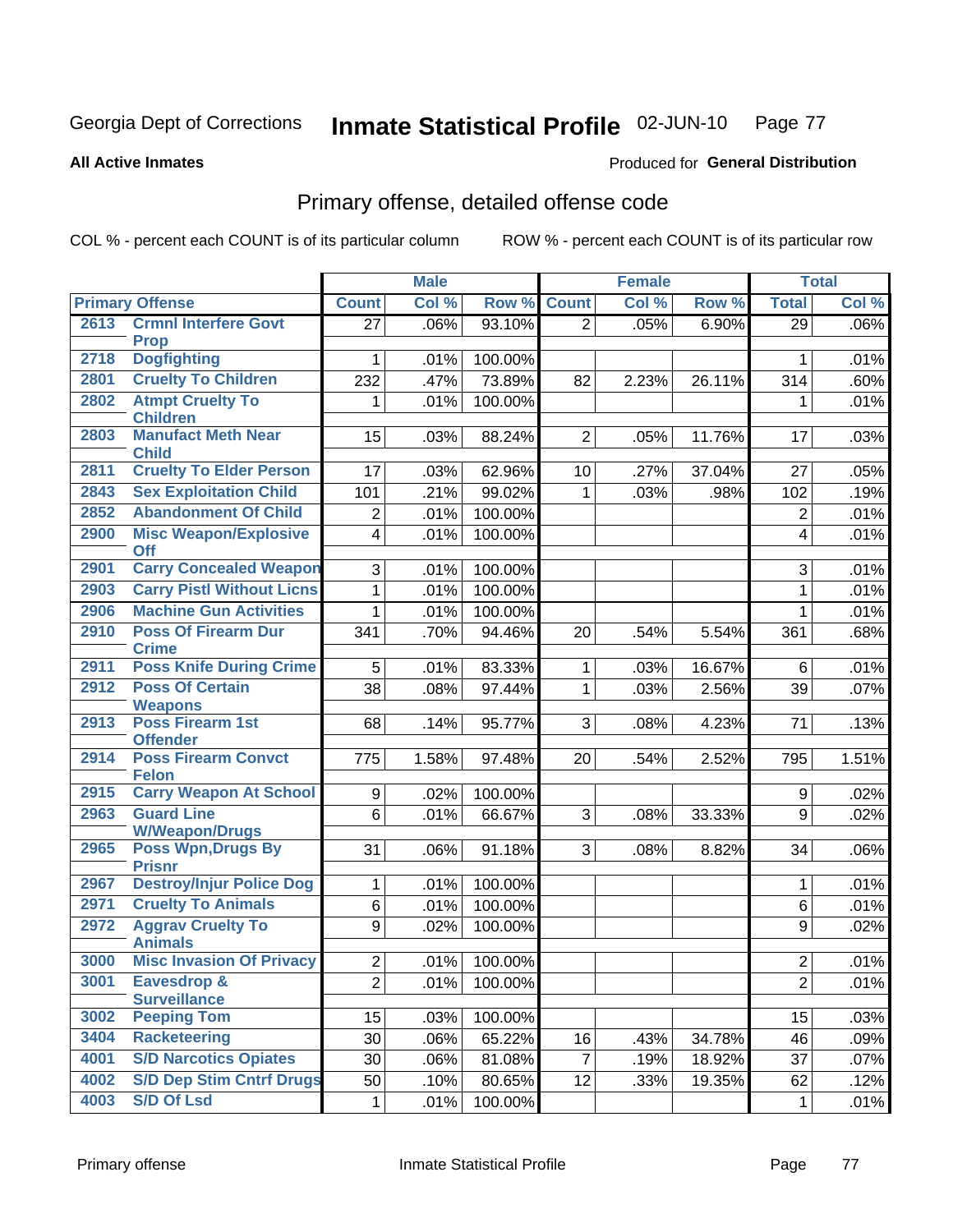#### Inmate Statistical Profile 02-JUN-10 Page 78

**All Active Inmates** 

### **Produced for General Distribution**

## Primary offense, detailed offense code

COL % - percent each COUNT is of its particular column

|      |                                           |                         | <b>Male</b> |         |                         | <b>Female</b> |        |                  | <b>Total</b> |
|------|-------------------------------------------|-------------------------|-------------|---------|-------------------------|---------------|--------|------------------|--------------|
|      | <b>Primary Offense</b>                    | <b>Count</b>            | Col %       | Row %   | <b>Count</b>            | Col %         | Row %  | <b>Total</b>     | Col %        |
| 4004 | <b>S/D Of Marijuana</b>                   | 362                     | .74%        | 96.53%  | 13                      | .35%          | 3.47%  | $\overline{375}$ | .71%         |
| 4006 | <b>Poss Narcotics Opiates</b>             | 60                      | .12%        | 76.92%  | 18                      | .49%          | 23.08% | 78               | .15%         |
| 4007 | <b>Poss Dep Stim Cntrf</b>                | 74                      | .15%        | 81.32%  | 17                      | .46%          | 18.68% | 91               | .17%         |
|      | <b>Drugs</b>                              |                         |             |         |                         |               |        |                  |              |
| 4008 | <b>Poss Of Lsd</b>                        | 1                       | .01%        | 100.00% |                         |               |        | 1                | .01%         |
| 4009 | <b>Poss Of Marijuana</b>                  | 85                      | .17%        | 92.39%  | $\overline{7}$          | .19%          | 7.61%  | 92               | .17%         |
| 4011 | <b>Illegal Attm To Obt Drugs</b>          | 11                      | .02%        | 78.57%  | 3                       | .08%          | 21.43% | 14               | .03%         |
| 4012 | <b>Viol Ga Cntrl Sbst Act</b>             | 73                      | .15%        | 85.88%  | $\overline{12}$         | .33%          | 14.12% | 85               | .16%         |
| 4013 | <b>Viol Dngrous Drgs Act</b>              | 50                      | .10%        | 81.97%  | 11                      | .30%          | 18.03% | 61               | .12%         |
| 4014 | <b>Uniwfl Mfg/Del/Dist N-C S</b>          | 23                      | .05%        | 92.00%  | $\overline{2}$          | .05%          | 8.00%  | 25               | .05%         |
| 4016 | <b>Poss Drug Related Matri</b>            | 8                       | .02%        | 57.14%  | 6                       | .16%          | 42.86% | 14               | .03%         |
| 4017 | <b>S/D Cont Sub Public</b>                | 64                      | .13%        | 92.75%  | $\overline{5}$          | .14%          | 7.25%  | 69               | .13%         |
| 4018 | <b>S/D Cont Sub School</b>                | 52                      | .11%        | 100.00% |                         |               |        | 52               | .10%         |
| 4021 | <b>S/D Cocaine</b>                        | 1,300                   | 2.65%       | 93.26%  | 94                      | 2.56%         | 6.74%  | 1,394            | 2.64%        |
| 4022 | <b>Poss Of Cocaine</b>                    | 1,296                   | 2.64%       | 86.75%  | 198                     | 5.38%         | 13.25% | 1,494            | 2.83%        |
| 4030 | <b>Poss Ephedrine</b>                     | 13                      | .03%        | 92.86%  | $\mathbf 1$             | .03%          | 7.14%  | 14               | .03%         |
| 4031 | <b>Poss Methamphetamine</b>               | 430                     | .88%        | 81.13%  | 100                     | 2.72%         | 18.87% | 530              | 1.01%        |
| 4032 | <b>Sale Methamphetamine</b>               | 98                      | .20%        | 81.67%  | 22                      | .60%          | 18.33% | 120              | .23%         |
| 4033 | <b>Poss Mda/Extsy</b>                     | 11                      | .02%        | 91.67%  | $\mathbf{1}$            | .03%          | 8.33%  | 12               | .02%         |
| 4034 | <b>Sale Mda/Extsy</b>                     | 11                      | .02%        | 100.00% |                         |               |        | 11               | .02%         |
| 4050 | <b>Poss W Int Dist Cocaine</b>            | 649                     | 1.32%       | 94.06%  | 41                      | 1.11%         | 5.94%  | 690              | 1.31%        |
| 4051 | <b>Poss W Int Dist</b>                    | 674                     | 1.37%       | 96.42%  | 25                      | .68%          | 3.58%  | 699              | 1.33%        |
|      | <b>Marijuana</b>                          |                         |             |         |                         |               |        |                  |              |
| 4052 | <b>Poss W Int Dist Meth</b>               | 236                     | .48%        | 84.29%  | 44                      | 1.20%         | 15.71% | 280              | .53%         |
| 4053 | <b>Poss W Int Dis Other</b>               | 84                      | .17%        | 84.85%  | 15                      | .41%          | 15.15% | 99               | .19%         |
|      | <b>Drug</b>                               |                         |             |         |                         |               |        |                  |              |
| 4090 | <b>Atmpt Viol Substance</b><br><b>Act</b> | 20                      | .04%        | 83.33%  | $\overline{\mathbf{4}}$ | .11%          | 16.67% | 24               | .05%         |
| 4100 | <b>Misc Drugs Trafficking</b>             | 46                      | .09%        | 92.00%  | 4 <sup>1</sup>          | .11%          | 8.00%  | 50               | .09%         |
| 4101 | <b>Traf Cocaine Less 200</b>              | 548                     | 1.12%       | 96.82%  | 18                      | .49%          | 3.18%  | 566              | 1.07%        |
|      | Gm                                        |                         |             |         |                         |               |        |                  |              |
| 4102 | <b>Traf Cocaine 201-400</b>               | 177                     | .36%        | 91.24%  | 17                      | .46%          | 8.76%  | 194              | .37%         |
|      | Gm                                        |                         |             |         |                         |               |        |                  |              |
| 4103 | <b>Traf Cocaine 401+ Gm</b>               | 149                     | .30%        | 96.13%  | 6 <sup>1</sup>          | .16%          | 3.87%  | 155              | .29%         |
| 4111 | <b>Traf Narcotic Less 14 Gm</b>           | 11                      | .02%        | 100.00% |                         |               |        | 11               | .02%         |
| 4112 | <b>Traf Narcotic 15-28 Gm</b>             | 3                       | .01%        | 100.00% |                         |               |        | 3                | .01%         |
| 4113 | <b>Traf Narcotic 29+ Gm</b>               | $\overline{\mathbf{4}}$ | .01%        | 100.00% |                         |               |        | 4                | .01%         |
| 4121 | Traf Marijna 10-2000 Lb                   | 94                      | .19%        | 94.95%  | 5                       | .14%          | 5.05%  | 99               | .19%         |
| 4122 | Traf Marijna 2001-10k Lb                  | $\overline{\mathbf{c}}$ | .01%        | 100.00% |                         |               |        | $\overline{2}$   | .01%         |
| 4123 | Traf Marijna 10001+ Lb                    | $\mathbf{1}$            | .01%        | 100.00% |                         |               |        | $\mathbf{1}$     | .01%         |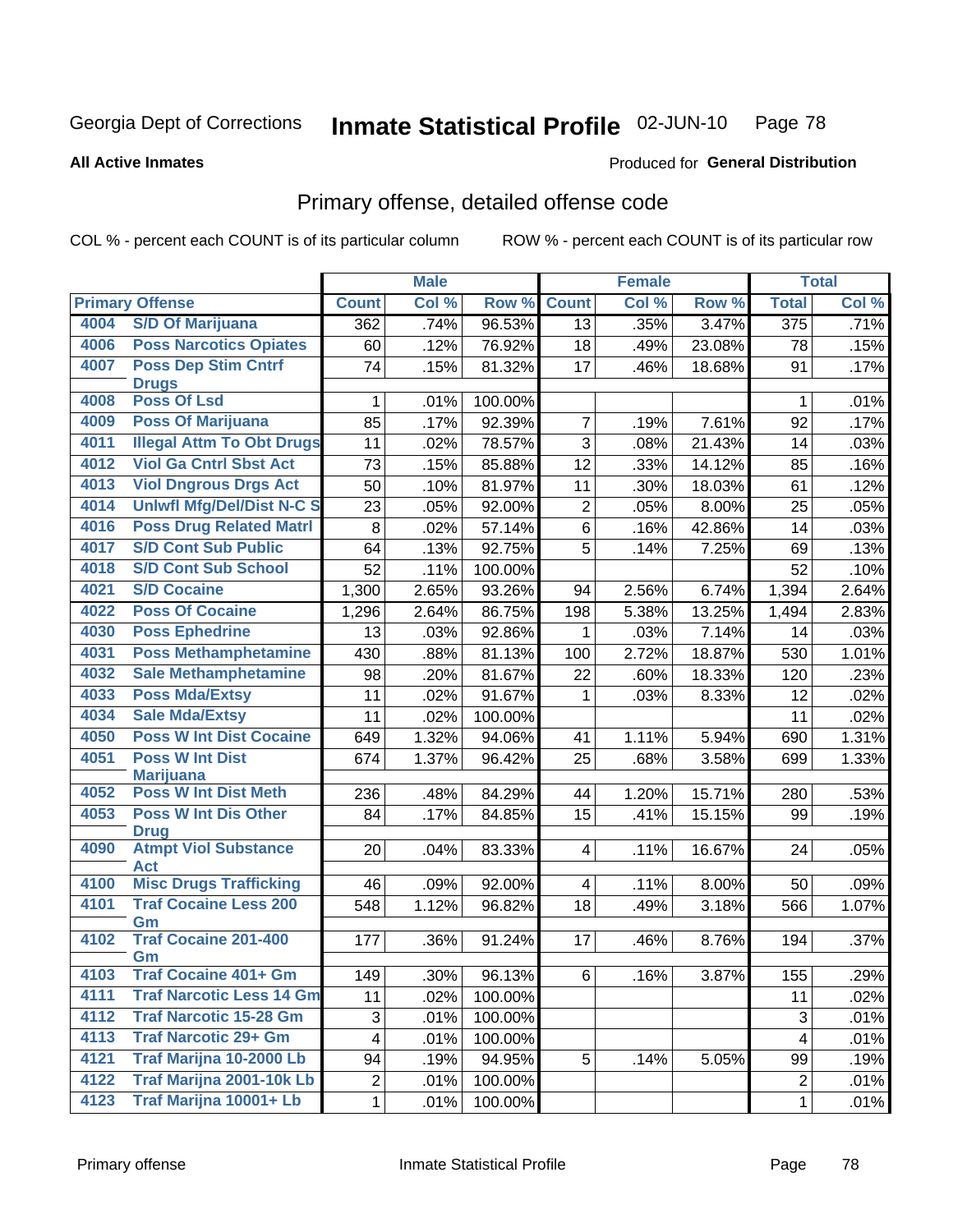#### Inmate Statistical Profile 02-JUN-10 Page 79

**Produced for General Distribution** 

#### **All Active Inmates**

# Primary offense, detailed offense code

COL % - percent each COUNT is of its particular column

|      |                                              |                 | <b>Male</b> |                   | <b>Female</b>           |       | <b>Total</b> |                |              |
|------|----------------------------------------------|-----------------|-------------|-------------------|-------------------------|-------|--------------|----------------|--------------|
|      | <b>Primary Offense</b>                       | <b>Count</b>    | Col %       | Row %             | <b>Count</b>            | Col % | Row %        | <b>Total</b>   | Col %        |
| 4126 | <b>Traf Amphtmine 28-199</b>                 | 8               | .02%        | 72.73%            | 3 <sup>1</sup>          | .08%  | 27.27%       | 11             | .02%         |
| 4127 | Gm<br><b>Traf Amphtmine 200-399</b>          |                 |             |                   |                         |       |              |                |              |
|      | Gm                                           | $\overline{2}$  | .01%        | 100.00%           |                         |       |              | $\overline{2}$ | .01%         |
| 4128 | <b>Traf Amphtmine 400+ Gm</b>                | 4               | .01%        | 100.00%           |                         |       |              | 4              | .01%         |
| 4130 | <b>Cnspire Traffic Cntrl Sub</b>             | 8               | .02%        | 66.67%            | 4                       | .11%  | 33.33%       | 12             | .02%         |
| 4134 | <b>Att/Consprcy Commt</b>                    | 41              | .08%        | 73.21%            | 15                      | .41%  | 26.79%       | 56             | .11%         |
|      | C/S/Of                                       |                 |             |                   |                         |       |              |                |              |
| 4136 | <b>Illgl Dist Contrild Subst</b>             | 1               | .01%        | 100.00%           |                         |       |              | 1              | .01%         |
| 4140 | <b>Traf Methamph 28-199</b><br>Gm            | 247             | .50%        | 83.16%            | 50                      | 1.36% | 16.84%       | 297            | .56%         |
| 4141 | <b>Traf Methamph 200-399</b>                 | 78              | .16%        | 91.76%            | $\overline{7}$          | .19%  | 8.24%        | 85             | .16%         |
|      | Gm                                           |                 |             |                   |                         |       |              |                |              |
| 4142 | Traf Methamph 400+ Gm                        | 68              | .14%        | 97.14%            | $\overline{2}$          | .05%  | 2.86%        | 70             | .13%         |
| 4143 | <b>Manf Methamph 28-199</b>                  | 23              | .05%        | 79.31%            | 6                       | .16%  | 20.69%       | 29             | .06%         |
|      | Gm                                           |                 |             |                   |                         |       |              |                |              |
| 4144 | <b>Manf Methamph 200-399</b><br>Gm           | 5               | .01%        | 83.33%            | $\mathbf{1}$            | .03%  | 16.67%       | 6              | .01%         |
| 4145 | Manf Methamph 400+ Gm                        | $\overline{2}$  | .01%        | 100.00%           |                         |       |              | $\overline{2}$ | .01%         |
| 4146 | <b>Traf Methamph Unspec</b>                  | 79              | .16%        | 89.77%            | 9                       | .24%  | 10.23%       | 88             | .17%         |
|      | Amt                                          |                 |             |                   |                         |       |              |                |              |
| 4147 | <b>Manf Methamph Unspec</b>                  | 132             | .27%        | 87.42%            | 19                      | .52%  | 12.58%       | 151            | .29%         |
| 4150 | <b>Amt</b><br><b>Traf Mda/Extsy 28-199gm</b> | 19              | .04%        | 76.00%            | 6                       | .16%  | 24.00%       | 25             | .05%         |
| 4151 | <b>Traf Mda/Extsy 200-</b>                   | 3               | .01%        | 100.00%           |                         |       |              | 3              | .01%         |
|      | 399gm                                        |                 |             |                   |                         |       |              |                |              |
| 4152 | Traf Mda/Extsy 400+Gm                        | $\overline{2}$  | .01%        | 100.00%           |                         |       |              | $\overline{2}$ | .01%         |
| 5001 | <b>Viol Motor Vehicle Laws</b>               | 27              | .06%        | 81.82%            | 6                       | .16%  | 18.18%       | 33             | .06%         |
| 5003 | <b>Chop Shop Violation</b>                   | 1               | .01%        | 100.00%           |                         |       |              | 1              | .01%         |
| 5004 | <b>Drvng Habtl Violator</b>                  | 19              | .04%        | 95.00%            | 1                       | .03%  | 5.00%        | 20             | .04%         |
| 5005 | <b>Habit Traf Viol/Impaired</b>              | 23              | .05%        | 100.00%           |                         |       |              | 23             | $.04\%$      |
| 5006 | <b>Habit Traf Viol/Other</b>                 | 29              | .06%        | 100.00%           |                         |       |              | 29             | .06%         |
| 5007 | <b>Hit-Run W/Injury/Fatality</b>             | 4               | .01%        | 66.67%            | $\overline{c}$          | .05%  | 33.33%       | $\,6\,$        | .01%         |
| 6000 | <b>Misc Mrals/Pblic H/Safty</b>              | 14              | .03%        | 77.78%            | $\overline{\mathbf{4}}$ | .11%  | 22.22%       | 18             | .03%         |
| 6200 | <b>Misc CorrectionI Inst Off</b>             | 8               | .02%        | 80.00%            | $\overline{2}$          | .05%  | 20.00%       | $10$           | .02%         |
| 8001 | <b>Violatn Othr States Law</b>               | 5               | .01%        | 100.00%           |                         |       |              | 5              | .01%         |
| 9901 | <b>Conspiracy</b>                            | $\overline{37}$ | .08%        | 84.09%            | $\overline{7}$          | .19%  | 15.91%       | 44             | .08%         |
| 9905 | <b>Crmnl Atmpt</b>                           | 1               | .01%        | 100.00%           |                         |       |              | 1              | .01%         |
| 9907 | <b>Unauth Dist Recrd</b>                     | $\overline{2}$  | .01%        | 100.00%           |                         |       |              | $\overline{2}$ | .01%         |
| 9910 | <b>Devices</b><br><b>Crmnl Solicitation</b>  | $\overline{2}$  |             |                   |                         |       |              | $\overline{2}$ |              |
| 9914 | <b>Gang Participation</b>                    | 26              | .01%        | 100.00%<br>96.30% |                         |       | 3.70%        | 27             | .01%<br>.05% |
|      |                                              |                 | .05%        |                   | $\mathbf{1}$            | .03%  |              |                |              |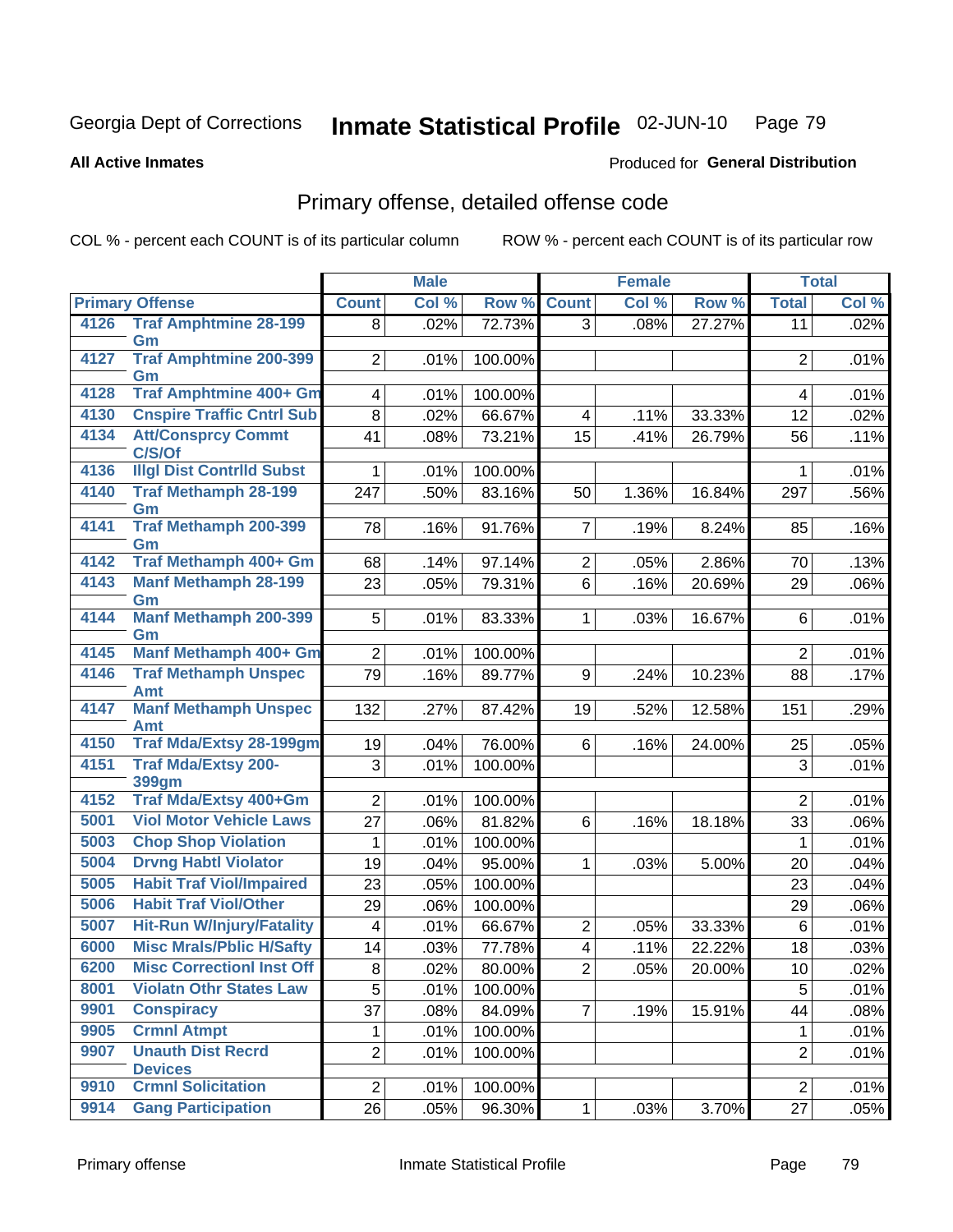#### Inmate Statistical Profile 02-JUN-10 Page 80

**All Active Inmates** 

### **Produced for General Distribution**

## Primary offense, detailed offense code

COL % - percent each COUNT is of its particular column

|                                |              | <b>Male</b> |                    | <b>Female</b> |           |                 | Total   |
|--------------------------------|--------------|-------------|--------------------|---------------|-----------|-----------------|---------|
| <b>Primary Offense</b>         | <b>Count</b> | Col%        | <b>Row % Count</b> | Col%          | Row %     | <b>Total</b>    | Col %   |
| 9999<br><b>Unknown Offense</b> |              | .02%        | 90.00%             | .03%          | $10.00\%$ | 10 <sub>1</sub> | $.02\%$ |
| <b>Total Rported</b>           | 49,047       | 100%        | $93.02\%$ 3,679    | 100%          |           | 6.98% 52,726    | 100%    |

| orted<br>NO)  | 00<br>ათ |       | 42     |
|---------------|----------|-------|--------|
| $\sim$ $\sim$ | 49,083   | 3,685 | 52,768 |

| Mode (most frequent) | 1902 Armed Robbery | 1701 Forgery 1st Degree | 1601 Burglary |
|----------------------|--------------------|-------------------------|---------------|
|----------------------|--------------------|-------------------------|---------------|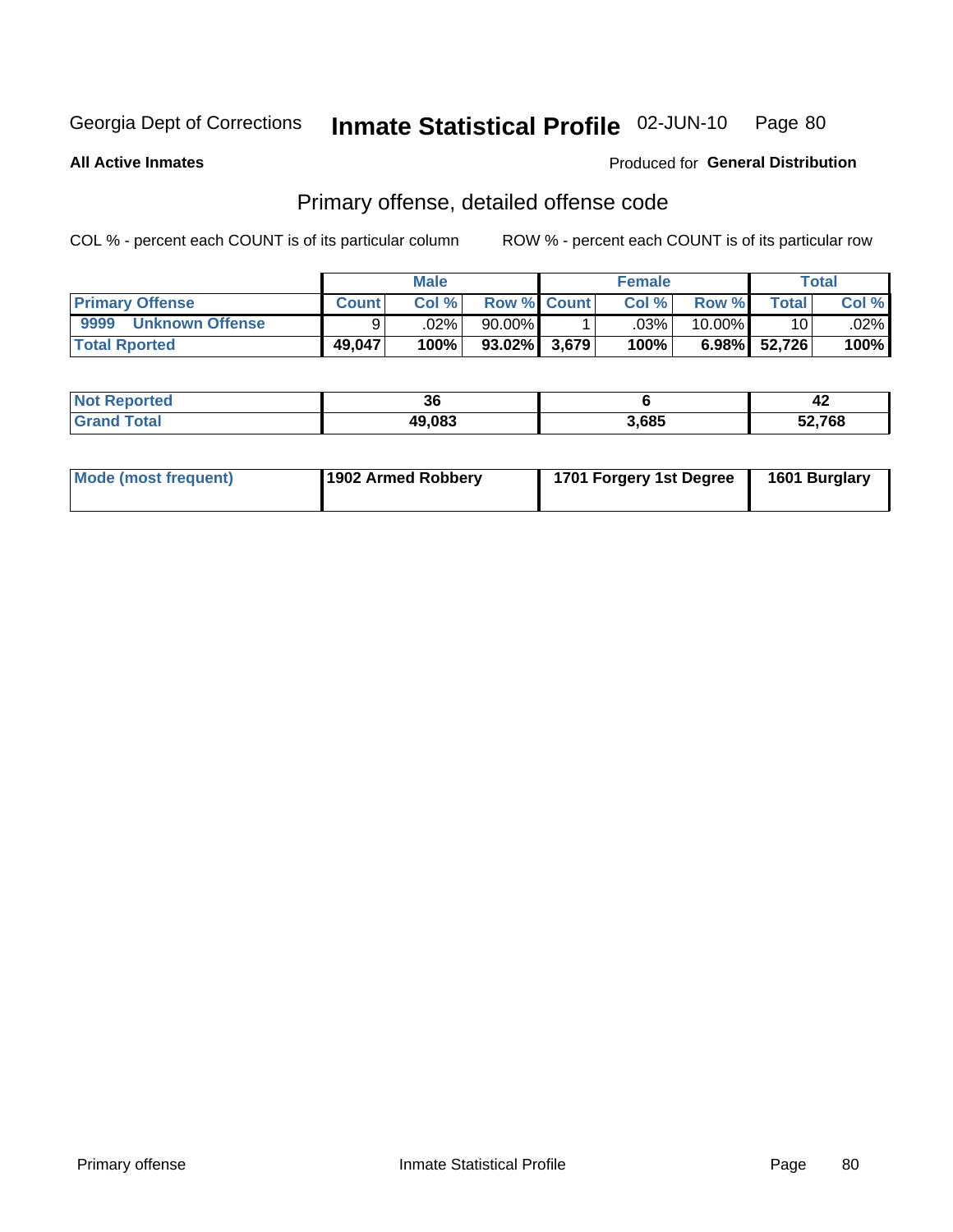#### Inmate Statistical Profile 02-JUN-10 Page 81

#### **All Active Inmates**

## **Produced for General Distribution**

## County of conviction of primary offense

COL % - percent each COUNT is of its particular column

|                         |                             |              | <b>Male</b> |        |                         | Female |        |              | <b>Total</b> |
|-------------------------|-----------------------------|--------------|-------------|--------|-------------------------|--------|--------|--------------|--------------|
|                         | <b>County of Conviction</b> | <b>Count</b> | Col %       | Row %  | <b>Count</b>            | Col %  | Row %  | <b>Total</b> | Col %        |
| 1                       | <b>Appling</b>              | 100          | .20%        | 92.59% | 8                       | .22%   | 7.41%  | 108          | .20%         |
| $\overline{2}$          | <b>Atkinson</b>             | 45           | .09%        | 95.74% | $\overline{2}$          | .05%   | 4.26%  | 47           | .09%         |
| 3                       | <b>Bacon</b>                | 48           | .10%        | 96.00% | $\overline{2}$          | .05%   | 4.00%  | 50           | .09%         |
| 4                       | <b>Baker</b>                | 10           | .02%        | 90.91% | 1                       | .03%   | 9.09%  | 11           | .02%         |
| 5                       | <b>Baldwin</b>              | 297          | .61%        | 92.81% | 23                      | .63%   | 7.19%  | 320          | .61%         |
| $6\phantom{a}$          | <b>Banks</b>                | 56           | .11%        | 91.80% | 5                       | .14%   | 8.20%  | 61           | .12%         |
| $\overline{\mathbf{7}}$ | <b>Barrow</b>               | 270          | .55%        | 92.78% | 21                      | .57%   | 7.22%  | 291          | .55%         |
| 8                       | <b>Bartow</b>               | 601          | 1.23%       | 88.64% | 77                      | 2.09%  | 11.36% | 678          | 1.29%        |
| $\overline{9}$          | <b>Ben Hill</b>             | 255          | .52%        | 94.80% | 14                      | .38%   | 5.20%  | 269          | .51%         |
| 10                      | <b>Berrien</b>              | 84           | .17%        | 96.55% | 3                       | .08%   | 3.45%  | 87           | .17%         |
| 11                      | <b>Bibb</b>                 | 1,038        | 2.12%       | 95.49% | 49                      | 1.33%  | 4.51%  | 1,087        | 2.06%        |
| 12                      | <b>Bleckley</b>             | 81           | .17%        | 92.05% | $\overline{7}$          | .19%   | 7.95%  | 88           | .17%         |
| $\overline{13}$         | <b>Brantley</b>             | 56           | .11%        | 94.92% | 3                       | .08%   | 5.08%  | 59           | .11%         |
| 14                      | <b>Brooks</b>               | 57           | .12%        | 95.00% | 3                       | .08%   | 5.00%  | 60           | .11%         |
| 15                      | <b>Bryan</b>                | 96           | .20%        | 95.05% | $\overline{5}$          | .14%   | 4.95%  | 101          | .19%         |
| 16                      | <b>Bulloch</b>              | 484          | .99%        | 92.19% | 41                      | 1.11%  | 7.81%  | 525          | 1.00%        |
| 17                      | <b>Burke</b>                | 196          | .40%        | 95.15% | 10                      | .27%   | 4.85%  | 206          | .39%         |
| 18                      | <b>Butts</b>                | 169          | .34%        | 96.02% | $\overline{7}$          | .19%   | 3.98%  | 176          | .33%         |
| 19                      | <b>Calhoun</b>              | 36           | .07%        | 90.00% | 4                       | .11%   | 10.00% | 40           | .08%         |
| 20                      | <b>Camden</b>               | 155          | .32%        | 91.72% | 14                      | .38%   | 8.28%  | 169          | .32%         |
| $\overline{21}$         | <b>Candler</b>              | 88           | .18%        | 86.27% | 14                      | .38%   | 13.73% | 102          | .19%         |
| $\overline{22}$         | <b>Carroll</b>              | 598          | 1.22%       | 89.39% | 71                      | 1.93%  | 10.61% | 669          | 1.27%        |
| $\overline{23}$         | <b>Catoosa</b>              | 295          | .60%        | 90.77% | 30                      | .82%   | 9.23%  | 325          | .62%         |
| 24                      | <b>Charlton</b>             | 56           | .11%        | 93.33% | 4                       | .11%   | 6.67%  | 60           | .11%         |
| 25                      | <b>Chatham</b>              | 2,442        | 4.98%       | 95.13% | 125                     | 3.40%  | 4.87%  | 2,567        | 4.87%        |
| 26                      | <b>Chattahoochee</b>        | 23           | .05%        | 88.46% | 3                       | .08%   | 11.54% | 26           | .05%         |
| $\overline{27}$         | <b>Chattooga</b>            | 248          | .51%        | 90.84% | 25                      | .68%   | 9.16%  | 273          | .52%         |
| 28                      | <b>Cherokee</b>             | 617          | 1.26%       | 91.00% | 61                      | 1.66%  | 9.00%  | 678          | 1.29%        |
| 29                      | <b>Clarke</b>               | 406          | .83%        | 93.98% | 26                      | .71%   | 6.02%  | 432          | .82%         |
| 30                      | <b>Clay</b>                 | 29           | .06%        | 87.88% | $\overline{\mathbf{4}}$ | .11%   | 12.12% | 33           | .06%         |
| $\overline{31}$         | <b>Clayton</b>              | 1,540        | 3.14%       | 92.72% | 121                     | 3.29%  | 7.28%  | 1,661        | 3.15%        |
| 32                      | <b>Clinch</b>               | 59           | .12%        | 95.16% | 3                       | .08%   | 4.84%  | 62           | .12%         |
| 33                      | <b>Cobb</b>                 | 2,672        | 5.45%       | 90.61% | 277                     | 7.53%  | 9.39%  | 2,949        | 5.59%        |
| 34                      | <b>Coffee</b>               | 254          | .52%        | 92.70% | 20                      | .54%   | 7.30%  | 274          | .52%         |
| 35                      | <b>Colquitt</b>             | 281          | .57%        | 95.58% | 13                      | .35%   | 4.42%  | 294          | .56%         |
| 36                      | <b>Columbia</b>             | 275          | .56%        | 94.50% | 16                      | .43%   | 5.50%  | 291          | .55%         |
| 37                      | <b>Cook</b>                 | 132          | .27%        | 96.35% | 5                       | .14%   | 3.65%  | 137          | .26%         |
| 38                      | <b>Coweta</b>               | 488          | .99%        | 91.90% | 43                      | 1.17%  | 8.10%  | 531          | 1.01%        |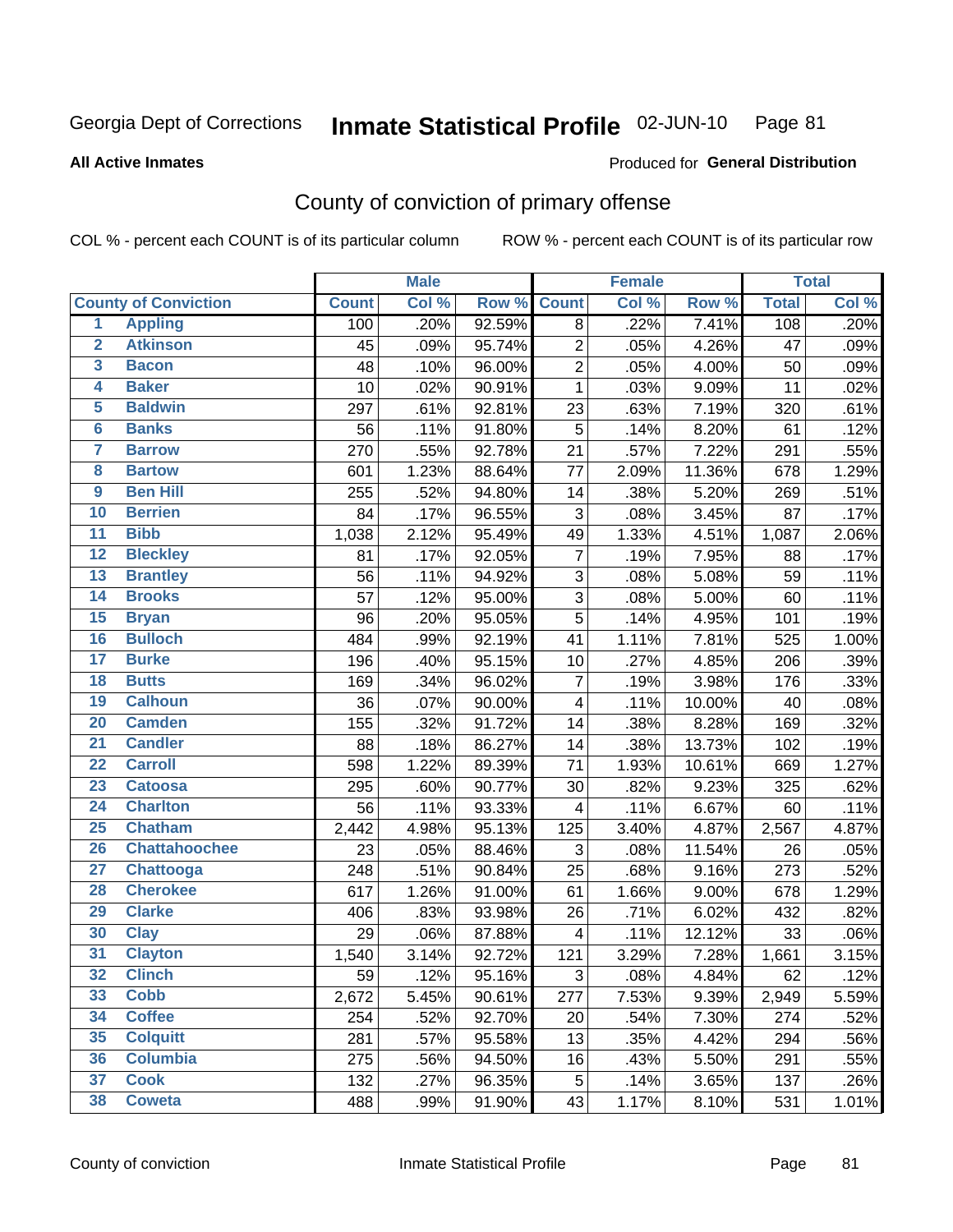## Inmate Statistical Profile 02-JUN-10 Page 82

#### **All Active Inmates**

### Produced for General Distribution

## County of conviction of primary offense

COL % - percent each COUNT is of its particular column

|                 |                             |                 | <b>Male</b> |         |                | <b>Female</b> |        |                 | <b>Total</b> |
|-----------------|-----------------------------|-----------------|-------------|---------|----------------|---------------|--------|-----------------|--------------|
|                 | <b>County of Conviction</b> | <b>Count</b>    | Col %       | Row %   | <b>Count</b>   | Col %         | Row %  | <b>Total</b>    | Col %        |
| 39              | <b>Crawford</b>             | $\overline{23}$ | .05%        | 95.83%  | 1              | .03%          | 4.17%  | $\overline{24}$ | .05%         |
| 40              | <b>Crisp</b>                | 280             | .57%        | 92.41%  | 23             | .63%          | 7.59%  | 303             | .57%         |
| 41              | <b>Dade</b>                 | 125             | .25%        | 97.66%  | 3              | .08%          | 2.34%  | 128             | .24%         |
| 42              | <b>Dawson</b>               | 108             | .22%        | 90.76%  | 11             | .30%          | 9.24%  | 119             | .23%         |
| 43              | <b>Decatur</b>              | 350             | .71%        | 92.59%  | 28             | .76%          | 7.41%  | 378             | .72%         |
| 44              | <b>Dekalb</b>               | 2,932           | 5.98%       | 94.79%  | 161            | 4.38%         | 5.21%  | 3,093           | 5.87%        |
| 45              | <b>Dodge</b>                | 141             | .29%        | 89.81%  | 16             | .43%          | 10.19% | 157             | .30%         |
| 46              | <b>Dooly</b>                | 99              | .20%        | 93.40%  | $\overline{7}$ | .19%          | 6.60%  | 106             | .20%         |
| 47              | <b>Dougherty</b>            | 930             | 1.90%       | 94.32%  | 56             | 1.52%         | 5.68%  | 986             | 1.87%        |
| 48              | <b>Douglas</b>              | 1,177           | 2.40%       | 90.47%  | 124            | 3.37%         | 9.53%  | 1,301           | 2.47%        |
| 49              | <b>Early</b>                | 87              | .18%        | 95.60%  | 4              | .11%          | 4.40%  | 91              | .17%         |
| 50              | <b>Echols</b>               | 6               | .01%        | 85.71%  | 1              | .03%          | 14.29% | $\overline{7}$  | .01%         |
| $\overline{51}$ | <b>Effingham</b>            | 168             | .34%        | 94.38%  | 10             | .27%          | 5.62%  | 178             | .34%         |
| 52              | <b>Elbert</b>               | 161             | .33%        | 96.99%  | 5              | .14%          | 3.01%  | 166             | .31%         |
| 53              | <b>Emanuel</b>              | 171             | .35%        | 97.16%  | 5              | .14%          | 2.84%  | 176             | .33%         |
| 54              | <b>Evans</b>                | 94              | .19%        | 95.92%  | 4              | .11%          | 4.08%  | 98              | .19%         |
| 55              | <b>Fannin</b>               | 100             | .20%        | 92.59%  | 8              | .22%          | 7.41%  | 108             | .20%         |
| 56              | <b>Fayette</b>              | 338             | .69%        | 89.89%  | 38             | 1.03%         | 10.11% | 376             | .71%         |
| 57              | <b>Floyd</b>                | 783             | 1.60%       | 90.52%  | 82             | 2.23%         | 9.48%  | 865             | 1.64%        |
| 58              | <b>Forsyth</b>              | 286             | .58%        | 89.94%  | 32             | .87%          | 10.06% | 318             | .60%         |
| 59              | <b>Franklin</b>             | 138             | .28%        | 93.88%  | 9              | .24%          | 6.12%  | 147             | .28%         |
| 60              | <b>Fulton</b>               | 4,555           | 9.29%       | 96.36%  | 172            | 4.68%         | 3.64%  | 4,727           | 8.97%        |
| 61              | Gilmer                      | 133             | .27%        | 93.01%  | 10             | .27%          | 6.99%  | 143             | .27%         |
| 62              | <b>Glascock</b>             | 5               | .01%        | 83.33%  | 1              | .03%          | 16.67% | 6               | .01%         |
| 63              | <b>Glynn</b>                | 402             | .82%        | 95.71%  | 18             | .49%          | 4.29%  | 420             | .80%         |
| 64              | <b>Gordon</b>               | 305             | .62%        | 90.24%  | 33             | .90%          | 9.76%  | 338             | .64%         |
| 65              | <b>Grady</b>                | 221             | .45%        | 95.67%  | 10             | .27%          | 4.33%  | 231             | .44%         |
| 66              | <b>Greene</b>               | 155             | .32%        | 94.51%  | 9              | .24%          | 5.49%  | 164             | .31%         |
| 67              | <b>Gwinnett</b>             | 2,041           | 4.16%       | 91.98%  | 178            | 4.84%         | 8.02%  | 2,219           | 4.21%        |
| 68              | <b>Habersham</b>            | 127             | .26%        | 94.78%  | $\overline{7}$ | .19%          | 5.22%  | 134             | .25%         |
| 69              | <b>Hall</b>                 | 702             | 1.43%       | 91.53%  | 65             | 1.77%         | 8.47%  | 767             | 1.45%        |
| 70              | <b>Hancock</b>              | 33              | .07%        | 97.06%  | 1              | .03%          | 2.94%  | 34              | .06%         |
| 71              | <b>Haralson</b>             | 100             | .20%        | 96.15%  | 4              | .11%          | 3.85%  | 104             | .20%         |
| $\overline{72}$ | <b>Harris</b>               | 110             | .22%        | 92.44%  | 9              | .24%          | 7.56%  | 119             | .23%         |
| 73              | <b>Hart</b>                 | 119             | .24%        | 96.75%  | 4              | .11%          | 3.25%  | 123             | .23%         |
| 74              | <b>Heard</b>                | 57              | .12%        | 100.00% |                |               |        | 57              | .11%         |
| 75              | <b>Henry</b>                | 529             | 1.08%       | 89.97%  | 59             | 1.60%         | 10.03% | 588             | 1.12%        |
| 76              | <b>Houston</b>              | 606             | 1.24%       | 93.52%  | 42             | 1.14%         | 6.48%  | 648             | 1.23%        |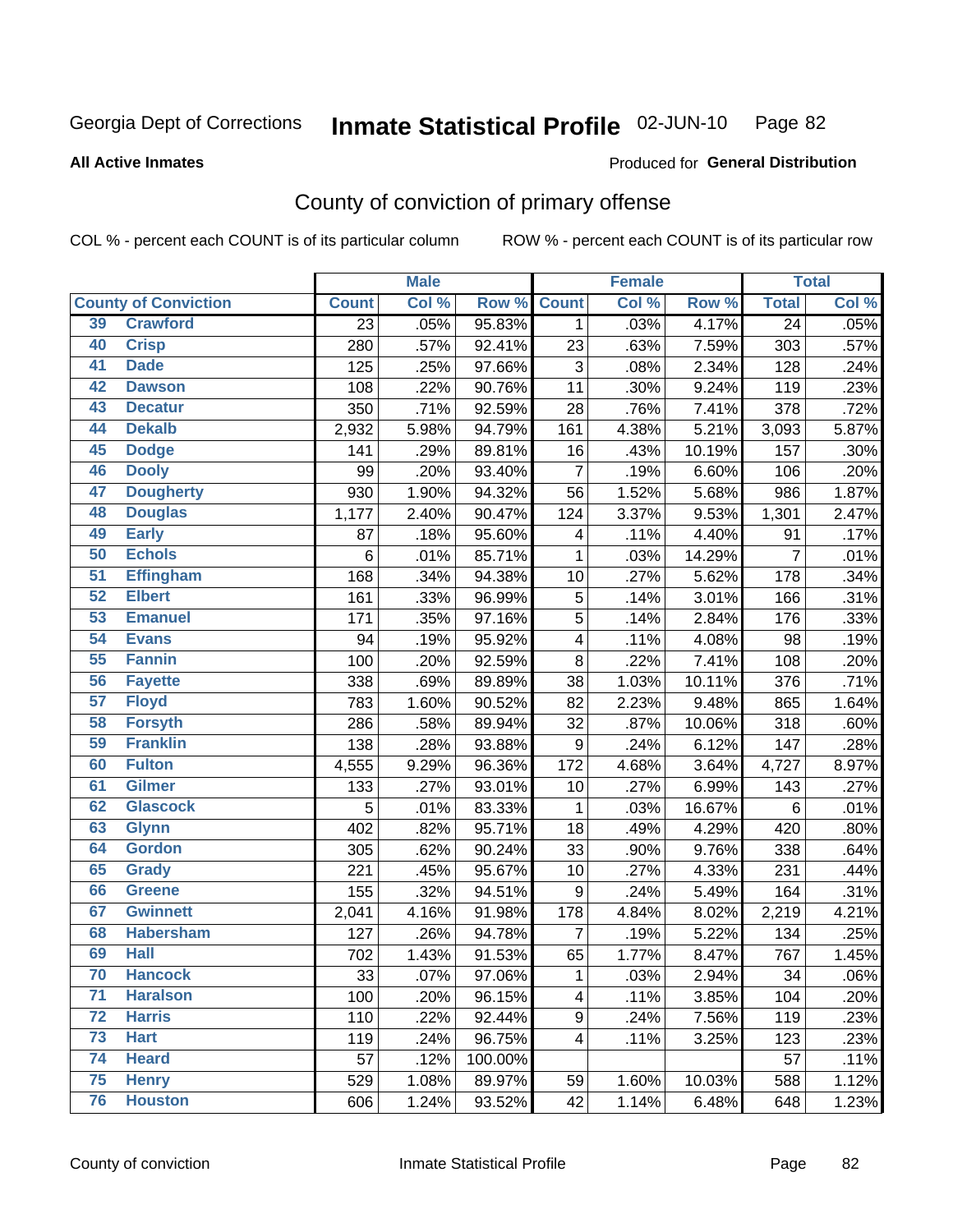#### Inmate Statistical Profile 02-JUN-10 Page 83

**All Active Inmates** 

### Produced for General Distribution

## County of conviction of primary offense

COL % - percent each COUNT is of its particular column

|                                     |              | <b>Male</b> |         |                         | <b>Female</b> |        |              | <b>Total</b> |
|-------------------------------------|--------------|-------------|---------|-------------------------|---------------|--------|--------------|--------------|
| <b>County of Conviction</b>         | <b>Count</b> | Col %       | Row %   | <b>Count</b>            | Col %         | Row %  | <b>Total</b> | Col %        |
| 77<br><b>Irwin</b>                  | 64           | .13%        | 98.46%  | $\mathbf{1}$            | .03%          | 1.54%  | 65           | .12%         |
| 78<br><b>Jackson</b>                | 199          | .41%        | 93.87%  | 13                      | .35%          | 6.13%  | 212          | .40%         |
| 79<br><b>Jasper</b>                 | 58           | .12%        | 98.31%  | 1                       | .03%          | 1.69%  | 59           | .11%         |
| <b>Jeff Davis</b><br>80             | 73           | .15%        | 87.95%  | 10                      | .27%          | 12.05% | 83           | .16%         |
| $\overline{81}$<br><b>Jefferson</b> | 119          | .24%        | 97.54%  | 3                       | .08%          | 2.46%  | 122          | .23%         |
| <b>Jenkins</b><br>82                | 73           | .15%        | 96.05%  | 3                       | .08%          | 3.95%  | 76           | .14%         |
| 83<br><b>Johnson</b>                | 50           | .10%        | 92.59%  | 4                       | .11%          | 7.41%  | 54           | .10%         |
| 84<br><b>Jones</b>                  | 157          | .32%        | 89.20%  | 19                      | .52%          | 10.80% | 176          | .33%         |
| 85<br><b>Lamar</b>                  | 66           | .13%        | 92.96%  | 5                       | .14%          | 7.04%  | 71           | .13%         |
| <b>Lanier</b><br>86                 | 42           | .09%        | 100.00% |                         |               |        | 42           | .08%         |
| 87<br><b>Laurens</b>                | 318          | .65%        | 93.53%  | 22                      | .60%          | 6.47%  | 340          | .64%         |
| 88<br>Lee                           | 73           | .15%        | 94.81%  | $\overline{\mathbf{4}}$ | .11%          | 5.19%  | 77           | .15%         |
| 89<br><b>Liberty</b>                | 271          | .55%        | 92.81%  | 21                      | .57%          | 7.19%  | 292          | .55%         |
| 90<br><b>Lincoln</b>                | 29           | .06%        | 96.67%  | $\mathbf{1}$            | .03%          | 3.33%  | 30           | .06%         |
| 91<br>Long                          | 86           | .18%        | 92.47%  | $\overline{7}$          | .19%          | 7.53%  | 93           | .18%         |
| <b>Lowndes</b><br>92                | 532          | 1.08%       | 92.20%  | 45                      | 1.22%         | 7.80%  | 577          | 1.09%        |
| 93<br><b>Lumpkin</b>                | 92           | .19%        | 89.32%  | 11                      | .30%          | 10.68% | 103          | .20%         |
| 94<br><b>Macon</b>                  | 60           | .12%        | 96.77%  | $\overline{2}$          | .05%          | 3.23%  | 62           | .12%         |
| <b>Madison</b><br>95                | 117          | .24%        | 91.41%  | 11                      | .30%          | 8.59%  | 128          | .24%         |
| <b>Marion</b><br>96                 | 39           | .08%        | 90.70%  | 4                       | .11%          | 9.30%  | 43           | .08%         |
| 97<br><b>Mcduffie</b>               | 176          | .36%        | 95.65%  | 8                       | .22%          | 4.35%  | 184          | .35%         |
| <b>Mcintosh</b><br>98               | 63           | .13%        | 98.44%  | $\mathbf{1}$            | .03%          | 1.56%  | 64           | .12%         |
| 99<br><b>Meriwether</b>             | 223          | .45%        | 96.12%  | $\boldsymbol{9}$        | .24%          | 3.88%  | 232          | .44%         |
| 100<br><b>Miller</b>                | 28           | .06%        | 93.33%  | $\overline{2}$          | .05%          | 6.67%  | 30           | .06%         |
| 101<br><b>Mitchell</b>              | 192          | .39%        | 91.43%  | 18                      | .49%          | 8.57%  | 210          | .40%         |
| 102<br><b>Monroe</b>                | 132          | .27%        | 88.00%  | 18                      | .49%          | 12.00% | 150          | .28%         |
| 103<br><b>Montgomery</b>            | 62           | .13%        | 91.18%  | 6                       | .16%          | 8.82%  | 68           | .13%         |
| 104<br><b>Morgan</b>                | 146          | .30%        | 92.99%  | 11                      | .30%          | 7.01%  | 157          | .30%         |
| 105<br><b>Murray</b>                | 168          | .34%        | 92.31%  | 14                      | .38%          | 7.69%  | 182          | .35%         |
| 106<br><b>Muscogee</b>              | 1,691        | 3.45%       | 94.73%  | 94                      | 2.56%         | 5.27%  | 1,785        | 3.39%        |
| 107<br><b>Newton</b>                | 622          | 1.27%       | 92.28%  | 52                      | 1.41%         | 7.72%  | 674          | 1.28%        |
| 108<br><b>Oconee</b>                | 52           | .11%        | 98.11%  | $\mathbf{1}$            | .03%          | 1.89%  | 53           | .10%         |
| 109<br><b>Oglethorpe</b>            | 51           | .10%        | 98.08%  | $\mathbf{1}$            | .03%          | 1.92%  | 52           | .10%         |
| <b>Paulding</b><br>110              | 238          | .49%        | 92.25%  | 20                      | .54%          | 7.75%  | 258          | .49%         |
| <b>Peach</b><br>111                 | 88           | .18%        | 96.70%  | 3                       | .08%          | 3.30%  | 91           | .17%         |
| <b>Pickens</b><br>112               | 77           | .16%        | 93.90%  | 5                       | .14%          | 6.10%  | 82           | .16%         |
| 113<br><b>Pierce</b>                | 60           | .12%        | 96.77%  | $\overline{c}$          | .05%          | 3.23%  | 62           | .12%         |
| <b>Pike</b><br>114                  | 53           | .11%        | 92.98%  | $\overline{\mathbf{4}}$ | .11%          | 7.02%  | 57           | .11%         |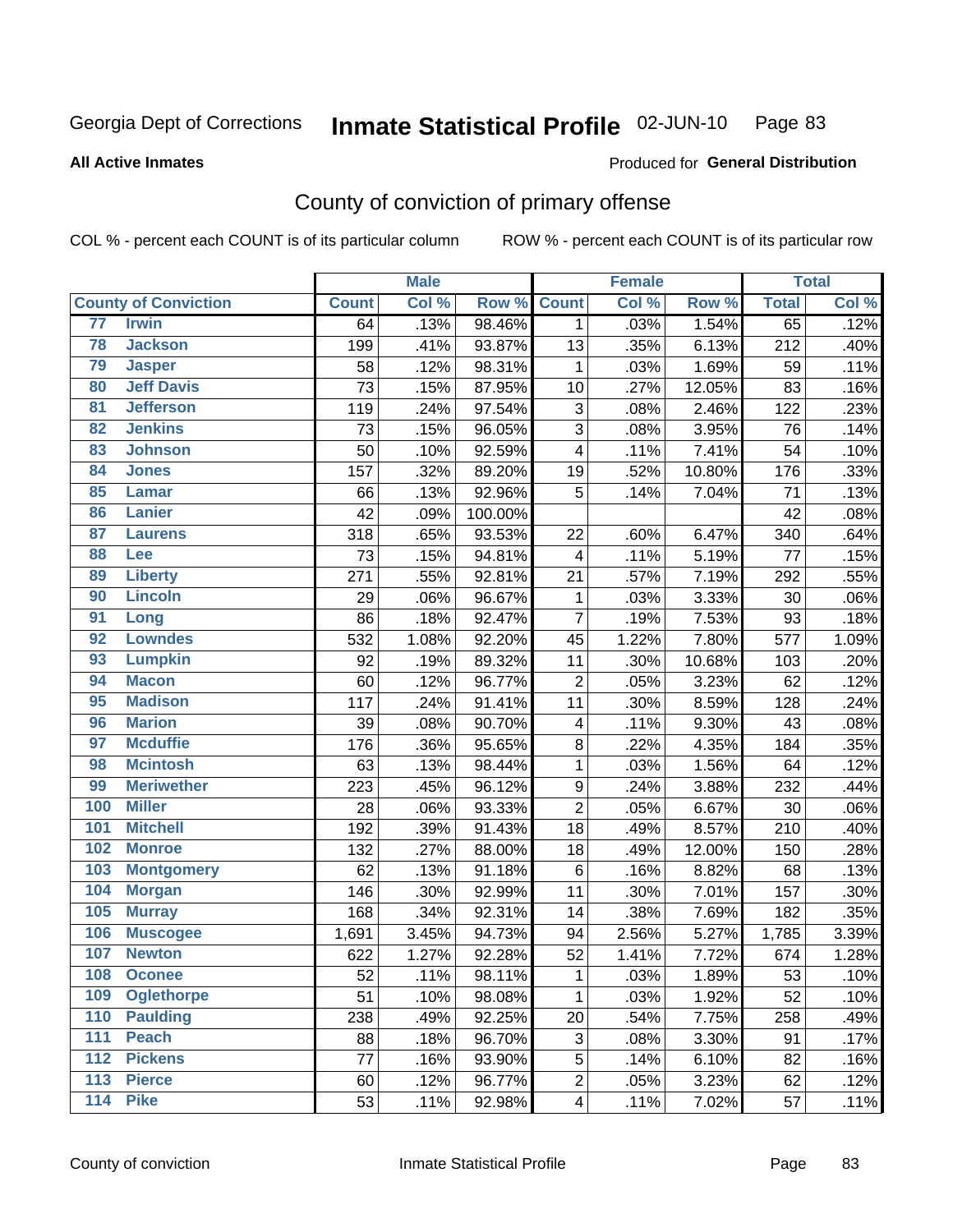#### Inmate Statistical Profile 02-JUN-10 Page 84

**All Active Inmates** 

#### Produced for General Distribution

## County of conviction of primary offense

COL % - percent each COUNT is of its particular column

|                                   |              | <b>Male</b> |         |                           | <b>Female</b> |        |              | <b>Total</b> |
|-----------------------------------|--------------|-------------|---------|---------------------------|---------------|--------|--------------|--------------|
| <b>County of Conviction</b>       | <b>Count</b> | Col %       | Row %   | <b>Count</b>              | Col %         | Row %  | <b>Total</b> | Col %        |
| 115 Polk                          | 145          | .30%        | 89.51%  | $\overline{17}$           | .46%          | 10.49% | 162          | .31%         |
| 116<br><b>Pulaski</b>             | 91           | .19%        | 91.00%  | 9                         | .24%          | 9.00%  | 100          | .19%         |
| 117<br><b>Putnam</b>              | 146          | .30%        | 94.81%  | $\bf 8$                   | .22%          | 5.19%  | 154          | .29%         |
| 118<br>Quitman                    | 18           | .04%        | 90.00%  | $\overline{2}$            | .05%          | 10.00% | 20           | .04%         |
| 119<br><b>Rabun</b>               | 56           | .11%        | 83.58%  | 11                        | .30%          | 16.42% | 67           | .13%         |
| 120<br><b>Randolph</b>            | 61           | .12%        | 93.85%  | 4                         | .11%          | 6.15%  | 65           | .12%         |
| <b>Richmond</b><br>121            | 1,677        | 3.42%       | 93.53%  | 116                       | 3.15%         | 6.47%  | 1,793        | 3.40%        |
| 122<br><b>Rockdale</b>            | 452          | .92%        | 92.06%  | 39                        | 1.06%         | 7.94%  | 491          | .93%         |
| 123<br><b>Schley</b>              | 27           | .06%        | 96.43%  | 1                         | .03%          | 3.57%  | 28           | .05%         |
| 124<br><b>Screven</b>             | 119          | .24%        | 92.97%  | 9                         | .24%          | 7.03%  | 128          | .24%         |
| <b>Seminole</b><br>125            | 56           | .11%        | 86.15%  | $\boldsymbol{9}$          | .24%          | 13.85% | 65           | .12%         |
| 126<br><b>Spalding</b>            | 593          | 1.21%       | 91.09%  | 58                        | 1.58%         | 8.91%  | 651          | 1.23%        |
| 127<br><b>Stephens</b>            | 174          | .35%        | 89.23%  | 21                        | .57%          | 10.77% | 195          | .37%         |
| 128<br><b>Stewart</b>             | 27           | .06%        | 96.43%  | 1                         | .03%          | 3.57%  | 28           | .05%         |
| 129<br><b>Sumter</b>              | 231          | .47%        | 95.85%  | 10                        | .27%          | 4.15%  | 241          | .46%         |
| <b>Talbot</b><br>130              | 57           | .12%        | 96.61%  | $\overline{2}$            | .05%          | 3.39%  | 59           | .11%         |
| 131<br><b>Taliaferro</b>          | 20           | .04%        | 90.91%  | $\overline{2}$            | .05%          | 9.09%  | 22           | .04%         |
| <b>Tattnall</b><br>132            | 183          | .37%        | 91.50%  | 17                        | .46%          | 8.50%  | 200          | .38%         |
| 133<br><b>Taylor</b>              | 84           | .17%        | 96.55%  | $\ensuremath{\mathsf{3}}$ | .08%          | 3.45%  | 87           | .17%         |
| <b>Telfair</b><br>134             | 122          | .25%        | 93.13%  | $\boldsymbol{9}$          | .24%          | 6.87%  | 131          | .25%         |
| 135<br><b>Terrell</b>             | 80           | .16%        | 97.56%  | $\overline{2}$            | .05%          | 2.44%  | 82           | .16%         |
| <b>Thomas</b><br>136              | 261          | .53%        | 92.88%  | 20                        | .54%          | 7.12%  | 281          | .53%         |
| <b>Tift</b><br>137                | 327          | .67%        | 95.06%  | 17                        | .46%          | 4.94%  | 344          | .65%         |
| <b>Toombs</b><br>138              | 311          | .63%        | 91.74%  | 28                        | .76%          | 8.26%  | 339          | .64%         |
| 139<br><b>Towns</b>               | 48           | .10%        | 92.31%  | 4                         | .11%          | 7.69%  | 52           | .10%         |
| 140<br><b>Treutlen</b>            | 74           | .15%        | 91.36%  | $\overline{7}$            | .19%          | 8.64%  | 81           | .15%         |
| 141<br><b>Troup</b>               | 647          | 1.32%       | 89.74%  | 74                        | 2.01%         | 10.26% | 721          | 1.37%        |
| <b>Turner</b><br>142              | 74           | .15%        | 96.10%  | $\ensuremath{\mathsf{3}}$ | .08%          | 3.90%  | 77           | .15%         |
| $\overline{143}$<br><b>Twiggs</b> | 69           | .14%        | 92.00%  | 6                         | .16%          | 8.00%  | 75           | .14%         |
| 144<br><b>Union</b>               | 80           | .16%        | 84.21%  | 15                        | .41%          | 15.79% | 95           | .18%         |
| 145<br><b>Upson</b>               | 207          | .42%        | 90.79%  | 21                        | .57%          | 9.21%  | 228          | .43%         |
| 146<br><b>Walker</b>              | 394          | .80%        | 88.94%  | 49                        | 1.33%         | 11.06% | 443          | .84%         |
| 147<br><b>Walton</b>              | 440          | .90%        | 90.53%  | 46                        | 1.25%         | 9.47%  | 486          | .92%         |
| 148<br><b>Ware</b>                | 312          | .64%        | 94.55%  | 18                        | .49%          | 5.45%  | 330          | .63%         |
| <b>Warren</b><br>149              | 42           | .09%        | 93.33%  | 3                         | .08%          | 6.67%  | 45           | .09%         |
| 150<br><b>Washington</b>          | 120          | .24%        | 90.91%  | 12                        | .33%          | 9.09%  | 132          | .25%         |
| 151<br><b>Wayne</b>               | 175          | .36%        | 90.21%  | 19                        | .52%          | 9.79%  | 194          | .37%         |
| <b>Webster</b><br>152             | 6            | .01%        | 100.00% |                           |               |        | 6            | .01%         |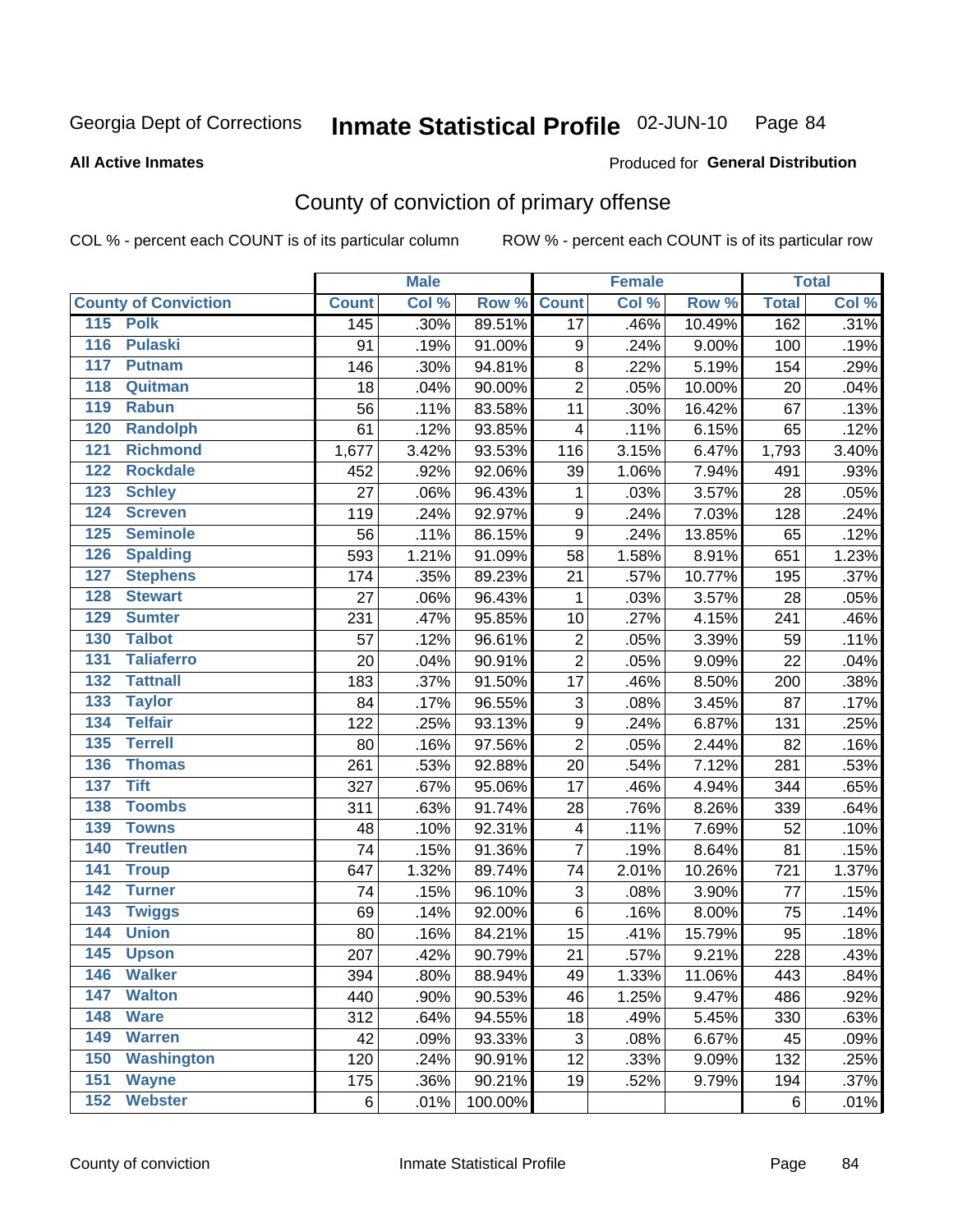#### Inmate Statistical Profile 02-JUN-10 Page 85

**All Active Inmates** 

### Produced for General Distribution

## County of conviction of primary offense

COL % - percent each COUNT is of its particular column

|                             |              | <b>Male</b> |             |       | <b>Female</b> |        |              | <b>Total</b> |
|-----------------------------|--------------|-------------|-------------|-------|---------------|--------|--------------|--------------|
| <b>County of Conviction</b> | <b>Count</b> | Col %       | Row % Count |       | Col %         | Row %  | <b>Total</b> | Col %        |
| <b>Wheeler</b><br>153       | 28           | $.06\%$     | 87.50%      | 4     | $.11\%$       | 12.50% | 32           | .06%         |
| <b>White</b><br>154         | 115          | .23%        | 92.00%      | 10    | .27%          | 8.00%  | 125          | .24%         |
| <b>Whitfield</b><br>155     | 610          | 1.24%       | 87.52%      | 87    | 2.36%         | 12.48% | 697          | 1.32%        |
| <b>Wilcox</b><br>156        | 63           | .13%        | 88.73%      | 8     | .22%          | 11.27% | 71           | .13%         |
| <b>Wilkes</b><br>157        | 82           | .17%        | 97.62%      | 2     | .05%          | 2.38%  | 84           | .16%         |
| <b>Wilkinson</b><br>158     | 52           | .11%        | 94.55%      | 3     | .08%          | 5.45%  | 55           | .10%         |
| <b>Worth</b><br>159         | 116          | .24%        | 94.31%      |       | .19%          | 5.69%  | 123          | .23%         |
| <b>Total Rported</b>        | 49,046       | 100%        | 93.02%      | 3,679 | 100%          | 6.98%  | 52,725       | 100%         |

| тео  | $\sim$<br><u>J</u> |       | —⊷                          |
|------|--------------------|-------|-----------------------------|
| ota. | 49,083             | 3.685 | 7 <sub>C</sub><br>'oo<br>JZ |

| <b>Mode</b><br>---<br>luent)<br>nost tren | ™ulton | copp; | Fulto |
|-------------------------------------------|--------|-------|-------|
|                                           |        |       |       |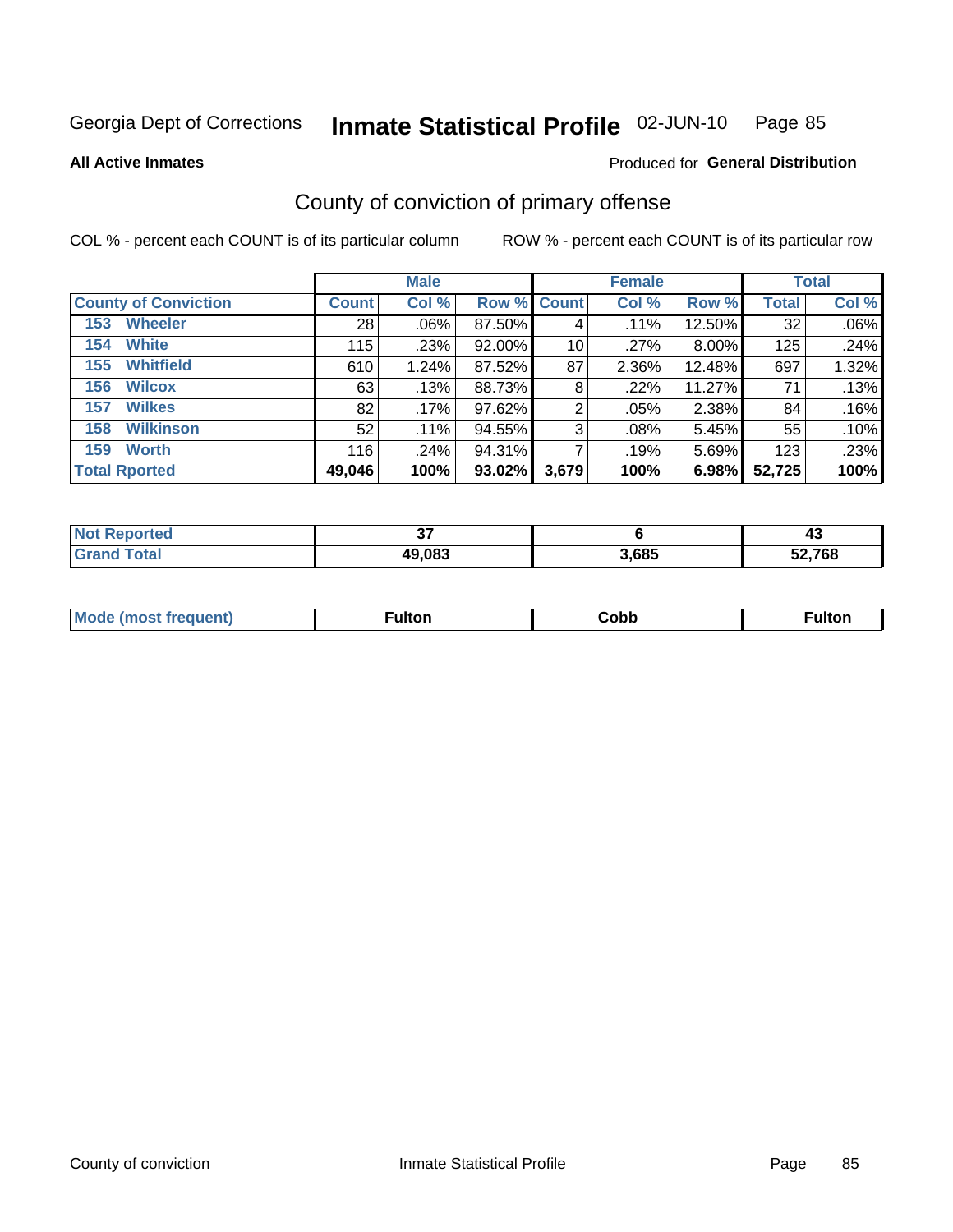#### Inmate Statistical Profile 02-JUN-10 Page 86

**All Active Inmates** 

### **Produced for General Distribution**

## Circuit of conviction of primary offense

COL % - percent each COUNT is of its particular column

|                         |                                 |              | <b>Male</b> |        |              | <b>Female</b> |        |              | <b>Total</b> |
|-------------------------|---------------------------------|--------------|-------------|--------|--------------|---------------|--------|--------------|--------------|
|                         | <b>Circuit of Conviction</b>    | <b>Count</b> | Col %       | Row %  | <b>Count</b> | Col %         | Row %  | <b>Total</b> | Col %        |
| $\overline{1}$          | <b>Alapaha Circuit</b>          | 362          | .74%        | 96.53% | 13           | .35%          | 3.47%  | 375          | .71%         |
| $\overline{2}$          | <b>Alcovy Circuit</b>           | 1,062        | 2.17%       | 91.55% | 98           | 2.66%         | 8.45%  | 1,160        | 2.20%        |
| $\overline{\mathbf{3}}$ | <b>Atlanta Circuit</b>          | 4,555        | 9.29%       | 96.36% | 172          | 4.68%         | 3.64%  | 4,727        | 8.97%        |
| 4                       | <b>Atlantic Circuit</b>         | 793          | 1.62%       | 93.51% | 55           | 1.49%         | 6.49%  | 848          | 1.61%        |
| 5                       | <b>Augusta Circuit</b>          | 2,148        | 4.38%       | 93.80% | 142          | 3.86%         | 6.20%  | 2,290        | 4.34%        |
| $\overline{\mathbf{6}}$ | <b>Blue Ridge Circuit</b>       | 617          | 1.26%       | 91.00% | 61           | 1.66%         | 9.00%  | 678          | 1.29%        |
| $\overline{\mathbf{7}}$ | <b>Brunswick Circuit</b>        | 905          | 1.85%       | 92.92% | 69           | 1.88%         | 7.08%  | 974          | 1.85%        |
| 8                       | <b>Chattahoochee Circuit</b>    | 2,004        | 4.09%       | 94.57% | 115          | 3.13%         | 5.43%  | 2,119        | 4.02%        |
| $\overline{9}$          | <b>Cherokee Circuit</b>         | 906          | 1.85%       | 89.17% | 110          | 2.99%         | 10.83% | 1,016        | 1.93%        |
| 10                      | <b>Clayton Circuit</b>          | 1,540        | 3.14%       | 92.72% | 121          | 3.29%         | 7.28%  | 1,661        | 3.15%        |
| 11                      | <b>Cobb Circuit</b>             | 2,672        | 5.45%       | 90.61% | 277          | 7.53%         | 9.39%  | 2,949        | 5.59%        |
| 12                      | <b>Conasauga Circuit</b>        | 778          | 1.59%       | 88.51% | 101          | 2.75%         | 11.49% | 879          | 1.67%        |
| 13                      | <b>Cordele Circuit</b>          | 697          | 1.42%       | 93.06% | 52           | 1.41%         | 6.94%  | 749          | 1.42%        |
| 14                      | <b>Coweta Circuit</b>           | 2,013        | 4.10%       | 91.09% | 197          | 5.35%         | 8.91%  | 2,210        | 4.19%        |
| 15                      | <b>Dougherty Circuit</b>        | 930          | 1.90%       | 94.32% | 56           | 1.52%         | 5.68%  | 986          | 1.87%        |
| 16                      | <b>Dublin Circuit</b>           | 511          | 1.04%       | 92.91% | 39           | 1.06%         | 7.09%  | 550          | 1.04%        |
| 17                      | <b>Eastern Circuit</b>          | 2,442        | 4.98%       | 95.13% | 125          | 3.40%         | 4.87%  | 2,567        | 4.87%        |
| 18                      | <b>Flint Circuit</b>            | 529          | 1.08%       | 89.97% | 59           | 1.60%         | 10.03% | 588          | 1.12%        |
| 19                      | <b>Griffin Circuit</b>          | 1,191        | 2.43%       | 90.78% | 121          | 3.29%         | 9.22%  | 1,312        | 2.49%        |
| 20                      | <b>Gwinnett Circuit</b>         | 2,041        | 4.16%       | 91.98% | 178          | 4.84%         | 8.02%  | 2,219        | 4.21%        |
| $\overline{21}$         | <b>Houston Circuit</b>          | 606          | 1.24%       | 93.52% | 42           | 1.14%         | 6.48%  | 648          | 1.23%        |
| $\overline{22}$         | <b>Lookout Mountain Circuit</b> | 1,062        | 2.17%       | 90.85% | 107          | 2.91%         | 9.15%  | 1,169        | 2.22%        |
| 23                      | <b>Macon Circuit</b>            | 1,149        | 2.34%       | 95.59% | 53           | 1.44%         | 4.41%  | 1,202        | 2.28%        |
| 24                      | <b>Middle Circuit</b>           | 809          | 1.65%       | 92.88% | 62           | 1.69%         | 7.12%  | 871          | 1.65%        |
| 25                      | <b>Mountain Circuit</b>         | 357          | .73%        | 90.15% | 39           | 1.06%         | 9.85%  | 396          | .75%         |
| 26                      | <b>Northeastern Circuit</b>     | 810          | 1.65%       | 91.42% | 76           | 2.07%         | 8.58%  | 886          | 1.68%        |
| $\overline{27}$         | <b>Northern Circuit</b>         | 586          | 1.19%       | 95.13% | 30           | .82%          | 4.87%  | 616          | 1.17%        |
| 28                      | <b>Ocmulgee Circuit</b>         | 1,044        | 2.13%       | 93.30% | 75           | 2.04%         | 6.70%  | 1,119        | 2.12%        |
| 29                      | <b>Oconee Circuit</b>           | 525          | 1.07%       | 91.15% | 51           | 1.39%         | 8.85%  | 576          | 1.09%        |
| 30                      | <b>Ogeechee Circuit</b>         | 844          | 1.72%       | 93.05% | 63           | 1.71%         | 6.95%  | 907          | 1.72%        |
| $\overline{31}$         | <b>Pataula Circuit</b>          | 359          | .73%        | 93.01% | 27           | .73%          | 6.99%  | 386          | .73%         |
| 32                      | <b>Piedmont Circuit</b>         | 525          | 1.07%       | 93.09% | 39           | 1.06%         | 6.91%  | 564          | 1.07%        |
| 33                      | <b>Rome Circuit</b>             | 783          | 1.60%       | 90.52% | 82           | 2.23%         | 9.48%  | 865          | 1.64%        |
| 34                      | <b>South Georgia Circuit</b>    | 809          | 1.65%       | 92.99% | 61           | 1.66%         | 7.01%  | 870          | 1.65%        |
| 35                      | <b>Southern Circuit</b>         | 1,137        | 2.32%       | 93.27% | 82           | 2.23%         | 6.73%  | 1,219        | 2.31%        |
| 36                      | <b>Southwestern Circuit</b>     | 424          | .86%        | 95.93% | 18           | .49%          | 4.07%  | 442          | .84%         |
| 37                      | <b>Stone Mountain Circuit</b>   | 2,932        | 5.98%       | 94.79% | 161          | 4.38%         | 5.21%  | 3,093        | 5.87%        |
| 38                      | <b>Tallapoosa Circuit</b>       | 245          | .50%        | 92.11% | 21           | .57%          | 7.89%  | 266          | .50%         |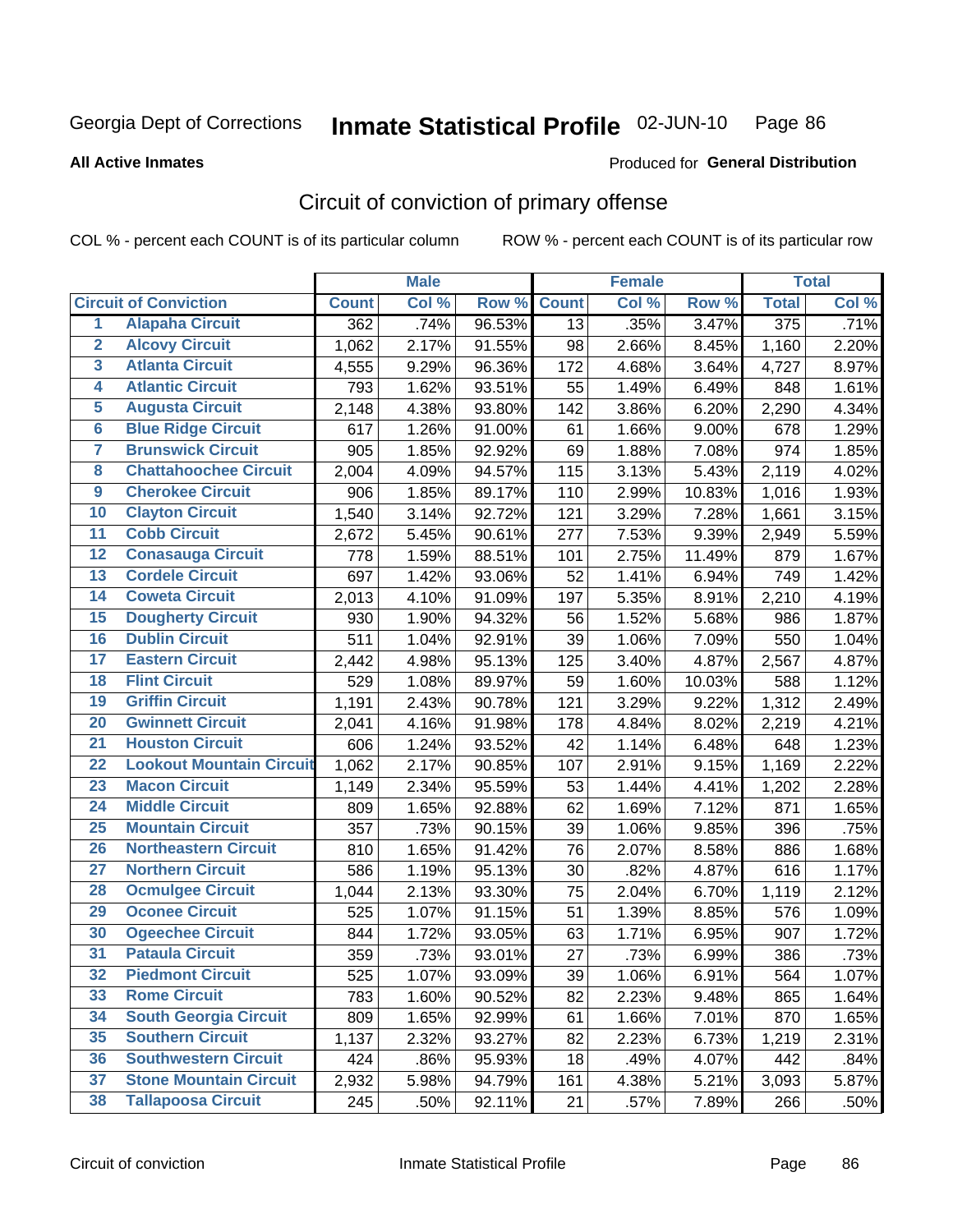#### Inmate Statistical Profile 02-JUN-10 Page 87

**All Active Inmates** 

### Produced for General Distribution

## Circuit of conviction of primary offense

COL % - percent each COUNT is of its particular column

|                      |                                           |              | <b>Male</b> |        |              | <b>Female</b> |        |              | <b>Total</b> |
|----------------------|-------------------------------------------|--------------|-------------|--------|--------------|---------------|--------|--------------|--------------|
|                      | <b>Circuit of Conviction</b>              | <b>Count</b> | Col %       | Row %  | <b>Count</b> | Col %         | Row %  | <b>Total</b> | Col %        |
| 39                   | <b>Tifton Circuit</b>                     | 581          | 1.18%       | 95.40% | 28           | .76%          | 4.60%  | 609          | 1.16%        |
| 40                   | <b>Toombs Circuit</b>                     | 354          | .72%        | 95.42% | 17           | .46%          | 4.58%  | 371          | .70%         |
| 41                   | <b>Waycross Circuit</b>                   | 786          | 1.60%       | 94.13% | 49           | 1.33%         | 5.87%  | 835          | 1.58%        |
| 42                   | <b>Western Circuit</b>                    | 458          | .93%        | 94.43% | 27           | .73%          | 5.57%  | 485          | .92%         |
| 43                   | <b>Rockdale Circuit</b>                   | 452          | $.92\%$     | 92.06% | 39           | 1.06%         | 7.94%  | 491          | .93%         |
| 44                   | <b>Douglas Circuit</b>                    | 1,177        | 2.40%       | 90.47% | 124          | 3.37%         | 9.53%  | 1,301        | 2.47%        |
| 45                   | <b>Appalachian Circuit</b>                | 310          | .63%        | 93.09% | 23           | .63%          | 6.91%  | 333          | .63%         |
| 46                   | <b>Enotah Circuit</b>                     | 335          | .68%        | 89.33% | 40           | 1.09%         | 10.67% | 375          | .71%         |
| 47                   | <b>Bell-Forsyth Circuit</b>               | 286          | .58%        | 89.94% | 32           | .87%          | 10.06% | 318          | .60%         |
| 48                   | <b>Towaliga Circuit</b>                   | 367          | .75%        | 92.44% | 30           | .82%          | 7.56%  | 397          | .75%         |
| 49                   | <b>Paulding Circuit</b>                   | 238          | .49%        | 92.25% | 20           | .54%          | 7.75%  | 258          | .49%         |
| <b>Total Rported</b> | 100%<br>93.02%<br>3,679<br>100%<br>49.046 |              | 6.98%       | 52,725 | 100%         |               |        |              |              |

| 'teo | --<br><br>v, |       | ≖∾     |
|------|--------------|-------|--------|
|      | 49.083       | 3,685 | 52,768 |

| M | . | -----<br>oг | ----<br>пLс |
|---|---|-------------|-------------|
|   |   | <b>OUNN</b> |             |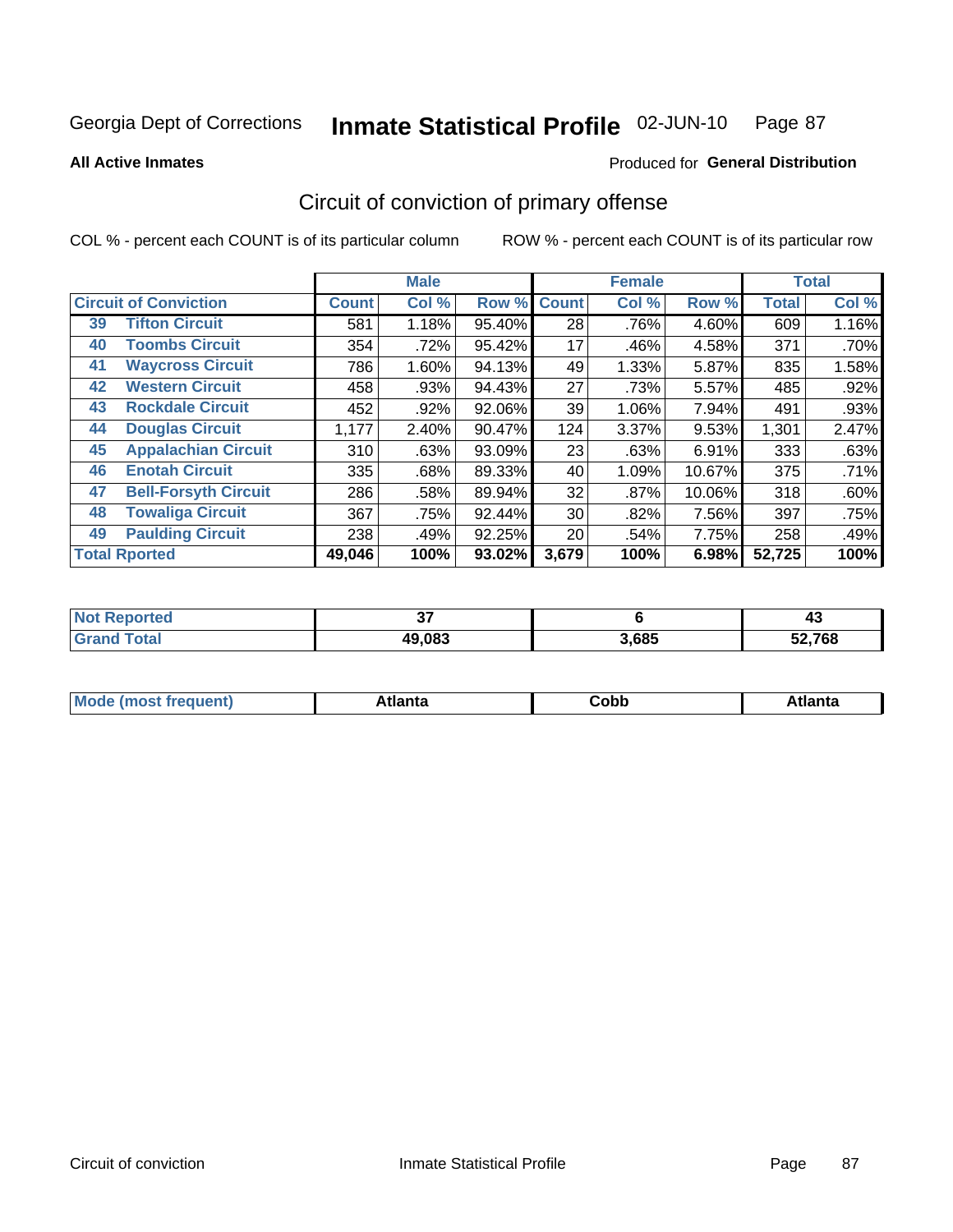#### Inmate Statistical Profile 02-JUN-10 Page 88

### **All Active Inmates**

### **Produced for General Distribution**

## Years served (jail + prison) in this incarceration

COL % - percent each COUNT is of its particular column

|                        |              | <b>Male</b> |         |                         | <b>Female</b> |                  |              | <b>Total</b> |
|------------------------|--------------|-------------|---------|-------------------------|---------------|------------------|--------------|--------------|
| <b>Years Served</b>    | <b>Count</b> | Col %       | Row %   | <b>Count</b>            | Col %         | Row <sup>%</sup> | <b>Total</b> | Col %        |
| Less than one year     | 8,288        | 16.91%      | 87.74%  | 1,158                   | 31.45%        | 12.26%           | 9,446        | 17.92%       |
| 1 to 1.99 years        | 9,752        | 19.89%      | 90.70%  | 1,000                   | 27.16%        | 9.30%            | 10,752       | 20.40%       |
| 2 to 2.99 years        | 6,943        | 14.16%      | 93.77%  | 461                     | 12.52%        | 6.23%            | 7,404        | 14.05%       |
| 3 to 3.99 years        | 4,437        | 9.05%       | 94.18%  | 274                     | 7.44%         | 5.82%            | 4,711        | 8.94%        |
| 4 to 4.99 years        | 3,046        | 6.21%       | 95.16%  | 155                     | 4.21%         | 4.84%            | 3,201        | 6.07%        |
| 5 to 5.99 years        | 2,077        | 4.24%       | 95.89%  | 89                      | 2.42%         | 4.11%            | 2,166        | 4.11%        |
| 6 to 6.99 years        | 1,770        | 3.61%       | 95.68%  | 80                      | 2.17%         | 4.32%            | 1,850        | 3.51%        |
| 7 to 7.99 years        | 1,706        | 3.48%       | 95.90%  | 73                      | 1.98%         | 4.10%            | 1,779        | 3.38%        |
| <b>8 to 8.99 years</b> | 1,417        | 2.89%       | 95.94%  | 60                      | 1.63%         | 4.06%            | 1,477        | 2.80%        |
| 9 to 9.99 years        | 1,372        | 2.80%       | 96.28%  | 53                      | 1.44%         | 3.72%            | 1,425        | 2.70%        |
| 10 to 10.99 years      | 953          | 1.94%       | 95.49%  | 45                      | 1.22%         | 4.51%            | 998          | 1.89%        |
| 11 to 11.99 years      | 906          | 1.85%       | 95.97%  | 38                      | 1.03%         | 4.03%            | 944          | 1.79%        |
| 12 to 12.99 years      | 909          | 1.85%       | 96.60%  | 32                      | 0.87%         | 3.40%            | 941          | 1.79%        |
| 13 to 13.99 years      | 869          | 1.77%       | 96.88%  | 28                      | 0.76%         | 3.12%            | 897          | 1.70%        |
| 14 to 14.99 years      | 705          | 1.44%       | 97.11%  | 21                      | 0.57%         | 2.89%            | 726          | 1.38%        |
| 15 to 15.99 years      | 582          | 1.19%       | 96.84%  | 19                      | 0.52%         | 3.16%            | 601          | 1.14%        |
| 16 to 16.99 years      | 552          | 1.13%       | 96.00%  | 23                      | 0.62%         | 4.00%            | 575          | 1.09%        |
| 17 to 17.99 years      | 440          | 0.90%       | 97.13%  | 13                      | 0.35%         | 2.87%            | 453          | 0.86%        |
| 18 to 18.99 years      | 401          | 0.82%       | 97.09%  | 12                      | 0.33%         | 2.91%            | 413          | 0.78%        |
| 19 to 19.99 years      | 360          | 0.73%       | 97.04%  | 11                      | 0.30%         | 2.96%            | 371          | 0.70%        |
| 20 to 20.99 years      | 247          | 0.50%       | 96.11%  | 10                      | 0.27%         | 3.89%            | 257          | 0.49%        |
| 21 to 21.99 years      | 212          | 0.43%       | 98.15%  | 4                       | 0.11%         | 1.85%            | 216          | 0.41%        |
| 22 to 22.99 years      | 191          | 0.39%       | 95.02%  | 10                      | 0.27%         | 4.98%            | 201          | 0.38%        |
| 23 to 23.99 years      | 156          | 0.32%       | 98.73%  | 2                       | 0.05%         | 1.27%            | 158          | 0.30%        |
| 24 to 24.99 years      | 135          | 0.28%       | 97.83%  | 3                       | 0.08%         | 2.17%            | 138          | 0.26%        |
| 25 to 25.99 years      | 107          | 0.22%       | 98.17%  | $\overline{2}$          | 0.05%         | 1.83%            | 109          | 0.21%        |
| 26 to 26.99 years      | 98           | 0.20%       | 98.00%  | $\overline{\mathbf{c}}$ | 0.05%         | 2.00%            | 100          | 0.19%        |
| 27 to 27.99 years      | 57           | 0.12%       | 98.28%  | $\mathbf 1$             | 0.03%         | 1.72%            | 58           | 0.11%        |
| 28 to 28.99 years      | 66           | 0.13%       | 100.00% |                         |               |                  | 66           | 0.13%        |
| 29 to 29.99 years      | 42           | 0.09%       | 97.67%  | 1                       | 0.03%         | 2.33%            | 43           | 0.08%        |
| Thirty + years         | 222          | 0.45%       | 99.11%  | $\overline{2}$          | 0.05%         | 0.89%            | 224          | 0.43%        |
| <b>Total Reported</b>  | 49,018       | 100%        | 93.01%  | 3,682                   | 100%          | 6.99%            | 52,700       | 100%         |

| orted<br>NO  | $\sim$ $\sim$<br>ບວ |       | 68         |
|--------------|---------------------|-------|------------|
| <b>Total</b> | 49,083              | 3,685 | ,768<br>97 |
|              |                     |       |            |

| Mean<br>(average)    | 5.28               | 3.16               | 5.13          |
|----------------------|--------------------|--------------------|---------------|
| Median (middle)      | 2.91               | 1.66               | 2.8           |
| Mode (most frequent) | Less than one year | Less than one year | Less than one |
|                      |                    |                    | vear          |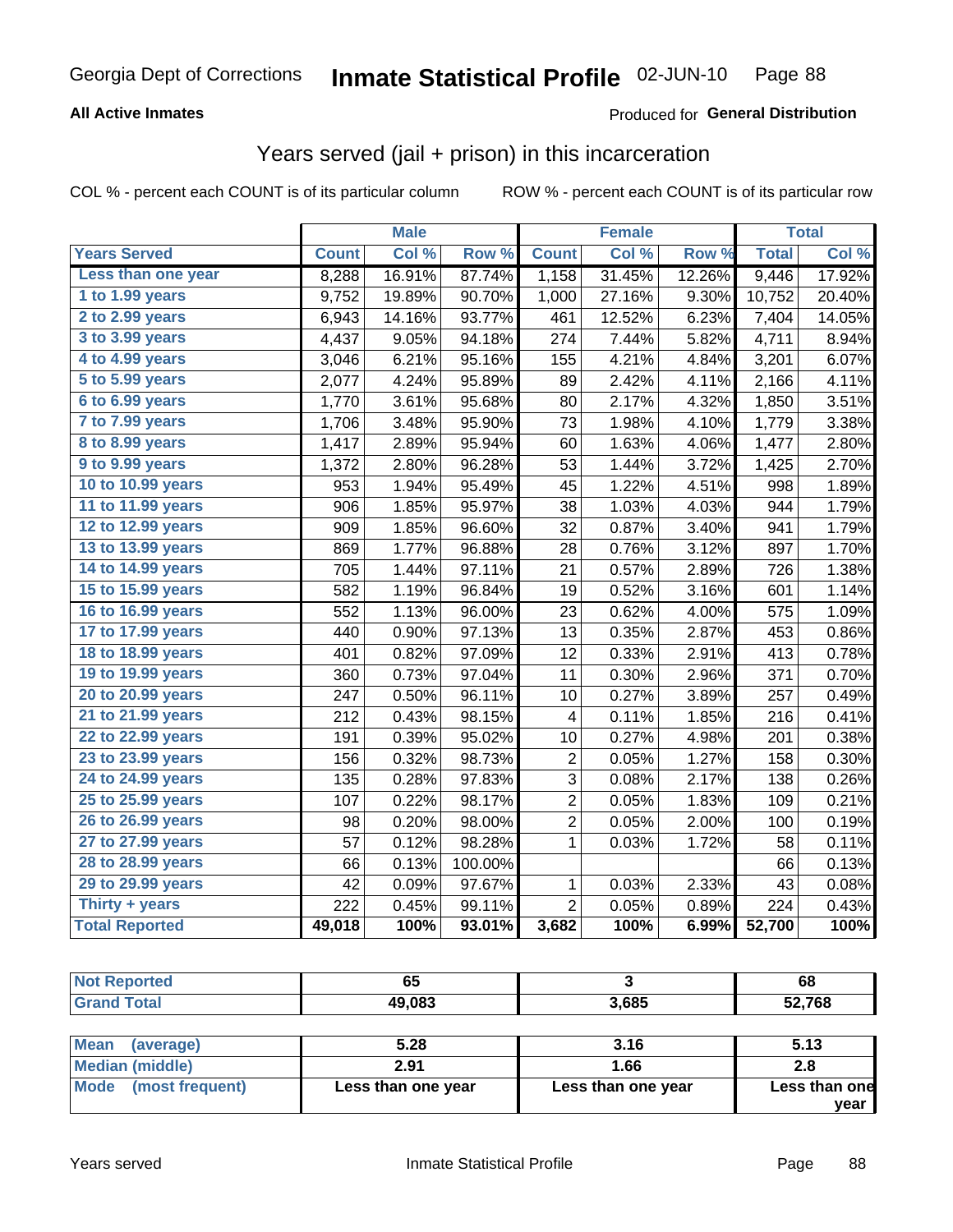## Inmate Statistical Profile 02-JUN-10 Page 89

### **All Active Inmates**

Produced for General Distribution

## Results of most recent HIV tests

COL % - percent each COUNT is of its particular column

|                         |              | <b>Male</b> |           |              | <b>Female</b> |          |              | <b>Total</b> |
|-------------------------|--------------|-------------|-----------|--------------|---------------|----------|--------------|--------------|
| <b>HIV Test Results</b> | <b>Count</b> | Col %       | Row %I    | <b>Count</b> | Col %         | Row %    | <b>Total</b> | Col %        |
| <b>Positive</b>         | 835          | 1.74%       | 91.76%    | 75           | 2.13%         | $8.24\%$ | 910          | 1.77%        |
| <b>Negative</b>         | 47,088       | $98.24\%$   | $93.18\%$ | 3.447        | $97.87\%$     | $6.82\%$ | 50,535       | 98.21%       |
| Indeterminate           | 8            | 0.02%       | 100.00%   |              |               |          |              | 0.02%        |
| <b>Refused</b>          |              | 0.01%       | 100.00%   |              |               |          |              | 0.01%        |
| <b>Total Reported</b>   | 47,932       | 100%        | 93.16%    | 3,522        | 100%          | 6.84%    | 51,454       | 100.0%       |

| <b>Not</b><br>Reported  | <b>454</b> | 163   | .314   |
|-------------------------|------------|-------|--------|
| <b>Total</b><br>l Grand | 49.083     | 3,685 | 52,768 |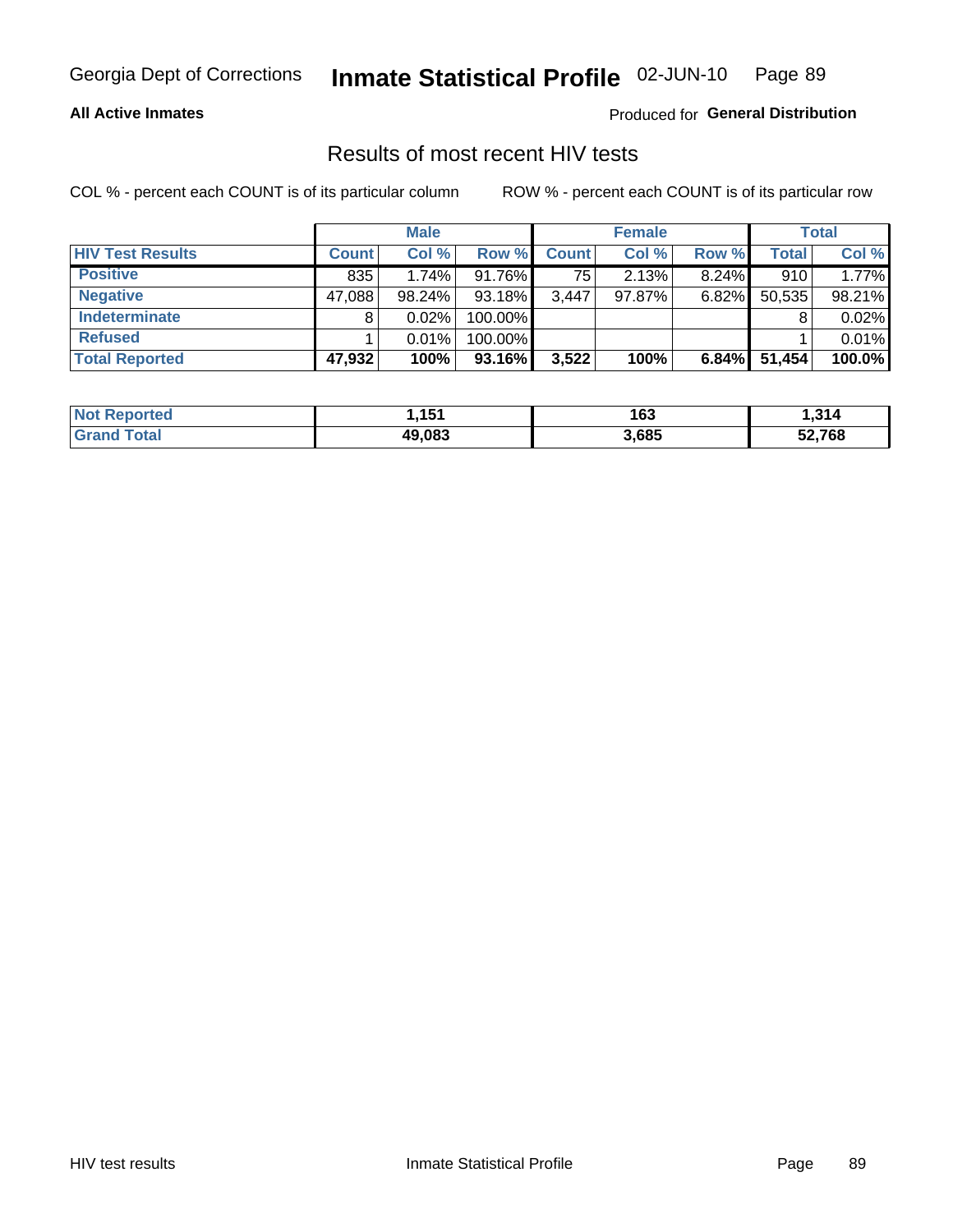#### Inmate Statistical Profile 02-JUN-10 Page 90

### **All Active Inmates**

### Produced for General Distribution

## Results of most recent tuberculosis test

COL % - percent each COUNT is of its particular column

|                                  |              | <b>Male</b> |           |              | <b>Female</b> |          |              | Total  |
|----------------------------------|--------------|-------------|-----------|--------------|---------------|----------|--------------|--------|
| <b>Tuberculosis Test Results</b> | <b>Count</b> | Col %       | Row %     | <b>Count</b> | Col %         | Row %    | <b>Total</b> | Col %  |
| <b>Positive on current test</b>  | 9.425        | 19.41%      | 97.71%    | 221          | 6.21%         | 2.29%    | 9.646        | 18.51% |
| <b>Positive on previous test</b> | 233          | 0.48%       | 98.73%    | ີ            | 0.08%         | $1.27\%$ | 236          | 0.45%  |
| <b>Negative</b>                  | 38,902       | 80.11%      | $92.11\%$ | 3,333        | $93.70\%$     | $7.89\%$ | 42,235       | 81.04% |
| <b>Total Reported</b>            | 48,560       | 100%        | $93.17\%$ | 3,557        | 100%          | 6.83%    | 52,117       | 100%   |

| <b>Not Reported</b>    | r n n<br>ວ∠ວ | 128   | 651    |
|------------------------|--------------|-------|--------|
| <b>Total</b><br>. Grar | 49,083       | 3,685 | 52,768 |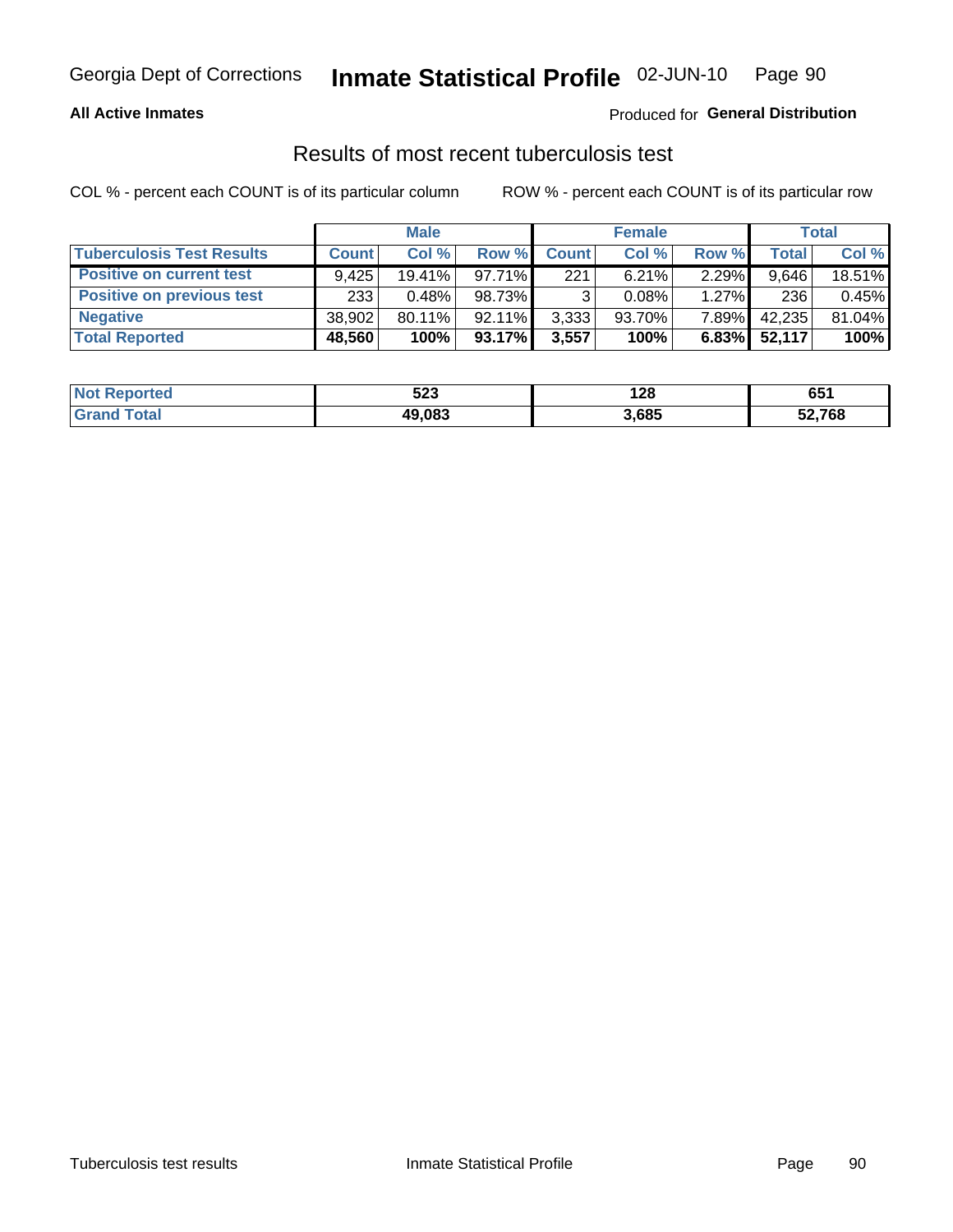## Georgia Dept of Corrections **Inmate Statistical Profile** 02-JUN-10 Page 91

### **All Active Inmates**

Produced for **General Distribution**

## Results of most recent syphilis test

COL % - percent each COUNT is of its particular column ROW % - percent each COUNT is of its particular row

|                                 |              | <b>Male</b> |           |              | <b>Female</b> |           |        | Total  |
|---------------------------------|--------------|-------------|-----------|--------------|---------------|-----------|--------|--------|
| <b>Syphilis Test Results</b>    | <b>Count</b> | Col%        | Row %     | <b>Count</b> | Col %         | Row %     | Total  | Col %  |
| <b>Positive on current test</b> | 735          | 1.54%       | $89.52\%$ | 86           | 2.45%         | $10.48\%$ | 821    | 1.60%  |
| <b>Negative</b>                 | 46.938       | 98.46%      | 93.21%    | 3.418        | $97.55\%$     | $6.79\%$  | 50,356 | 98.40% |
| <b>Total Reported</b>           | 47,673       | 100%        | 93.15%    | 3,504        | 100%          | 6.85%     | 51,177 | 100%   |

| <b>Not Reported</b> | .410،  | 181   | 1,591  |
|---------------------|--------|-------|--------|
| <b>Grand Total</b>  | 49,083 | 3,685 | 52,768 |